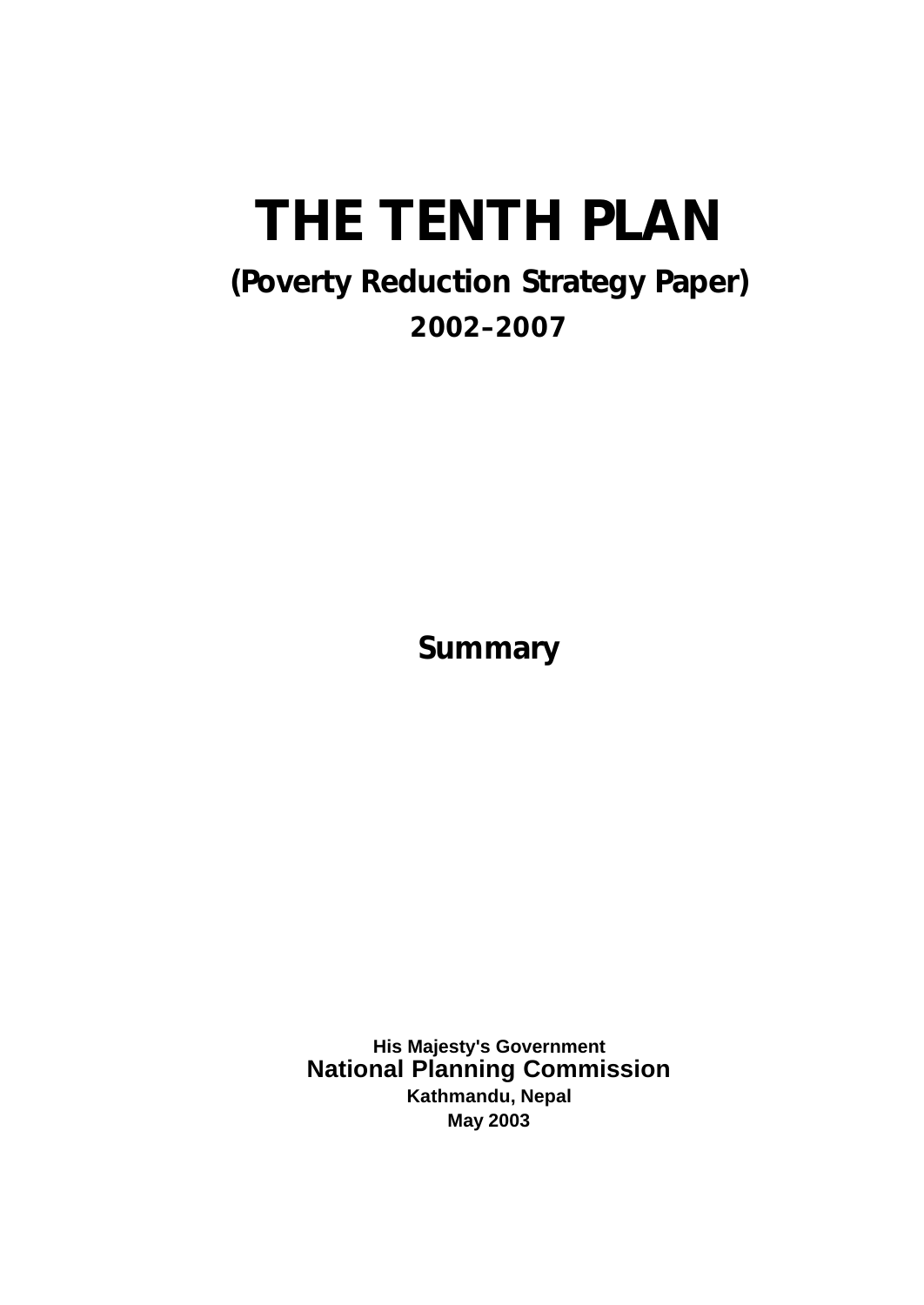#### **Foreword**

The Tenth Plan is government's main medium-term strategic planning document and this summary provides a sharply focused strategies of the Plan for poverty alleviation. The Plan has formulated a poverty reduction strategy based on four pillars -broad based high and sustainable growth, social sector development with emphasis on human development, targeted programs with emphasis on social inclusion and improved governance.

The Plan is an outcome of extended nation-wide consultation participated in by a large number of people from all walks of life. The participatory approach adopted in preparing the Plan, inclusion of the logical framework, identification of prioritized programs and projects and identification of monitorable indicators are some of the important features. Besides, the simultaneous preparation of the Medium Term Expenditure Framework has provided an effective mechanism to link the Plan with the annual budget.

The Plan has emphasized on effective implementation and monitoring mechanism. Some of the mechanisms formulated include (i) preparation of annual poverty monitoring report (ii) initiation of special monitoring mechanism for social inclusion and regional development (iii) development and monitoring of four monthly intermediate output indicators of major public expenditure components (iv) initiation of immediate action plan-- a list of critical policies for quick implementation (v) designing of a policy matrix to link priority activities of the plan with output indicators and (iv) decentralization. The implementation modalities initiated are expected to succeed particularly in delivering basic services, enhancing the quality of life of the poor people and promoting economic and social inclusion of deprived communities and regions.

We would like to express our gratitude to parliamentarians, ministers, educationists, experts, politicians, members of civil society, and bureaucrats, who have been directly or indirectly involved in the process of formulating the plan. We are also grateful to the donor communities for providing cooperation and support in the process of preparing and finalizing this document.

July 2003

Shankar P Sharma Vice-chairman National Planning Commission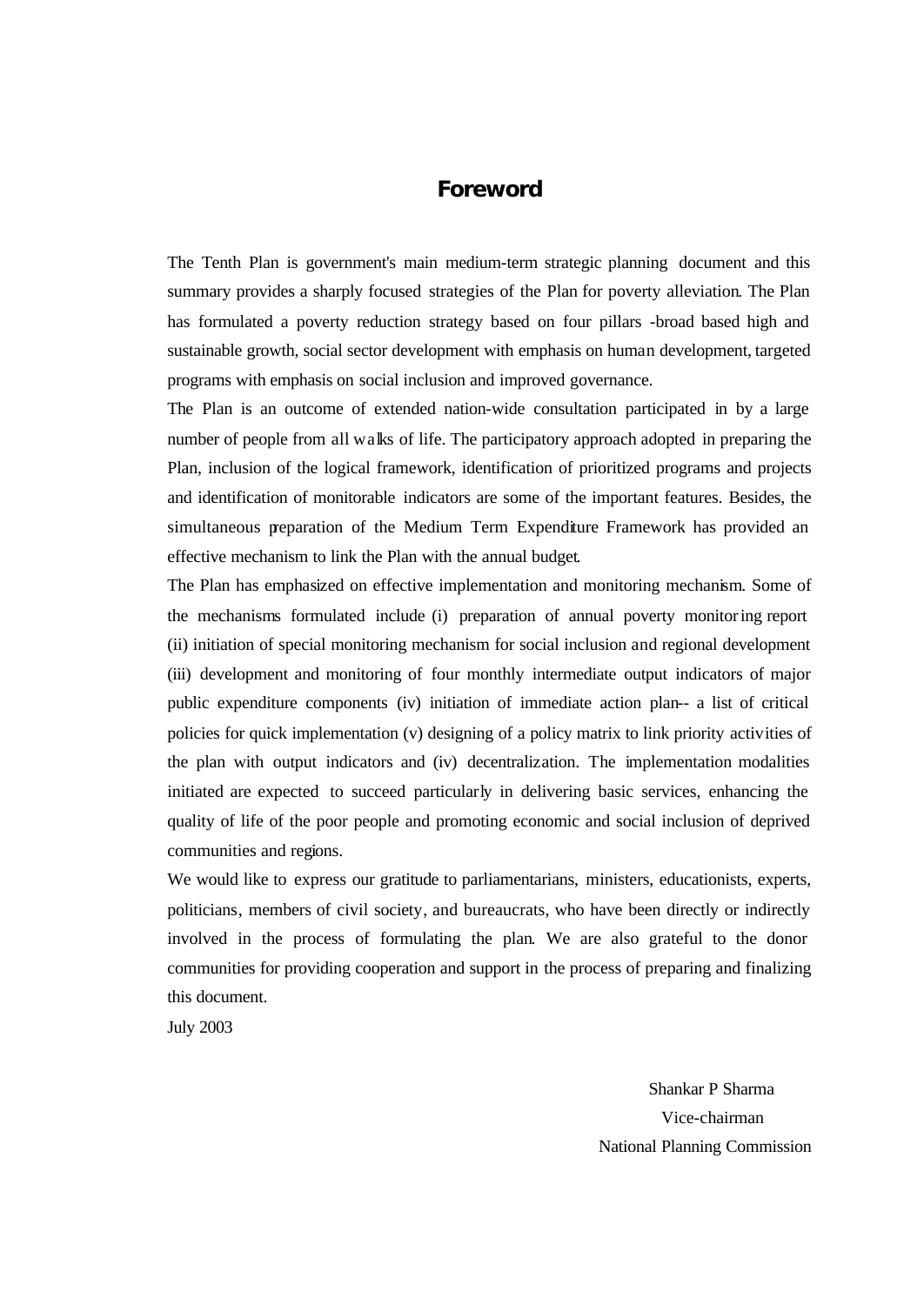### **National Planning Commission**

| Rt. Hon'ble Prime Minister Mr. Surya Bahadur Thapa | Chairman                |
|----------------------------------------------------|-------------------------|
| Dr. Shankar Prasad Sharma                          | Vice-chairman           |
| Dr. Yubaraj Khatiwada                              | Member                  |
| Chief Secretary Dr. Bimal Prasad Koirala           | Ex-officio Member       |
| Secretary of Finance Mr. Bhanu Prasad Acharya      | Ex-officio Member       |
| Mr. Bhoj Raj Ghimire                               | <b>Member Secretary</b> |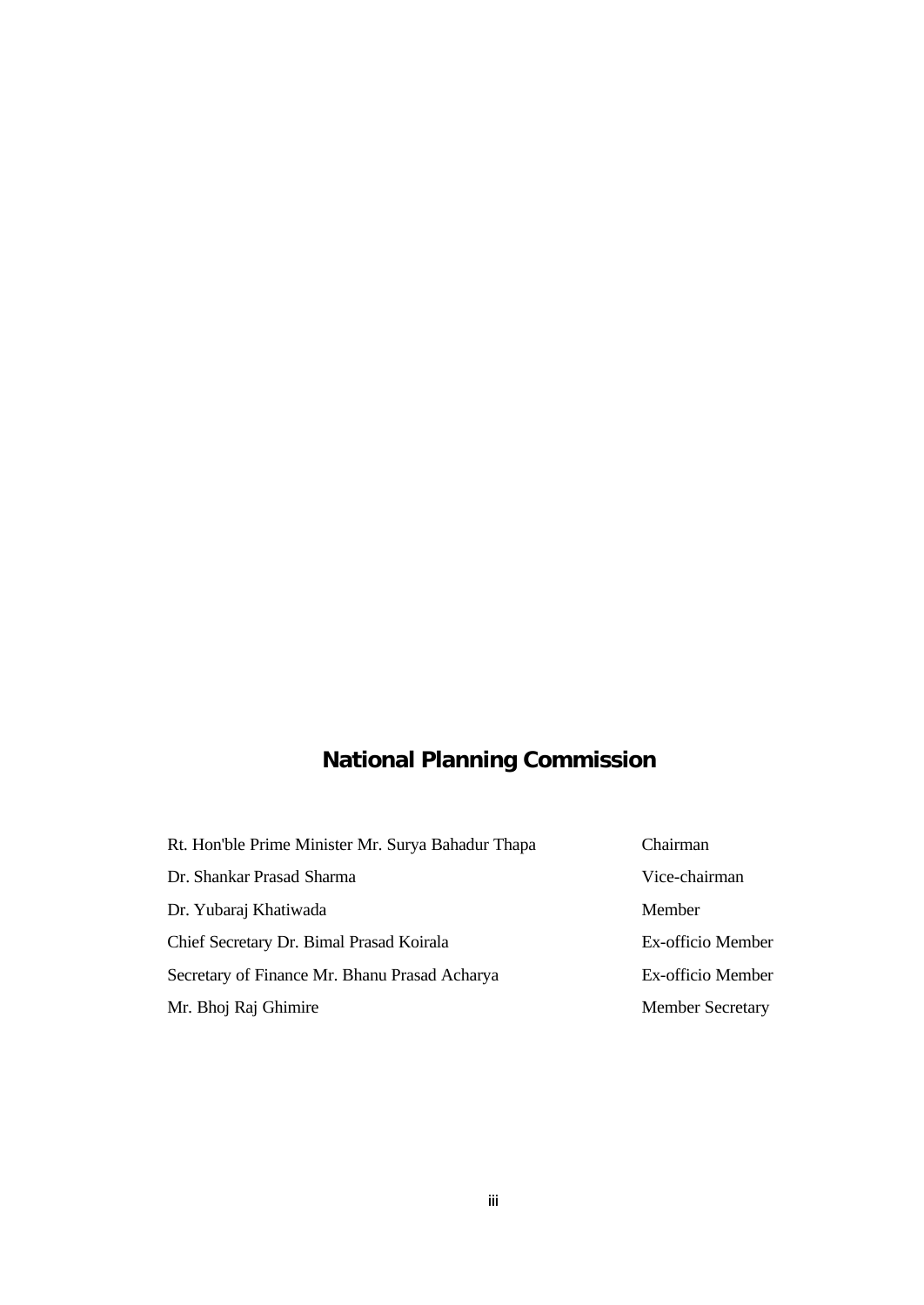## Acronyms

|              | <b>ADDCN</b><br>Association of District Development Committees of Nepal     |
|--------------|-----------------------------------------------------------------------------|
| <b>AGO</b>   | <b>Auditor General's Office</b>                                             |
| AIC          | <b>Agriculture Input Corporation</b>                                        |
| APP          | Agriculture Perspective Plan                                                |
| <b>BOOT</b>  | <b>Build Own and Operate Transfer</b>                                       |
| <b>BOT</b>   | <b>Build Operate and Transport</b>                                          |
| <b>CAAN</b>  | Civil Aviation Authority of Nepal                                           |
| <b>CBS</b>   | <b>Central Bureau of Statistics</b>                                         |
| <b>CFAA</b>  | <b>Country Financial Administration Assessment</b>                          |
| <b>CIAA</b>  | Commission of Investigation of Abuse of Authority                           |
| <b>CTEVT</b> | Center for Technical Education & Vocational Training                        |
| DC           | <b>Dalit Commission</b>                                                     |
| <b>DDCs</b>  | <b>District Development Committees</b>                                      |
| <b>DDWSS</b> | District Development Water Supply schedule                                  |
| <b>DIMC</b>  | Decentralization Implementation Monitoring Committee                        |
| <b>DNPWC</b> | Department of National Parks & Wildlife Conservation                        |
| <b>DOA</b>   | Department of Agriculture                                                   |
| <b>DOC</b>   | Department of Commerce                                                      |
| <b>DOE</b>   | Department of Education                                                     |
| <b>DOH</b>   | Department of Health                                                        |
| <b>DOHS</b>  | Department of Health Service                                                |
| <b>DOI</b>   | Department of Industry                                                      |
| <b>DOL</b>   | Department of Labour                                                        |
|              | DOLIDAR Department of Local Infrastructure Development and Agriculture Road |
| <b>DOR</b>   | Department of Road                                                          |
| <b>DOSCI</b> | Department of Small and Cottage Industries                                  |
| <b>DPS</b>   | Department of Postal Services                                               |
| <b>DWSS</b>  | Department of Water Supply & Sanitation                                     |
| ERP          | Economic Reform Program                                                     |
| <b>FCGO</b>  | Financial Comptroller General's Office                                      |
| <b>FPAN</b>  | Family Planning Association of Nepal                                        |
| <b>GDP</b>   | <b>Gross Domestic Product</b>                                               |
| HDI          | Human Development Indicators                                                |
| <b>HHS</b>   | Household Survey                                                            |
| <b>HRC</b>   | Human Rights Commission                                                     |
| <b>IAP</b>   | <b>Immediate Action Plan</b>                                                |
| <b>ICOR</b>  | <b>Incremental Capital Output Ratio</b>                                     |
| <b>INGOs</b> | International Non-government Organizations                                  |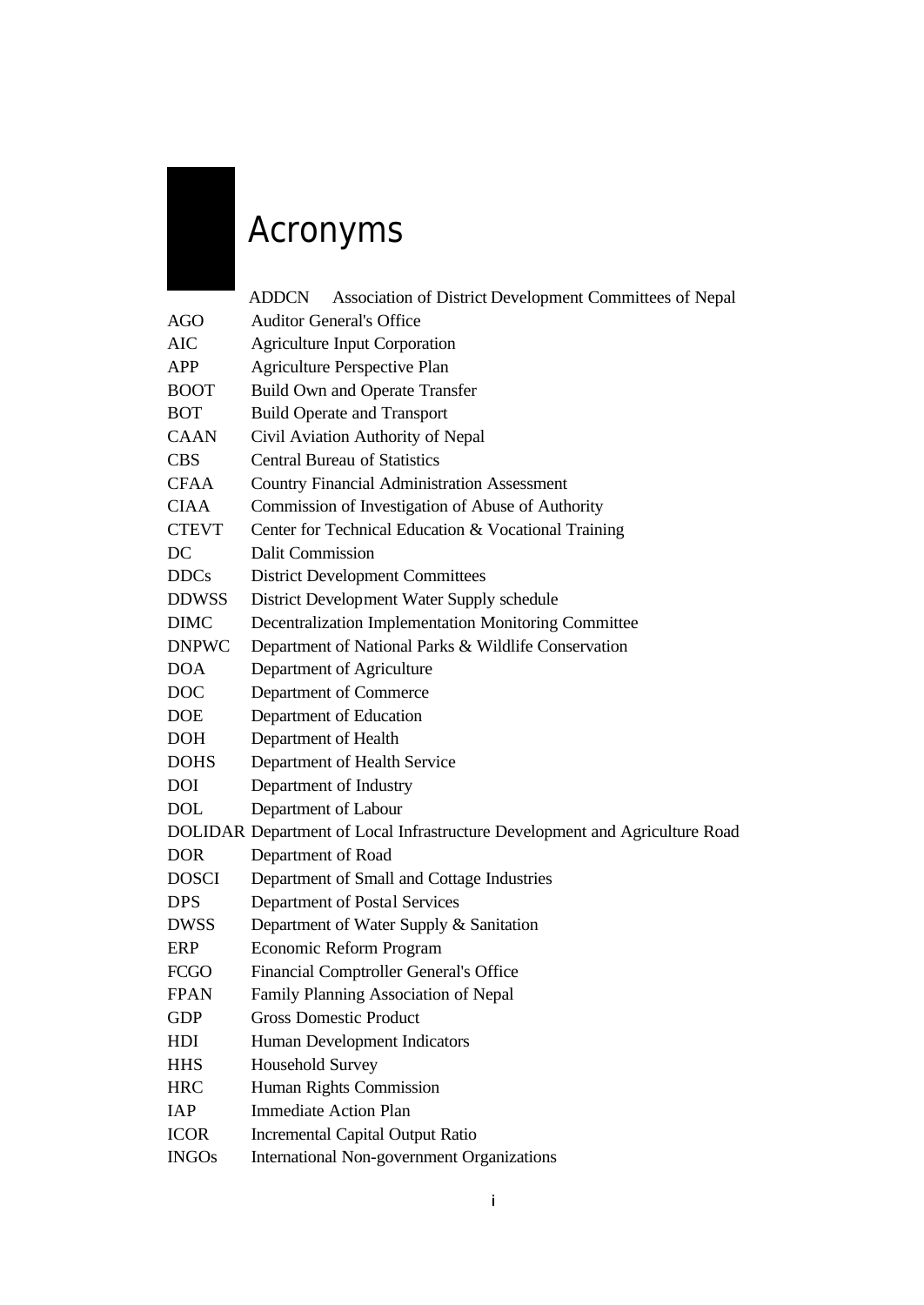| <b>IPRSP</b>   | <b>Interim Poverty Reduction Strategy Paper</b>         |
|----------------|---------------------------------------------------------|
| <b>ISDP</b>    | <b>Internal Security and Development Programmes</b>     |
| <b>JEMC</b>    | <b>Janak Education Material Center</b>                  |
| <b>LBFC</b>    | <b>Local Bodies Finance Commission</b>                  |
| LM             | Line Ministry                                           |
| <b>LSGA</b>    | <b>Local Self Government Act</b>                        |
| M1             | <b>Narrows Money</b>                                    |
| M <sub>2</sub> | <b>Broad Money</b>                                      |
| <b>MCH</b>     | Maternity Child Health                                  |
| <b>MDAC</b>    | Ministerial Development Action Committee                |
| <b>MIS</b>     | <b>Management Information System</b>                    |
| <b>MLD</b>     | Ministry of Local Development                           |
| <b>MOAC</b>    | Ministry of Agriculture and Cooperatives                |
|                | MOCTCA Ministry of Culture, Tourism and Civil Aviation  |
| <b>MOES</b>    | Ministry of Education and Sports                        |
| <b>MOF</b>     | Ministry of Finance                                     |
| MOGA           | Ministry of General Administrative                      |
| <b>MOH</b>     | Ministry of Health                                      |
| <b>MOICS</b>   | Ministry of Industry, Commerce & Supplies               |
| <b>MOLJ</b>    | Ministry of Law and Justice                             |
| <b>MOLTM</b>   | Ministry of Labour and Transport Management             |
| <b>MOPPW</b>   | Ministry of Physical Planning and Works                 |
| <b>MOST</b>    | Ministry of Science and Technology                      |
| <b>MOWR</b>    | Ministry of Water Resources                             |
| <b>MOWSW</b>   | Ministry of Women and Social Welfare                    |
| <b>MTEF</b>    | Medium Term Expenditure Framework                       |
| <b>NARC</b>    | Nepal Agriculture Research Council                      |
| <b>NDAC</b>    | National Development Action Committee                   |
| <b>NDC</b>     | <b>National Development Council</b>                     |
| NEA            | <b>Nepal Electricity Authority</b>                      |
| NER            | National/Ecological/Regional                            |
| <b>NERG</b>    | National/Ecological/Regional/Gender                     |
| <b>NERGS</b>   | National/Ecological/Regional/Gender/Social Groups       |
| <b>NERS</b>    | National/Ecological/Regional/Social Groups              |
| <b>NERUGS</b>  | National/Ecological/Regional/Urban/Gender/Social Groups |
| <b>NERUR</b>   | National/Ecological/Regional/Urban/Rural                |
| <b>NERUS</b>   | National/Ecological/Regional/Urban/Social Groups        |
| <b>NFC</b>     | <b>Nepal Food Corporation</b>                           |
| <b>NGOs</b>    | Non-government Organizations                            |
| <b>NHRC</b>    | National Human Rights Organization                      |
| <b>NLSS</b>    | <b>Nepal Living Standards Survey</b>                    |
| <b>NOC</b>     | Nepal Oil Corporation                                   |
| <b>NPC</b>     | <b>National Planning Commission</b>                     |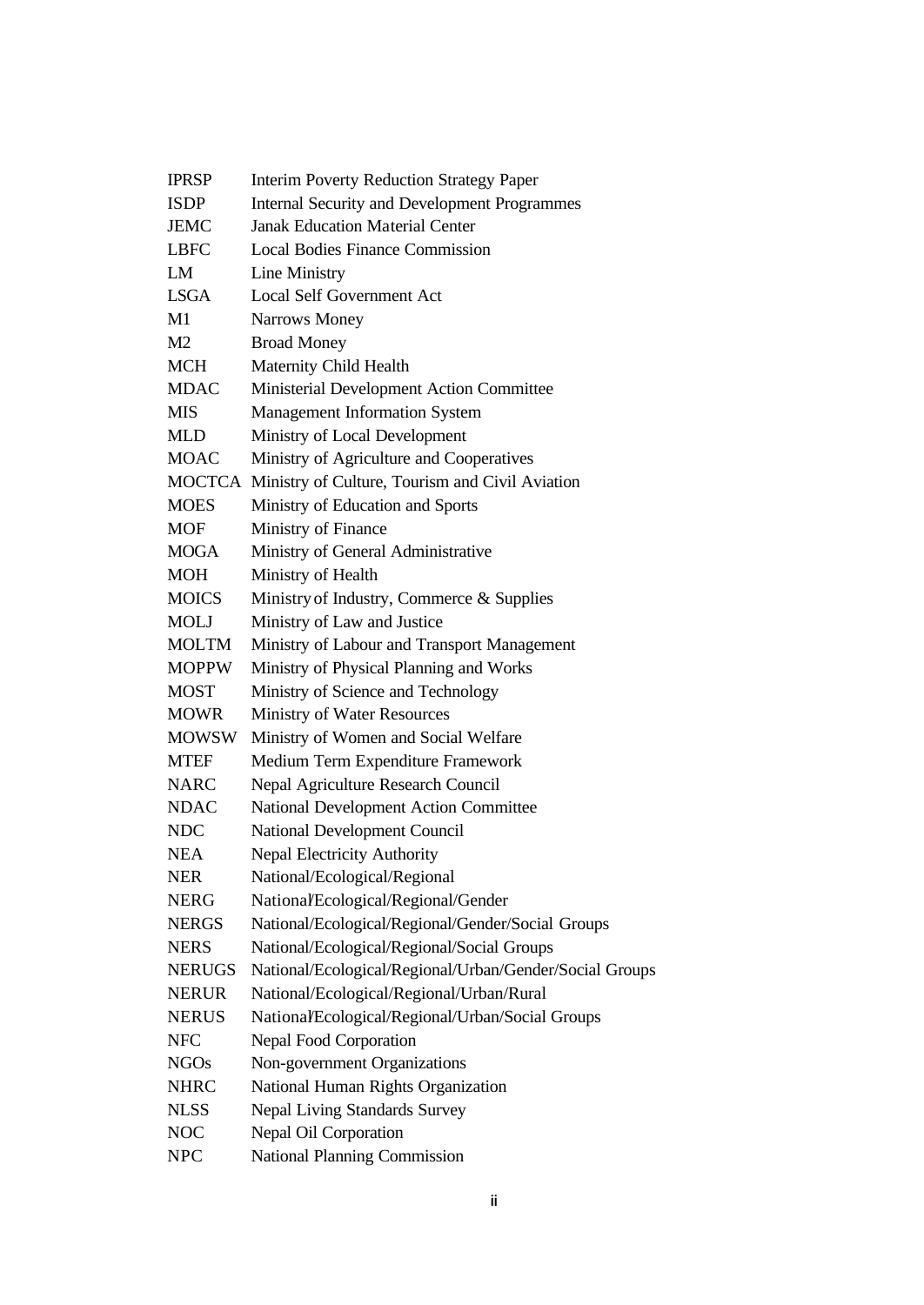| <b>NRB</b>   | Nepal Rastra Bank                             |
|--------------|-----------------------------------------------|
| <b>NTB</b>   | Nepal Tourism Board                           |
| <b>NTC</b>   | <b>Nepal Telecommunication Corporation</b>    |
| <b>NWSSC</b> | Nepal Water Supply and Sanitation Corporation |
| <b>PAC</b>   | <b>Public Account Committee</b>               |
| <b>PAF</b>   | Poverty Alleviation Fund                      |
| <b>PERC</b>  | <b>Public Expenditure Review Committee</b>    |
| <b>PIUs</b>  | Project Implementation Units                  |
| <b>PRSP</b>  | <b>Poverty Reduction Strategy Paper</b>       |
| <b>PSC</b>   | <b>Public Service Commission</b>              |
| <b>RDBs</b>  | <b>Rural Development Banks</b>                |
| <b>RNAC</b>  | Royal Nepal Airlines Corporation              |
| <b>SAFTA</b> | South Asian Free Trade Arrangement            |
| <b>SAPTA</b> | South Asian Preferential Trading Arrangement  |
| <b>SMEs</b>  | <b>Small and Medium Enterprises</b>           |
| <b>SOE</b>   | <b>Statement of Expenditures</b>              |
| TCA          | <b>Telecommunication Authority</b>            |
| <b>TPC</b>   | <b>Trade Promotion Center</b>                 |
| <b>UNDP</b>  | <b>United Nations Development Program</b>     |
| <b>VAT</b>   | Value Added Tax                               |
| <b>VDC</b>   | <b>Village Development Committees</b>         |
| <b>WTO</b>   | World Trade Organization                      |
| <b>WUA</b>   | Water User's Association                      |
|              |                                               |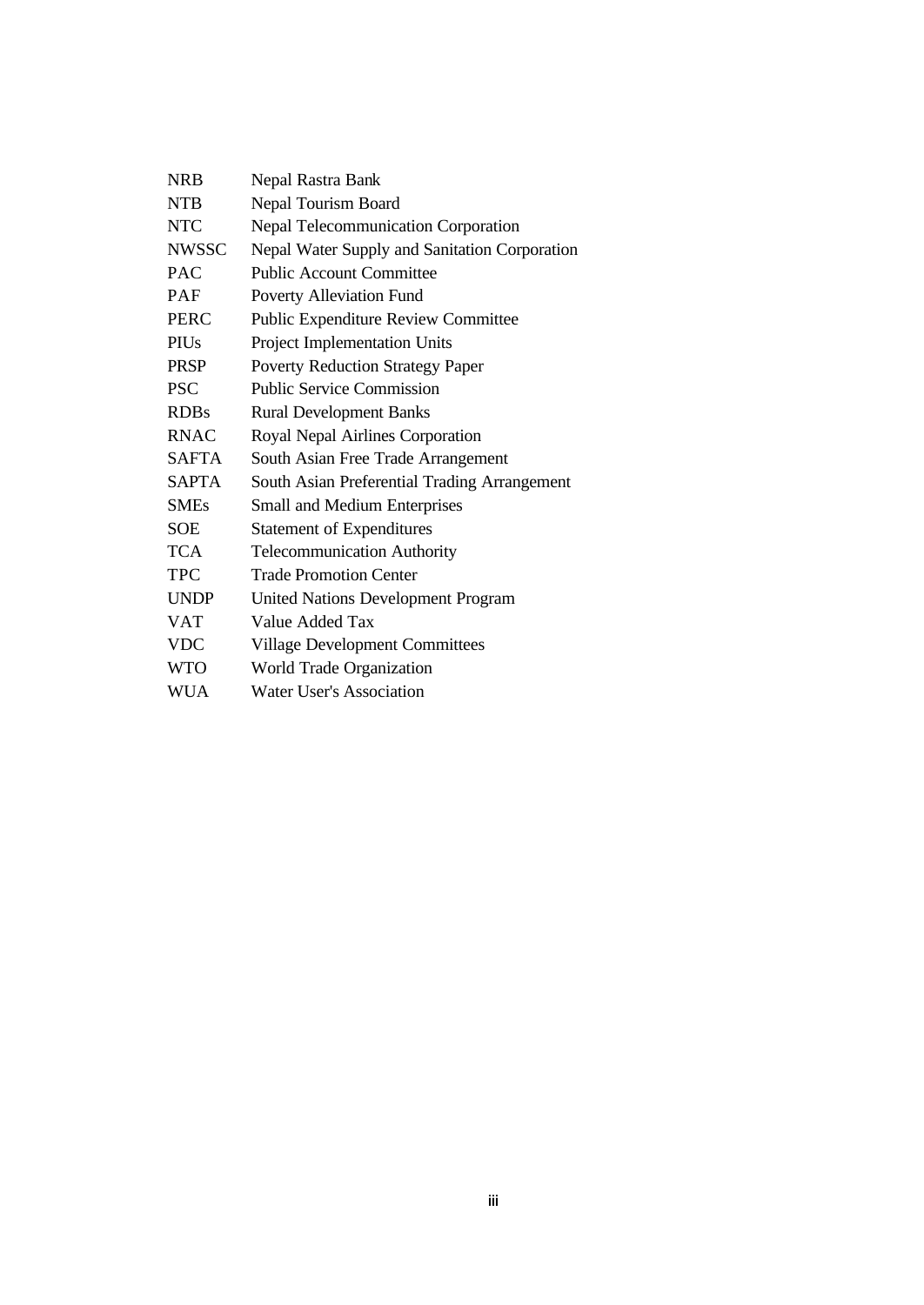

|    | 1. Introduction-The Socio-Political and Economic Context       | 1              |
|----|----------------------------------------------------------------|----------------|
|    | The Tenth Plan's Challenge                                     | 2              |
|    | The Organization of the Summary Paper                          | $\mathfrak{Z}$ |
|    | 2. The Tenth Plan Preparation Process                          | 5              |
|    | <b>Traditional Planning Process</b>                            | 5              |
|    | The Tenth Plan Preparation                                     | 5              |
|    | 3. Review of Past Development Efforts                          | 9              |
|    | Introduction                                                   | 9              |
|    | Economic Reforms in the Early Nineties                         | 9              |
|    | The Ninth Plan                                                 | 10             |
|    | <b>Growth Performance</b>                                      | 11             |
|    | Progress in Poverty Reduction and Human Development            | 11             |
|    | Physical Infrastructure                                        | 12             |
|    | Macroeconomic Performance                                      | 13             |
|    | Progress in Policy Reforms                                     | 17             |
|    | Lessons from Past Experience                                   | 21             |
|    | 4. The Poverty Situation - Its Key Dimensions And Determinants | 23             |
|    | Introduction                                                   | 23             |
|    | <b>Recent Poverty Trends</b>                                   | 23             |
|    | Current Poverty Situation and Its Characteristics              | 24             |
|    | Present Social Disorder and Its Implications                   | 34             |
|    | Conclusion                                                     | 35             |
|    | 5. The Tenth Plan-Goals, Targets and Strategies                | 37             |
|    | Introduction                                                   | 37             |
|    | Key Goals and Targets                                          | 39             |
|    | The Tenth Plan's Poverty Reduction Strategy                    | 40             |
|    | Macroeconomic Stability                                        | 42             |
|    | Structural Reform Agenda                                       | 43             |
|    | <b>Broad-Based Economic Growth</b>                             | 44             |
|    | Social Sector Development (including Human Development)        | 52             |
|    | Social Inclusion and Targeted Programs                         | 56             |
|    | Good Governance                                                | 60             |
|    | Improving Financial Management and Accountability              | 61             |
|    | Decentralization                                               | 63             |
| 6. | Financing The Tenth Plan                                       | 64             |

**iv**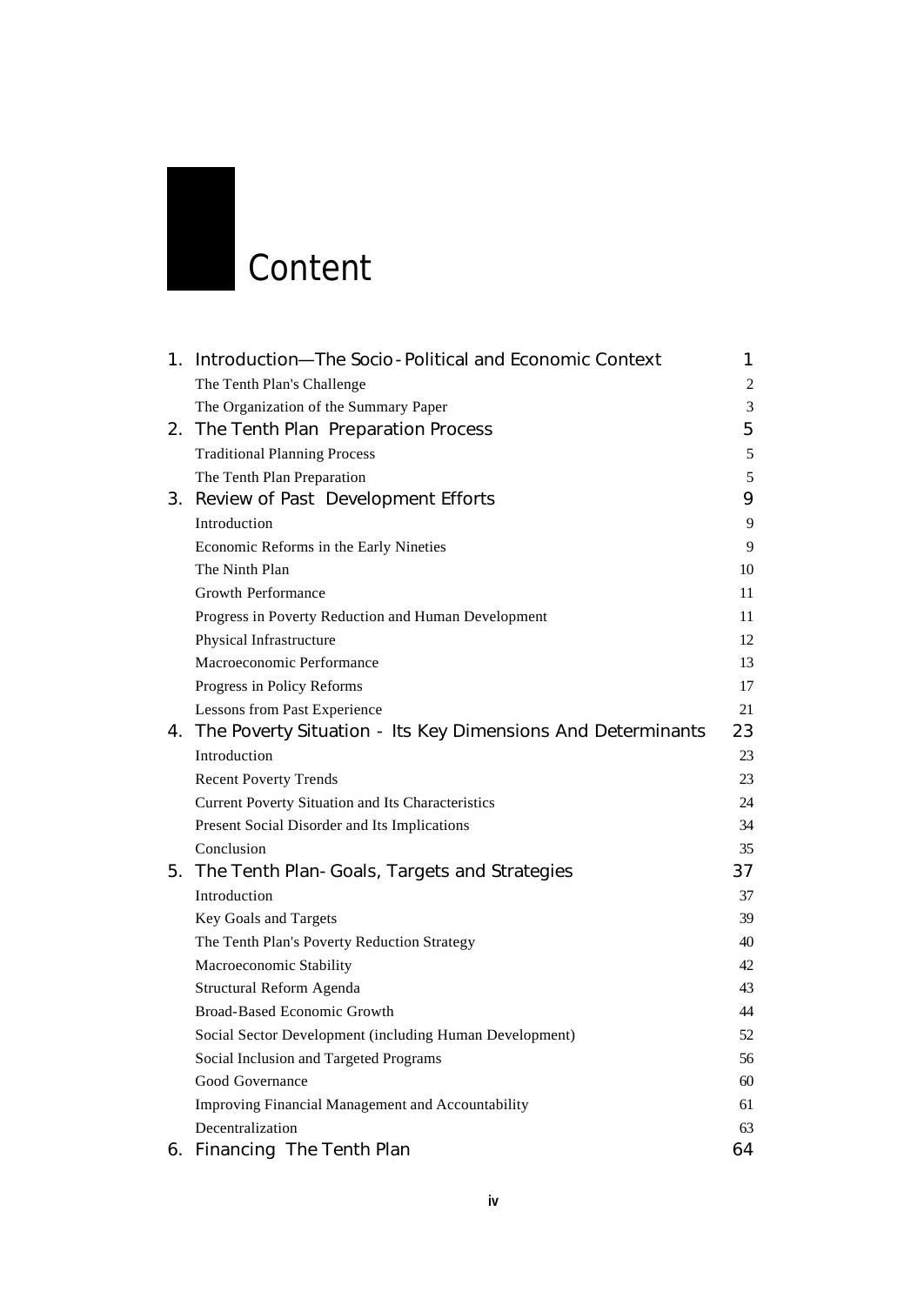|                 |              | Introduction                             | 64  |
|-----------------|--------------|------------------------------------------|-----|
|                 |              | Macro-economic Framework                 | 65  |
|                 |              | The Normal Case                          | 66  |
|                 |              | The Alternative Case                     | 70  |
|                 |              | Medium Term Expenditure Framework (MTEF) | 72  |
| $\mathcal{L}$ . |              | Implementation Modalities                | 77  |
|                 | Introduction |                                          | 77  |
|                 |              | Monitoring and Evaluation Arrangements   | 80  |
|                 | Conclusion   |                                          | 84  |
|                 |              | Annex 1 Policy Matrix                    | 88  |
|                 |              | Annex 2 Immediate Action Plan            | 117 |
|                 |              | Annex 3 Macro-Economic Indicators        | 118 |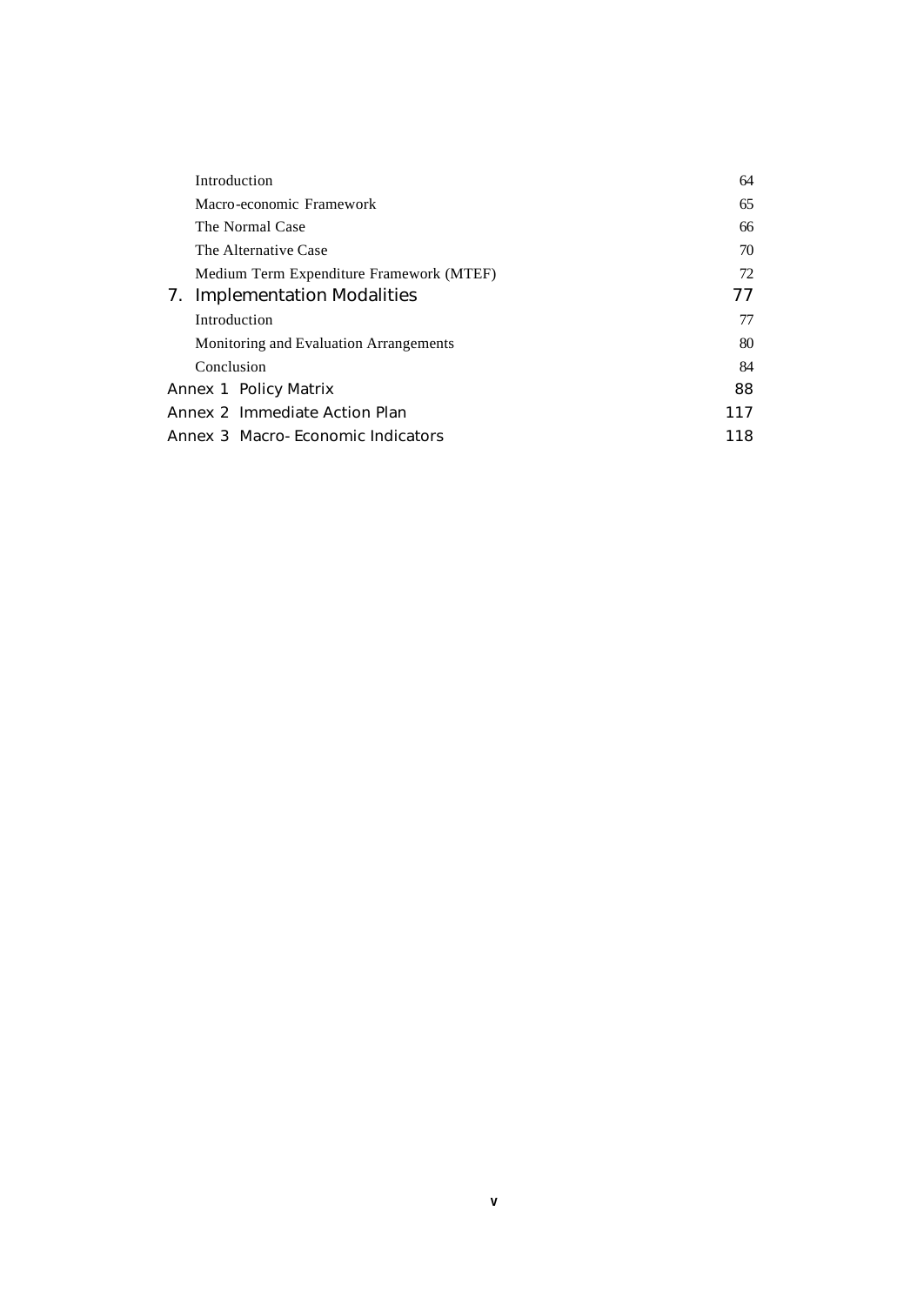#### List of Tables

| Table 1: |                                                                              |  |
|----------|------------------------------------------------------------------------------|--|
| Table 2: | Ninth Plan-Key Poverty and Human Development Targets and Achievements 12     |  |
| Table 3: |                                                                              |  |
| Table 4: |                                                                              |  |
| Table 5: |                                                                              |  |
| Table 6: |                                                                              |  |
| Table 7: | Gender Disparities in Key Human Development Indicators, 1996 and 2000. 28    |  |
| Table 8: |                                                                              |  |
| Table 9: | Household Distribution by Their Access to Agriculture Inputs, 199632         |  |
|          |                                                                              |  |
|          |                                                                              |  |
|          |                                                                              |  |
|          |                                                                              |  |
|          | Table 14: The Tenth Plan Macroeconomic Projections- Normal Case Scenario  69 |  |
|          |                                                                              |  |
|          |                                                                              |  |
|          |                                                                              |  |
|          |                                                                              |  |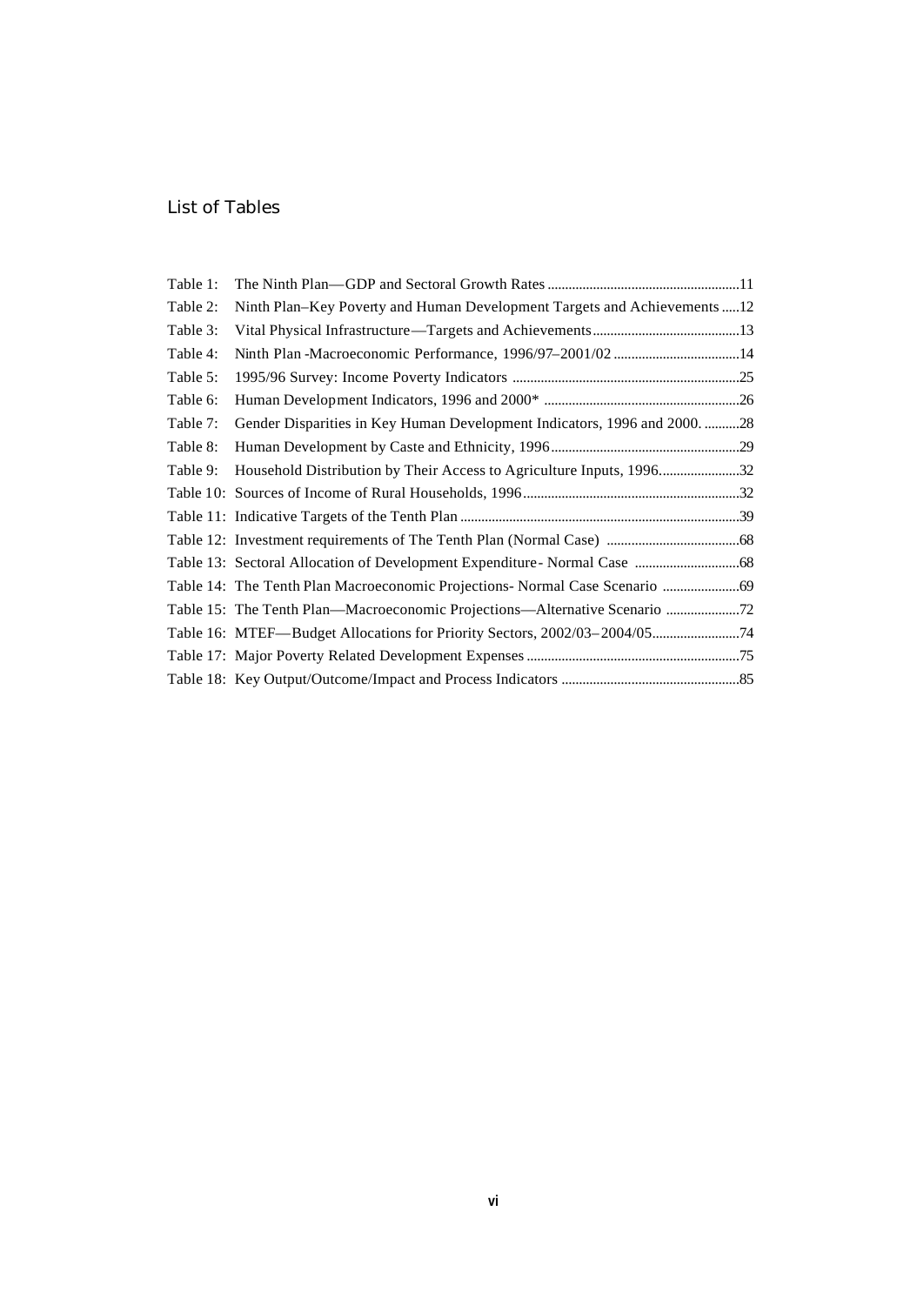## Introduction—The Socio-Political **and Economic Context** 1

**1** The overriding objective of development efforts in Nepal is poverty alleviation. In spite of noticeable progress achieved over the past decade, there is still widespread poverty. The Tenth Plan represents a renewed commitment by His Majesty's Government of Nepal to this all-important task. Its sole objective is to achieve a remarkable and sustainable reduction in the poverty level in Nepal from 38% of the population at the beginning of the Plan period to 30% by the end of the Tenth Plan, and to further reduce the poverty ratio to 10% in about fifteen years' time.

**2** The reduction of poverty to 30% by the end of the Tenth Plan is a daunting task by itself. It has been made even more challenging by several recent developments in the country. Among these, the following are particularly important:

- i) First, poverty in Nepal has persisted for decades, and it is recognized as a deep-seated and complex phenomenon, for which there are no quick and easy solutions. What has changed particularly over the last decade is the socio-political situation in the country. Following the Democracy Movement of 1990, peoples' expectations have risen; but the economy and government actions, although successful in many areas, have largely failed to fulfill the expectations of poverty alleviation. Significant progress that was made especially in the early nineties was also not sustained. Thus, wide disparities persist in regard to income distribution, social and economic infrastructure and employment opportunities, particularly for an expanding young population. The main reasons for these less than expected outcomes with regard to poverty alleviation are discussed in section IV.
- ii) Second, Nepal is currently experiencing complex socio-political situation, which has intensified over the past few years. It has created considerable insecurity in many parts of the country, made difficult for the government agencies and development partners to carry out development activities in such areas. The situation also preempted a significant and rising share of the government's limited financial and administrative resources for maintaining peace and security in the country. The costs so far in terms of human lives, destruction of property and infrastructure, increased security expenditures and foregone development and economic activities have been considerable. There are many underlying causes for the present situation, some of which are political and ideological in nature. Nevertheless, there is little doubt that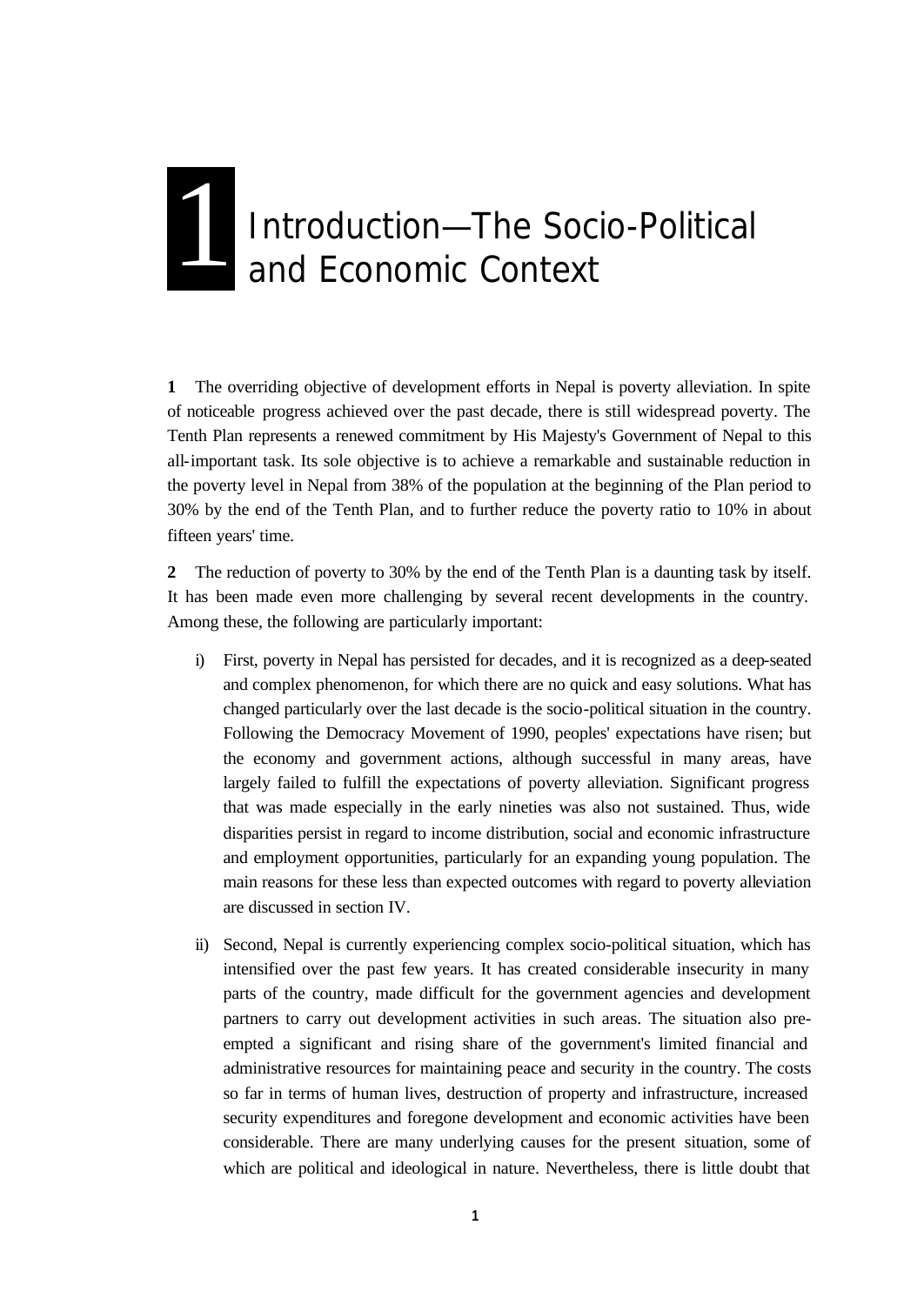among others, the underlying causes include poverty and its manifestations, (in terms of regional, gender, ethnic and caste-related inequalities), as well as poor governance, and the failure to deliver adequate and essential social services and infrastructure to rural communities and marginalized groups. To bring about a lasting solution to the present problem, the nexus of poverty, poor governance, and marginalization need to be carefully and urgently addressed. A "Ceasefire" in late January and the subsequent resumption of peace negotiations now provide considerable hope for resolution of these tensions. However, any serious disruption of the peace process will destabilize the fiscal situation, severely erode the country's capacity to carry out development work and pose a major threat to social and political stability in the country. Nepal has little time to lose.

iii) Third, the Tenth Plan's campaign against poverty reduction is being launched against the backdrop of a fragile economy. After a decade of fairly robust growth, Nepal's real GDP growth became negative (-0.6%) in 2001/02, for the first time in nineteen years. In part, this has been due to: (a) The global recession and the after-effects of September 11 (2001) events. (b) More importantly, the present turmoil has been an even bigger destabilizing factor, through increased insecurity, destruction of physical assets/infrastructure, bandhs (strikes) and loss of working hours and loss of business confidence, among others. Together, these developments have adversely affected activity levels in virtually every sector of the economy—industry, trade, construction, tourism, exports, services etc,—as well as savings and investment levels and overall economic growth. In particular, the effects of the disorder on the government budget have been disastrous, (due to slowing revenues and a sharp rise in security-related expenditures) at a time when substantially more (domestic and external) resources are needed to vigorously implement the development/poverty reduction agenda.

#### *The Tenth Plan's Challenge*

**3** Nepal is caught up in a vicious cycle of poverty and economic stagnation at present. Poverty is providing a fertile ground for the disorder, which in turn is pushing the economy into a downward spiral, undermining its capacity to vigorously pursue the poverty reduction agenda. The challenge for the Tenth Plan is therefore, to break out of this vicious cycle by designing and forcefully implementing an appropriate strategy to reduce poverty and to eliminate the root causes of the disorder.

**4** Notwithstanding these constraints, His Majesty's Government stands ready to take on the challenge of poverty reduction. The Tenth Plan recognizes that, in view of the existing turmoil, ways and means must be found quickly, despite budget constraints, to effectively implement the development agenda aimed at addressing the underlying causes of poverty and regaining public support and confidence, while concurrently pursuing possible approaches to sustain peace and restore law and order.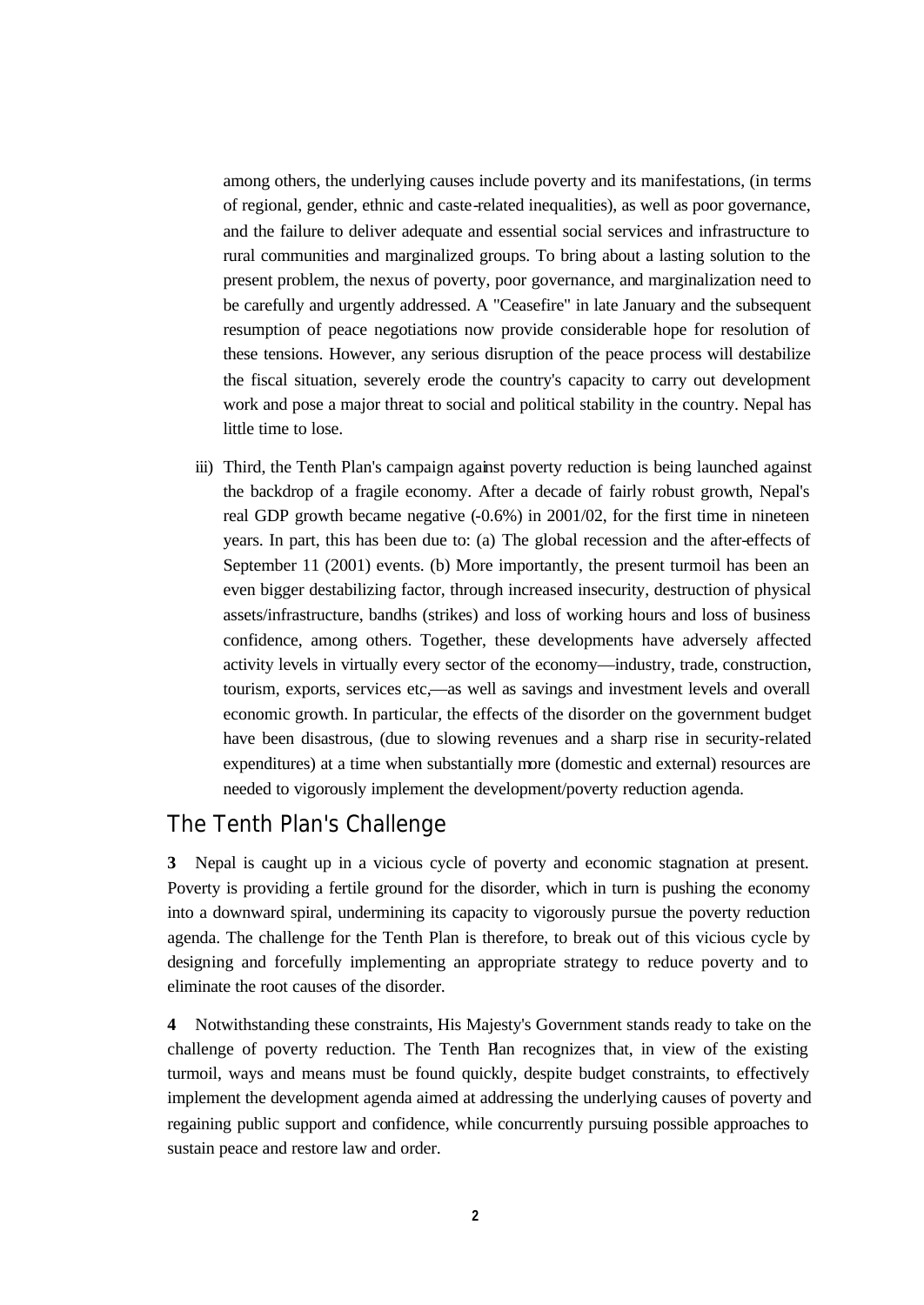**5** In this context, as discussed below, the Tenth Plan has formulated an appropriate poverty reduction strategy based on four pillars—to promote faster and pro-poor economic growth, equitable access to social and economic infrastructure and resources for the poor and marginalized groups, social inclusion and targeted programs and improved governance. The Plan emphasizes effective implementation to ensure better delivery of outputs and services to rural communities. To do so, within a tight budget constraint, it has adopted cross-cutting approaches—limiting the role of the public sector and prioritizing public interventions; enhancing the participation of the private sector, NGOs, INGOs, and community-based organizations in development activities; developing alternative delivery mechanisms, particularly through greater devolution of functions, responsibilities and resources to local bodies; and greater community involvement in the formulation and management of key programs aimed at meeting the needs of the rural population. The Plan also emphasizes good governance to minimize leakages and irregularities, and ensure greater accountability through better monitoring mechanisms. To bring about the necessary changes in these areas, economic reforms in a broad range of areas and sectors have been formulated, together with a timebound plan of critical immediate and medium term actions for their implementation. To ensure public acceptance of and support for it, the Tenth Plan has been prepared through a highly participatory and consultative process.

**6** The Tenth Plan provides a comprehensive framework, supported by detailed sectoral programs, to carry out this strategy over the next five years. Given the richness of detail of the Plan—over 600 pages in length—a shorter, more sharply focused summary —the PRSP—has been prepared. The latter, apart from its usefulness to domestic audiences, can be readily used by Nepal's development partners as the basis for supporting the Tenth Plan's implementation.

#### *The Organization of the Summary Paper*

**7** The Summary Paper begins with a brief discussion of the Tenth Plan's preparation process and highlights its key elements in this regard—country ownership, participatory preparation and the dissemination and feedback process involving virtually all key segments of the Nepali public (Section II). Section III reviews the development efforts undertaken in the recent past, particularly through the Ninth Plan (1997/98-2001/02), and the key lessons learned from this experience. The dimensions of Nepal's poverty problem, its manifestations and determinants, and its linkages with the ongoing social disorder are then discussed in Section IV. Section V outlines the poverty reduction strategy of the Tenth Plan, its key sectoral programs and activities, and complementary policies and reforms, which are deemed necessary to achieve them. The macroeconomic frameworks within which the poverty reduction strategy, programs and activities will have to be implemented, and how these programs will be adjusted from time to time, given the inherent uncertainties of predicting resources, are then discussed in Section VI. That section also briefly discusses how the government intends to cope with the inherent downside risks which are difficult to predict at this stage, and how it will protect priority programs and activities in order to maximize the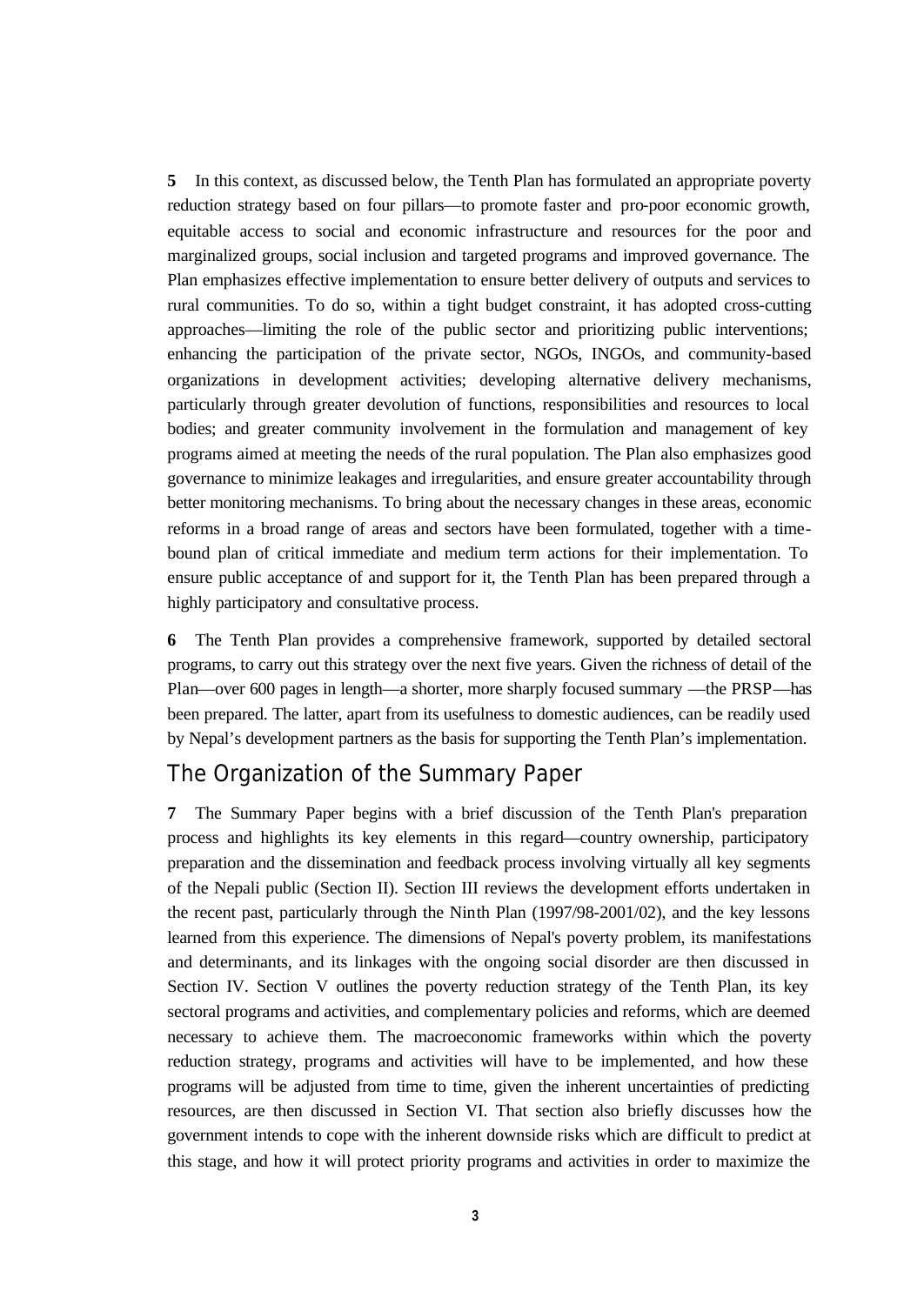poverty-reducing impact of the Plan. The implementation, monitoring and evaluation modalities that are necessary to ensure effective implementation of the Plan, and key tools and instruments, which will be used in this regard, are discussed in Section VII. The policy matrix of the Plan linking the overall poverty reduction strategy with sectoral programs and activities and the Government's Plan of key Immediate Actions (IAP) are shown as Annex 1 and 2. The macroeconomic framework with projected indicators of the Tenth Plan has been presented in Annex 3.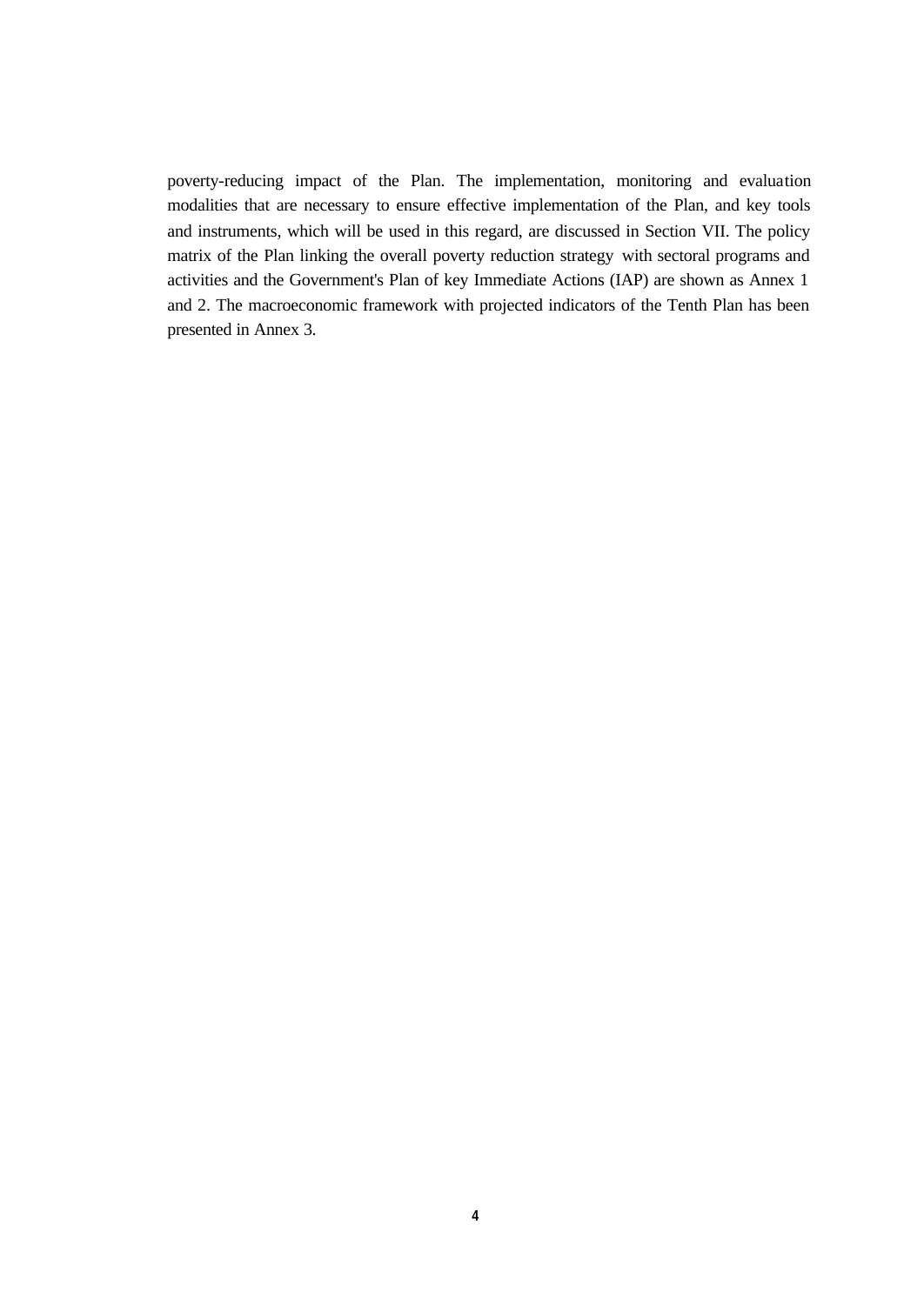# The Tenth Plan 2 The Tenth Plan<br>Preparation Process

#### *Traditional Planning Process*

**8** Nepal has a well-established process for preparing periodic development plans, having prepared nine such plans earlier. Typically, the preparation of the new plan starts with the mid-term review of the ongoing plan, which serves as a base for the Approach Paper for the new plan. The Approach Paper, which provides broad guidelines and targets and an indicative resource framework for the new plan, is approved by the National Development Council (NDC). The plan is then prepared and finalized by the beginning of the new plan period, after discussion and approval first by the National Planning Commission and then by the Cabinet. Traditionally, the plan preparation is led by the National Planning Commission (NPC), which in consultation with the Ministry of Finance sets out the overall resource framework for the plan, sectoral allocations and broad guidelines for the preparation of sectoral programs; while the line ministries themselves are formally responsible for the preparation of sectoral programs. Although the plan typically focuses on the next five years, the Ninth Plan (1996/97-2002/03) also included for the first time a long-term (twenty year) perspective.

**9** Though well established, this process has been subject to numerous criticisms: (i) Typically, plan preparation has been a "top down" process, with little involvement of local governments, beneficiaries, civil society or development partners. (ii) There was little participation of, and feedback from, the key stakeholders; and wider societal ownership of the plans was lacking. (iii) While the plans contained overall development and broad sectoral strategies, they were not often well integrated. (iv) They were ambitious and tried to do too much, without adequately recognizing resource or implementation capacity constraints. They also did not adequately focus on implementation, monitoring or evaluation mechanisms. (v) In addition, the plans were not anchored to a sound fiscal framework; and they did not have any built-in mechanisms to adjust programs and activities from time to time, as needed. As a result, there was no clear linkage between resource allocations in the annual budgets and plan activities and targets. Consequently, they were often viewed as unrealistic from the beginning and their usefulness as a development tool for poverty reduction was limited.

#### *The Tenth Plan Preparation*

**10** The Tenth Plan represents a major effort to address these shortcomings. Its distinguishing features include the following: (i) It has adopted a participatory and relatively more "bottom up" approach; (ii) It is the product of an extended nation–wide consultation process over two years; and the feedback from the such consultations has been interactively utilized for finalizing the plan's objectives, targets, policies; and programs; (iii) It focuses strategically on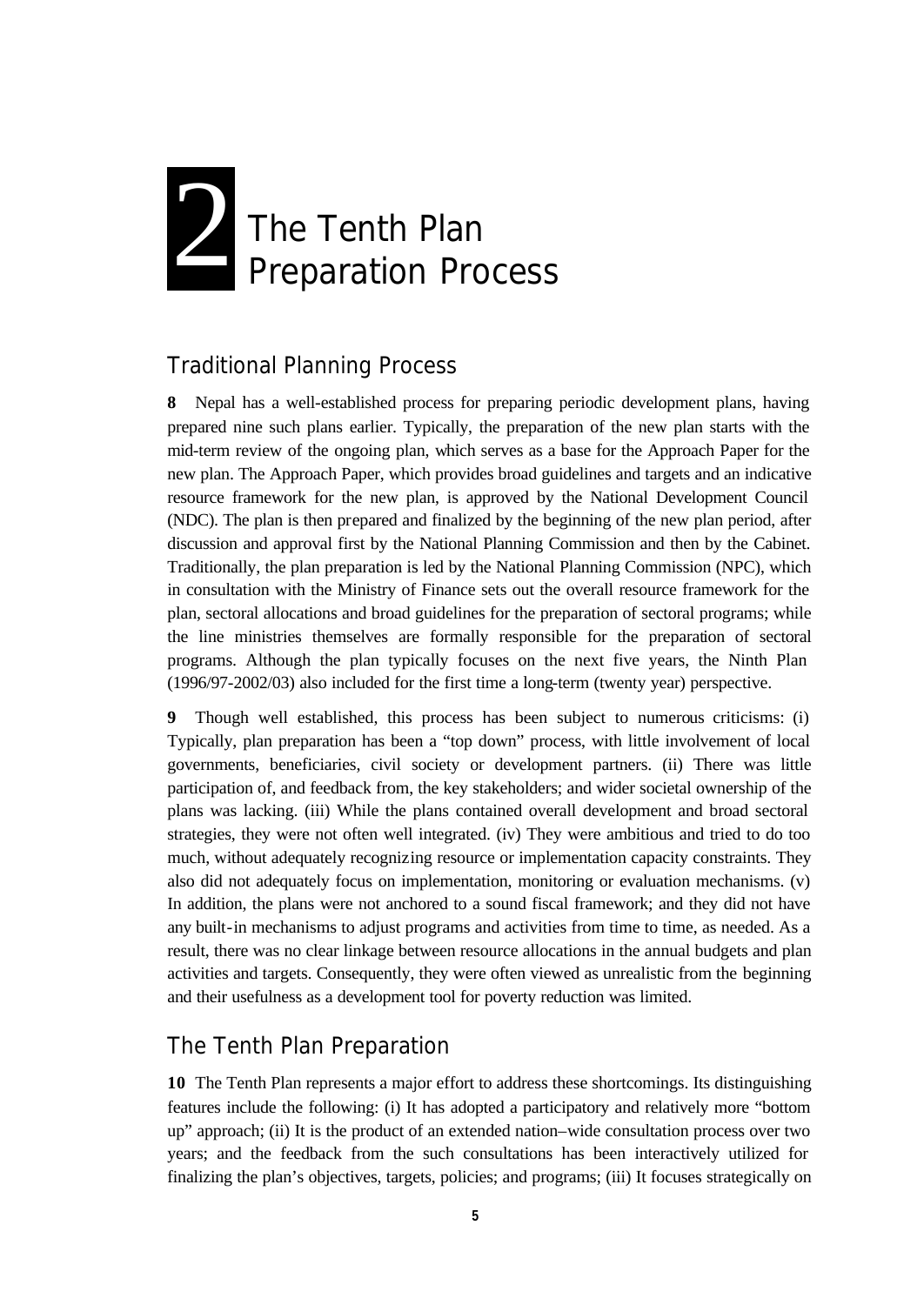the overall poverty reduction strategy and seeks to prioritize sectoral programs and activities accordingly; (iv) It emphasizes results and effective implementation and monitoring mechanisms; (v) It incorporates a credible macroeconomic framework by utilizing alternative scenarios; (vi) The latter is supplemented by a rolling Medium Term Expenditure Framework (MTEF), which will be updated every year, and provides for the first time in Nepal, an effective mechanism to link the annual budget with the Five Year Plan and to make periodic adjustments in programs as needed; and (vii) Finally, as the product of a highly participatory process, it can claim a far higher degree of national ownership and acceptance than earlier plans.

**11** Of particular importance, the Tenth Plan's formulation benefited from the preparation of additional, closely related, documents—Interim Poverty Reduction Strategy Paper (IPRSP) and the MTEF. When the preparation of the Tenth Plan was initiated in mid 2001, the government decided to prepare an IPRSP, which would be an important input into the Approach Paper for the Tenth Plan; and that the Tenth Plan itself would be the government's full Poverty Reduction Strategy Paper (PRSP). A Steering Committee was set up under the Vice-Chairman, NPC to provide strategic leadership, while technical committees headed by the Secretaries of the line ministries coordinated the formulation of sector strategies and programs, leading to strong inter-agency participation and ownership. The MTEF and the Tenth Plan were prepared concurrently by the same line ministry teams, ensuring close coordination.

**12** An extensive consultation process was initiated at various levels to discuss, and solicit feedback on, the ideas and recommendations presented in the drafts of the various papers— IPRSP, Approach Paper, MTEF and the draft Tenth Plan itself.

**13** At the time of IPRSP preparation, five consultations were held including two exclusively with women's groups. Three public consultations held in the months of August and September 2000 in eastern, central and western Nepal included representatives from all 75 District Development Committees (DDCs), mainly their Chairpersons or Deputy Chairpersons, representatives from socially backward classes, mayors from municipalities, academia from campuses and schools, representatives from NGOs and CBOs, representatives from major political parties and the private sector, women, and ethnic minorities, and participants from remote areas. About 25% of the participants in these three consultations were women. The other two consultations exclusively with women's groups – one in east Nepal and the other in west Nepal – were held in the months of September/October 2000. Participants were drawn from members of DDCs/VDCs and municipalities and representatives from NGOs, There were also significant representations from backward communities, ethnic minorities including dalits, and remote areas. It is worth noting that women participated actively in both mixed and exclusive women's group discussions, with forceful opinions provided on different social and economic issues that need to be dealt with at the national and local levels. In all these consultations, brief papers were presented, followed by group discussions and additional feedback provided by participants by filling-up a questionnaire. There were 112 participants in the three mixed groups and 94 participants in the women only groups.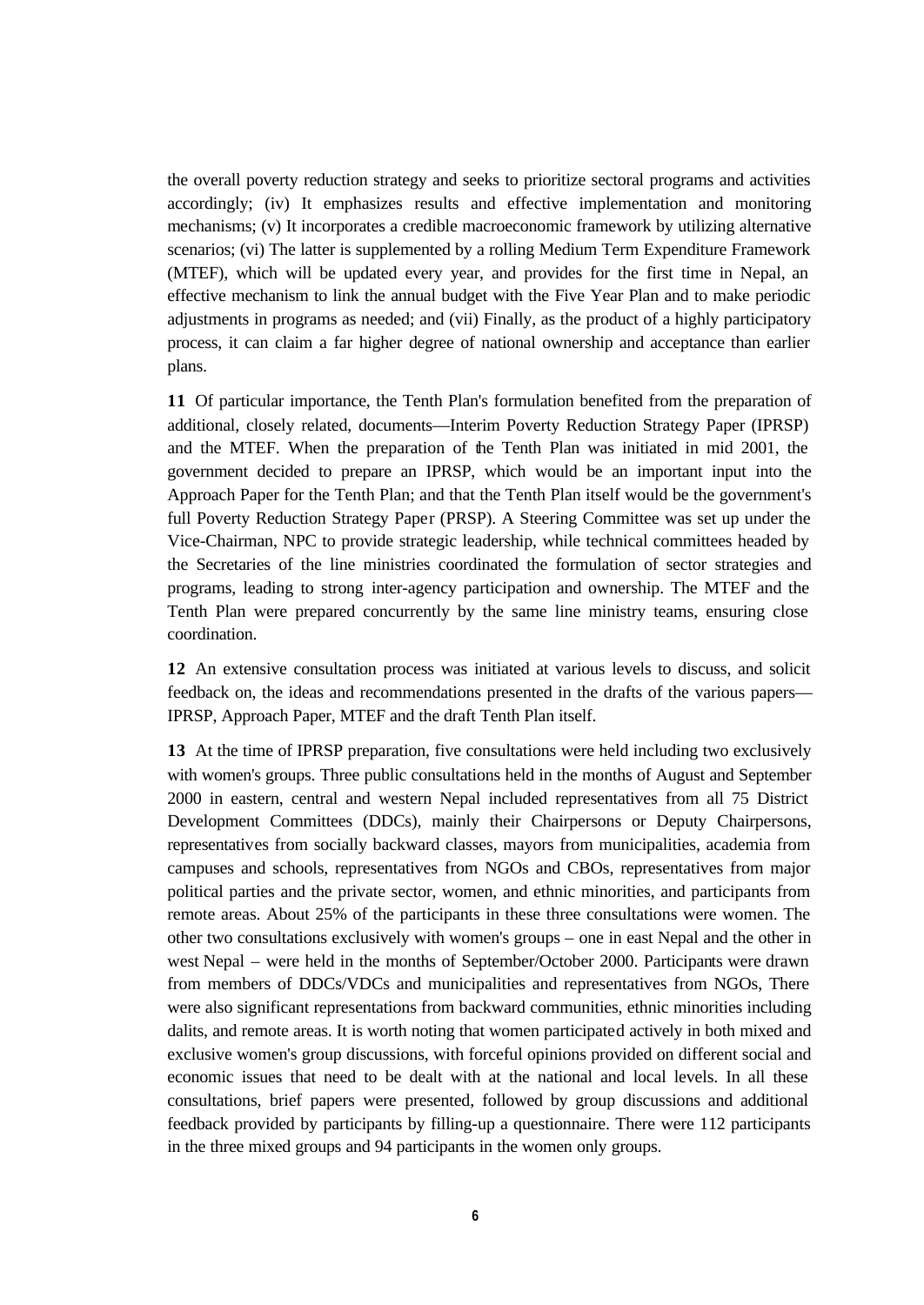**14** These consultations were characterized by frank discussions on broad features and causes of poverty, strategies for poverty reduction, reasons for poor implementation, and measures for ensuring gender equality. Broadly, they emphasized empowering and strengthening local bodies, empowering women, modernizing and commercializing agriculture, promoting basic and technical education, providing basic health and drinking water facilities, reducing corruption, and the need for an efficient and effective bureaucracy. Participants from west Nepal in particular emphasized the need for infrastructure development in their region.

**15** Similar consultations were also organized subsequently to solicit opinions from all concerned when the IPRSP was developed as the draft Approach Paper of the Tenth Plan. Thus, in June 2001, five regional consultations were held. Participants numbering between 60 to 80 in each of these consultations in five Development Regions included all Chairpersons/Deputy Vice Chairpersons of DDCs, representatives from ethnic minorities, backward communities and areas, government officials, representatives from academia and private sector, NGOs and CBOs. In view of the need for preparing periodic district plans, and to identify ways to establish linkages between such district plans and the national plan, another discussion was organized in October 2001 in collaboration with the Association of District Development Committees of Nepal with chairpersons and deputy vice chairpersons from all 75 districts of the country. A separate consultative meeting was also organized for the parliamentarians of the country.

**16** Major recommendations from these consultations included the need for prioritization of development programs, need for giving greater emphasis to mid and far west regions in development efforts, modernizing agriculture, more effective coordination of the roles of the government, private sector and NGOs, promoting eco-tourism, and the development of basic health facilities and drinking water in rural areas etc.

**17** Based on all these consultations, the draft Approach Paper was finalized, and submitted to the National Development Council (NDC) for its comments and approval. The meeting of this national body was held in January 2002. The NDC is composed of all the ministers, representatives from all political parties, chairpersons of different committees of House of Representatives, Secretaries of line ministries, Vice Chancellors, representatives from private sector and academia, ethnic minorities, labor unions, women, NGOs and CBOs at the national level. The Counc il approved the Approach Paper with some revisions, emphasizing in particular the prioritization of development programs, and effective monitoring of progress in program implementation and poverty reduction.

**18** In addition to the above, consultations held specifically in the context of the PRSP/Tenth Plan preparation. The PRSP/Plan also benefited from a large number of consultations organized from time to time by various agencies (such as the ADDCN, various HMG line ministries, donor agencies, NGOs and CBOs) for developing key sectoral programs, thematic chapters and background papers. For example, in formulating the Local Self Government Act (LSGA), the Agriculture Perspective Plan (APP), Water Resource Strategy, Financial sector reforms, Long Term Health Plan and programs for decentralization of primary education and primary health centers, among others, extensive public discussions have been held at national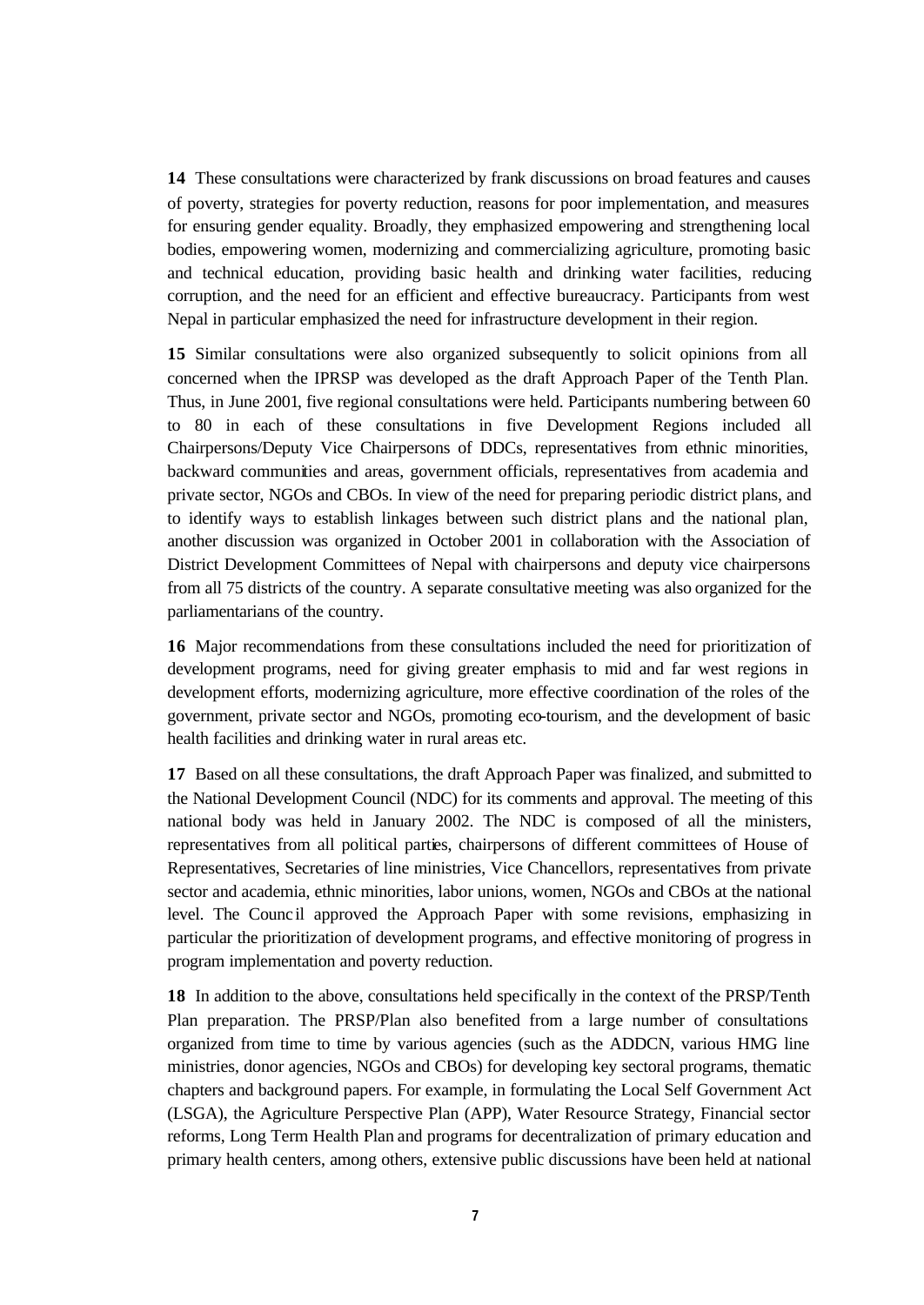and regional levels. These have helped to evolve a broad consensus and wide support for the poverty reduction strategy and structural reforms incorporated in the PRSP/Tenth Plan. While the conflict may have constrained the consultation process in some parts of the western and far-western regions at that time, HMG intends to expand the future consultation process to include all key stakeholders in these areas as an ongoing process.

**19** As noted, the Tenth Plan incorporates detailed alternative macroeconomic scenarios, which is a significant departure from Nepal's traditional plan preparation process. It recognizes the need for a more realistic and credible framework for guiding resource allocation decisions in the current environment of social disorder and a fragile economy. It is also supported by a rolling MTEF, which would be updated and revised annually with strong monitoring mechanism. The MTEF represents the first serious effort to prioritize the public expenditure program in Nepal; and provides, in a situation of unpredictable resource flows, an in-built mechanism to ensure that limited resources would be channeled to the Tenth Plan's highest priority sectors and activities through the annual budget. The goal of poverty reduction will be evaluated by monitoring the track record of implementation as well as the output indicators. The progress of these activities will help in achieving the Millennium Development Goals. In addition, the Tenth Plan is supported by two other key initiatives: (a) The Economic Reform Program (ERP) and (b) The Immediate Action Plan (IAP). The ERP represents the Government's efforts to revitalize a flagging economy and to get the Tenth Plan off the ground. And closely related to it, the IAP reflects the emphasis, which the Government places on the quick and effective implementation of the Plan. By identifying critical policies, programs and activities in key areas, and a specific timetable for their implementation, the IAP provides a monitorable checklist for the Plan's implementation, which would be updated on an annual basis as an effective operational tool.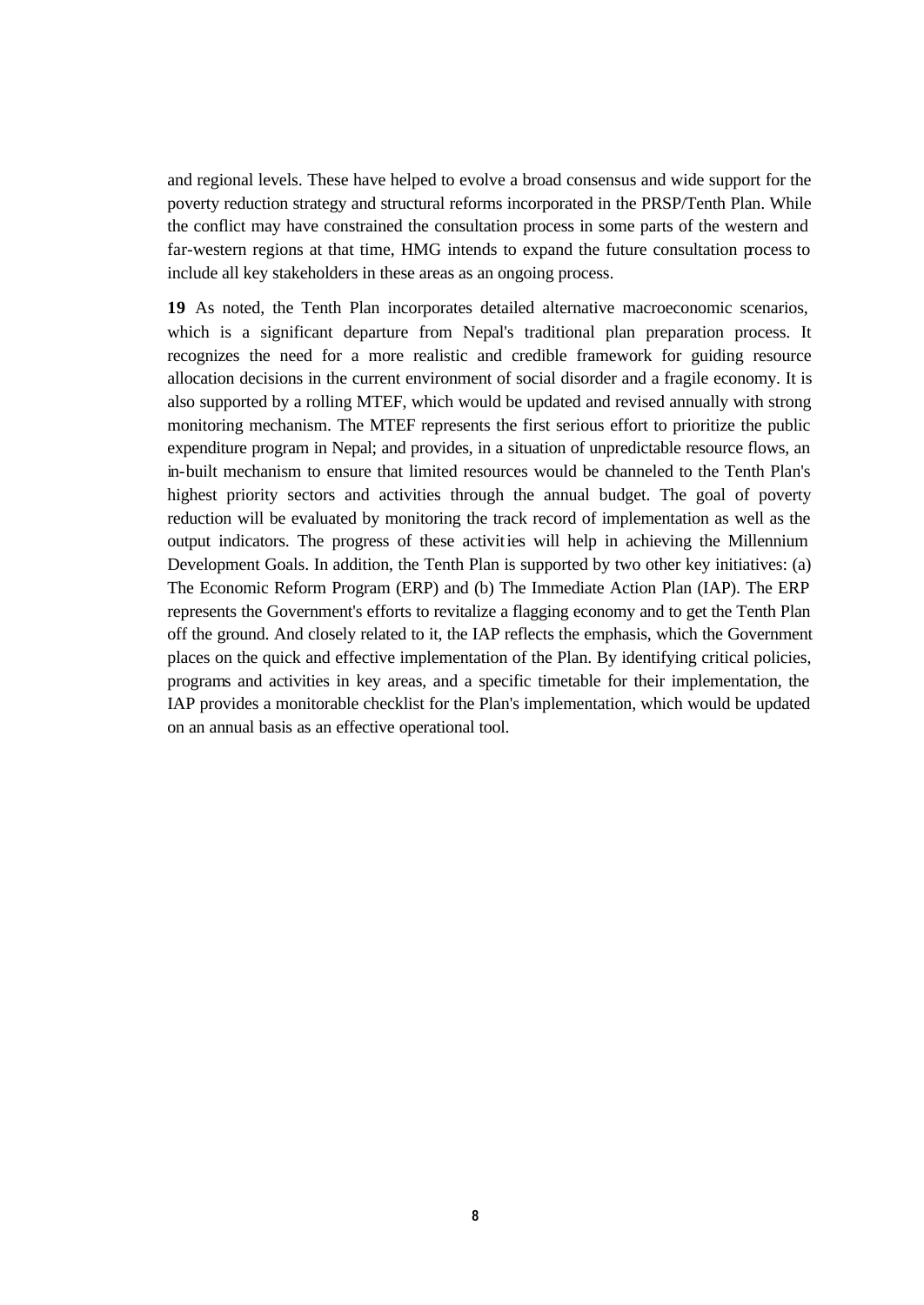# Review of Past **3** Review of Past<br>Development Efforts

#### *Introduction*

**20** Though poverty has always been an overriding concern of development efforts in Nepal, it was explicitly stated as an objective only from the Seventh Plan (1985/86-1989/90) onwards. The latter, however, was the first attempt to formulate a separate plan with a longterm poverty alleviation perspective. Towards the end of the Plan period, it was derailed by the Trade and Transit crisis and the resulting economic dislocation in the late eighties. The transition to democracy in 1990, by raising popular expectations and aspirations, gave a new impetus to poverty reduction. The development plans which were formulated subsequently the Eighth Plan (1992/93-1996/97) and the Ninth Plan (1997/98-2001/02)—specifically had poverty reduction as their main objective. The Ninth Plan also established long-term targets and development indicators for all sectors based on their potential for alleviating poverty.

#### *Economic Reforms in the Early Nineties*

**21** To reduce poverty by accelerating economic growth and expanding employment opportunities, the government in the early nineties initiated an extensive economic reform agenda. Reforms were introduced, for example, to liberalize trade, investment and foreign exchange regimes, unify the exchange rate, rationalize the tariff structure and the tax system, promote exports, strengthen financial and capital markets, foster private sector development, and strengthen public expenditure management.

**22** These efforts yielded impressive results early on. They helped to transform the Nepalese economy from a highly regulated to a more open, market-oriented economy; create an energetic private sector and expand its role in such areas as manufacturing, industry, exports, education, health, air transport, finance, and power; and to improve the country's macroeconomic fundamentals. In particular, it helped to accelerate economic growth in nonagriculture sector (trade, transport, tourism, manufacturing and services); an annual rate of 7.5%, in real terms, in the first half of the nineties; and the share of non-agriculture rose from 51%to 59% of overall GDP in that period. As noted below, this helped to create increased employment and income-earning opportunities in urban areas, and kept urban poverty at low levels. According to the 1996 Nepal Living Standards Survey, urban poverty was estimated at 23%, and in the urban Kathmandu Valley at only 4%, compared to overall national poverty incidence of 42% of the population. However, these early reforms did not touch the important agricultural sector in a significant way; and consequently had little impact on rural poverty.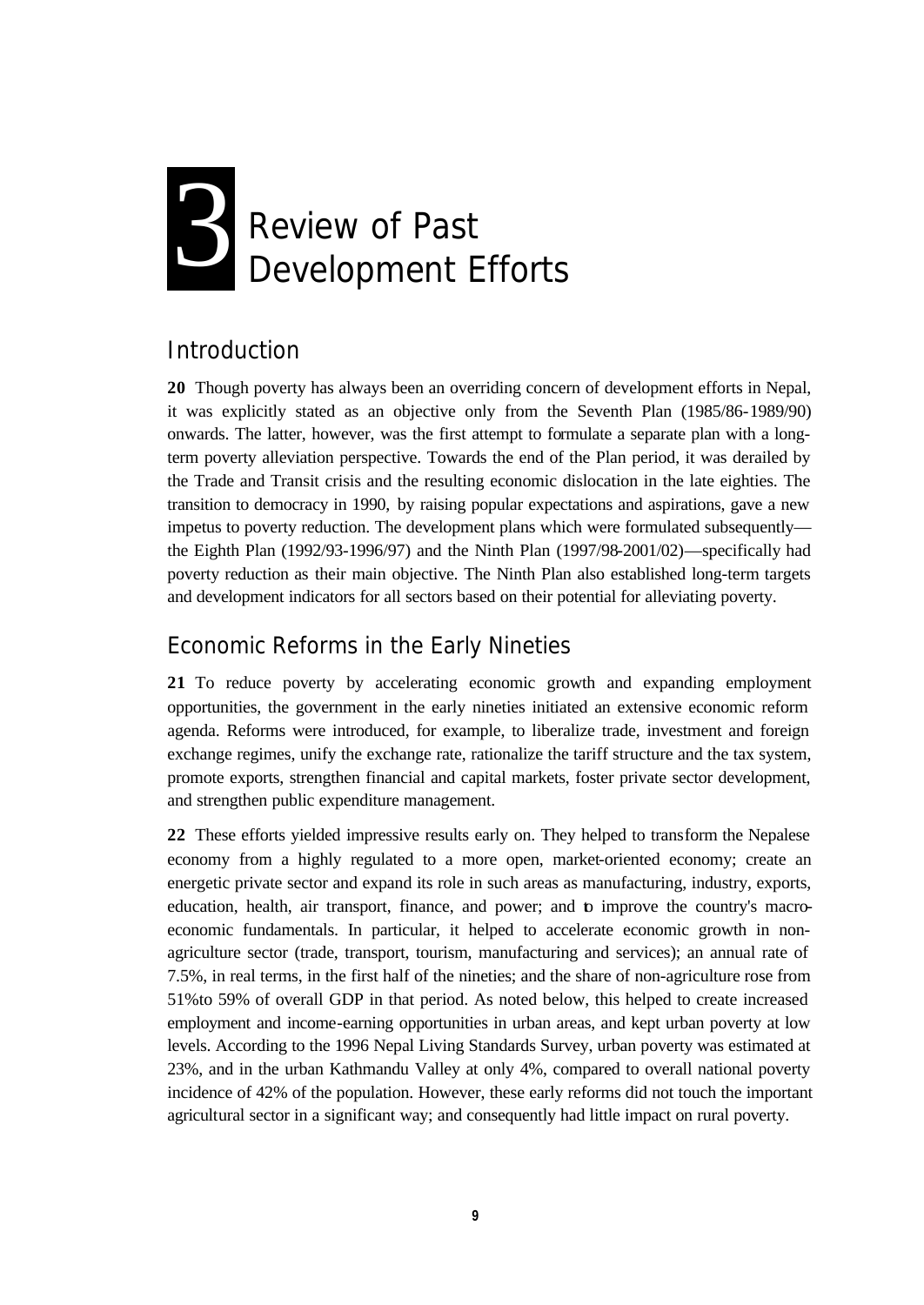#### *The Ninth Plan*

**23** The Ninth Plan's stated goal was to reduce (income) poverty from 42 percent to 32 percent of the population by the end of the Plan period, and to 10 percent by 2016/17. Several other indicators of human poverty—such as illiteracy, infant mortality rate, maternal morality rate, average life expectancy at birth—were also identified and targets set for them (Table 2). To attain this goal, the Ninth Plan postulated a three-pronged strategy: (i) Achieving a high, sustainable and broad-based economic growth rate (a minimum of 6% p.a. GDP) through liberal and market-oriented policies; (ii) Developing social and rural infrastructure; and (iii) Introducing targeted programs for those communities and areas left behind by the mainstream development process. The Plan also sought to bring down the unemployment rate to 4% and underemployment to 35% by the end of the Plan period. The Ninth Plan accorded high priority to the neglected agricultural sector; and its centerpiece—the Agriculture Perspective Plan (APP), formulated in 1995 with a long-term vision—sought to raise agricultural growth rate to 4.0 percent for the Plan period and to 4.9% over the next 15 years. The APP envisaged increasing cereal and cash crop production in the Terai and livestock products and other high value crops in the hills, through increased use of modern inputs, irrigation, improved research and extension services, rural roads and marketing network. In the non-agricultural sector, emphasis was placed in developing tourism, labour-intensive manufacturing, hydropower and the transport and communications network.

**24** The Ninth Plan's implementation, (particularly towards its end), was severely disrupted by the adverse domestic and external developments noted in para 2 above. The resulting dislocations in terms of slowdown in economic growth, diversion of resources for security needs, reduced availability of resources for Plan activities and the difficultie s in carrying out development work in the affected areas severely constrained plan implementation. These apart, as discussed below, there were other important factors, which hampered the Plan's performance.

**25** By and large, the Ninth Plan's performance has be en mixed. Given the ambitious nature of the Plan, achievements generally fell short of targets. Nevertheless, as outlined below, significant progress was made in some important areas. For example, some key human development indicators showed notable improvement, while some progress was also made early on in reducing poverty. Key macroeconomic indicators, such as the balance of payments, monetary growth, and control of inflation indicate good progress, while some actions have been taken in implementing policy reforms in key sectors, such as education, health, power etc. which hold considerable promise for the future. Nevertheless, progress in a number of areas has been below expectations, for example in reducing poverty and inequality, in fiscal management, in improving the quality and delivery of essential social services and rural infrastructure, and the effective implementation of announced policies and programs, all of which were critical to the attainment of the primary goal of poverty reduction.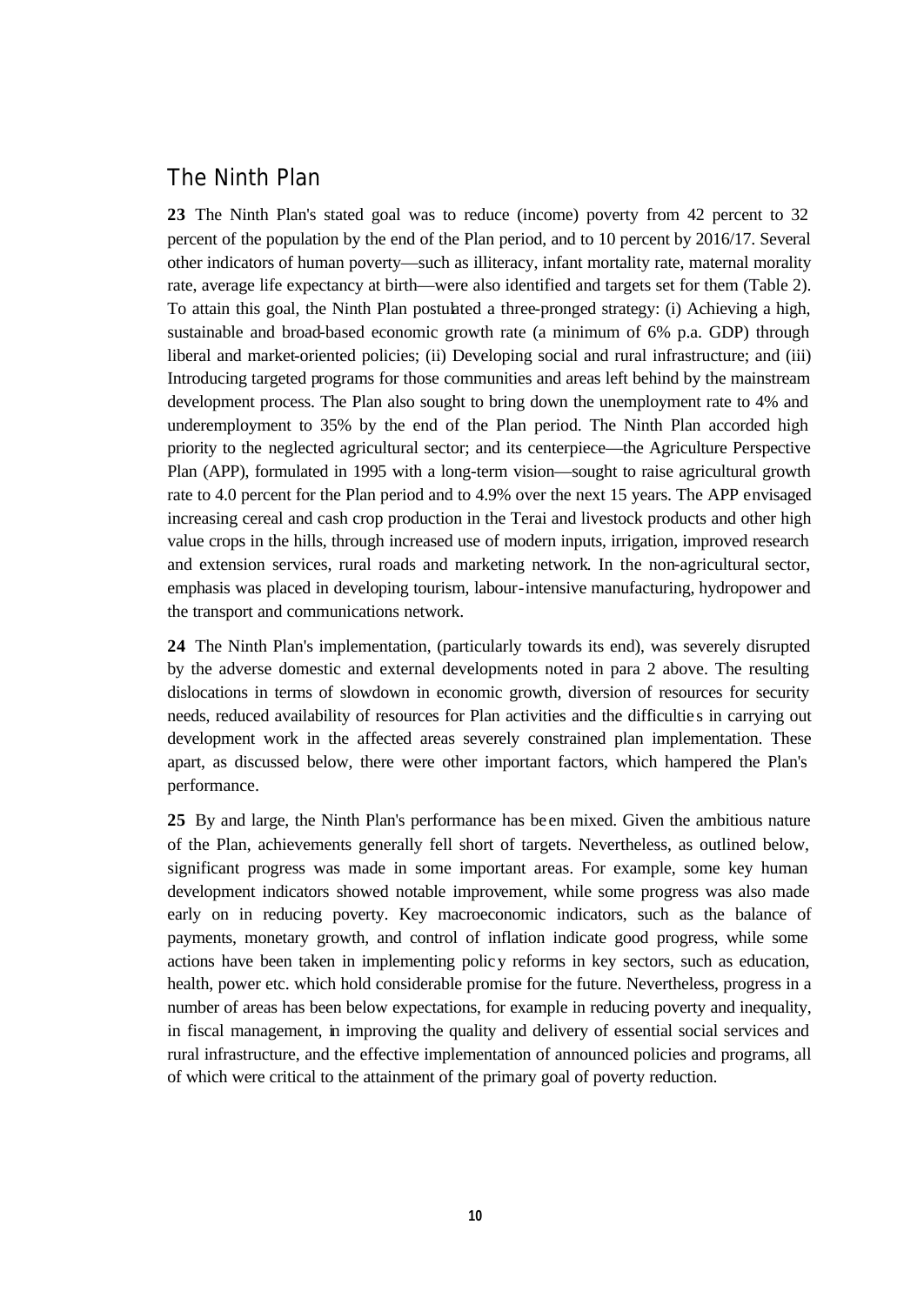#### *Growth Performance*

**26** Compared to a Plan target of 6.0% p.a, overall GDP growth averaged only 3.6% p.a. (Table 1). Agriculture grew at the rate of only 3.3% p.a, and non-agricultural sector at 3.9% p.a, compared to a Plan target of 7.3%. Allowing for population growth, (estimated at 2.25% p.a), per capita income grew at 1.3% p.a, well below the 3.7% rate envisaged in the plan as being necessary to make a significant dent on poverty.

|                                 | <b>NINTH PLAN TARGET</b> | <b>ACHIEVEMENT</b> |
|---------------------------------|--------------------------|--------------------|
| GDP (at factor cost)            | 6.0                      | 3.6                |
| Agriculture sector              | 4.0                      | 3.3                |
| Non-agriculture sector          | 7.3                      | 3.9                |
| · Industry, geology, and mines  | 9.1                      | 2.0                |
| • Electricity, gas and water    | 10.4                     | 6.1                |
| • Construction                  | 5.9                      | 4.1                |
| • Trade, hotels and restaurants | 7.4                      | 1.4                |
| • Transport and communication   | 8.7                      | 6.0                |
| • Finance and real Estate       | 5.8                      | 4.0                |
| • Social services               | 7.0                      | 6.6                |
| GDP (at market prices)          | 6.5                      | 3.6                |

Table 1: The Ninth Plan—GDP and Sectoral Growth Rates (In percent per annum)

**27** Weather-related fluctuations in output in the first and last years of the Plan dampened agricultural as well as overall economic growth. Agricultural production was also affected by ongoing social tension, as a result of insecurities that have been created and disruptions in the supply of key inputs, labour, and marketing and cropping arrangements. Equally important has been the failure to follow through with the effective implementation of the APP by providing adequate support for its key elements (see below).

**28** Growth in the non-agriculture sector was initially good; but it declined sharply in the last two years of the Plan due to the deteriorating industrial environment. Initially, Nepal's exports as well as manufacturing activity had grown strongly in the first three years of the Plan. But, subsequently the global slowdown and, even more importantly, the deteriorating security situation at home, have adversely affected virtually all the sectors and activities—exports, manufacturing, as well as tourism, commerce, industry, services, construction etc. Investment levels in both agriculture and non-agriculture sectors also declined. Unplanned cuts in public investment/development spending (which is an important source of demand for private sector activities) also affected non-agricultural growth in the last two years.

#### *Progress in Poverty Reduction and Human Development*

**29** In the absence of recent national level household data, (the last Nepal Living Standards Survey—NLSS—was carried out in 1996), it is difficult to provide an accurate and up-to-date measure of the Ninth Plan's progress in reducing poverty. Preliminary estimates made in the context of the mid term review of the Ninth Plan suggest that the poverty ratio declined modestly from 42% at the beginning of the Plan to about 38% in 2000/01. This is not surprising, given the slow growth of per-capita incomes, especially in rural areas, in view of continued weak agricultural performance. It is also highly likely that since then, given the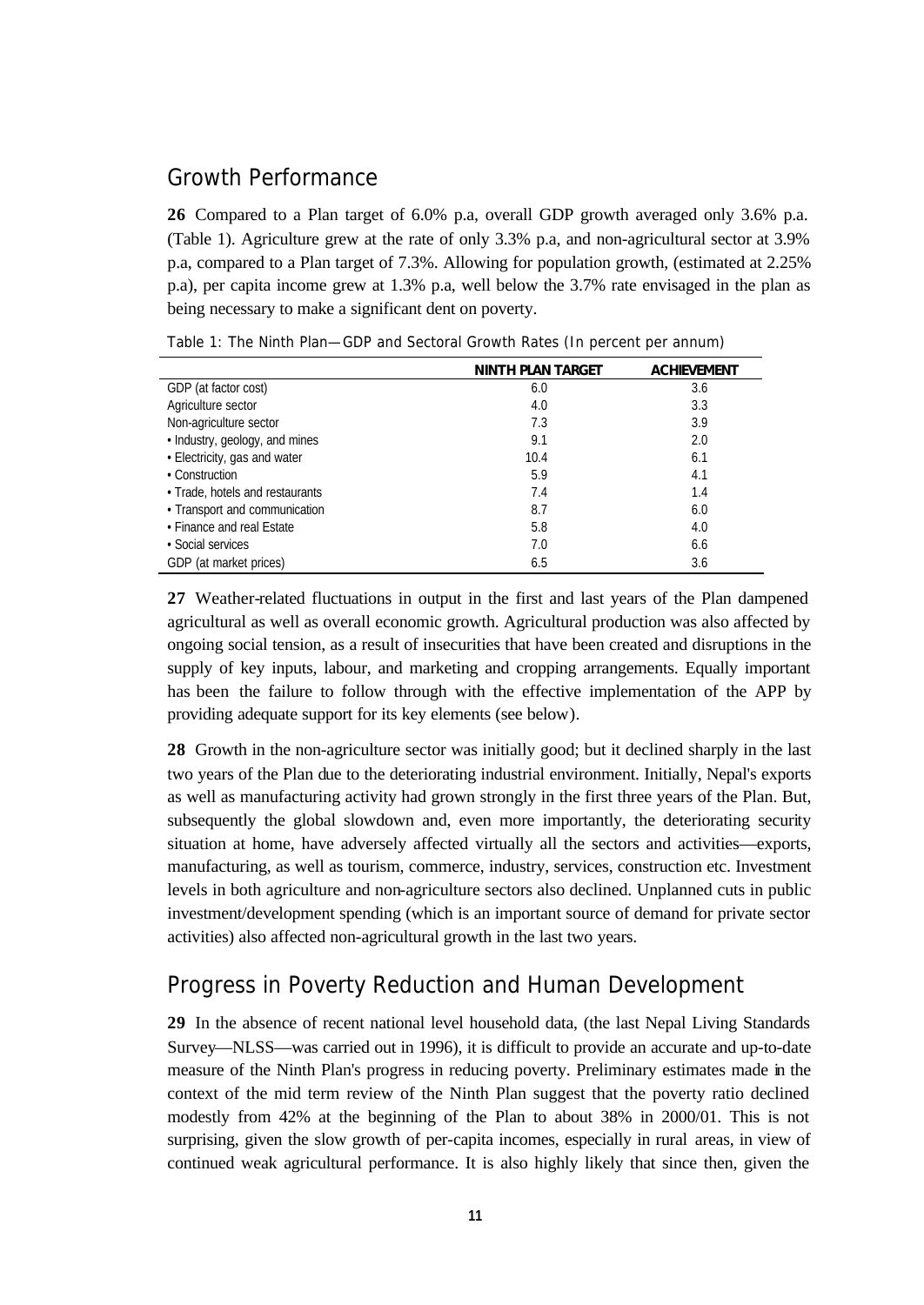sharp decline (by about 3%) in per capita income during 2001-02 and the continued disruptions to investment and economic activities caused by the violence, that the poverty situation in rural areas may have deteriorated significantly over the last year.

**30** Progress achieved in Human Development as measured by key indicators, though generally less than the Ninth Plan targets, is commendable in many areas. For example, the infant mortality rate had been reduced from 75 per thousand at the beginning of the Plan period to 64 by FY 2002 (Plan target 61.5), maternal mortality rate from 439 per 100,000 to 415 (Plan target 400), and life expectancy rose from 56.1 to 61.9 (Plan target 59.7). Other notable achievements include: lowering the total fertility rate from 4.6 to 4.1 (exceeding the Plan target of 4.2) and the overall population growth rate to 2.25 (i.e. below the plan target of 2.38). Largely reflecting these achievements, Nepal has been recognized as one of the "successes" in terms of its recent progress in moving up the Human Development Indicators Index. However, it should also be noted that the recent gains have been made from a relatively low base; and that Nepal will need to continue to improve further to catch up with other (smaller) South Asian countries. In other areas, progress has been less impressive: for example, in regard to adult literacy, the Plan achievement is only 49.2% (compared to a target of 70%), while the women's literacy rate is still low at 35.6%. Similarly, the net primary school enrolment ratio is 80.4% (Plan target 90%) while the percentage of the population supplied with drinking water is only 71.6% (Plan target was 100%). In addition, there also major concerns about the quality and effectiveness of education, health, drinking water and other social services delivered to communities; and major improvements in these areas are necessary in order to improve living standards and quality of life, particularly of rural communities.

| <b>Objectives</b>                                | <b>Base Year</b> | Ninth Plan        |                        |  |
|--------------------------------------------------|------------------|-------------------|------------------------|--|
|                                                  | 1996/97          | Target<br>2001/02 | Achievement<br>2001/02 |  |
| Percentage of Population Below the Poverty Line  | 42.0             | 32.0              | 38.0                   |  |
| Literacy Rate (Age 15+) in percentage            | 37.8             | 70.0              | 49.2                   |  |
| Net Primary School Enrollment                    | 69.4             | 90.0              | 80.4                   |  |
| Infant Mortality Rate (per 1000)                 | 74.7             | 61.5              | 64.2                   |  |
| Maternal Mortality Rate (per 100,000)            | 439.0            | 400.0             | $415.0*$               |  |
| <b>Total Fertility Rate</b>                      | 4.58             | 4.2               | 4.1                    |  |
| Population Growth Rate                           | 2.3              |                   | 2.25                   |  |
| Average Life Expectancy                          | 56.1             | 59.7              | 61.9                   |  |
| Drinking Water Supply (population in percentage) | 61               | 100               | 71.6                   |  |

Table 2: Ninth Plan–– Key Poverty and Human Development Targets and Achievements

*\* As estimated by the National Planning Commission. This figure will be revised when actual data become available.*

#### *Physical Infrastructure*

**31** Progress in providing essential infrastructure, such as roads, irrigation, telephone and electricity services, to communities has been mixed. In electricity generation, Plan targets were accomplished. Another major achievement has been the effective implementation of a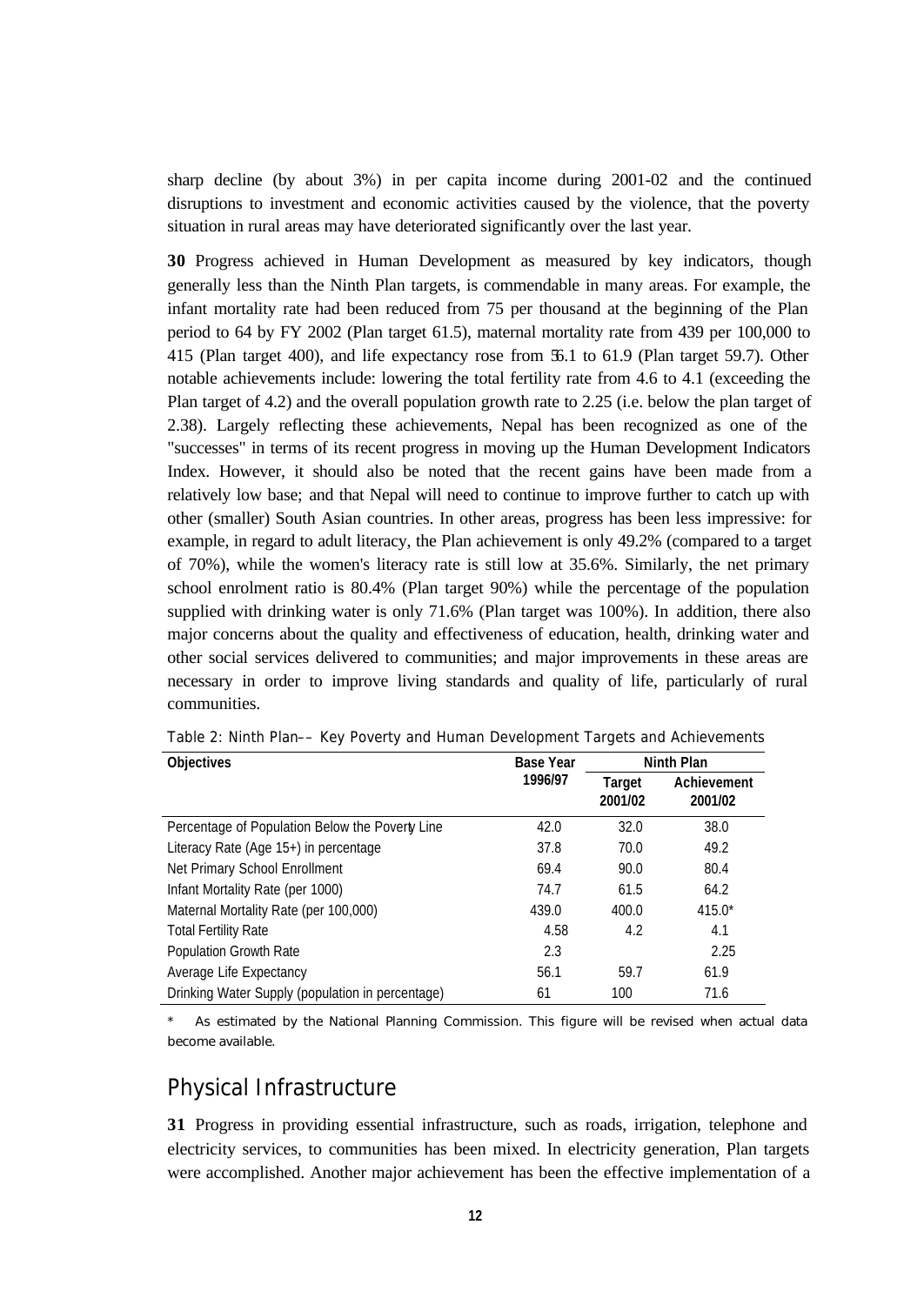framework for the involvement of the private sector in power generation; and a number of projects involving substantial private investment have been either completed, or are under construction. In the road sector, a major achievement has been the active involvement of District and Village Communities in road construction, utilizing development grants from the central government. However, the quality of construction in these projects is weak; and if appropriate measures are not taken to improve quality, there is a danger of increasing environmental problems. Moreover, in the road sector, although the Plan target in terms of KMs of roads constructed has been exceeded, most of these roads are low priority roads. The primary objective of linking district headquarters by roads has not been achieved, as only 4 districts were connected during the Plan period. Also, progress with regard to operation and maintenance of the road system—one of the highest priorities in the sectors—has not been satisfactory. Progress in telecommunications and irrigation sectors have been behind targets.

|                                        | <b>Units</b>            | Target | Achievement |
|----------------------------------------|-------------------------|--------|-------------|
| <b>Total Roads</b>                     | Km                      | 13564  | 15905       |
| Total Irrigation                       | Thousand hectares       | 1198   | 1121.4      |
| Total number of Telephone lines        | Thousand                | 643.7  | 328         |
| Telephone service                      | Per thousand population | 25     | 14          |
| Electricity supply capacity            | MW)                     | 598    | 584.5       |
| Population benefiting from electricity | Percent                 | 20     | $40*$       |

Table 3: Vital Physical Infrastructure—Targets and Achievements

*\* including 7% from alternate energy*

#### *Macroeconomic Performance*

**32** Macroeconomic performance during the Ninth Plan was reasonably good. During most of years of the Plan period, the balance of payments continued to strengthen, and fiscal, monetary and price stability was maintained (Table 4). However, in the last year of the Plan period, weakening global demand and the domestic violence took their toll. Overall GDP growth, exports and government revenue slowed down, putting pressure on the budget and the balance of payments. The macroeconomic situation has continued to deteriorate during 2002- 03—the first year of the Tenth Plan period (see below).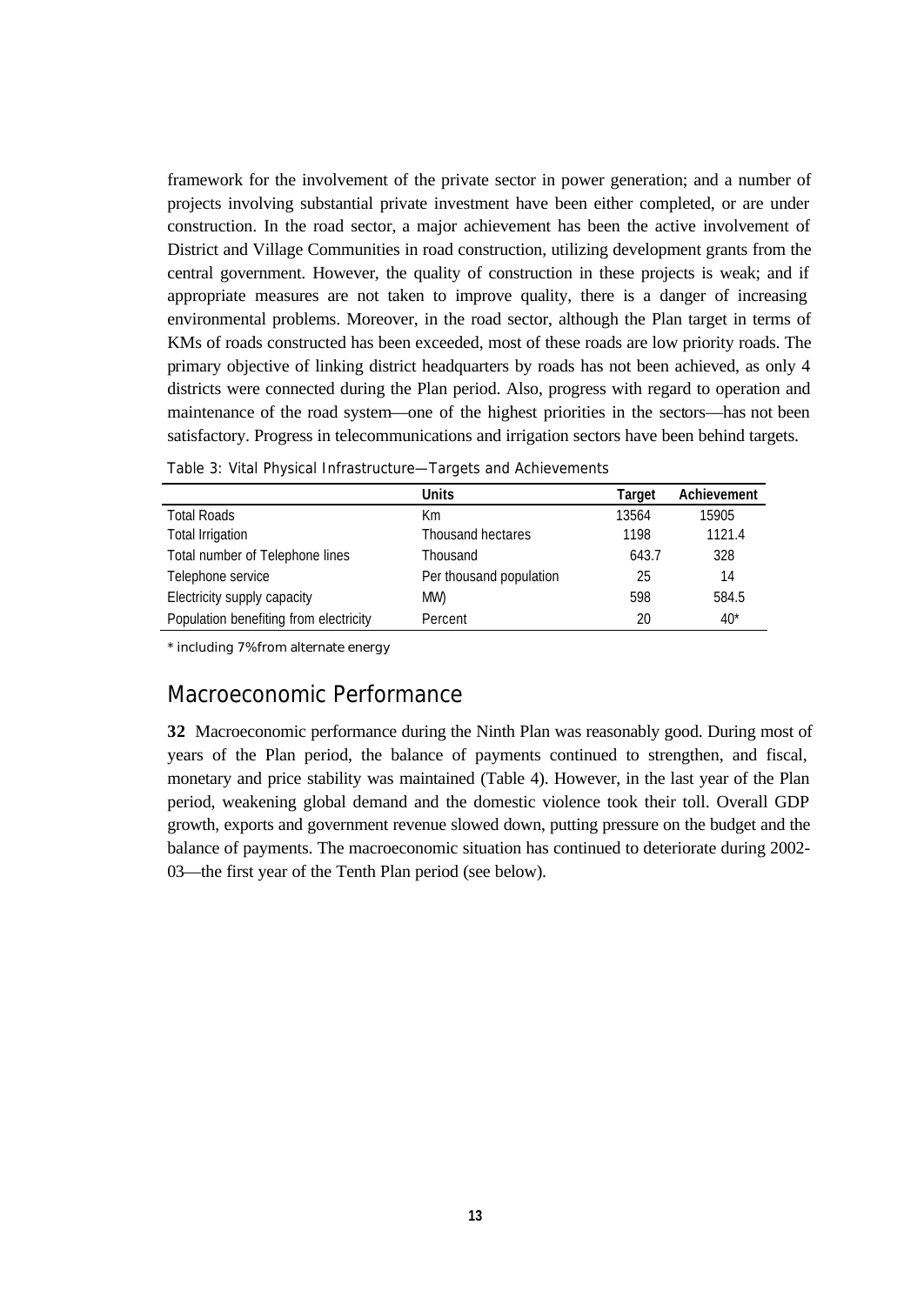|  |  |  |  | Table 4: Ninth Plan -Macroeconomic Performance, 1996/97-2001/02 |
|--|--|--|--|-----------------------------------------------------------------|
|--|--|--|--|-----------------------------------------------------------------|

|                                                                            | 1996/97 |                                          |        | Annual Data - In current Prices |        |        | Ninth Plan Period    |                           |            |
|----------------------------------------------------------------------------|---------|------------------------------------------|--------|---------------------------------|--------|--------|----------------------|---------------------------|------------|
|                                                                            |         | <b>Cumulative Data In 1996/97 Prices</b> |        |                                 |        |        |                      |                           |            |
|                                                                            |         | 97/98                                    | 98/99  | 99/00                           | 00/01  | 01/02  | Ninth Plan<br>Target | Ninth Plan<br>Achievement | Change (%) |
| <b>Economic Growth</b>                                                     |         |                                          |        |                                 |        |        |                      |                           |            |
| GDP Growth (real produce price)                                            |         | 2.9                                      | 4.5    | 6.1                             | 4.8    | $-0.6$ | 6.0                  | 3.6                       | $-40.0$    |
| Per Capita GDP Growth (Real) p.a.                                          |         | 0.6                                      | 2.2    | 3.8                             | 2.5    | $-2.9$ | 3.7                  | 1.3                       | $-65.0$    |
| Investment and Savings (% of GDP)                                          |         |                                          |        |                                 |        |        |                      |                           |            |
| <b>Total Investment</b>                                                    | 25.3    | 24.8                                     | 20.5   | 24.1                            | 23.8   | 24.4   | 372.71a              | 310.4a                    | $-16.1$    |
| Private Investment                                                         | 17.2    | 16.2                                     | 13.0   | 15.4                            | 14.3   | 14.8   | 247.55a              | 194.3a                    | $-20.4$    |
| National Savings                                                           | 16.0    | 16.2                                     | 17.2   | 18.8                            | 19.0   | 17.4   | 16.4                 | 17.8                      | $+8.5$     |
| Domestic Savings                                                           | 14.0    | 13.8                                     | 13.6   | 15.0                            | 14.7   | 11.6   | 14.1                 | 13.2                      |            |
| Government Finances (% of GDP)                                             |         |                                          |        |                                 |        |        |                      |                           |            |
| <b>Government Revenue</b>                                                  | 10.8    | 11.0                                     | 10.9   | 11.3                            | 11.9   | 12.0   | 210.84a              | 172.27a                   | $-18.3$    |
| Government Expenditure                                                     | 18.1    | 18.7                                     | 17.4   | 17.5                            | 19.5   | 19.3   | 337.29a              | 279.49a                   | $-17.1$    |
| Development Expenditure                                                    | 9.5     | 9.6                                      | 8.3    | 8.4                             | 9.0    | 7.6    | 189.58a              | 130.13a                   | $-31.4$    |
| Government Budget Balance                                                  | $-7.3$  | $-7.8$                                   | $-6.5$ | $-6.2$                          | $-7.6$ | $-7.3$ | $-126.45a$           | 106.43a                   | $-15.8$    |
| Foreign Aid (Grants and Loans)                                             | 5.4     | 5.5                                      | 4.8    | 4.6                             | 4.6    | 4.7    | 111.55a              | 72.42a                    | $-35.1$    |
| Domestic Borrowing                                                         | 1.9     | 2.2                                      | 1.8    | 1.5                             | 3.0    | 2.6    | 14.90a               | 24.54a                    | $+64.6$    |
| Balance of Payments (% of GDP)                                             |         |                                          |        |                                 |        |        |                      |                           |            |
| <b>Export Value</b>                                                        | 8.1     | 9.1                                      | 10.4   | 13.1                            | 13.6   | 11.3   | 12.5% p.a.           | 12.2% p.a.                |            |
| Import Value                                                               | 33.4    | 29.6                                     | 25.6   | 28.6                            | 28.2   | 25.4   | $8.6\%$ p.a.         | $-2.8\%$ p.a.             |            |
| <b>Current Account Balance Before Grants</b>                               | $-9.3$  | $-8.6$                                   | $-3.4$ | $-5.3$                          | $-4.8$ | $-7.0$ |                      |                           |            |
| Aid disbursements (Net)                                                    | 6.4     | 6.9                                      | 5.9    | 5.1                             | 4.2    | 3.4    | 111.5a               | 71.9a                     | $-35.5$    |
| Gross Foreign Exchange Reserves b                                          | 5.5     | 7.7                                      | 9.0    | 9.2                             | 9.6    | 10.5   | 71a                  | 104.3a                    | $+46.9$    |
| Monetary Data (percent p.a)                                                |         |                                          |        |                                 |        |        |                      |                           |            |
| Broad Money Growth (M2)                                                    | 12.0    | 21.9                                     | 20.8   | 21.8                            | 15.2   | 5.5    | 14.8                 | 20.0                      |            |
| Domestic Credit Growth (at current price)                                  | 13.1    | 14.8                                     | 16.4   | 17.2                            | 18.6   | 9.8    | 16.1                 | 16.6                      |            |
| Net Foreign Assets (NFA) (at current price)<br>Inflation (percentage p.a.) | 6.6     | 38.3                                     | 17.0   | 23.8                            | 9.1    | 21.6   | 9.15                 | 21.9                      |            |
| <b>Consumer Prices</b>                                                     | 8.1     | 8.3                                      | 11.4   | 3.4                             | 2.5    | 2.9    | 6.55                 | 5.7                       |            |

*a Rs. billion b In months of imports of goods and services.*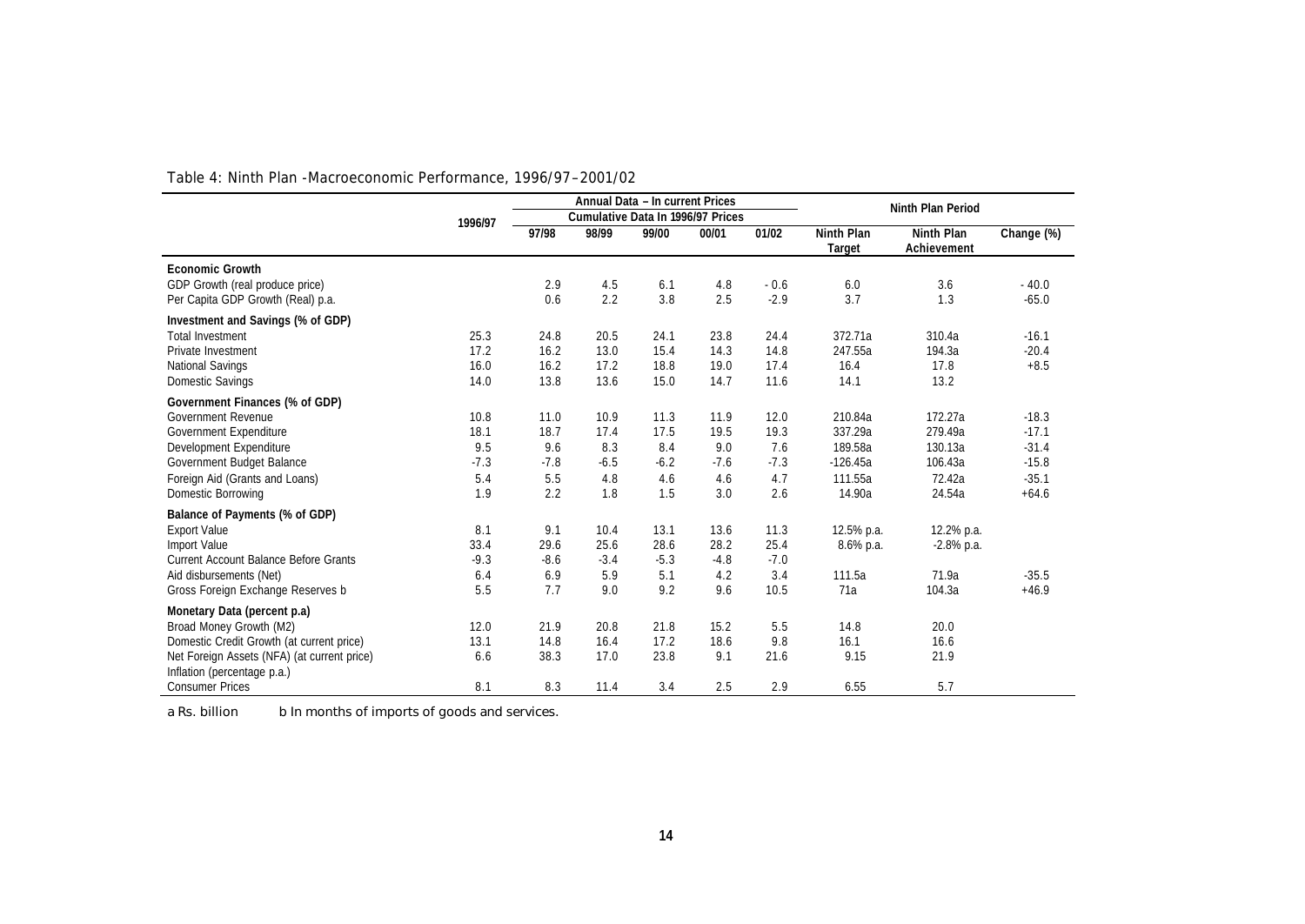**33** Why then were these good indicators not translated into better poverty reduction and development results during the Ninth Plan? A number of factors help explain the Ninth Plan's modest performance. Following a quick review of the main macroeconomic developments in the next few paragraphs, the key cross-cutting issues which hampered the attainment of better development results are discussed briefly below. Reform actions taken by the Government in the last two to three years in response to the deteriorating economic conditions are then discussed. A detailed review of performance in the key sectors is made in the respective sectoral chapters of the Tenth Plan.

**34 Saving and Investment.** Overall savings performance was reasonably satisfactory. Even though domestic savings fell somewhat, the national savings rate exceeded the Plan target, as remittances by Nepalese working abroad more than trebled during the Plan period. However, the overall investment was significantly (16%) below the Plan target. Private investment fell even more and reached only about 80% of the Ninth Plan target. Although some areas such as hydropower, airlines, health, education and tourism initially attracted substantial private investment, the overall investment climate was affected by weak domestic demand, political instability, insecurities created by the violence, and administrative/ bureaucratic hurdles.

**35 Balance of Payments**. A major achievement during the first four years of the Plan period was (i) the rapid growth of **exports** from 8% of GDP in 1996/97 at the to nearly 14% of GDP by 2000/2001. Most of this growth reflected increased exports to India—vegetable ghee, jute products and light consumer goods (e.g. toiletries and processed products)—as Nepal was able to take advantage of the 1996 Indo-Nepal Trade and Transit Agreement, under which India granted duty-free access to certain imports from Nepal. Exports to third countries—in particularly garments, pashmina products and carpets—also increased steadily through 2000/2001. However, exports decelerated sharply in 2001/02 due to the global recession, quota restrictions on Nepal's exports to India, and the deteriorating security situation at home. Nepal's exports to third countries now face an uncertain future due to possible effects of the phasing out of the Multi-Fiber Agreement and loss of cost-competitiveness in part due to domestic disruptions. (ii) The slowdown in the economy, weak public and private investment, and the deteriorating security situation affected Nepal's **imports** even more. Imports in 1996/97 prices in fact declined at an annual rate of 2.8%, compared a planned increase of 8.6% p.a.. (iii) With increasing migration abroad of Nepalese workers in recent years, **remittances** however have risen rapidly. (iv) Accordingly, the **current account deficit** (before grants) improved sharply from around 9% of GDP in 1996/97 to around 3.4 to 8.6% of GDP over the Ninth Plan period. (v) Even though foreign aid inflows (net of debt repayments) as a percentage of GDP gradually declined from about 6% to around 4% over the Plan period, (reflecting the poor implementation of development programs), nevertheless, Nepal's **gross foreign exchange holdings** rose steadily from about \$ 850 million in 1996/97 to about \$1.7 billion, (the equivalent of 13 months' imports of goods and services), in 2001/02. However, the sustainability of this position is questionable, given the growing uncertainties for both exports and the demand for Nepali-workers abroad.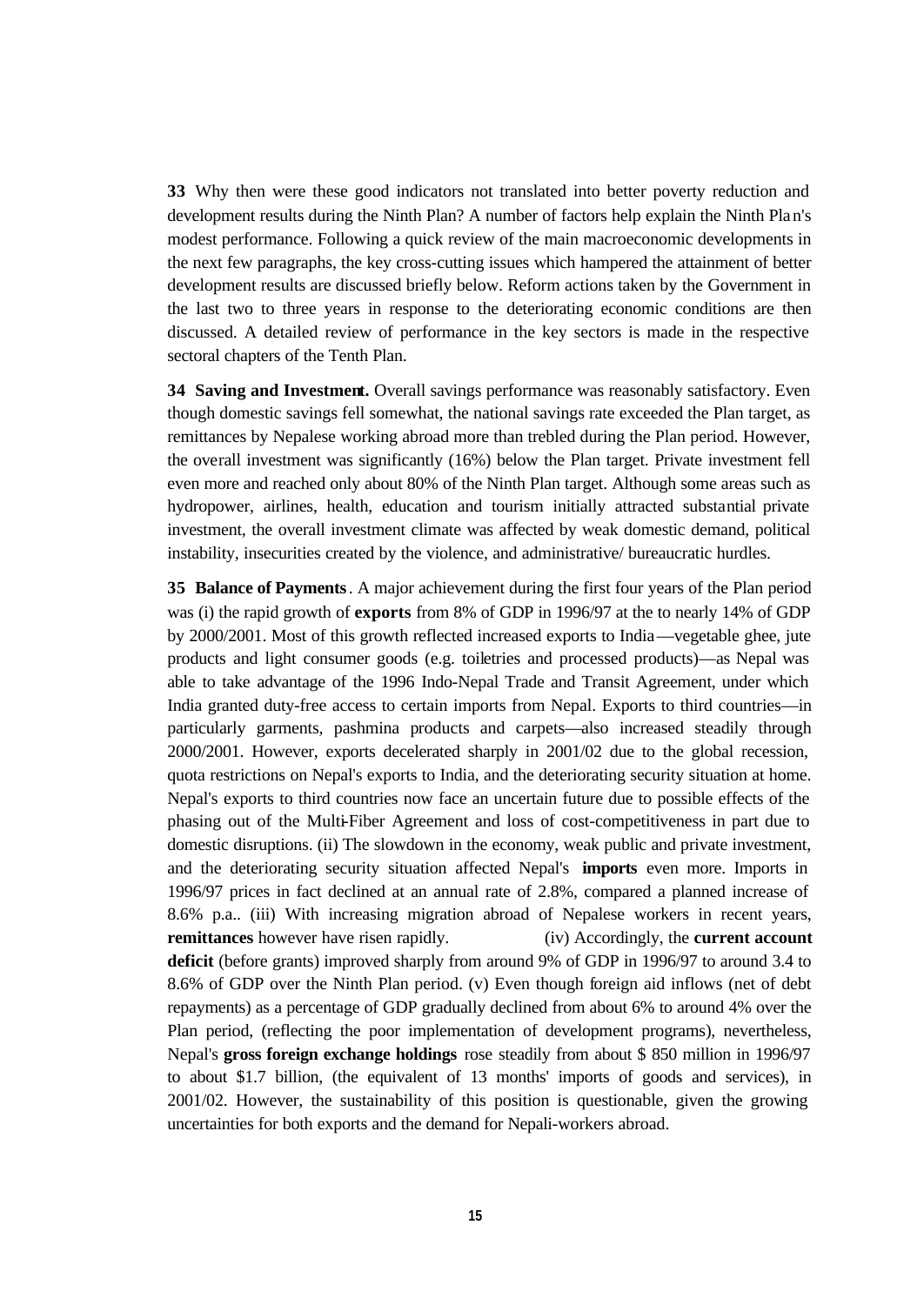**36 Monetary and Price Developments.** Based on GDP (at factor cost) growth of 6% p.a., an inflation rate of 6.5% p.a. and a monetization rate of 0.5% p.a., the Ninth Plan targeted Narrow Money (M1) to grow at 13% p.a. and Broad Money (M2) at 14.8% annually. During the Ninth Plan, M1 actually grew by 16.5% p.a. and M2 by nearly 20% p.a. The faster growth of money supply was mainly due to the rapid increase in foreign exchange reserves, at an annual rate of 21.9% (compared with a Plan target of 9.1% p.a.). Domestic credit grew by 16.6% p.a., more or less in line with Plan targets. Credit to the private sector grew less rapidly than expected, (given the slowdown in private investment and activity levels), offsetting increased public sector borrowing. A sluggish economy, weak domestic demand, and the free flow of goods across the open border helped to keep inflation in check, at 6.3% p.a. compared to a Plan target of 6.5% p.a.

**37 Fiscal Performance.** The Ninth Plan had envisaged an ambitious development program, which it sought to finance through large increases in revenue and external aid, while limiting domestic borrowing in order to maintain macroeconomic stability. While it succeeded in achieving the latter goal, it failed to effectively implement the development program. This was due to a number of factors: (i) Although the revenue/GDP ratio rose by one percentage point from 10.8% to 12.0%, **revenue** collections fell 19% below Plan targets due to the weakening of the economy and imports, deteriorating industrial environment and security situation, and weaknesses in the tax structure. (ii) **Regular expenditures** rose significantly faster than revenue growth from 8.6% of GDP to 10.7%, as security expenditures increased sharply, particula rly in the last two years. (iii) Consequently, the revenue surplus available for financing the development programs, was sharply reduced from a Plan target of Rs.63 billion in 1996/97 prices, (equivalent to 33% of planned development expenditures), to only about one-third of that level. (iv) Similarly, disbursements of **foreign assistance** (grants and loans) fell far short of the Plan target of Rs. 111.5 billion in 1996/97 prices, to Rs. 71.9 billion, i.e. 35% less than expected. Unrealistic aid targets, counterpart funding shortfalls and poor implementation of donor-assisted programs were the major reasons for this shortfall. All of these factors together created a major shortfall in financing the **development budget**, which was cut back by two percentage points of GDP over the Plan period. In 1996/97 prices, actual development spending reached only about two thirds of the Ninth Plan target. Thus, many programs/activities were significantly under-funded. Agriculture, irrigation and forestry, which are crucial for the alleviation of rural poverty, were the most severely affected. While the government was generally able to protect the social sectors' share in development spending, the absolute level of spending on these programs still fell far short of Plan targets.

**38** Apart from financing shortfalls the Ninth Plan's mixed **implementation performance** was also due to several other reasons. First, continued political instability from the mid nineties onwards created a poor environment for development. With frequent changes of governments and officials, little attention was given to the effective implementation of the plan and economic reforms, which were critical to attaining its goals. Second, public expenditure management itself was poor. Apart from having ambitious targets, the Plan included too many activities, which were not sufficiently prioritized; and the Plan lacked an effective mechanism (such as a rolling MTEF), to make adjustments as necessary to the resource constraints. Third, there were serious governance problems. Corruption and leakages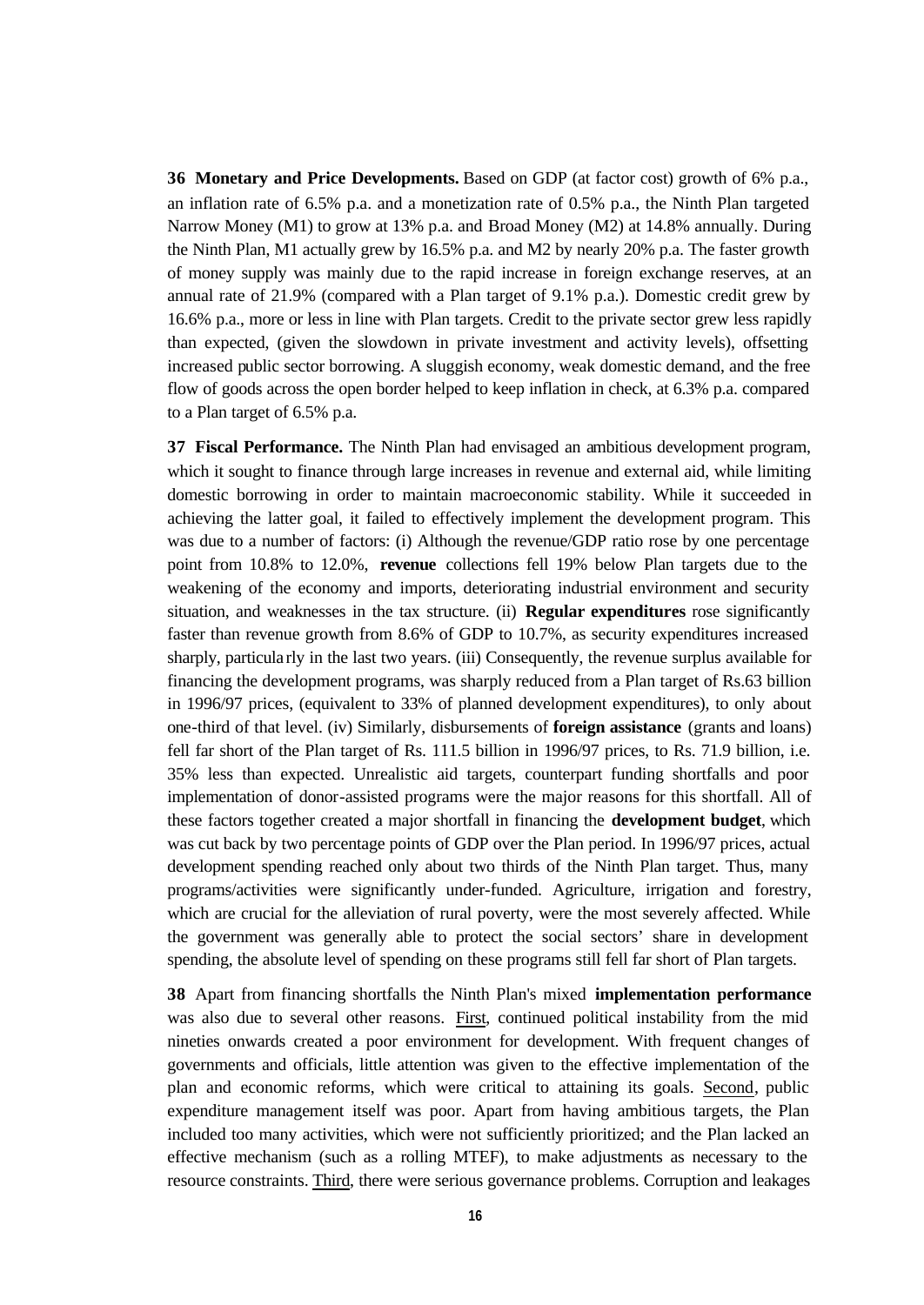increased, as did the politicization of the civil service, and misallocation. Fourth, service delivery by public sector agencies was weak. Although decentralization of central government functions and responsibilities to local governments and communities was expected to help improve service delivery, this did not happen as rapidly as envisaged. Fifth, monitoring mechanisms to ensure effective implementation of programs/activities and accountability were weak. Sixth, These deficiencies in turn contributed to the unsatisfactory aid disbursement performance. In many areas even committed aid funds could not be utilized because of slow progress of projects and programs.

**39 Agriculture** —the major focus of the Plan's poverty reduction strategy—is an excellent typology of, the Plan's mixed performance. There were significant improvements within the sector: output growth was satisfactory in the middle three years of the Plan, a noticeable shift to cash crops was taking place, and progress has been made in involving the private sector in input distribution, among others. But, there were also major shortcomings: (i) Agriculture sector, as noted, was severely under-funded. (ii) The key inputs, which are central to the APP strategies were not effectively provided. For example, the groundwater (shallow tubewell) development program was poorly implemented both because of differing Irrigation sector priorities and inconsistent subsidy policies. Similarly, the development of agricultural roads network lagged behind; and the pocket extension and research approach, (which is essential for developing high value horticultural products in suitable locations in the hills), was poorly implemented. (iii) In addition, a major problem was the fragmentation of responsibilities for APP implementation among a number of ministries and departments, and the lack of coordination among them.

**40 Private sector development** has been an important part of the Ninth Plan Strategy; and the mixed performance of the Plan also reflects the lack of sufficient progress in this area. While political instability, attacks on some business establishments and the implosion of some industrial sub sectors have eroded business confidence; the poor implementation of policies governing the private sector continues to be an important constraint on private investment. A survey of private sector firms carried out in 1999 identified several such impediments including, among others, excessive bureaucratic delays in the provision of government services, lack of clarity of laws and unpredictability in the enforcement of government policies, discretionary implementation of tax laws, excessive documentation requirements, and labour laws that prevent retrenchment of workers (encouraging firms to employ more casual labour). To address this situation a regulatory framework reflecting clarity of laws and predictability of government policies, procedural simplification and reduction in discretionary powers of the authorities will be made the basis for making the private sector vibrant and dynamic.

#### *Progress in Policy Reforms*

**41** Although important policy changes were initiated in some areas, by and large, progress in implementing critical reforms was slow, given the continued political uncertainties and weak commitment. The Ninth Plan's progress in this regard is discussed briefly below.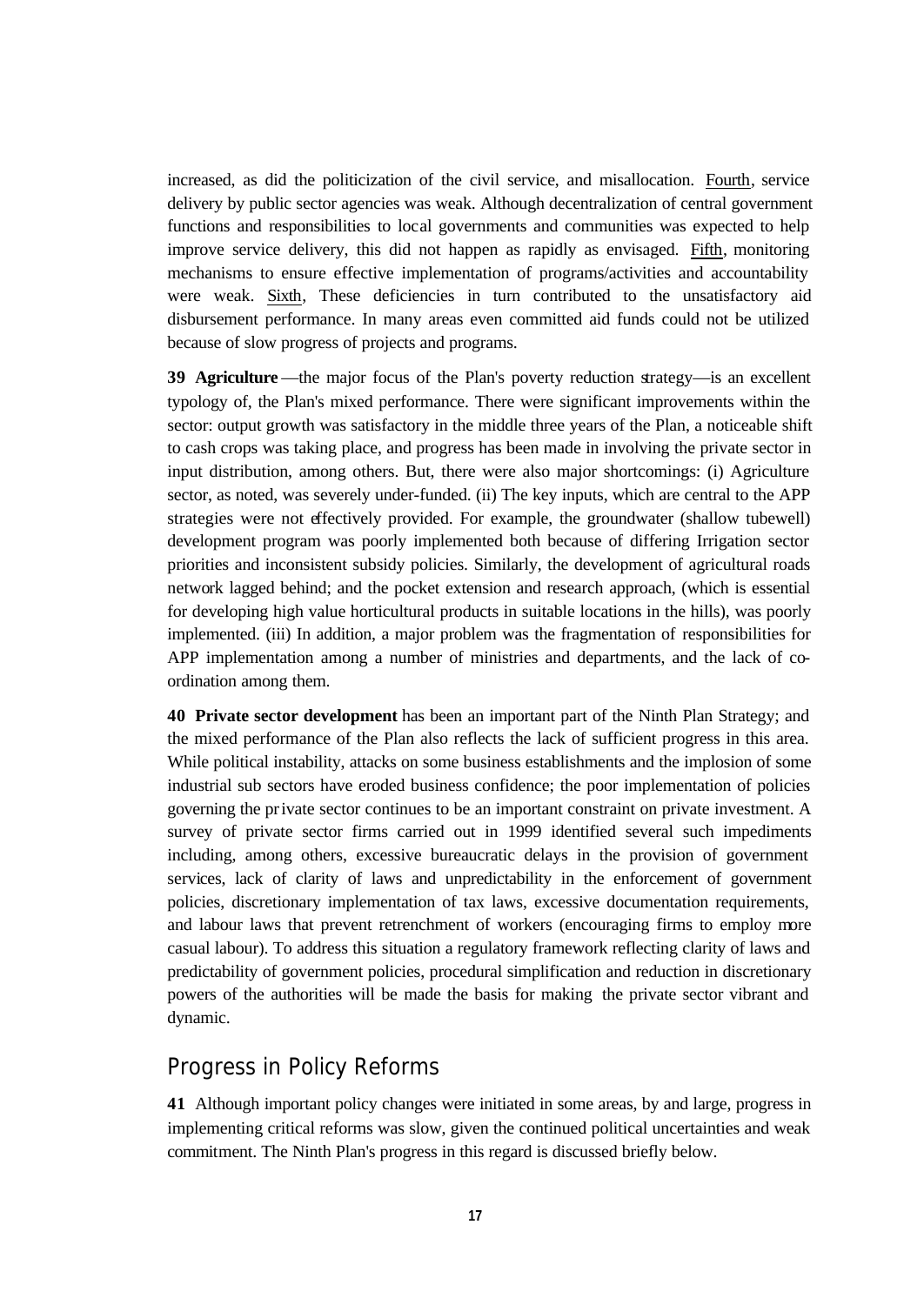#### Governance, Decentralization and Civil Service Reforms

**42 Decentralization** was a major thrust of the Ninth Plan. In terms of creating a legal and institutional framework, considerable progress has been made: For example, the Local Self Governance Act (LSGA) was enacted in 1999. This was followed up with more specific recommendations by PERC. A high level Decentralization Implementation Monitoring Committee (DIMC) was set up to oversee its implementation; and it has approved the fiscal decentralization framework. Capacity building programs were undertaken with donor assistance in selected districts to strengthen local bodies; and 45 districts have already prepared periodic district development plans. However, progress in implementing decentralization during the Ninth Plan has been limited by : (i) The overall resource constraint at the national level; (ii) Delays in transferring functions and responsibilities to local governments, and lack of agreement on operational modalities; and (iii) Institutional capacity and accountability considerations, among others.

**43 Civil service reform.** The proposed measures aimed at: (i) right-sizing the civil service by reducing staff, decentralizing functions and responsibilities, contracting out some peripheral activities to private sector and streamlining government departments and offices; (ii) improving incentive structure through wage reforms and merit-based performance and promotion system; and (iii) improving efficiency and accountability of civil servants. There has been some progress in implementing the reforms. These include restriction of frequent transfer of civil servants, computerized data base in the civil service records department, freezing of more than 12,000 vacant positions, initiation of voluntary retirement scheme and streamlining of government's central organization and establishment of civil service rewards and development of evaluation center. A civil service census has been under preparation and public sector salaries were increased substantially in 2001. In the meantime, the Government has also initiated a long-term and comprehensive Governance Reform Program (GRP) with the objective of making the civil service more results and people oriented. Lack of political commitment and resources, and political changes have hampered effective implementation so far; but renewed commitment to implementation is necessary to improve public sector efficiency.

**44 Governance** has continued to be a persisting problem resulting to inefficiency in utilization and leakage of public resources. Although Nepal has good public accountability mechanisms including an active Public Accounts Committee (PAC), an independent Auditor General's Office (AGO), a Financial Comptroller General's Office (FCGO) and an independent Commission for Investigation of Abuse of Authority (CIAA), follow up actions to enforce their effectiveness have been limited. Towards the end of the Ninth Plan Period, four anti-corruption legislation were passed by the parliament, which was a significant step towards addressing corrupt practices. In addition, a Judicial Property Probe Commission was also established to address the problem of corruption. Some of the recommendations made by the Public Expenditure Review Commission (PERC) were adopted and the recommendations made by a recent Country Financial Accountability Assessment are being implemented. The CIAA has already initiated actions to combat corruption, which hold considerable promise for the future.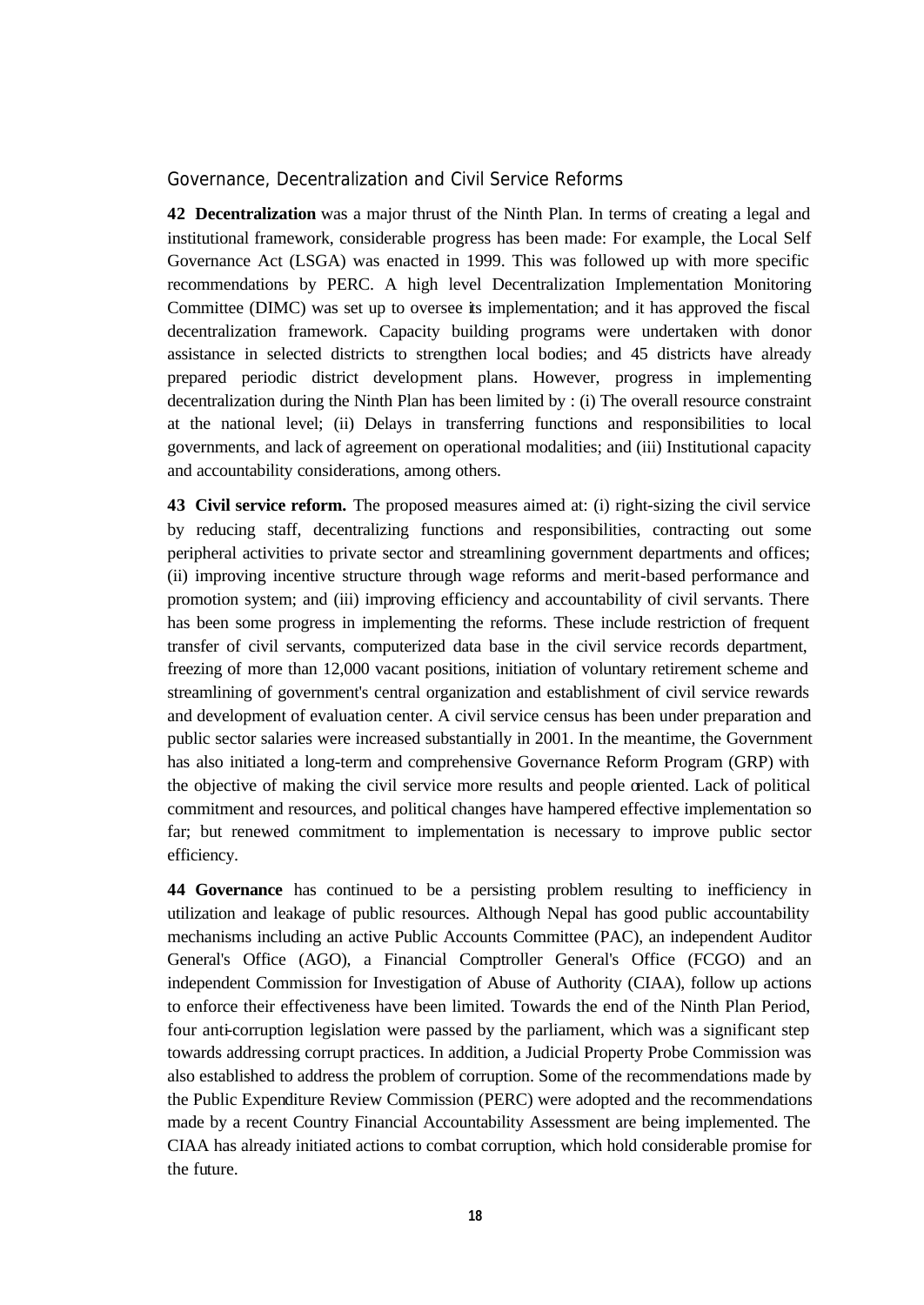**45 Tax Reform.** To improve revenue collection, a major tax reform program was introduced. Its main elements included: (i) The introduction of a Value Added Tax (VAT) and extending its coverage to include many small and medium enterprises; (ii) Improving the import valuation system for customs and requiring payments to be made through banks; (iii) Revising the Income Tax Act in order to consolidate tax laws and simplify payments procedures; (iv) Strengthening the tax administration by amalgamating the Departments of Taxation and VAT into one; and (v) Strengthening anti corruption measures. These measures, however, had little impact in the short term in improving the Ninth Plan's revenue performance. But, they should help improve the elasticity and transparency of the tax system over the medium term.

**46 Public Expenditure Reform.** Several important steps to strengthen public expenditure management, in the last two years. A Public Expenditure Review Commission (PERC) was set up in 2000/01; and its key recommendations have been subsequently implemented. These included, among others: (i) Streamlining and rationalizing the role of the government, ministries and departments with a view to improving service delivery; transferring functions and responsibilities to local governments, and reducing administrative costs; (ii) Prioritizing the public expenditure program and reducing the number of projects and programs; (iii) Civil service/governance reforms to improve accountability and right-sizing key government ministries and departments; (iv) Strengthening cost control, financial management and internal auditing systems; and (v) Accelerating the decentralization program, especially in education , health and agricultural extension services. PERC also recommended the formulation of Medium Term Expenditure Framework, which was subsequently adopted as the basis of the 2002/03 Budget. The MTEF introduced important reforms, including a more realistic budget framework, a serious prioritization involving a major reduction in the number of projects/ programs, greater focus on implementation and monitoring of expenditures, and linking fund releases to performance. The MTEF is expected to be a regular part of the budgeting and planning process, and now provides an extremely useful mechanism for adjusting the Tenth Plan and the budget to the changing resource situation.

**47 Financial Sector.** Reforms in this sector have been deemed essential for ensuring solvency of the banking system and for providing adequate and predictable credit flows to sustain a vibrant private sector. However, for a variety of reasons, the implementation of the reforms has been slower than expected. A Financial Sector Strategy Statement was prepared in 2001 and its key recommendations are now being implemented. These include: (i) Strengthening the autonomy and authority of the Nepal Rastra Bank; (ii) Enhancing its capacity for supervision and regulation of commercial banks; (iii) Concurrently, the two major banks (which own nearly 60% of the banking assets) have been pla ced under external management in order to address their deep-rooted management and financial problems and possible restructuring needs. However, much remains to be done to complete the reform program.

**48 Infrastructure Reforms.** During the Ninth Plan, important reforms were initiated to encourage private sector participation in infrastructure, particularly in power, telecommunications, education, health and rural infrastructure. These hold considerable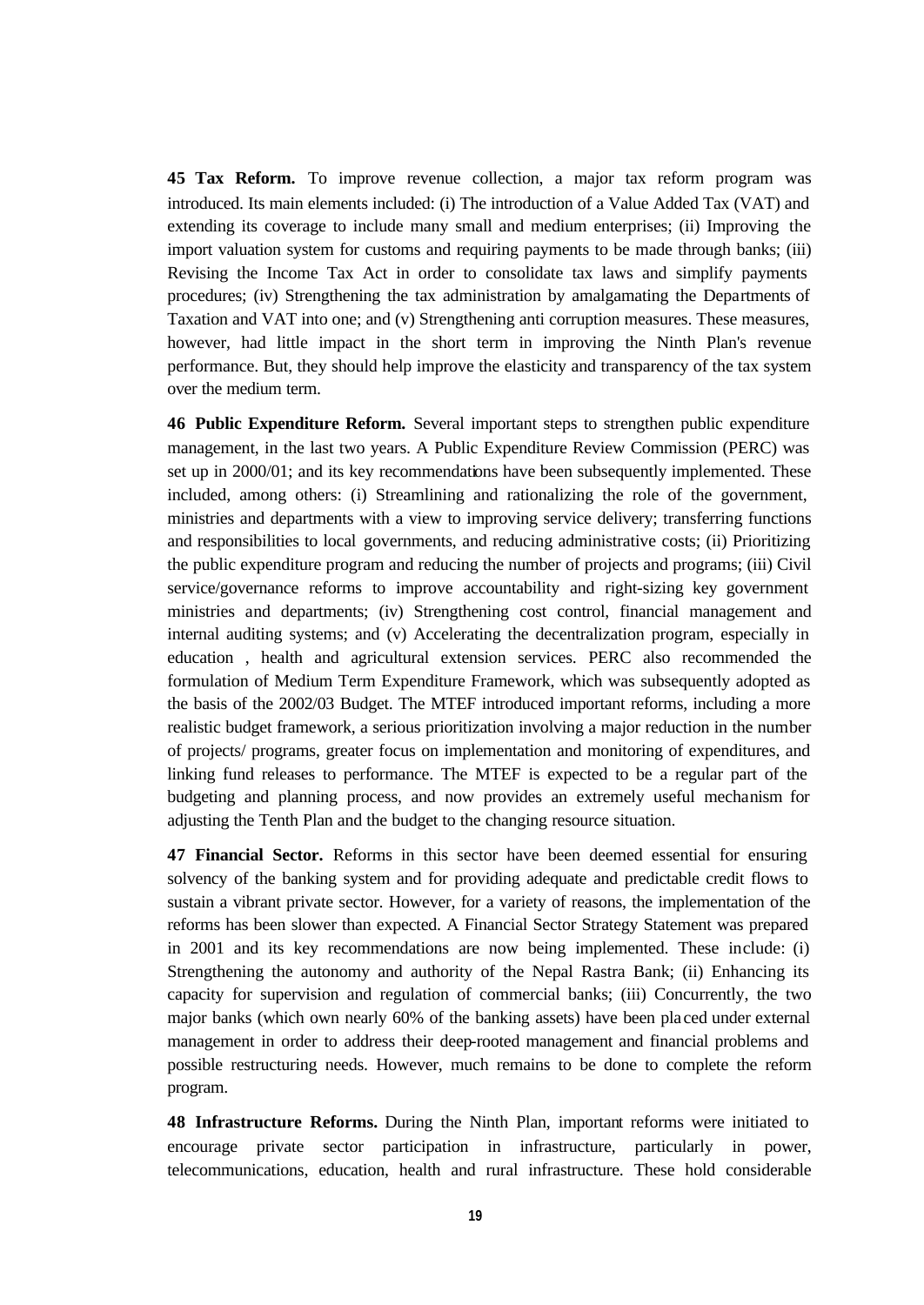promise for the future, even though their impact during the Ninth Plan Period has been uneven among sectors. The more important initiatives include the following:

- **Hydropower** policy was revised to allow the private sector entry into a full range of power sector activities i.e. generation, transmission and distribution. Considerable private investments have already taken place under the previous policy in a number of power generation projects. But progress has been constrained by the insecurity caused by the civil disorder.
- **Telecommunications** progress has been made in opening up the sector for private investment. A new Telecommunications Act was enacted to introduce competition in basic, cellular and value added services and the private sector is now involved in their provision. A private operator was also selected to provide basic telecommunications services to 534 rural communities i.e. roughly one-fourth of the rural communities which are under-served. Thus the monopoly which the public sector agency—Nepal Telecommunication Corporation (NTC)—enjoyed has been broken; and a Telecommunications Authority has been set up to oversee the sector.
- In Education and Health, private sector participation in providing alternative educational and health care services increased significantly over the plan period. However, the quality of education services provided particularly through the public sector needs to be enhanced. But the coverage in health sector has significantly increased. To improve service delivery through community participation and management, handover of village level schools and health facilities to communities is being implemented in a phased manner from 2002/03 in selected districts; and as experience is gained, it is expected to be replicated in other areas. In education, the government has also announced new programs to: (i) provide free education upto tenth grade for all girls and for those boys of oppressed, backward and below poverty line; (ii) providing education in mother languages (of communities) upto the primary level: (iii) regulating fees in private schools; (iv) providing scholarship in private/boarding schools to students from "oppressed and backward communities" and (v) the setting up Rural Education Development Fund (finance by a levy of 1.5 percent of the income of private/boarding schools) which would be utilized for funding the education of marginalized communities.
- **In Transport,** new policies initiated to meet the Ninth Plan's goals included the creation of a separate institutional mechanism (DOLIDAR) for the construction of agriculture roads, delegation of responsibility and resources to local authorities to construct local roads; and the formulation of a Public Infrastructure Construction and Transfer Policy to promote private sector participation. These initiatives so far are yet to produce the desired results. While there has been considerable progress in terms of road construction by local bodies, considerable technical support and supervision are necessary to ensure appropriate planning and road quality in order to avoid environmental problems.
- **In Agriculture and Irrigation,** as noted earlier, important policy changes have been introduced to promote private sector participation in input supply and investment,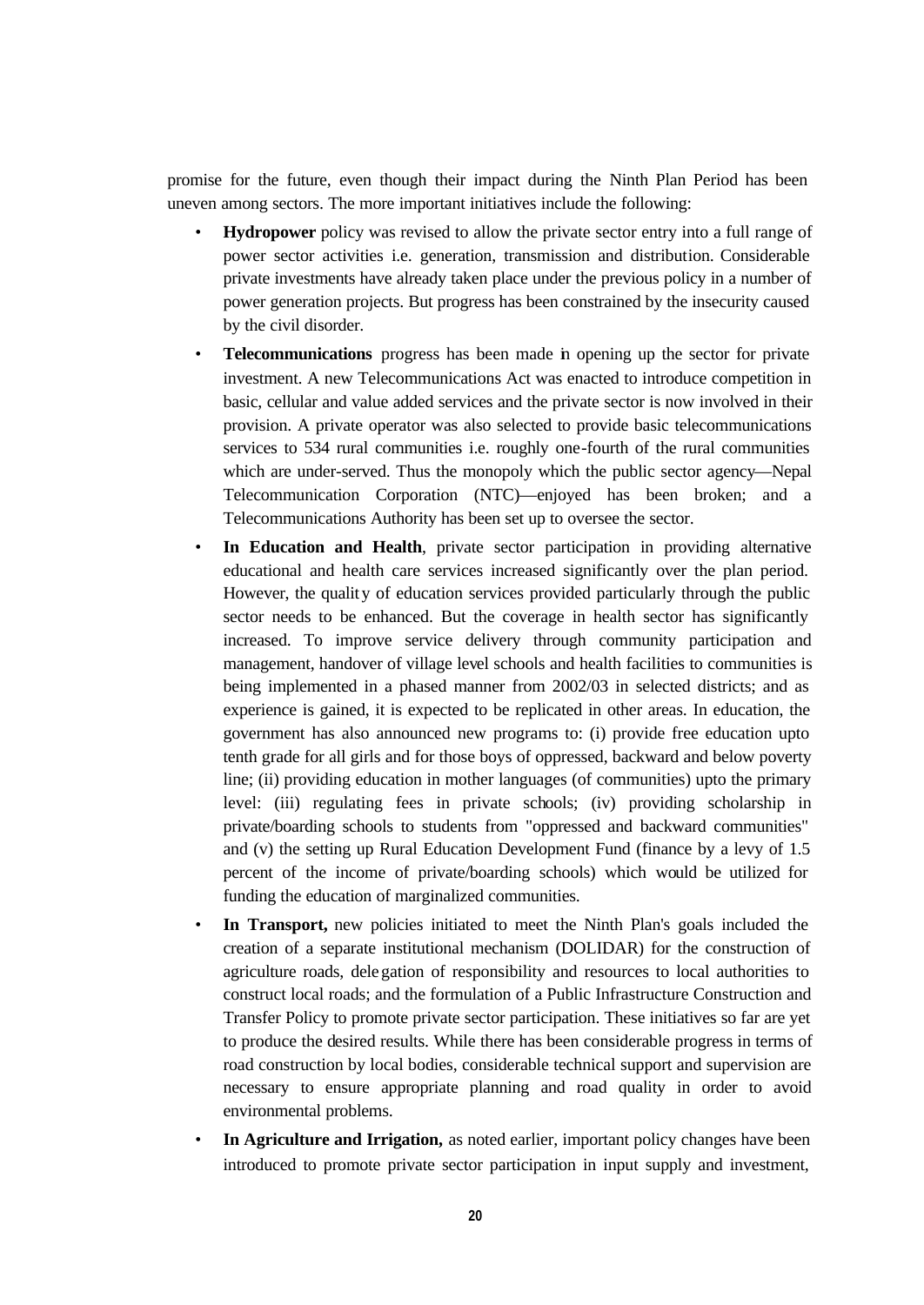with mixed results. Private sector participation in fertilizer and seed distribution has increased significantly with the removal of subsidies (and the monopoly) given earlier to the Agricultural Inputs Corporation. However, there are a number of problems to be overcome, (for example, ensuring better quality of private supplies), in order to effectively implement this policy and increase fertilizer usage.

#### *Lessons from Past Experience*

**49** The Ninth Plan was not an unqualified failure or a success. As noted, its performance was mixed. There was some initial good progress in terms of economic growth and macroeconomic stability, and some promising reform initiatives late in the Plan period. Nevertheless, the Plan did not achieve good results in relation to its primary goal of substantially reducing poverty.

**50** Some interesting lessons have been learnt from the Ninth Plan's experience, which can be helpful to make the Tenth Plan successful. These include, among others, the following: (i) Three essential requirements for ensuring good progress in poverty reduction are (a) political stability; (b) strong government commitment and political will to effectively implement the poverty reduction agenda; and (c) good governance, in terms of service delivery, transparency and accountability. All three are closely inter-connected; and they collectively provide a conducive environment in which development efforts can produce good results. However, they could not be realized, (instead, they deteriorated) during the Ninth Plan period. (ii) Within such an environment, the Plan itself needs to be credible and realistic, and firmly anchored to the realities of resource availability. Otherwise, a Plan cannot be implementable and becomes a wish-list of projects and activities. This was also largely the case with the Ninth Plan. (iii) To make it operational in such an environment, a Plan needs to be well prioritized and supported by mechanisms (and political will) which would allow the key priorities to be protected and funded within the resource constraints. This did not happen, and a considerable part of actual public spending was diverted to lower priority activities in many sectors. (iv) To ensure progress towards poverty reduction, the Plan would need to be resultoriented, specify actions to achieve outputs and service delivery targets, and include mechanisms to monitor progress and ensure accountability. Such mechanisms were weak. (v) Finally, recognizing that the role of the central government and its agencies would need to be limited, (if for no other reason than capacity constraints), the Plan had envisaged decentralization to local governments and the active involvement of communities (as well as the private sector, INGOs, NGOs and CBOs) in the management and delivery of essential services. This would have also helped to ensure wider participation in, and ownership of, the poverty reduction agenda. However, despite the creation of a good legal framework, there was little progress in effectively implementing these promising approaches.

**51** Some further lessons have been learnt from the implementation of the Ninth Plan. First, broad-based economic growth is a must for poverty reduction; and without reasonable growth in agriculture and rural economic activities, GDP growth can not be broad based. Second, liberal economic policies provide opportunities for private sector development; but appropriate interventions are also necessary for inclusive development, i.e. targeted programs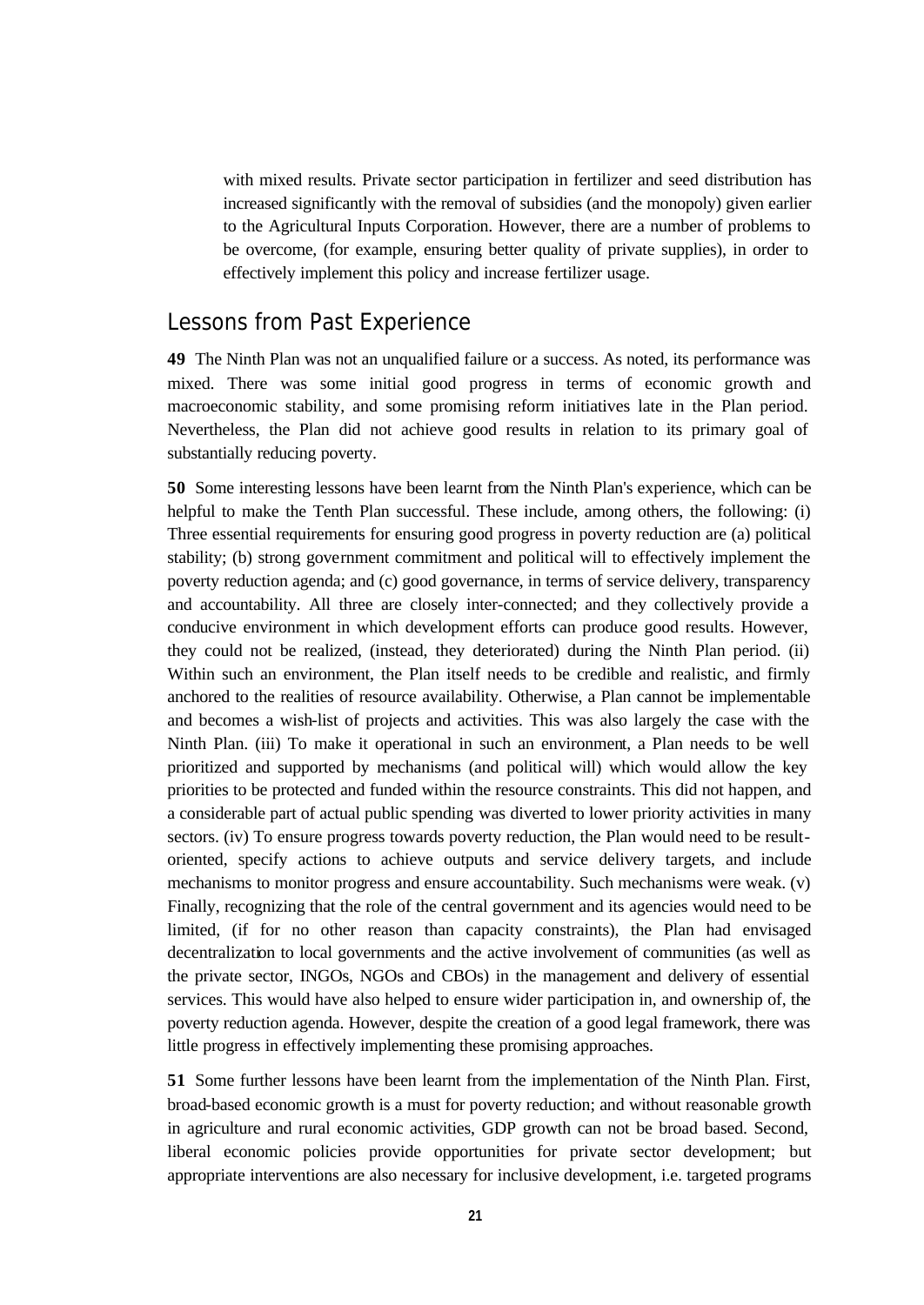focusing on the deprived, poor, vulnerable and socially excluded groups. Third, along with economic growth, access to education, health, safe drinking water and rural infrastructure (like roads, electricity and irrigation) are important for better human development outcomes. And fourth, without good governance, these initiatives can not ensure delivery of goods and services in an equitable, effective and efficient manner. Allocation of resources and creation of institutions alone have not helped to enhance access of the people to basic services. These issues have to be adequately addressed to achieve any meaningful reduction in poverty. These are the reasons why the Tenth Plan builds its poverty reduction strategy on four basic pillars: (a) broad based economic growth, (b) social sector development including human development, (c) targeted programs, including social inclusion, and (d) good governance for effective, equitable and efficient delivery of public goods and services. These are discussed in detail in the subsequent sections.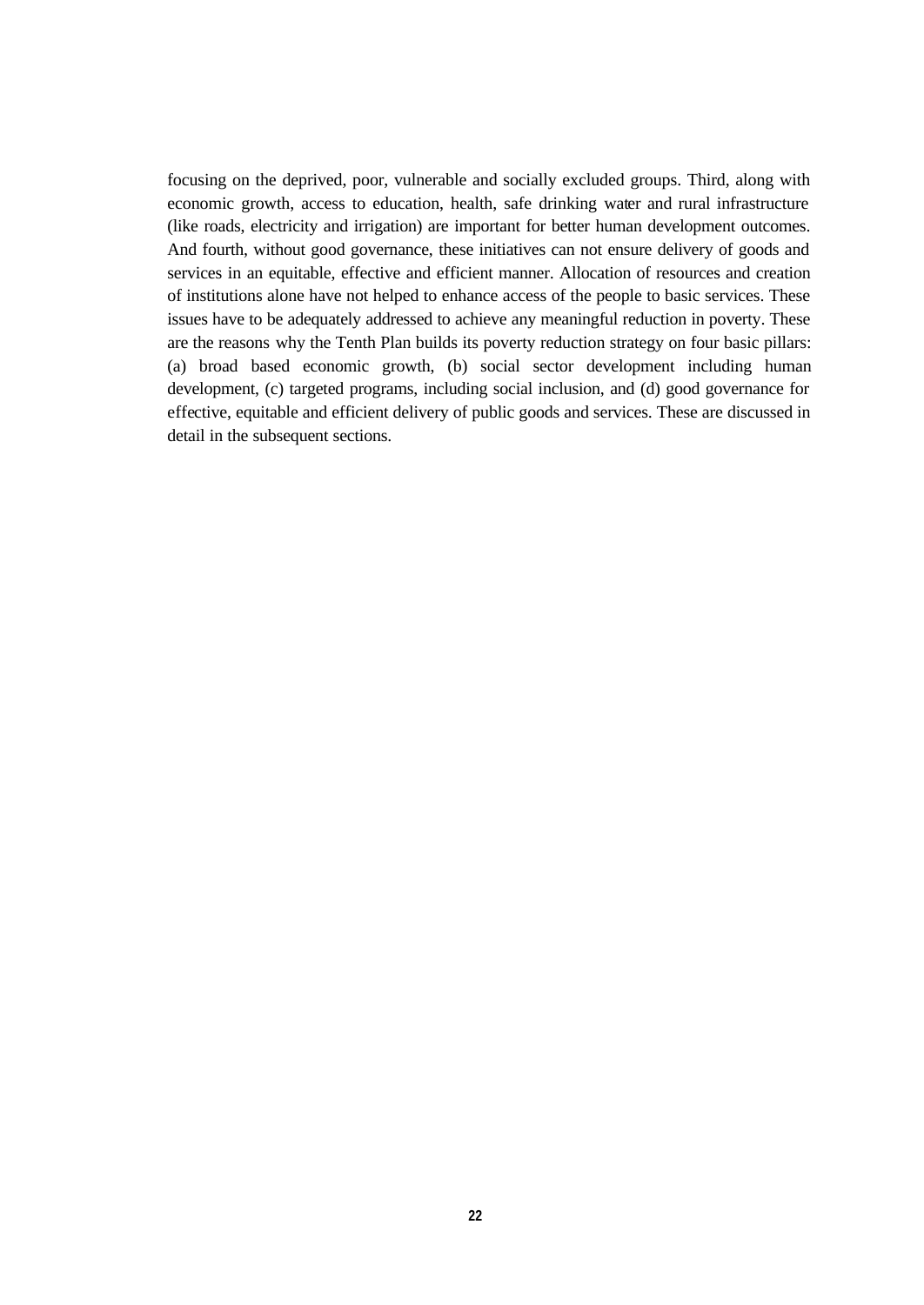## The Poverty Situation - Its Key Dimensions And Determinants 4

#### *Introduction*

**52** Poverty in Nepal is widespread with 38% of the population living below the poverty line. Segments of the poor are hardcore poor barely eking out subsistence on fragile, vulnerable ecosystems; and large areas of the country lack even the most basic infrastructure. And there are wide variations in poverty levels based on rural-urban divide, geography, gender, and ethnic groups and occupational castes.

**53** This section analyses the dimensions of the poverty situation in Nepal and its key determinants. It begins with a brief discussion of data sources and poverty trends. It then reviews the poverty situation from a multi-dimensional perspective, including income poverty, human development indicators, and gender, ethnic and caste-related differences, which help to bring out the social exclusion aspects of the poverty problem. The major causes of income and human poverty and exclusion are then discussed. The concluding sub-section discusses the possible linkages between the poverty situation and the ongoing civil disorder.

**54** Most of the data on which the analysis is based are derived from the Nepal Living Standards Survey (NLSS), which was carried out in 1996. Another NLSS has been recently carried out in early 2003 but its results will not be available for several months. In the context of the mid-year evaluation of Ninth Plan, a smaller sample survey was undertaken in 2000; but it is not comparable with the 1996 survey, nor adequate to provide the basis for poverty analysis. (Thus PRSP benchmark of 38% poverty head count is not survey based, but estimated on the basis of economic growth in the last few years relative to the 1996 NLSS survey data. The poverty benchmark would be revised when the data analysis of the current NLSS II survey is completed in early 2004). The human development indicators are based in Nepal Human Development Reports for 1996 and 2001 prepared by the United Nations staff. Sufficiently detailed published survey data are not available for analyzing gender, ethnic and caste-related poverty differentials; and the analysis in this section relies on the findings of researchers who used the 1996 NLSS and other sources.

#### *Recent Poverty Trends*

**55** Assessing what happened to poverty over time is useful for understanding the current poverty situation in Nepal. But in the absence of comparable survey data, it is hard to reach definitive conclusions. There were three nation-wide surveys before the 1996 NLSS. The first in 1976/77 estimated that 33 percent of the population fell below the poverty line, that poverty was mostly prevalent in rural areas, and that it was most intense in the Mid Western and Far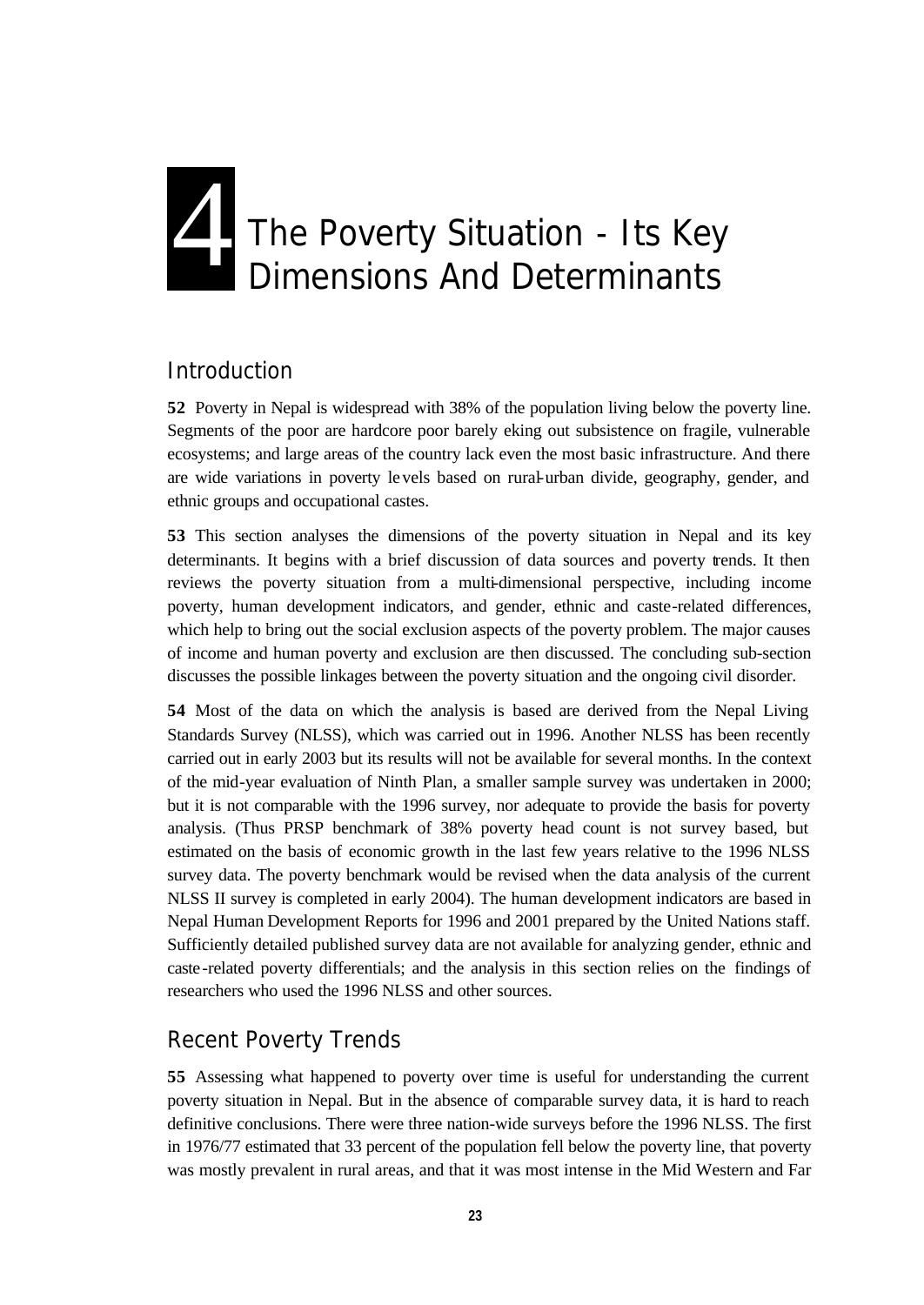Western development regions. The 1984/85 household survey estimated the poverty rate at 42 percent, and concluded that the disparities among geographical and development regions remained more or less the same as before. The third survey in 1991 covered only the rural areas. It also indicated widespread rural poverty, and that it was most severe among the landless and small farmers.

However, these surveys were not directly comparable with the 1996 NLSS, or with each other, since they all used different methodologies to collect data on incomes and consumption and to define measures of poverty. But when different methodologies are applied to the 1996 NLSS data to replicate as closely as possible the methodologies used in the earlier surveys in order to obtain broadly comparable estimates, some tentative conclusions can be drawn: (i) There is no evidence of a decline in poverty in Nepal as a whole between 1976/77 and 1995/96; and (ii) There is also no evidence of a decline in poverty between 1984/85 and 1995/96. In fact there is some evidence of an increase in poverty during that period, but such an increase cannot be stated with a high degree of confidence. (iii) There is some evidence of a decline in rural poverty between 1991 and 1995/96. This suggests that while there may have been some improvement in rural areas in that period, it was not enough to compensate for the deterioration that took place in the previous fifteen years.

**56** Apart from poverty incidence, a few other conclusions emerge from the Poverty Assessment with regard to overall trends: (i) The absolute numbers of the poor appear to have increased sharply. Assuming a constant incidence of 42 percent in both 1976 and 1996 and with population growing at an average of 2.6% p.a. in the intervening period, the number of the poor is estimated to have grown from 5.7 million in 1976 to about 9.2 million in 1996—an increase of about 3.5 million. (ii) In regard to urban-rural differentials, urban areas, particularly the Kathmandu Valley, appear to be better off in 1995/96 than in the earlier decade. In contrast, rural areas generally appear to have been worse off than in 1984/85, but better off in 1995/96 than in 1991. This evidence suggests as noted, a significant deterioration in the late eighties, followed by some improvement in the early nineties. Some rural areas central hills and central Terai—appear to have benefited from the rise in per-capita incomes in the Kathmandu Valley. However, other areas, notably the Mid West and Far Western regions, appear to have become worse off, or least not any better. These areas, the poorest in 1984/85, also remained the poorest in 1995/96 also. (iii) The Poverty Assessment also indicated that the distribution of income appears to have become more unequal everywhere between 1984/85 and 1995/96. This was also true of the distribution of consumption, but to a lesser degree.

### *Current Poverty Situation and Its Characteristics<sup>2</sup>*

#### Income Poverty

l

**57** Apart from its high incidence, poverty situation in Nepal is characterized by wide variations between urban and rural areas, ecological zones, development regions, gender and

**<sup>2</sup>** This analysis is based on the 1995/96 NLSS data, as it is the latest nation-wide survey available.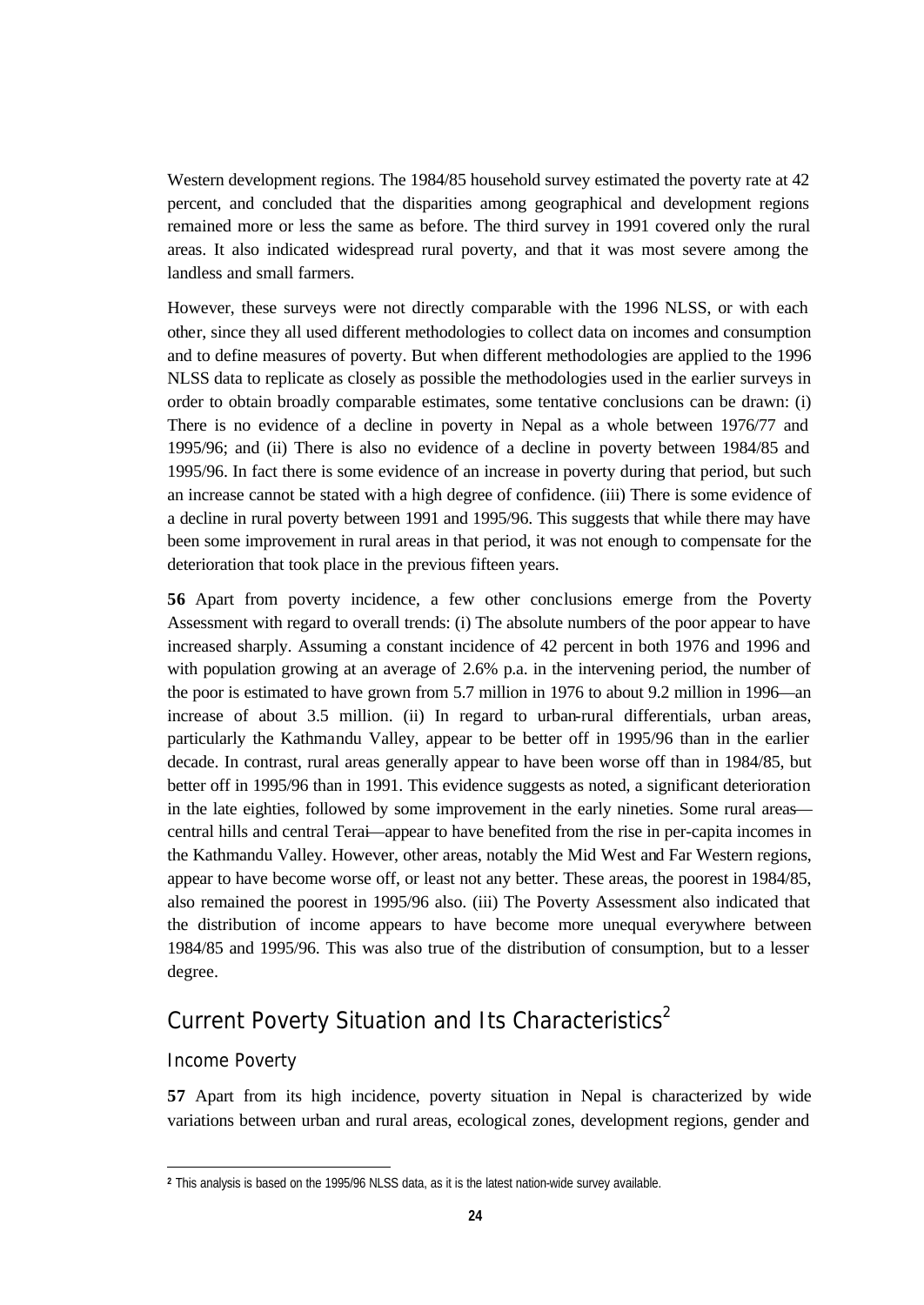ethnic and caste groups. The 1995/96 Household Survey data provide useful information in this regard (Table 5). Several important conclusions can be drawn from Table 5.

Poverty in Nepal is largely a rural phenomenon. In 1995/96, 44% of the rural population was living in poverty. Poverty was significantly lower, only 23%, in urban areas. Indeed in the Kathmandu Valley, (where the vast majority of the population falls in the upper quintiles of the national income and consumption distribution), the poverty rate was only 4%; poverty in other urban areas (excluding the Kathmandu Valley) was about 34%, still significantly lower than the national average (42%) and rural poverty incidence. Judging by the absolute numbers of the poor, the predominantly rural nature of the poverty problem is even more striking. According to the survey data, over 90% of the poor live in rural areas! When ecological zones are compared, poverty in both the (low land) Terai and the Central Hills is close to the national average. But poverty in the Mountain region is much higher—56%. The survey data also show wide variations in poverty within rural areas. For example, poverty rate is the highest in the more remote rural areas—the Mid-Western and Far-Western hills and mountain regions where it is as high as 72%. The rural Mid-Western and Far-Western Terai regions are also much poorer (53% incidence) than the national average.

| <b>Ecological Zone</b> | Poverty Incidence-Percentage of<br>People Living Below Poverty Line (%) | Poverty Gap-Depth/<br>Intensity of Poverty % | Severity of<br>Poverty % |
|------------------------|-------------------------------------------------------------------------|----------------------------------------------|--------------------------|
| Mountain               | 56                                                                      | 18.5                                         | 8.2                      |
|                        |                                                                         |                                              |                          |
| Hill                   | 41                                                                      | 13.6                                         | 6.1                      |
| Terai                  | 42                                                                      | 9.9                                          | 3.4                      |
| Rural/Urban            |                                                                         |                                              |                          |
| Urban                  | 23                                                                      | 7.0                                          | 2.8                      |
| Rural                  | 44                                                                      | 12.5                                         | 5.1                      |
| <b>Nepal</b>           | 42                                                                      | 12.1                                         | 5.0                      |

Table 5: 1995/96 Survey: Income Poverty Indicators (Poverty Line: Rs. 4404 per person per year)

*Source: World Bank (1999) Nepal; Poverty at the Turn of Twenty First Century.*

**58** Table 5 also shows the depth/intensity of poverty and its severity. The poverty gap analysis shows how far below the poverty threshold income/consumption level the poor are concentrated on average, i.e. whether they are close to, or significantly below, the poverty line. Thus, larger the poverty gap, greater is the depth/intensity of poverty. The severity measure is similar to the poverty gap measure in construction, but gives greater weightage to those who are further below the poverty line (ie, the hard core poor). Again, higher the numerical value of the index, the deeper and more severe is poverty. The estimates in Table 5 show that while the poverty gap and severity measures are only 7.0% and 2.8% respectively for urban areas, the corresponding values are over 12% and 5% for all of Nepal, and are far higher for the Hills (13.6% and 6.1%) and the Mountain areas (18.5% and 8.2% respectively). Thus, all three estimates (incidence, intensity and severity) suggest that poverty is more rampant, deeper and severe in rural (as compared to urban) areas, and that it is much worse in the Hills and the Mountains as compared to both urban areas, as well as the (rural) Terai.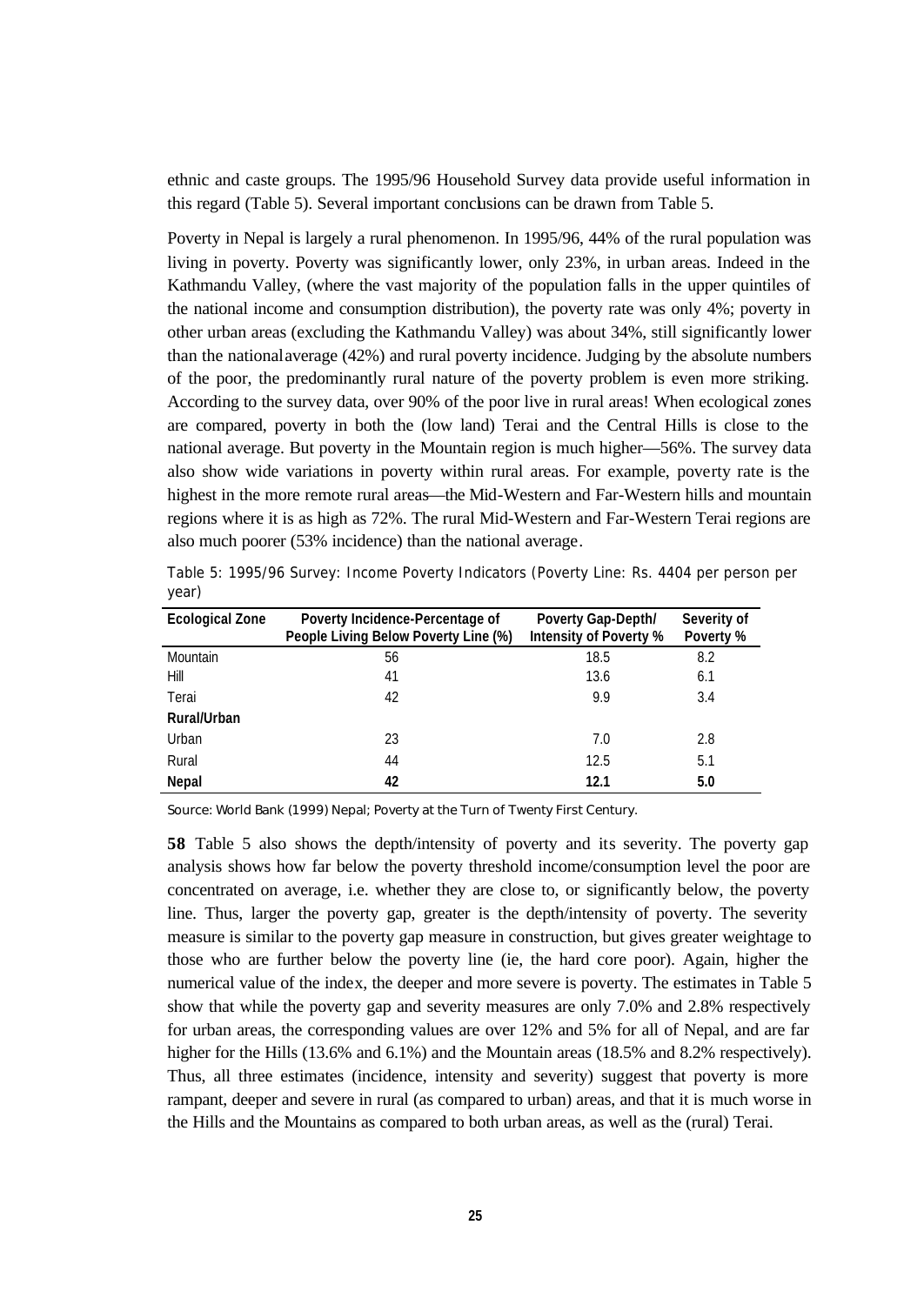#### Human Development Indicators

**59** Apart from income levels, poverty levels can be measured more broadly in terms of access to basic social and economic infrastructure, which help improve the quality of life at various levels of income. Among these, education is by far the most important, since it would enable the poor to climb out of poverty over time; but others such as access to healthcare, safe drinking water etc. contribute to improved living standards and life expectancy. Nepal has made significant progress over the past two decades in terms of such human development indicators. Table 6 below (derived from Nepal Human Development Reports 1996 and 2001) shows both the current situation and recent progress in this regard.

|                     | <b>Adult Literacy</b><br>Rate (above 15<br>vears) |      | Average Life<br>Expectancy |      | Percentage of<br>Population Having<br><b>Drinking Water</b> |      | <b>Human Development</b><br><b>Indicators (Index</b><br>1.00) |       |
|---------------------|---------------------------------------------------|------|----------------------------|------|-------------------------------------------------------------|------|---------------------------------------------------------------|-------|
|                     |                                                   |      |                            |      |                                                             |      |                                                               |       |
|                     |                                                   |      |                            |      |                                                             |      |                                                               |       |
|                     | 1996                                              | 2000 | 1996                       | 2000 | 1996                                                        | 2000 | 1996                                                          | 2000  |
| <b>Ecology Zone</b> |                                                   |      |                            |      |                                                             |      |                                                               |       |
| • Mountain          | 27.5                                              | 44.5 | 52.7                       | 49.8 |                                                             | 79.2 | 0.271                                                         | 0.378 |
| $\cdot$ Hill        | 40.2                                              | 55.5 | 58.0                       | 65.1 |                                                             | 76.2 | 0.357                                                         | 0.51  |
| • Terai             | 35.9                                              | 46.8 | 59.5                       | 62.4 |                                                             | 83.4 | 0.344                                                         | 0.474 |
| Urban/Rural         |                                                   |      |                            |      |                                                             |      |                                                               |       |
| $\cdot$ Urban       | 63.5                                              | 69.0 | 55.0                       | 71.1 | 62.0                                                        | 92.3 | 0.518                                                         | 0.616 |
| $\cdot$ Rural       | 34.5                                              | 48.0 | 53.7                       | 58.7 | 61.0                                                        | 78.1 | 0.306                                                         | 0.446 |
| • Nepal             | 36.7                                              | 50.7 | 55.0                       | 59.5 | 61.0                                                        | 79.9 | 0.325                                                         | 0.466 |
| Dev. Region         |                                                   |      |                            |      |                                                             |      |                                                               |       |
| • Eastern           |                                                   | 43.4 |                            | 62.0 |                                                             | 77.7 |                                                               | 0.484 |
| $\cdot$ Central     |                                                   | 47.1 |                            | 61.3 |                                                             | 85.1 |                                                               | 0.493 |
| • Western           |                                                   | 48.3 |                            | 62.8 |                                                             | 83.8 |                                                               | 0.479 |
| • Mid-West          |                                                   | 50.4 |                            | 53.2 |                                                             | 65.5 |                                                               | 0.402 |
| • Far-West          |                                                   | 42.6 |                            | 52.1 |                                                             | 82.3 |                                                               | 0.385 |

Table 6: Human Development Indicators, 1996 and 2000\*

*\* As the data for this table was derived from different reports, they may not tally with similar other data reported in other sections of this document.* 

*Source: Nepal Human Development Reports, 1996 and 2001*

**60** Despite significant progress in recent years, human development indicators are still low for Nepal; and they show significant urban/rural and geographical variations which duplicate the income poverty differentials noted earlier. For example: (i) The HDI for urban areas (0.616) far outstrips that for rural areas (0.446), because of far better access in urban areas to services, resources and opportunities. (ii) Similarly, there are significant differences among ecological zones. HDI for mountains (0.378) is far below that for the hills (0.51). The broad scattering of communities in the mountains sharply limits access to services and resources and severely disadvantages people who live there. Human development in the hills is higher than in the Terai (and the national average), in part because many large towns and cities (including Kathmandu Valley) are located in the hills. (iii) Among the development regions, HDI is highest for the central region (0.493), followed closely by the Eastern (0.484) and Western (0.479) regions. This is largely due to the fact that most of Nepal's trading centers and productive economic activities are concentrated there. In contrast, the Mid-Western (0.402)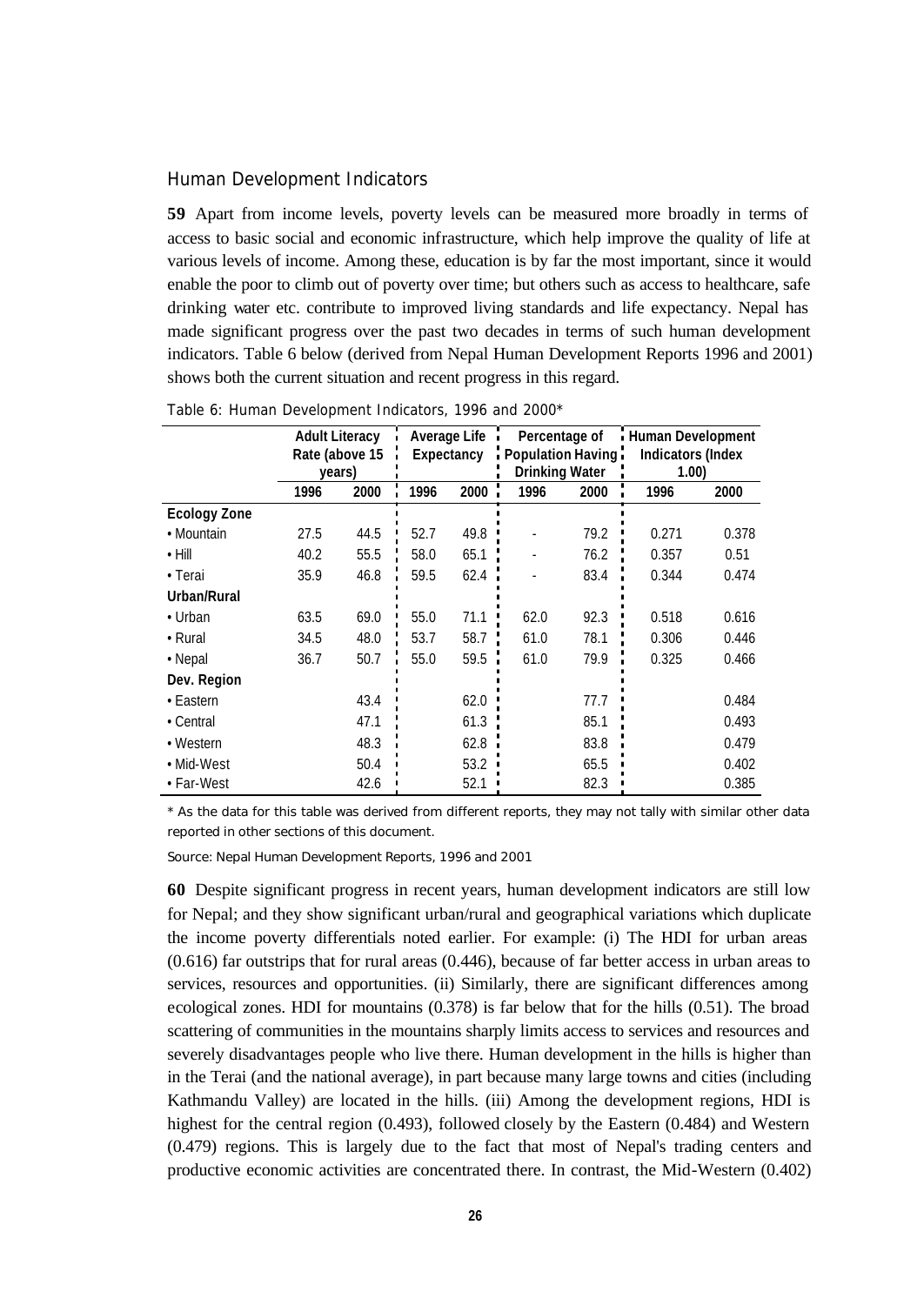and Far-Western (0.385) regions, far from the center of power, have been traditionally neglected. Despite recent efforts to include them in the country's modernization process, these areas (except for Mid-Western Terai) have also made the least progress in terms of the level of improvement in HDI between 1996 and 2000.

#### Gender-Based Disparities

**61** Spatial disparities in incomes and human development are important elements of the poverty profile in Nepal; but its complexity cannot be comprehended without looking at major undercurrents, which cut across spatial patterns—such as gender, ethnicity and casterelated differentials—which exacerbate the intensity and depth of poverty for the affected groups.

**62** In regard to **income poverty**, since the NLSS data have been collected at the household rather than the individual level, it is difficult to establish directly that women as a group are poorer than men in terms of per capita income. However, NLSS data do show that female headed households are poorer than male -headed households. They also spend less on consumption. While female -headed households constitute 13.2% of all households at the national level, there are 13 districts—mostly in the mountains and more remote hill areas (where there is high male migration)—in which the ratio is higher than 20%; and this is probably one of the factors contributing to the higher poverty incidence in the mountain region noted earlier.

**63** Women's active participation in paid employment is limited in Nepal. They currently account for only a third of the paid labor force. And when they enter the labor market, their wages even for the same type of work continue to be lower than men's. Adjusting for differences in hours worked per day, women agricultural workers earn 20 percent less than men<sup>3</sup>.

**64** For the majority of women who live in male-headed households, there are sociological factors, which constrain their access to household income and resources. Although the structure of gender relations varies significantly among different social groups in Nepal, generally it is men who traditionally inherit family land, and who, for the most part control the allocation of household income and assets. Women's legal right to inherit parental property is still limited. In addition, in most rural areas customs and social practices can create greater vulnerability for women than for men. A woman's share in household assets and income (and even basic food security) is far more uncertain than a man's.

**65 Human development indicators** show existing male/female disparities clearly. Nepal has made significant progress in increasing female life expectancy as well as in improving female literacy levels, and primary and secondary school completion rates. Yet, large gender gaps remain (Table 7). For example, despite recent improvements, the adult literacy rate for women in 2000 was just over half that of men. This was also true of the indicator for average years of schooling. However, in the case of life expectancy at birth, females have finally caught up with men, reversing an aberration in health statistics which Nepal earlier shared with a few countries in the world.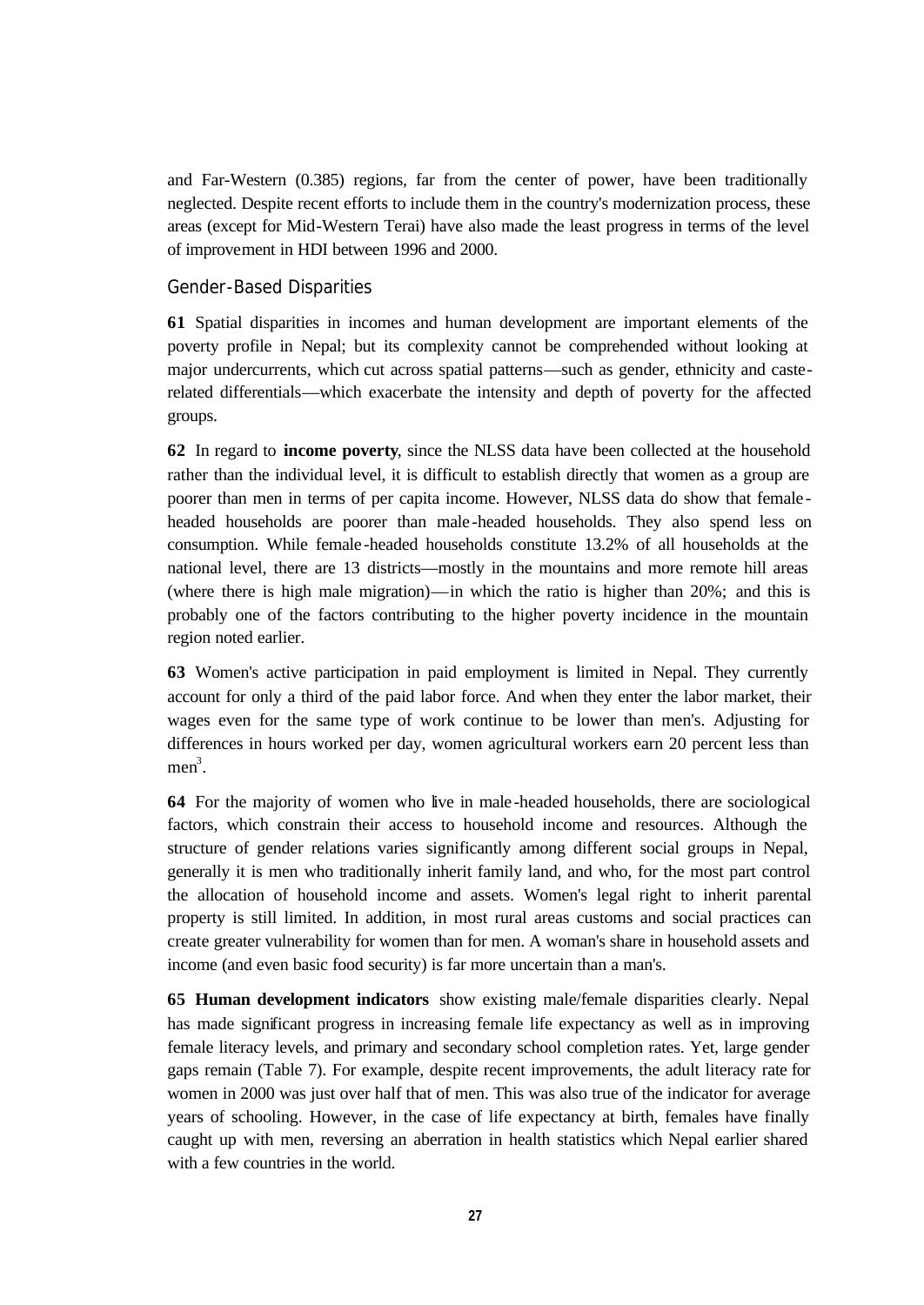|          | Life Expectancy (years) |        |      |        | Adult Literacy (%) |        |      |        | <b>Average School Going Years</b> |        |      |        |
|----------|-------------------------|--------|------|--------|--------------------|--------|------|--------|-----------------------------------|--------|------|--------|
|          | 1996                    |        | 2000 |        | 1996               |        | 2000 |        | 1996                              |        | 2000 |        |
|          | Male                    | Female | Male | Female | Male               | Female | Male | Female | Male                              | Female | Male | Female |
| Mountain | 52.7                    | 50.4   | 48.6 | 51.1   | 44.2               | 11.8   | 61.9 | 26.6   | 2.27                              | 0.71   | 3.71 | 1.33   |
| Hill     | 58.0                    | 55.5   | 65.4 | 64.7   | 58.4               | 24.3   | 72.3 | 39.5   | 3.42                              | 1.61   | 3.97 | 2.18   |
| Terai    | 59.5                    | 57.0   | 61.7 | 63.2   | 52.3               | 19.9   | 60.2 | 32.5   | 3.10                              | 1.25   | 3.71 | 1.93   |
| Urban    | 63.2                    | 60.3   | 71.4 | 70.8   | 76.7               | 51.5   | 81.2 | 56.9   | 5.63                              | 3.88   | 6.01 | 3.80   |
| Rural    | 53.7                    | 51.3   | 58.2 | 59.3   | 52.0               | 19.5   | 63.6 | 32.3   | 2.93                              | 1.15   | 3.40 | 1.66   |
| Nepal    | 55.0                    | 52.4   | 59.3 | 59.8   | 54.3               | 21.3   | 65.8 | 35.4   | 2.55                              | 1.13   | 4.45 | 2.25   |

Table 7: Gender Disparities in Key Human Development Indicators, 1996 and 2000.

*Source: Nepal Human Development Reports, 1996 and 2001.*

**66** In terms of the **empowerment** dimension of poverty reduction, Nepali women are still largely without influence in the public domain. Their representation in Nepal's influential civil service and in all three levels of elected government lags far behind men. Women make up only a little more that 7 percent of the civil service and only 4% of the officer level staff. And for those accepted as officers, progress to the higher levels is evidently slow. As in many countries throughout the developed and developing world, women are also under-represented in Nepal's elected government. After the last elections they made up only about 6 percent of the lower house and 15 percent of the upper house (where some of the seats can be nominated by the King). In the lower District and Village level bodies, women have even less voice. The Local Self Governance Act requires a minimum representation of women in the District Councils and the District Development Committees, most of the women representatives are those that are nominated by their parties to meet the quota. And, very few of them end up in the District Development Committees or any of its sub-committees where budgetary decisions are made; and therefore have little influence on program and expenditure priorities.

#### Ethnicity and Caste-Based Disparities

**67** Nepal is a pluralistic society with diverse ethnic, caste, linguistic and religious communities—the consequence of several waves of migration over 2000 years. Nepal has about 60 recorded caste and ethnic groups (mostly Indo-Aryan and Mongol) and 70 languages and dialects (mostly Indo-Aryan and Tibeto-Burman). There are many indigenous ethnic ("Janajaties") and caste ("Dalits") groups who have been historically disadvantaged, and who continue to lag behind in their income and asset levels, educational achievements and human development indicators, and to the extent to which they are represented in the power structure.

**68** Some of the key data sources, such as the NLSS, aggregate data for groups (such as Newars and Madeshi) which actually contain different castes and ethnicities. This makes it difficult to establish accurately income levels of all castes and ethnicities. There does not seem to be a simple straightforward one-to-one correlation between rank in the traditional caste system and poverty level; but there are broad linkages. The poverty level among the upper social castes (Newars, Brahmins and Yadavs) is generally much lower than that of the groups which are lower in the social ladder. In general the Janajati groups have higher poverty levels (ranging from 45 to 59 percent) than the national average, while the Dalits have poverty levels as high as 65-68%. There are some notable deviations from this generalization. The upper caste Chhetris have an above average poverty rate of 50%, while the Muslims, although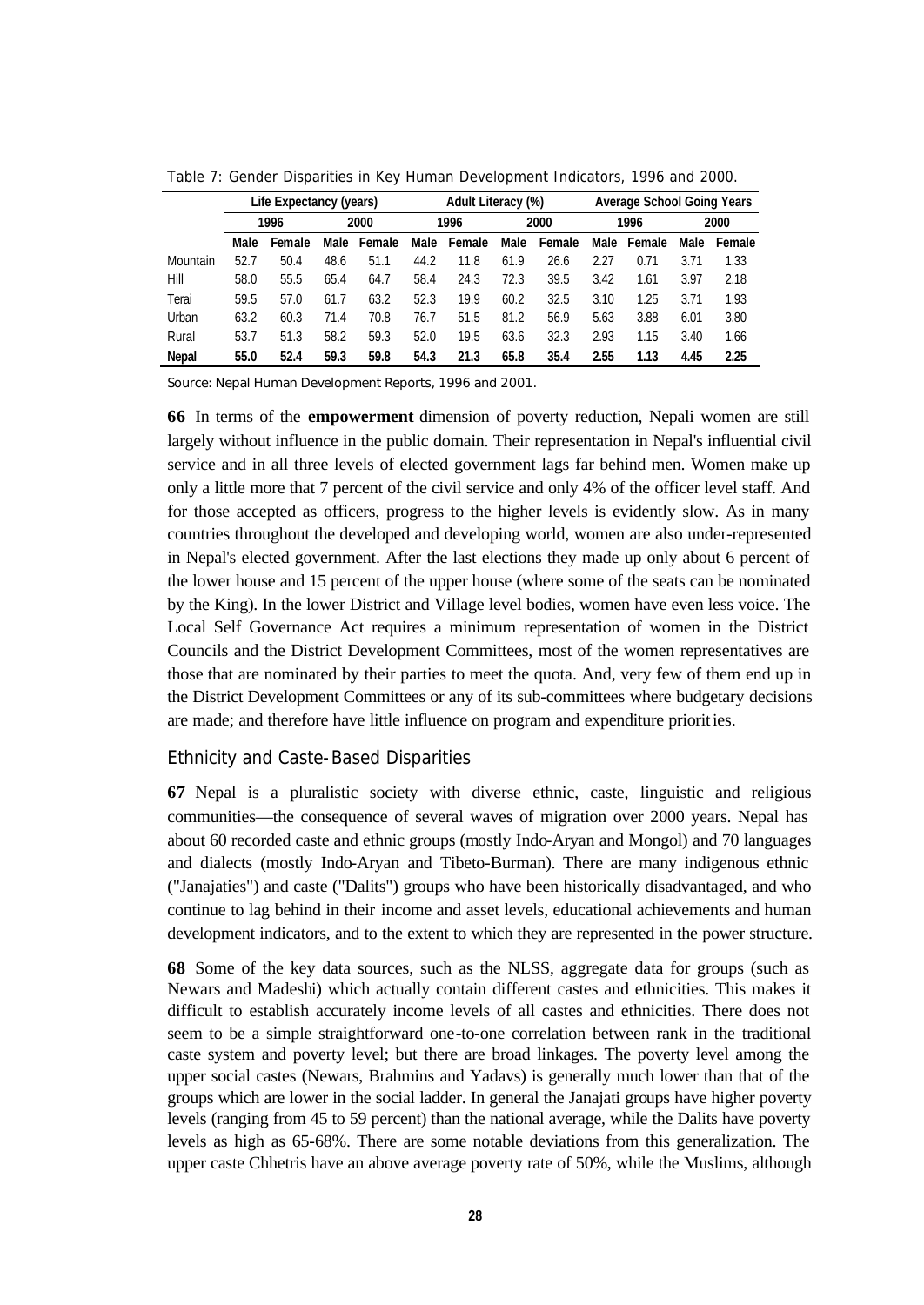low in the social hierarchy, are relatively better off in terms of poverty incidence. And the indigenous Limbus have the highest rate of poverty (71%).

**69** The data in Table 8 (**Human Development Indicators** for these different groups) tell a similar story. For every indicator, Janajati groups fall below the national average and well below that for the Brahmins, Chhetris and Newars. The situation with the hill Dalits is even worse. Taking the average Human Development Index for Nepal as 100, the ratio of Brahmins and Newars is 135.9 and 140.7 respectively compared with 92.2 and 73.6 for hill Janjatis and Dalits.

**70** While most of the Dalits in Nepal can certainly be classified as disadvantaged, there is considerable variation in the welfare status of different Janajati groups. Janajati groups like the Gurungs, Limbus and Rais who traditionally went for service in the Indian and or British army have higher educational and income indicators as do groups like the Thakali and Sherpas who have done well in trading and other businesses. It is likely that if these groups were removed from the tabulations in Table 8 above, the HDI indicators for other Janajati groups would be considerably lower. Among the more disadvantaged Janajati groups with large populations are the Tharu, Tamang and Kham Magars; along with 16 other smaller groups.

Table 8: Human Development by Caste and Ethnicity, 1996

| Human Dev.             | Nepal | <b>Bahun</b> | Chhetri | Newar | Hill     | <b>Madhise</b> | Hill  | <b>Muslim</b> | Other |
|------------------------|-------|--------------|---------|-------|----------|----------------|-------|---------------|-------|
| <b>Indicators</b>      |       |              |         |       | Janjatis |                | Dalit |               |       |
| Life Expectancy (yrs)  | 55.0  | 60.8         | 56.3    | 62.2  | 53.0     | 58.4           | 50.3  | 48.7          | 54.4  |
| Adult Literacy (%)     | 36.7  | 58.0         | 42.0    | 54.8  | 35.2     | 27.5           | 23.8  | 22.1          | 27.6  |
| Mean yrs Schooling     | 2.3   | 4.7          | 2.8     | 4.4   | 2.0      | 1.7            | 1.2   | 1.4           | 1.9   |
| Per Capita Income (NR) | 7673  | 9921         | 7744    | 11953 | 6607     | 6911           | 4940  | 6336          | 7312  |
| <b>HDI</b> Indices     |       |              |         |       |          |                |       |               |       |
| Life Expectancy Index  | 0.500 | 0.597        | 0.522   | 0.620 | 0.467    | 0.557          | 0.422 | 0.395         | 0.490 |
| Educational            | 0.295 | 0.490        | 0.342   | 0.462 | 0.280    | 0.221          | 0.186 | 0.178         | 0.226 |
| Attainment Index       |       |              |         |       |          |                |       |               |       |
| Income Index           | 0.179 | 0.237        | 0.181   | 0.289 | 0.152    | 0.160          | 0.110 | 0.145         | 0.170 |
| Human Dev. Index       | 0.325 | 0.441        | 0.348   | 0.457 | 0.299    | 0.313          | 0.239 | 0.239         | 0.295 |
| Ratio of National HDI  | 100   | 135.9        | 107.3   | 140.7 | 92.2     | 96.3           | 73.6  | 73.7          | 90.9  |

*Source: "A Strategy to Empower Nepal's Disadvantaged Groups", Document 1, Page 7 (based on data of the Nepal Human Development Report, NESAC, 1999.*

**71** Caste and ethnicity-based disparities in education are also striking. For example, in 1991, there were 6 ethnic groups and 16 caste groups with adult literacy rates below 25%, compared to a national average of 39.6% . There are also similar disparities in educational attainments at the graduate level. According to the 1991 Census data, 89% of the graduate population came from high and middle ranking castes (including the Newars) from the hills and Terai, while the traditional ethnic groups accounted for only 6% of the total and Dalits another 3%. It is likely that with the social awakening following the political changes in 1990 this situation may have improved somewhat; but more recent information is not available to confirm it.

**72** With the restoration of democracy in 1990, efforts were made to assist Janajati groups in their economic and social development and to voice their concerns. The number of civil society groups dedicated to welfare, advocacy and political action on behalf of both groups has grown exponentially. In response to the demands of these groups, the government established a Dalit Development Commission during the Ninth Plan. Similarly a National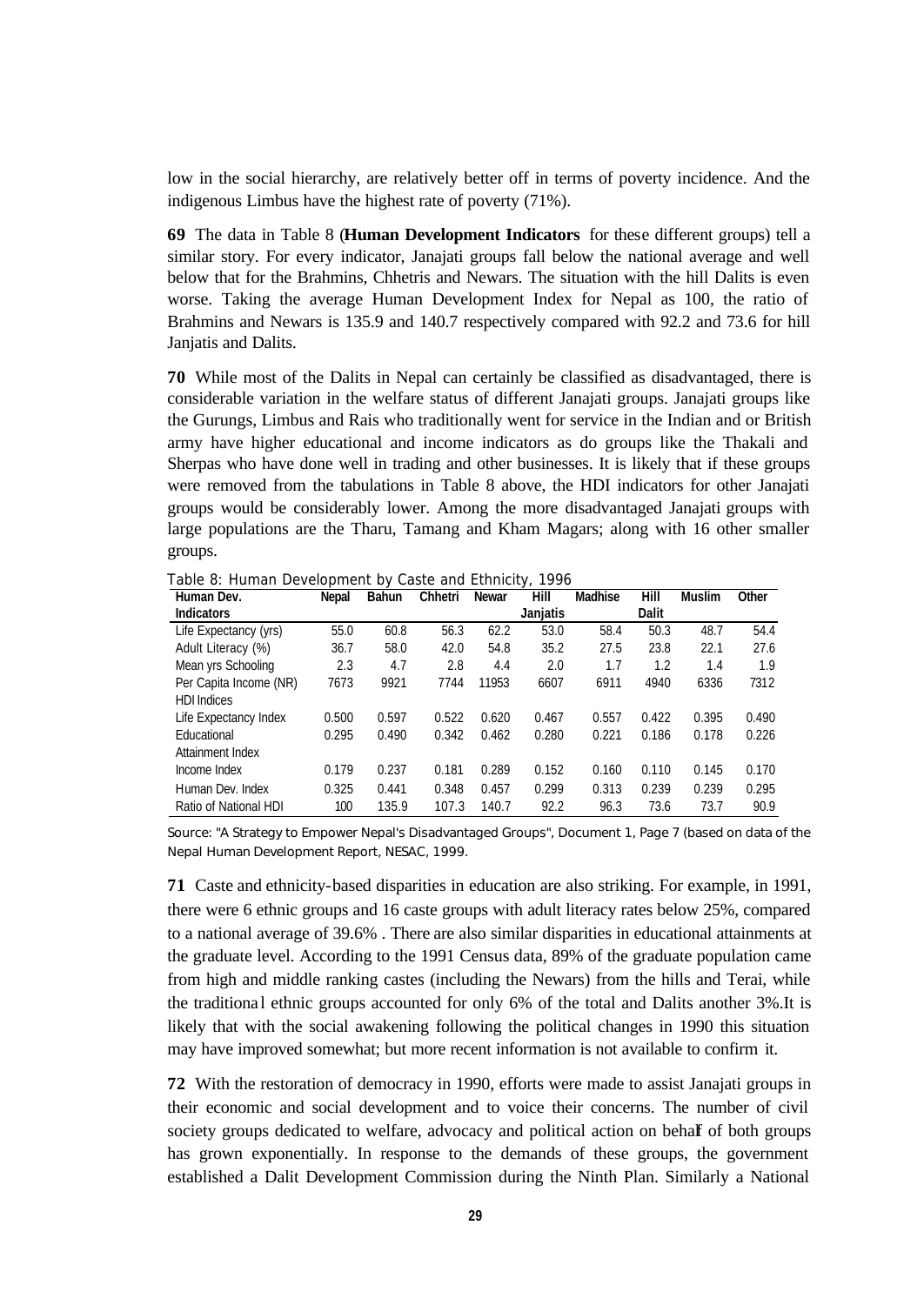Janajati Development Committee was established in 1997 and recently restructured to a more powerful and independent Adibasi Janajati Utthan Pratisthan (Indigenous and Ethnic Groups Upliftment Academy) in 2002.

**73** Yet, neither the civil society groups nor the government bodies have yet had much success in significantly improving the educational, economic or welfare status of the Dalit and disadvantaged Janajati population. Neither group has had much success in joining the civil service nor gaining elected office at any level of government. Rough estimates of ethnicitywise participation in the civil service, public office and political leadership in the country show that participation of communities in public office is not reflective of Nepal's caste and ethnic profile. For example, high caste Brahmins and Chhetris have more than twice the level of participation in relation to their population share and the Newars nearly three times their population share. In contrast, the hill Janajati have only 32 percent and Dalits even less—only 3 percent of the participation they would have if they were represented in proportion to their population share in the country.

#### Determinants of Poverty—Proximate Causes

**74** Given its complexity and diversity, it is difficult to find a few simple explanations for Nepal's poverty problem. Among the obvious ones which contribute to it are such factors as limited resource endowment, ill health a land-locked and rugged terrain, and centuries of political and economic isolation, all of which have kept the economy at a subsistence level without, (until a few decades ago), even the minimum social and economic infrastructure. While these factors explain the low initial economic base and its mirror image—widespread poverty, they alone cannot explain the lack of progress in combating poverty, particularly over the past two decades.

**75** The experience of other countries which have been successful in substantially reducing poverty clearly demonstrates that achieving sustainable, high and pro-poor growth is a necessary condition for poverty reduction. In conjunction with a deceleration of the population growth rate, (an additional requirement for countries like Nepal which are already burdened with high population growth), it would help increase per-capita incomes steadily. This however, has not happened in Nepal consistently across the economy, even though respectable overall economic growth rates were achieved in the early nineties. As noted, real GDP at factor cost rose at an annual rate of 4.9% through the early nineties, and at a slower rate of 3.6% p.a. during the Ninth Han period. But, notwithstanding recent progress in reducing birth rates, the population growth rate (2.25% p.a.) still remains high; and consequently, per capita income has risen at about 1.9% p.a. since the early nineties. This is still not a poor achievement!

**76** From a poverty reduction perspective, however, the pattern of growth has not been propoor. Much of this growth took place outside agriculture, and outside rural areas where 86% of the Nepali population and over  $90\%$  of the poor live. Over the past  $\ddot{2}$  years, nonagricultural activities (which in Nepal are primarily centered in urban areas, particularly the Kathmandu Valley) grew by almost 6% p.a. in real terms even with the recent slowdown. In contrast, the agricultural sector grew at an annual rate of only 2.3% p.a. on average, about the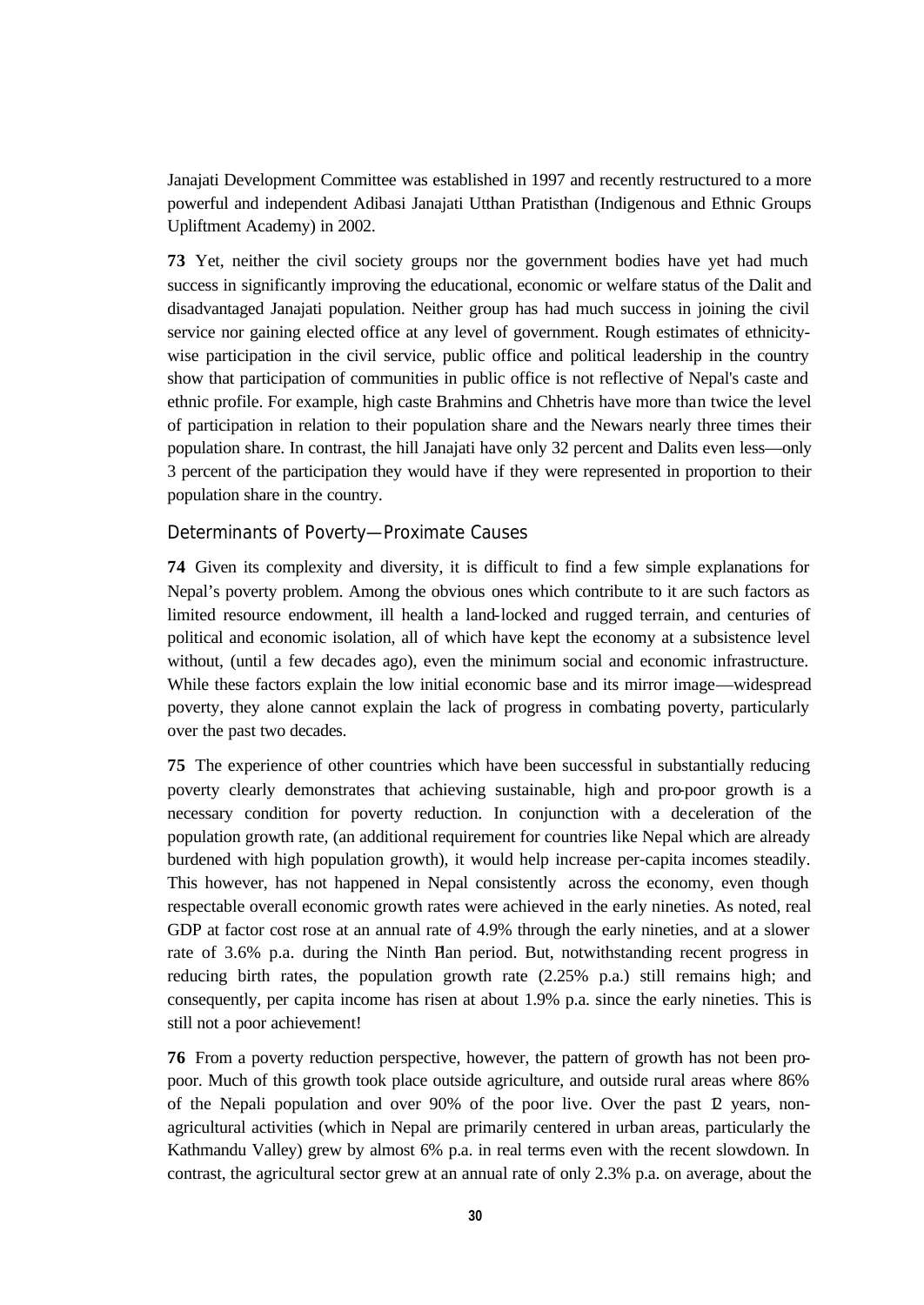same rate as population growth. Thus there was no perceptible improvement in rural per capita incomes for a long period to make a difference in reducing rural poverty.

**77** This differential growth pattern over the last two decades helps to explain the prevailing urban-rural divide. The non-agricultural sector (manufacturing, trade, tourism and services) grew rapidly in the early nineties, driven by the growth of exports, public investment and demand for urban services. Thus, incomes and employment opportunities rose rapidly in urban areas. This is probably the major explanation for the extremely low poverty rate (4%) in the Kathmandu Valley, and the glaring poverty disparities between urban and rural areas. In addition, since the urban areas (particularly Kathmandu) are also viewed as centers of investment, with rising property values, financial services and infrastructure, most of the substantial inflows of remittances noted earlier eventually end up in urban, rather than rural areas.

**78** Notwithstanding some improvements over the past few years in the use of modern inputs and some diversification into cash crops, overall agricultural growth has remained low. An important reason for this is the slow growth, and in the case of some crops even a decline, in productivity. A review of agricultural data for major food crops from 1985/86 through 1998/99 shows that both production and productivity stagnated or only marginally increased, except for wheat which showed a modest gain. But over a longer period from 1961-63 to 1991-93, yields actually decreased by 0.07 percent. And, among the three ecological regions, the yield levels are the lowest in the mountains, followed by the Hills while the Terai has the highest yield. In the case of major food crops, area expansion has also been quite limited.

**79** Several factors have contributed to both these trends: small uneconomical farm size—the median land holding in 1996 was only 0.65 ha—lack of progress in providing year-round irrigation, (only 15% of the cultivated land is irrigated year round resulting in excessive exposure to the vagaries of the weather), low use of modern inputs (fertilizer and improved seeds) and extension services, among others. As noted, during the Ninth Plan, the APP sought to address these constraints, but with little success, as it was poorly implemented.

**80** These factors help to explain the poor performance of agriculture and why rural poverty is worse than urban poverty. But, they by themselves do not explain the disparities within the rural economy. Table 9, based on the 1996 NLSS data, provide useful insights on rural income disparities. The poorer households in the rural economy are consistently more handicapped than others in terms of the quality of the land they cultivate and access to and use of inputs. For example: (i) The median landholding of the bottom 25 percent of households is only 0.51ha, only about three-fourth of the rural average; (ii) Within that, the proportion of ploughed land suitable for growing rice is only about 37%, i.e about one-fourth less than the rural average; (iii) Year-rounds irrigation is available only for about 11% of the land, (i.e. about one-third less than the average; and (iv) Their use of modern inputs and access to institutional credit are substantially less than the rural average. (v) While access to Extension and Veterinary agents have been limited for most rural households, the poor have far less contact (less than half) compared to the household average. (vi) Not surprisingly, the poorer households are located further away from roads, i.e. they have less access to markets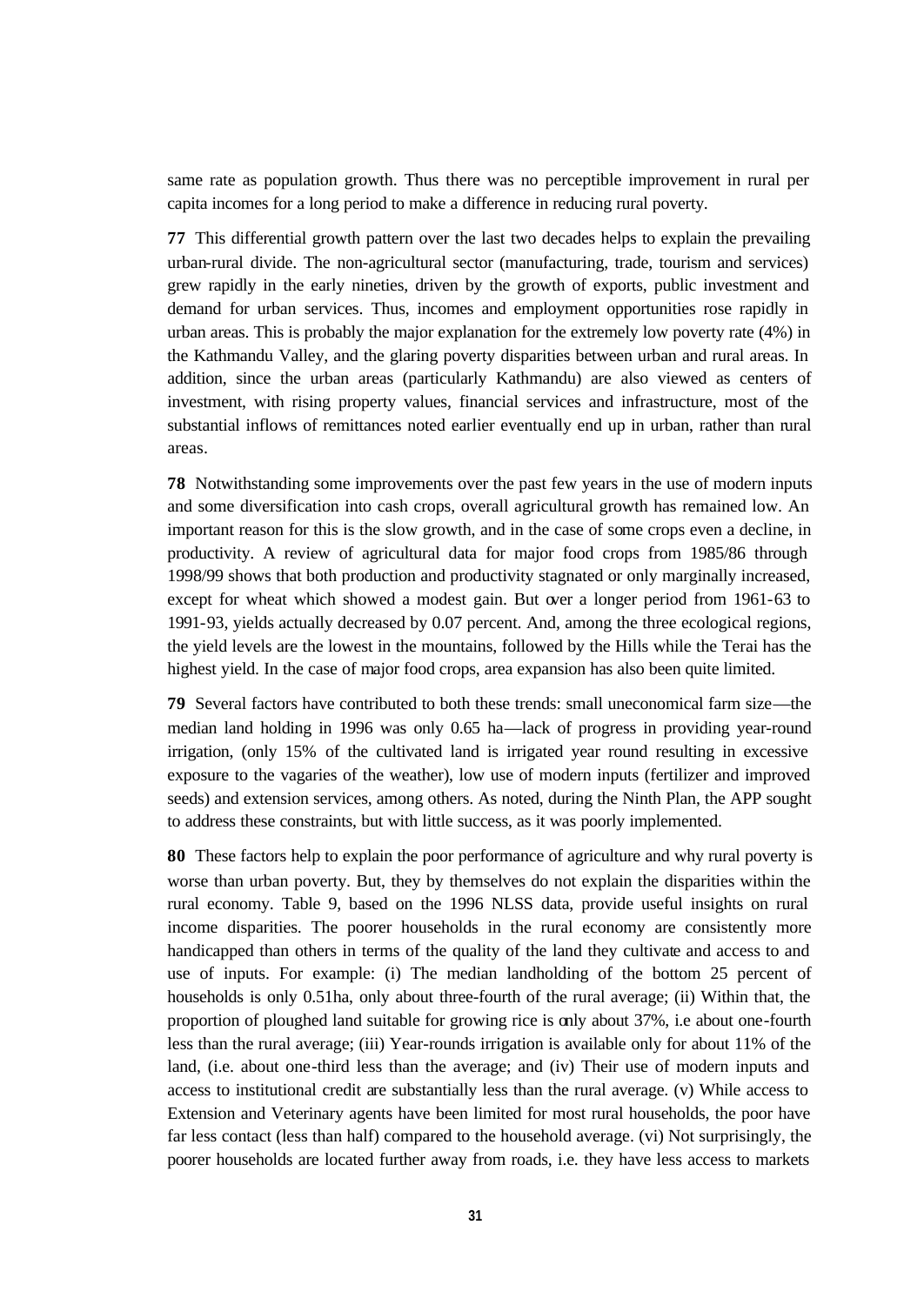for their products, as well as to all of the inputs noted earlier. (vii) Also, incomes from agriculture are positively correlated with the level of schooling completed by the head of the household. And yields are positively correlated with levels of education above primary. In other words—"while the poor do not differ from the rest (in rural areas) in terms of their dependence on agriculture, they do differ in terms their opportunities to make a living off the land. Poor land quality and limited access to inputs limit returns from agriculture for the poor".

| <b>Household Income</b> | Ploughed (Khet)<br><b>Land as Percent</b> | Year-Round<br>Irrigated | Chemical<br>Fertilizer | Percent of<br><b>Household with</b> |  |
|-------------------------|-------------------------------------------|-------------------------|------------------------|-------------------------------------|--|
|                         | of Total                                  | <b>Land As Percent</b>  | <b>Bought from</b>     | <b>Institutional</b>                |  |
|                         | <b>Cultivated Land</b>                    | of Cultivated Land      | AIC (in kg/ha)         | Loans                               |  |
| Bottom 25 Percent       | 37                                        | 11                      | 10                     | 8                                   |  |
| 25-50 Percent           | 53                                        | 14                      | 19                     | 16                                  |  |
| 50-75 Percent           | 57                                        | 15                      | 30                     | 16                                  |  |
| Upper 25 Percent        | 54                                        | 18                      | 39                     | 16                                  |  |
| Average                 | 51                                        | 15                      | 26                     | 14                                  |  |
| Sample Household (No.)  | 2550                                      | 2550                    | 2679                   | 3373                                |  |

Table 9: Household Distribution by Their Access to Agriculture Inputs, 1996.

*Source: World Bank (1999): Nepal Poverty at the Turn of the Twenty First Century.*

**81** All rural households, though deriving much of their household income from agriculture (including earnings as paid farm labor), also earn from non-agricultural sources through selfemployment and wage employment (Table 10). But the dependence on agriculture is significantly higher for the poorer households. This is also suggestive of the fact that opportunities for non-agricultural employment are limited in rural areas; and with their low educational achievements and skills, it is difficult for the poor to obtain higher-paying nonfarm employment and break out of the poverty cycle.

|                   |            | Agriculture | Non-agriculture |            |                |  |
|-------------------|------------|-------------|-----------------|------------|----------------|--|
|                   | Self-      | Wage-       | Self-           | Wage-      |                |  |
|                   | Employment | Employment  | Employment      | Employment | <b>Sources</b> |  |
| Bottom 25 Percent | 50         | 19          | 5               | 16         | 10             |  |
| 25-50 Percent     | 48         | 18          |                 | 12         | 15             |  |
| 50-75 Percent     | 49         | 13          | 8               | 13         | 16             |  |
| Top 25 Percent    | 43         |             | 11              | 15         | 23             |  |
| Average           | 47         | 14          | 8               | 14         | 16             |  |

Table 10: Sources of Income of Rural Households, 1996

*Source: NLSS, 1996*

**82** Despite recent progress, the level of social development in Nepal is low even by South Asian Standards. This in turn has had a direct impact, (as evident from the human development indicators noted earlier), on poverty and inequalities in living standards between different geographical regions and socio-economic groups in Nepal. Inadequate social service delivery is seen to be one of the primary reasons for the poor to remain poor in the rural areas. The key social and economic infrastructure such as health, education, drinking water and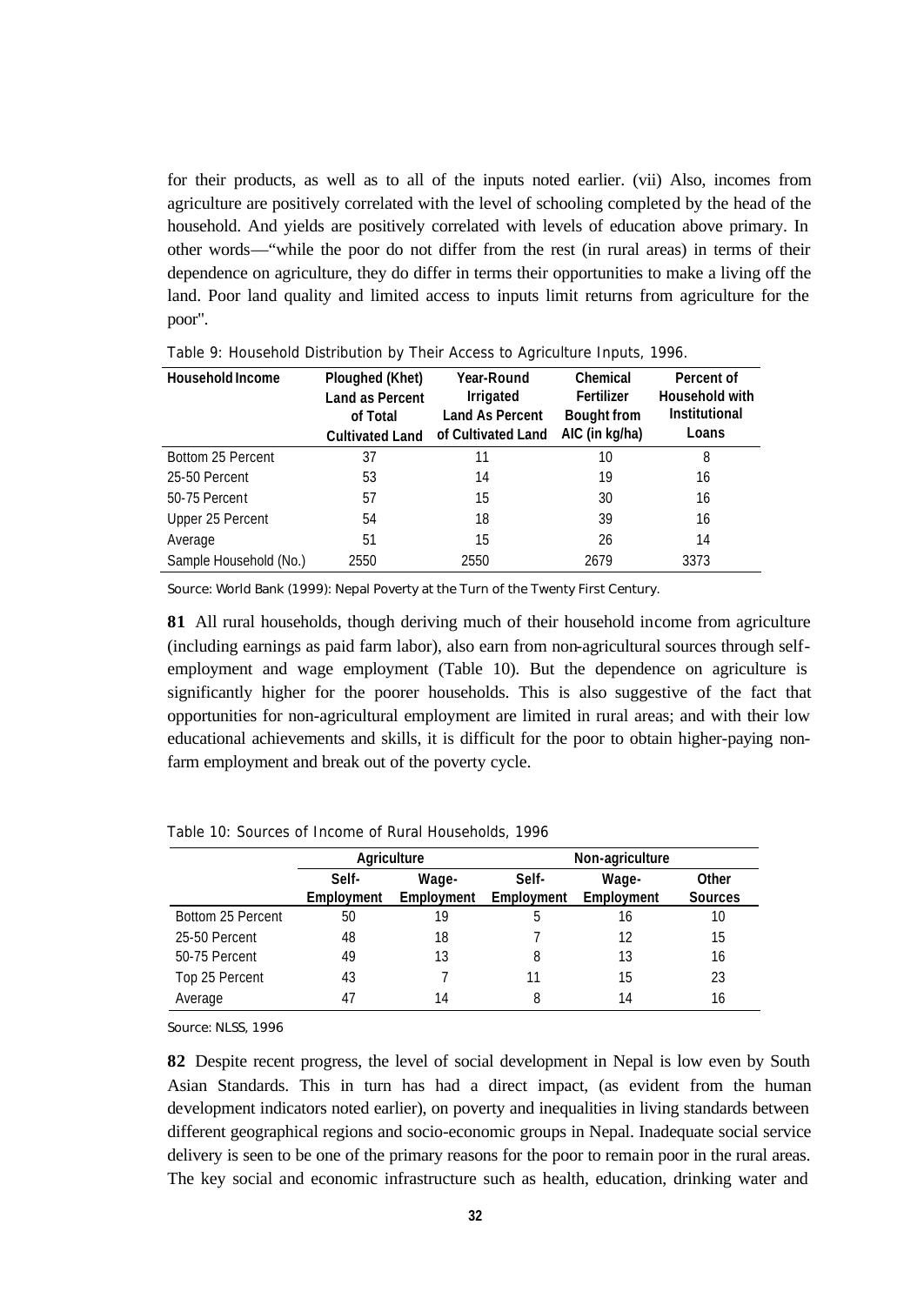energy show the following general characteristics: (a) the poor in general have less access to social services; (b) except for access to primary schools, no other services are comparable in terms of rural coverage; and (c) even in the primary schools, accessibility, enrolment rates, dropout rates, etc, are significantly worse in rural areas. In the like manner, internal efficiency of social service delivery is also low. Only about 18% of the primary school children complete the primary cycle on time. The situation is similar in the secondary schools also. Approximately 60% of primary school teachers are still untrained. School supervision system is weak and non-wage expenditure in education is extremely low. Similarly, health services at the rural health institutions are either unavailable, or their quality is very poor, mainly due to the absence of health personnel and medical supplies.

**83** Public expenditure programs have played a key role in most countries in accelerating economic-growth and addressing poverty incidence. In Nepal, the effectiveness of public interventions has been undermined by a number of deficiencies: weak prioritization, inadequate project screening, weak monitoring and supervision and lack of results orientation, among others. Public resources have not been consistently allocated and spent to support poverty reduction in rural areas. To the contrary, public expenditure programs have been generally urban-biased. For example, education sector's budget that goes in primary education has remained inadequate and 30 percent of the public expenditure in health was allocated until recently to urban hospitals. Despite significant growth in the budget for the social sectors including health and education, per capita expenditures on these sectors is still low, as compared to most developing countries; and they need to be made more equitable to address rural needs.

**84** Political instability and weak governance have been major impediments to effectively addressing rural poverty. Frequent changes in governments with short time horizons have weakened the administration, increased corruption and leakages and lack of accountability, and undermined the effective implementation of programs. The worst casualties in this process have been rural communities, who are far removed from the center of power. Although there have been recent efforts to promote decentralization and community participation, these are only now beginning to show results.

**85** All of these factors which have led to differences in poverty levels between urban and rural areas apply equally to regional income and human poverty differentials across the development regions. In addition, a few other factors help explain the depth of **regional variation**, particularly in the Mid-western and Far-Western regions:

i) **Geography and its consequences**—inaccessibility and relative isolation—have been a primary cause. Until the East-West Highway was completed in the late nineties, there were no road links with these two regions. Indeed, until that time, access to them was possible mainly through (north-south road links with) neighboring India. Even now, within Nepal north-south road links with the mountain areas of both regions are lacking. The consequences have been continued isolation, lack of integration with the Nepalese economy, poor access to markets for their limited products, and little development activities there—hence poor infrastructure, education and health facilities, drugs and medicines and even basic food to ensure food security.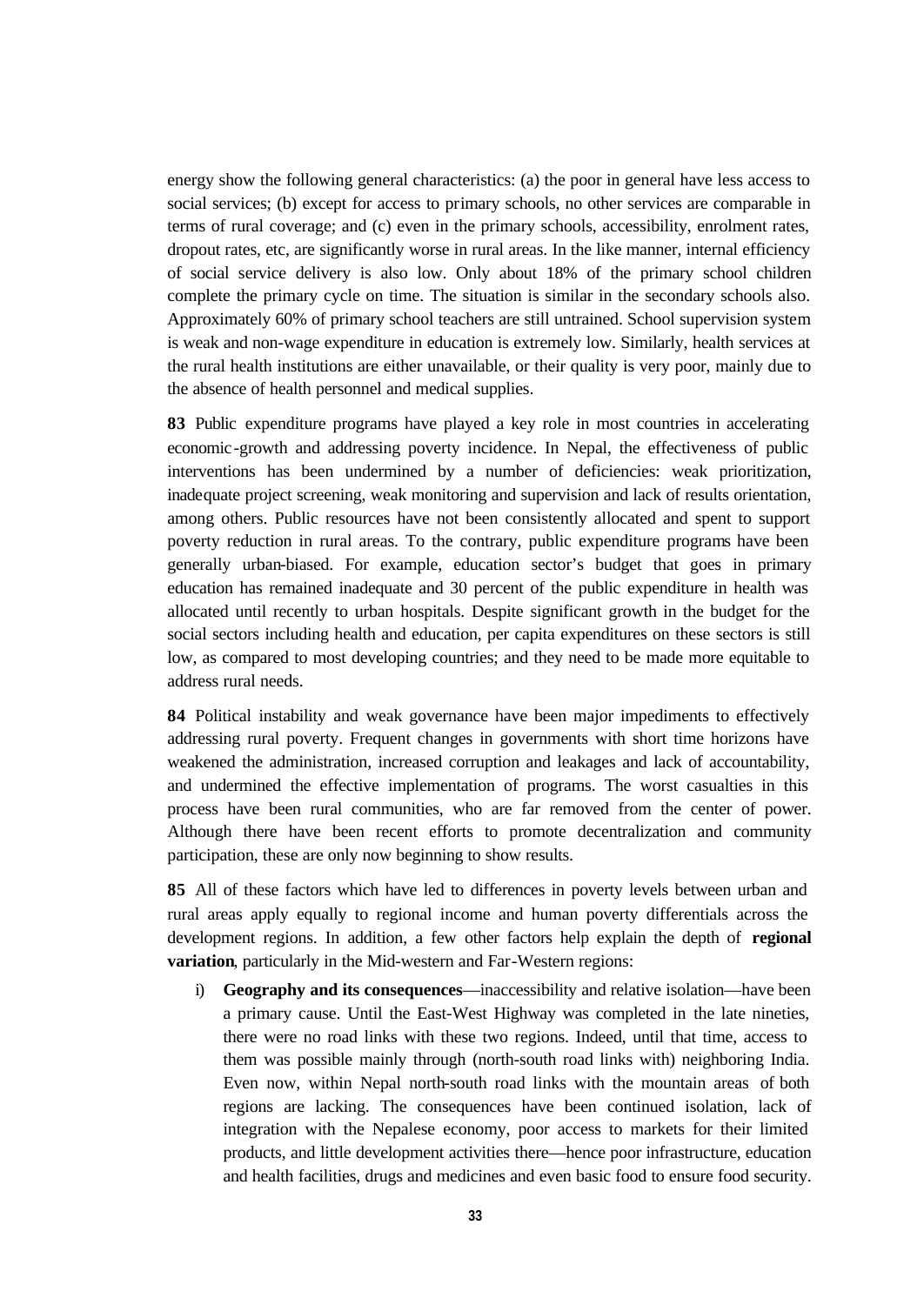And public sector agencies which have been given the responsibility (and transport subsidies) for supplying basic food and supplies (NFC) and agricultural inputs (AIC) have remain highly inefficient. Given the high transport costs, and thinly spread population lacking resources, the private sector has had little incentive and interest to operate in these regions. In contrast, the Eastern region is well served with road links not only with Nepal but also with neighboring countries, facilitating trade, commerce and industry; and its proximity to relatively developed educational centers in India has served as a catalyst for social development, and education in particular. As noted in Table 6, the Eastern region's human development indicators are almost as good as (and in some respects better than) the Central region's.

ii) The Mid-western and Far-Western regions, being sparsely populated have less political representation in Parliament, lack sufficiently large power blocks and, being far removed from the center of power, the ability to influence resource allocation decisions. It is not surprising that between 1996/97 and 2000/01, these two regions together received only 11-12% of total government expenditures.

**86** These regions thus have been traditionally neglected, and not because of their ethnic and caste characteristics. In fact, except for ethnic belts in the mountains (Bhotes) and in the Terai (Tharu), most of the two regions are inhabited by Nepali language speakers, with the upper caste Chhetris being the most numerous. Thus, all communities in these two regions have suffered; and this probably is an important factor contributing to the relatively high poverty incidence in these regions.

**87** While all of these factors have equally affected the ethnic and caste-based communities, a major additional factor contributing to their relative backwardness has been the effects of social stratification noted earlier. In an isolated and closed soc iety, generally those in the upper rungs of the social ladder had better access to social and economic infrastructure and opportunities for economic advancement. Those at the lower levels, particularly the Dalits, were left behind. And, when the modernization process began in the fifties, the urbancentered development pattern that emerged left the isolated regions and the socially disadvantaged communities further behind. A major element of the poverty reduction strategy of the Tenth Plan is to begin to close this gap as rapidly as possible by mainstreaming the deprived communities and regions in the development process.

## *Present Social Disorder and Its Implications*

**88** The prolonged national crisis has remained as the biggest threat to national development. Starting in 1996 from Mid-Western districts, the violence spread rapidly to many parts of the country. Until January 31, 2003, when a truce was arrived at. It severely disrupted economic activity and development work in many areas. Moreover, a prolongation of the present situation could seriously impede the government's efforts to substantially reduce poverty over the next few years. This section briefly reviews the genesis of the disorder, its linkages with the prevailing poverty and inequalities, and its implications for the Tenth Plan strategy.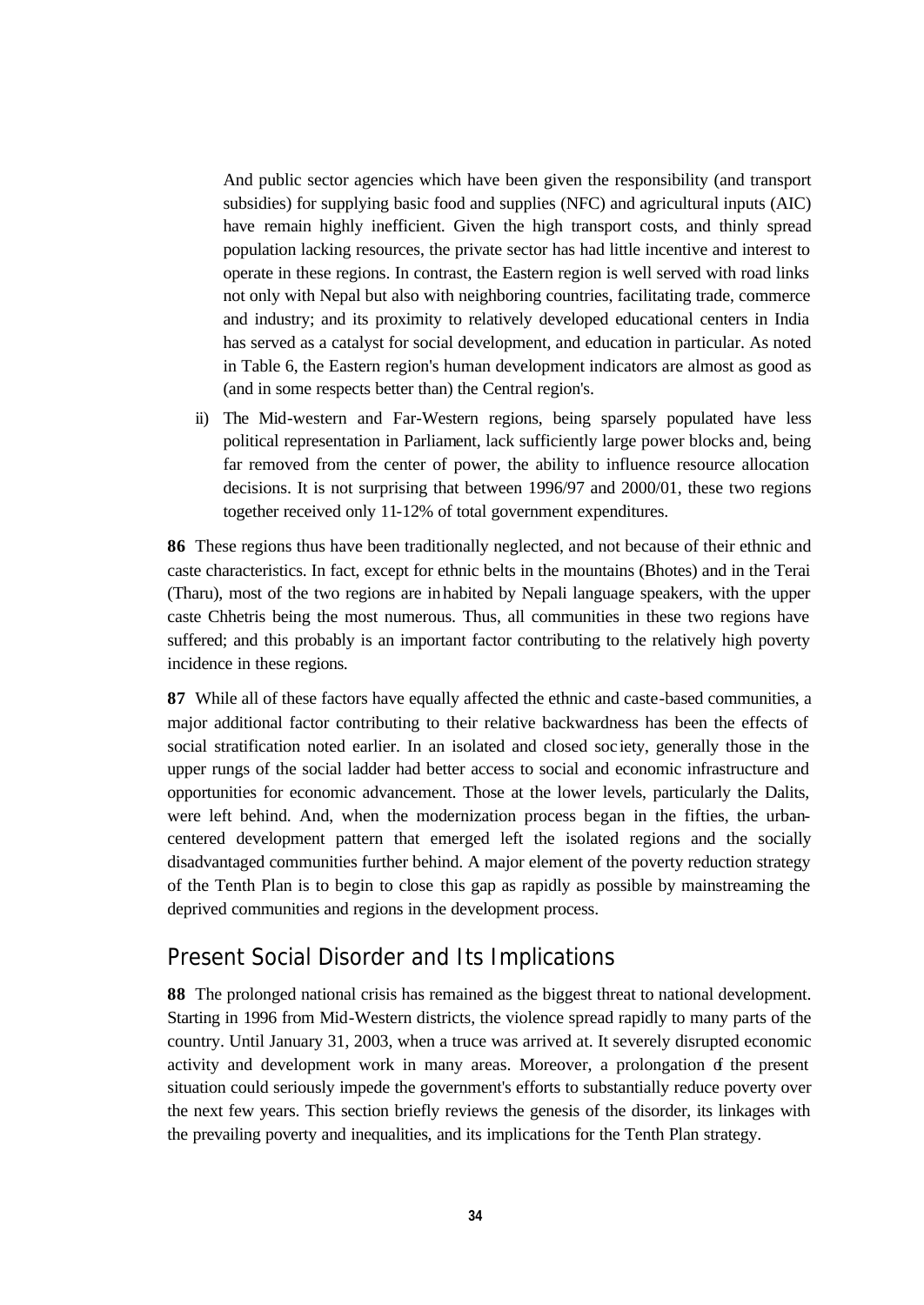**89** While there are undoubtedly social and economic grievances contributing to the present situation of disorder, its causes are far more complex.

**90** Whatever the motivation for the beginning of the social disorder, there is little doubt that persistent poverty and inequalities have provided a fertile breeding ground for the present crisis. Some of the reasons which helped fuel the crisis could be: (i) Weak impact of various development activities on some areas of the country; (ii) Inadequate delivery of social services in some of the remote and isolated areas; (iii) The slow pace of decentralization and inadequate community involvement; and (iv) Inadequate resource allocation for the remote areas and regions.

**91** The changing social and political situation in the country has enormous implications for the Tenth Plan. To prevent further turmoil and violence the government is committed to establish peace and security as its highest priority, and concurrently win back the faith and confidence of its public. It can do so only by showing that it is trying to be different efficient, functional and able to deliver basic services to the poor, and that it is trying hard to meet the expectations of its citizens. It will make special efforts to roll back poverty and reduce inequalities, and bring the deprived regions and communities into the mainstream of development. The Tenth Plan provides the government with the means to do so—a workable strategy, modalities to implement it, and the tools to monitor progress—within the severe resource constraints Nepal is facing.

#### *Conclusion*

**92** The foregoing analysis clearly indicates that poverty in Nepal is a widespread, complex and multi-dimensional phenomenon. Poverty is deeper, more intense, and more severe in rural (as compared to urban) areas; and even more so in the hills and mountains and in the Western and Far Western regions. There are also clear gender, ethnic (and regional) disparities. Other indicators of human poverty (as measured through key socia l indicators) also closely correspond with, and confirm this rural, gender, ethnic and regionally oriented poverty pattern. The analysis also shows a clear nexus among the key variables/determinants of poverty. The level and intensity of poverty is closely linked to the pace and pattern of economic growth in urban and rural areas and economic/income generating opportunities associated with such growth. (Rural poverty is worse primarily because agricultural growth – the primary source of income and employment generation in the rural economy – has stagnated in per capita terms over the past few decades). Even within rural areas, the poorer segments of the population have less access to fertile land, irrigation, modern inputs, credit, and marketing and road infrastructure. Similarly, a key determinant of the level and intensity of both income and human poverty is access (or the lack of it) to basic social and economic infrastructure. The rural areas are badly underserved in terms of quality and coverage of basic education, healthcare, drinking water, roads and access to other infrastructure and markets. Poverty is also closely related to the degree of social, political and economic inclusion/exclusion. Women and ethnic groups by and large are left out of the mainstream of development, because they lack voice, empowerment, representation and access to economic opportunities and resources. Similarly the remote districts and regions are further away from centers of power and influence and are the most neglected. Another key determinant, which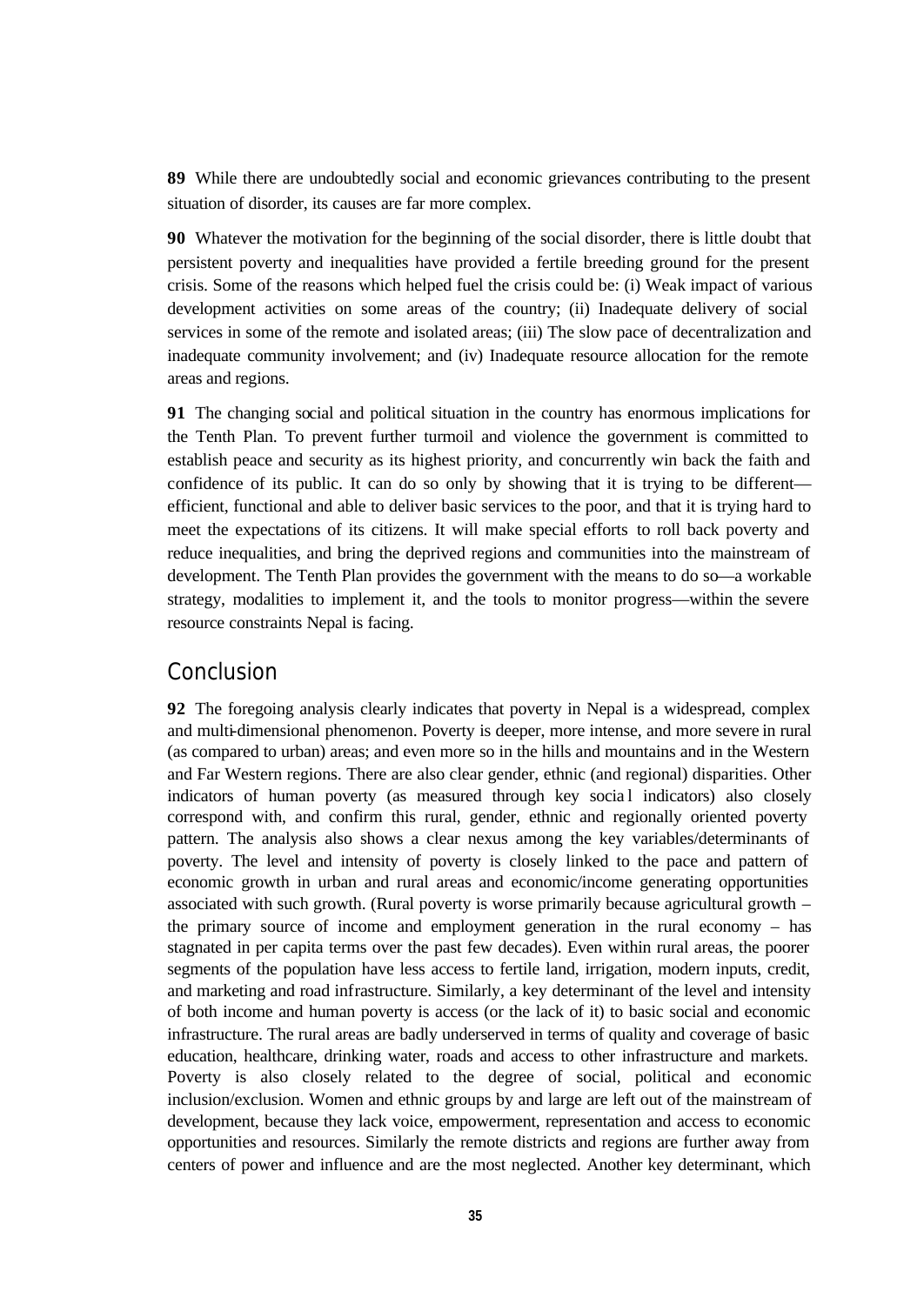cuts across and exacerbates the impact of these factors on the poverty pattern, is weak governance, which includes ineffective government, poor resource allocation, week implementation and service delivery performance, and corruption and leakages, among others. To effectively address this complex problem and to bring about a significant and lasting reduction in poverty, a comprehensive well-designed strategy, which will be effectively implemented and monitored, has been formulated by the Government. This strategy is discussed in chapter V.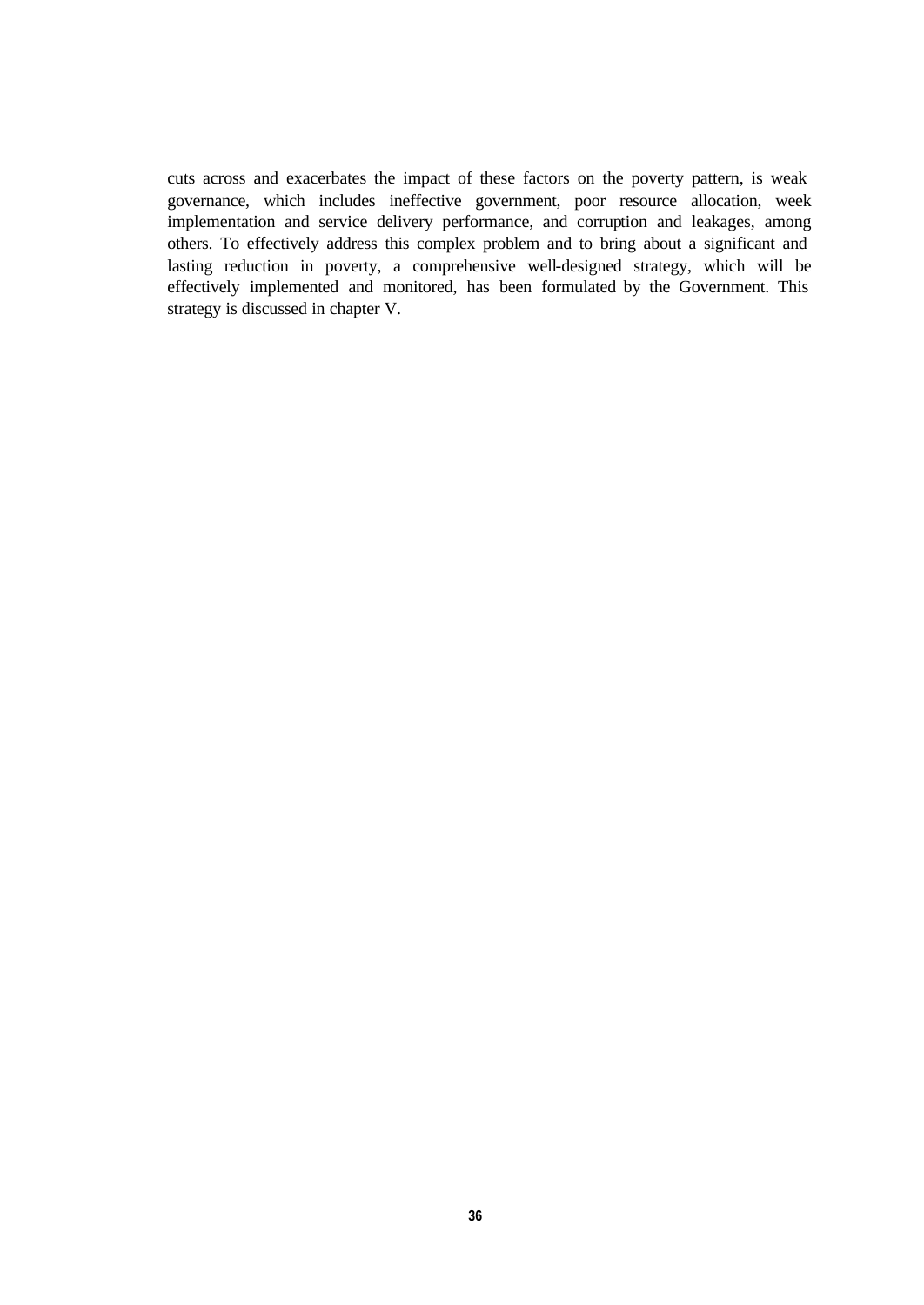# The Tenth Plan-Goals, Targets and S<br>The Tenth<br>Strategies

## *Introduction*

**93** The foregoing evaluation of the Ninth Plan and the poverty situation clearly demonstrates that past development efforts have fallen behind to meet the expectations of poverty reduction. Poverty is more widespread particularly in rural areas; and that it is deeper and more severe among women, ethnic groups and Dalits, and those living in backward areas— Mid and the Far Western and Mountain areas. Poverty could not be reduced to a desired level due to the failure to achieve high and sustained broad-based economic growth particularly in rural areas; inadequate human development commensurate with heightened desires and needs of the people, in large part due to less than satisfactory implementation of public actions to effectively provide essential social and economic services and infrastructure to the poor and backward communities and areas; poor accountability, economic malpractices, and poor implementation and monitoring of development programs. The impact of development on the deprived areas and communities has been limited. In the absence of effective policies for ensuring social and economic inclusiveness, the poor and deprived communitie s could not come to the mainstream of the development process. In addition, the recent spells of violent activities and disorder have badly slowed down development activity and service delivery by the government. They have also adversely affected the poor and backward areas and communities even more than others.

**94** In this context, the Tenth Plan's sole objective is to bring about a remarkable and sustainable reduction in the poverty level in Nepal over the next five years. To this end, His Majesty's Government has formulated a "four pillar" poverty reduction strategy, which squarely addresses the main causes and determinants of poverty identified in the preceding poverty analysis. The strategy, which is discussed in more detail below, is based on four overarching approaches: achieving sustained high and broad-based economic growth, focussing particularly on the rural economy; accelerating human development through a renewed emphasis on effective delivery of basic social services and economic infrastructure; ensuring social and economic inclusion of the poor, marginalized groups and backward regions in the development process; and vigorously pursuing good governance both as a means of delivering better development results and ensuring social and economic justice. Particularly noteworthy, the Tenth Plan seeks, as an integral part of its poverty reduction strategy, to bring the marginalized sections of the population and backward regions into the mainstream of development, and to make visible progress in reducing existing inequalities.

**95** In designing and carrying out its poverty reduction strategy, the Tenth Plan/PRSP has adopted a number of **new approaches** and initiatives, which represent a radical departure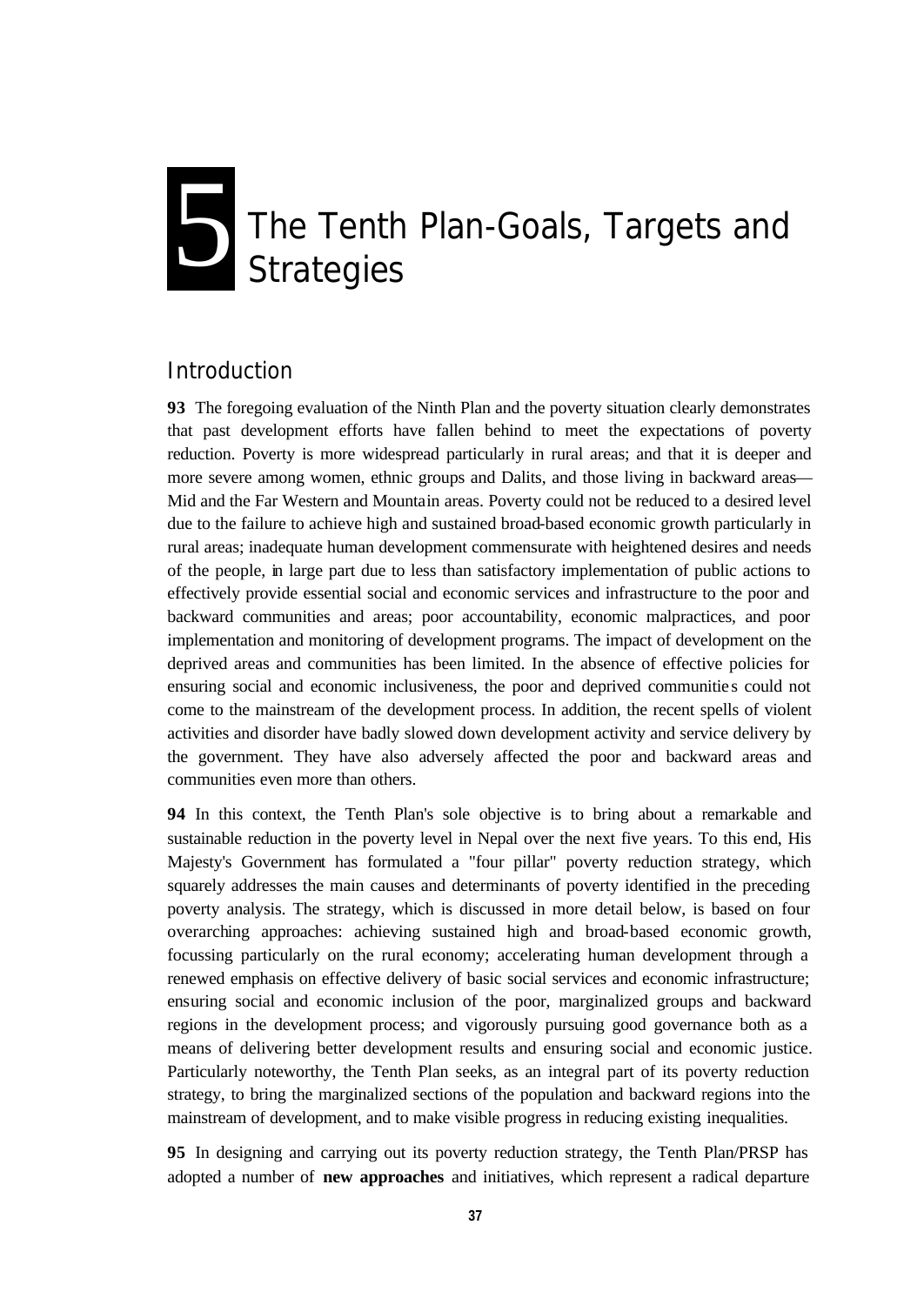from past plans and strategies. The more important of these, discussed in greater detail in the next few chapters, include the following: (a) The poverty reduction strategy itself is significantly different. (i) While emphasizing sustainable high economic growth as in the past, the PRSP focuses more sharply on accelerating income and employment growth in the rural economy where the majority of the poor live. (ii) The emphasis on social inclusion and on improving governance is altogether new. (iii) So is the commitment to effective implementation of programs and better delivery of social and economic services and infrastructure as the primary means of accelerating human development, particularly among the poor and neglected groups and areas. (b) In carrying out the strategy, the Tenth Plan/PRSP explicitly recognizes the fiscal and implementation constraints, unlike previous plans, which sought to do everything. This pragmatic approach has led to the identification of new modalities of implementation and service delivery for ensuring better development results: (i) In particular, the role of the Government has been redefined; and public interventions will be limited and focussed on areas where they can yield the maximum social benefits (ii) The Plan relies heavily on the private sector, NGOs, INGOs and Community Based Groups (CBOs) for carrying out economic activities, infrastructure development and service delivery wherever possible, both in partnership with central and local governments and agencies and to complement the role of the government. (iii) Strong emphasis is also placed on decentralization and maximizing the involvement of local governments and community groups for identifying development activities and allocating resources for them in accordance with people's needs, for strengthening service delivery and for ensuring better program management, accountability and transparency through people's participation. (c) The PRSP also seeks to ensure strict adherence to a sustainable macroeconomic framework, setting annual budgets and spending plans within realistic levels. For this purpose, alternative macroeconomic scenarios have been developed as a broad framework to guide future spending decisions. (d) The PRSP/Tenth Plan also place strong emphasis on prioritizing resource allocations annually through a rolling Medium Term Expenditure Framework, so that the key poverty reduction priorities can be protected despite shortfalls in resources. (e) To bring about the necessary changes in key areas, detailed structural and sectoral reform programs have been developed, together with a program of key Immediate and Medium Term reform actions. (f) Finally, reflecting its emphasis on better implementation and service delivery, the Tenth Plan stresses the need for effective monitoring and evaluation arrangements, together with appropriate benchmarks and intermediate goals/targets for key activities, so that performance can be evaluated and monitored on a regular basis.

**96** The rest of this Section outlines the Tenth Plan's objectives and targets, the main elements of its poverty reduction strategy, and policies and programs in key sectors to support this strategy. Alternative macroeconomic scenarios and mechanisms for adjustment of the public expenditure program are discussed in Section VI. Section VII outlines the implementation and monitoring modalities which are necessary to ensure that the Plan will be able to achieve its goals, outputs and results in reducing poverty.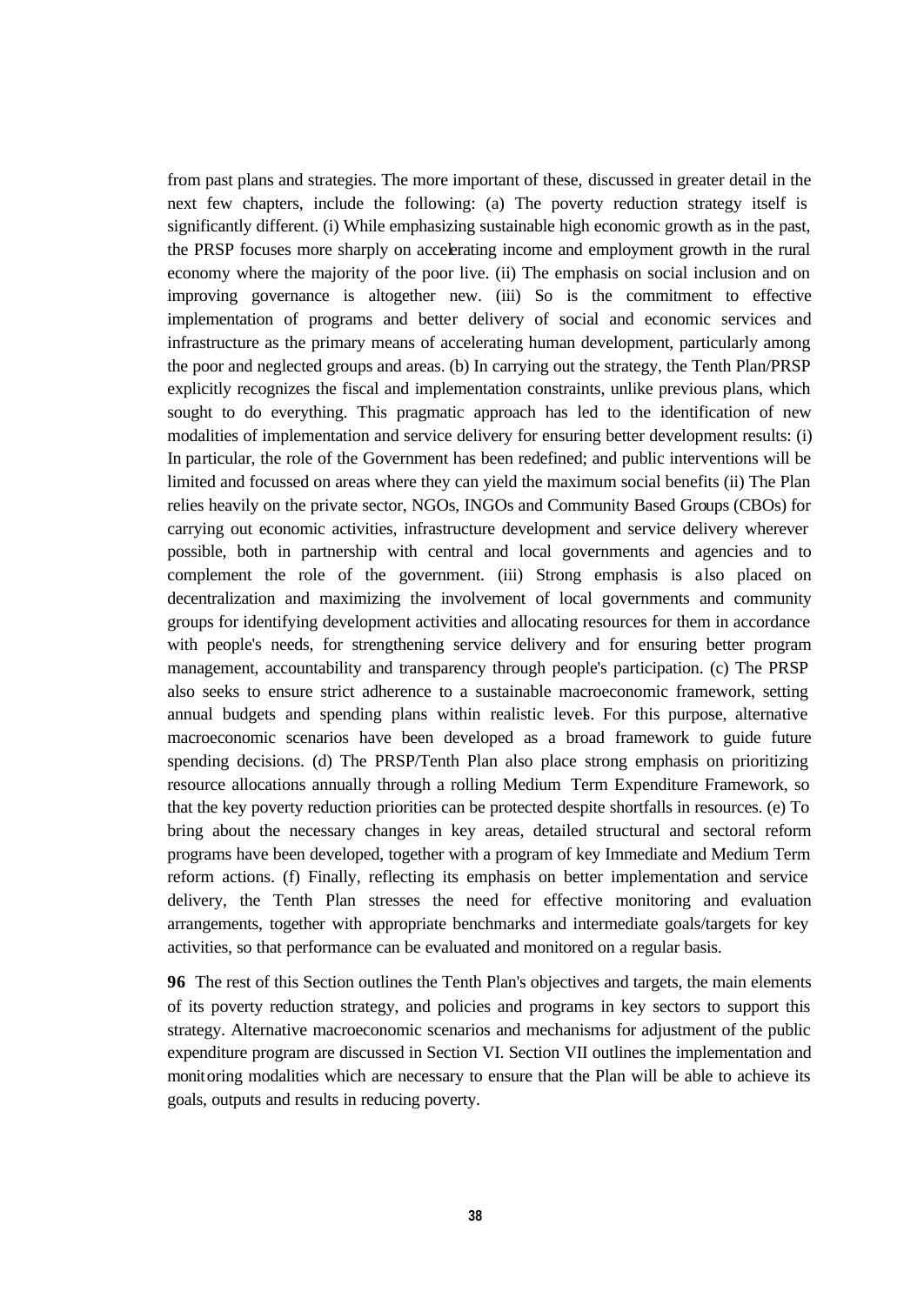## *Key Goals and Targets*

**97** The Tenth Plan's key goals and targets are set out in Table 11. The Normal Case scenario aims to reduce the overall poverty ratio from 38% estimated at the end of the Ninth Plan (2001/02) to 30% by 2006/07. Indicative targets for key human development variables include: raising literacy to 63 percent, reducing the infant mortality rate to 45 thousand births, raising life expectancy to 65 years, increasing access to drinking water for 85 percent of the population, electricity to 55 percent, and telephone facility to almost all village development committee. If these social and infrastructure goals are achieved, a 10 percent improvement in the human development indicators is possible. To reduce the overall poverty rate through the creation of income and employment generating activities in the key sectors, an overall GDP growth rate of 6.2% p.a. at factor cost is also envisaged, together with a substantial improvement in agricultural growth to around 4.1% per annum.

**98** These should be regarded as indicative targets only. Some of these targets, particularly, those for education and health, are ambitious. In order to achieve them, much stronger efforts than in the past will have to be made by providing the necessary inputs and resources. Nevertheless, the Tenth Plan recognizes that the availability of resources, the extent to which the planned programs can be implemented and the degree of commitment with which they are pursued will have an important bearing on whether these targets will be achieved or not. Given the uncertain fiscal prospects and the security situation, an alternative Lower Case scenario is therefore assumed in the Tenth Plan. This lower case scenario will be used as the basis for formulating the budget and the MTEF, and as the resource situation improves, it will be appropriately adjusted. While every effort will be made during the preparation of annual budgets and mid year reviews to protect the Plan priorities, nevertheless, it is realistic to assume that achievements with regard to economic growth, service and infrastructure delivery and poverty reduction will be lower under the Lower Case (Table 11, column 4). Thus, the incremental targets in the Lower case are expected to be lowered by about 15% for infrastructure and by about 10% for the social sectors. This is broadly in line with the reduced availability of resources under the Lower case and the efforts that will be made to give priority to the social sectors in resource allocation under such a scenario.

Table 11: Indicative Targets of the Tenth Plan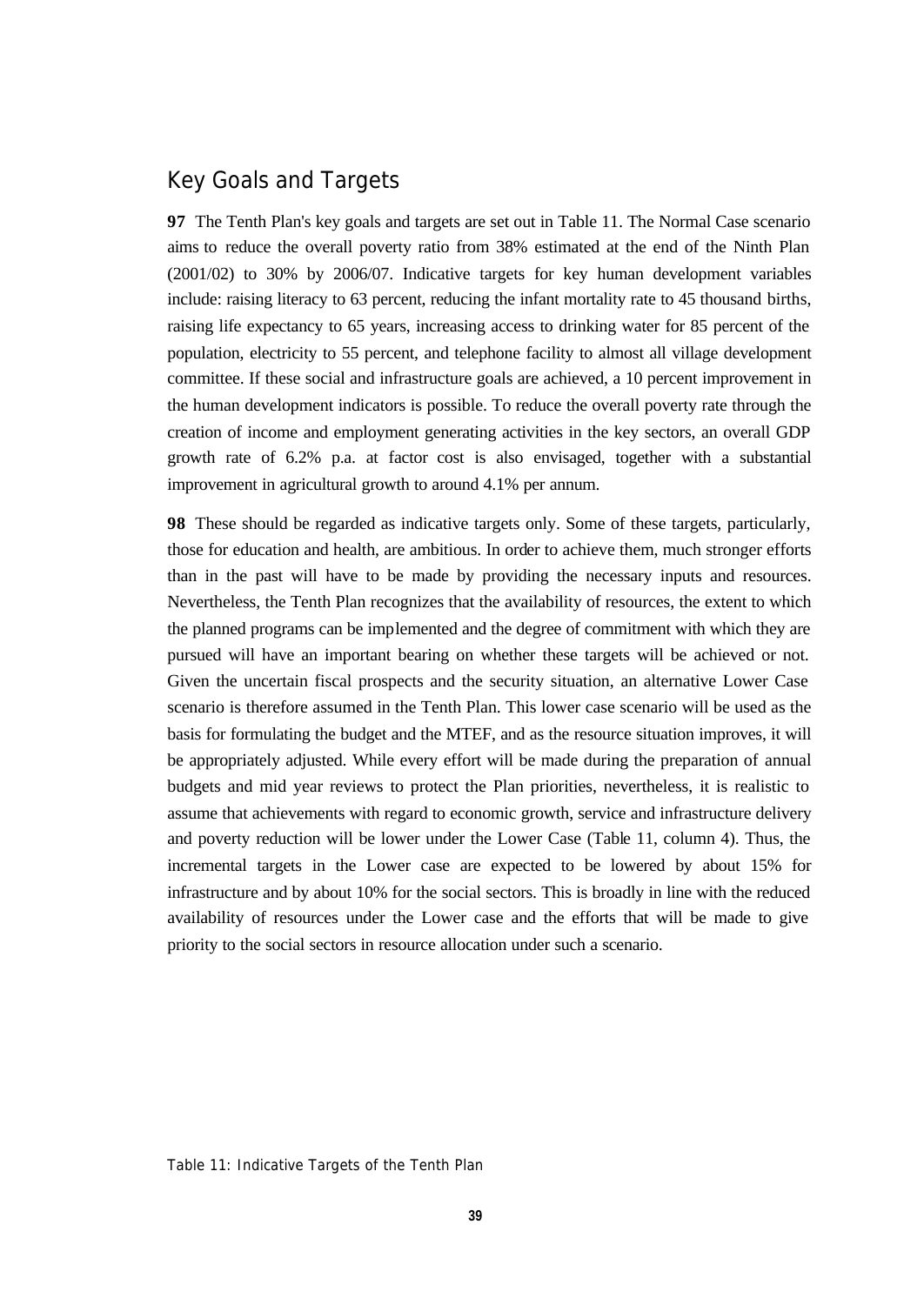|                                                            | Ninth Plan  | Tenth Plan End 2006/07 |        |
|------------------------------------------------------------|-------------|------------------------|--------|
|                                                            | End 2001/02 | Normal Case Lower Case |        |
| <b>Overall Poverty Level (percent of Population)</b>       | 38          | 30                     | 33     |
| Real GDP Growth (at factor cost-percent p.a.)              | 3.6         | 6.2                    | 4.3    |
| Agriculture                                                | 3.3         | 4.1                    | 2.8    |
| • Non-agriculture                                          | 3.9         | 7.5                    | 5.2    |
| Per-capita Income Growth (percent p.a.)                    | 1.3         | 4.1                    | 2.2    |
| <b>Social Indicators</b>                                   |             |                        |        |
| • Infant Mortality Rate (per thousand)                     | 64.2        | 45.0                   | 47.0   |
| • Total Fertility Rate %                                   | 4.1         | 3.5                    | 3.6    |
| Maternal Mortality Rate (per 100000)                       | $415.0*$    | 300.0                  | 3.5    |
| • Rate of Contraceptive Users (in percent)                 | 39.3        | 47.0                   | 46.0   |
| Obstetric Services by Trained Manpower (percent)<br>٠      | 13.0        | 18.0                   | 17.0   |
| • Average Life Expectancy (years)                          | 61.9        | 65.0                   | 64.0   |
| • Population growth Rate (percent)                         | 2.25        | 2.1                    | 2.1    |
| Net Enrolment in Primary Level (above 6 years,<br>percent) | $80.4*$     | 90.0                   | 89.0   |
| • Literacy (above 15 years, percent)                       | 49.2        | 63.0                   | 61.0   |
| • Female Literacy (above 15 years, percent)                | 35.6        | 55.0                   | 53.0   |
| • Drinking Water (population benefited, percent)           | 71.6        | 85.0                   | 83.0   |
| • Human Development Index (HDI)                            | 0.466       | 0.517                  | 0.512  |
| • Human Poverty Index (HPI)                                | 39.2        | 34.0                   | 34.5   |
| <b>Physical Infrastructure</b>                             |             |                        |        |
| • Number of districts With Access to Roads                 | 60.0        | 70.0                   | 70.0   |
| • Irrigated Area ('000 of hectors)                         | 1121.4      | 1417.0                 | 1375.0 |
| • Telephones (per '000 of Population)                      | 14.0        | 40.0                   | 36.0   |
| • V.D.C.s with Telephone Facility                          | 1761.0      | All                    | 3590.0 |
| • V.D.Cs Connected With Computer<br><b>Networks</b>        | ΝA          | 1500.0                 | 1275.0 |
| • Population Having Electricity (percent)                  | 40.0        | 55.0                   | 53.0   |
| • V.D.C.s Having Electricity                               | 1600.0      | 2600.0                 | 2450.0 |
| • Argicultural and Rural Roads (kilometers)                | ΝA          | 10000.0                | 8500.0 |

*\* As estimated by the National Planning Commission. These figures will be revised when actual data become available.*

# *The Tenth Plan's Poverty Reduction Strategy*

**99** Given the nature of Nepal's poverty problem and the social/political context, the Tenth Plan's poverty reduction strategy has been guided by a few **key considerations:** First, as noted, the poverty reduction strategy needs to be rural-oriented. While supporting other areas of the economy with strong potential for income and employment growth, the growth strategy will need to be broad based and pro-poor, and focus on rural/agricultural growth. Second, priority should be given to actions and interventions, which can give quick results, as compared to investments that may take a long time. This requires careful balancing of short term as well as longer term needs. Third, given the country's limited administrative and implementation capacity, (as well as implementability of programs in some areas), the Plan will need to have a strong strategic focus; and concentrate on a few important approaches and supporting interventions which, if effectively implemented, can deliver quick results to the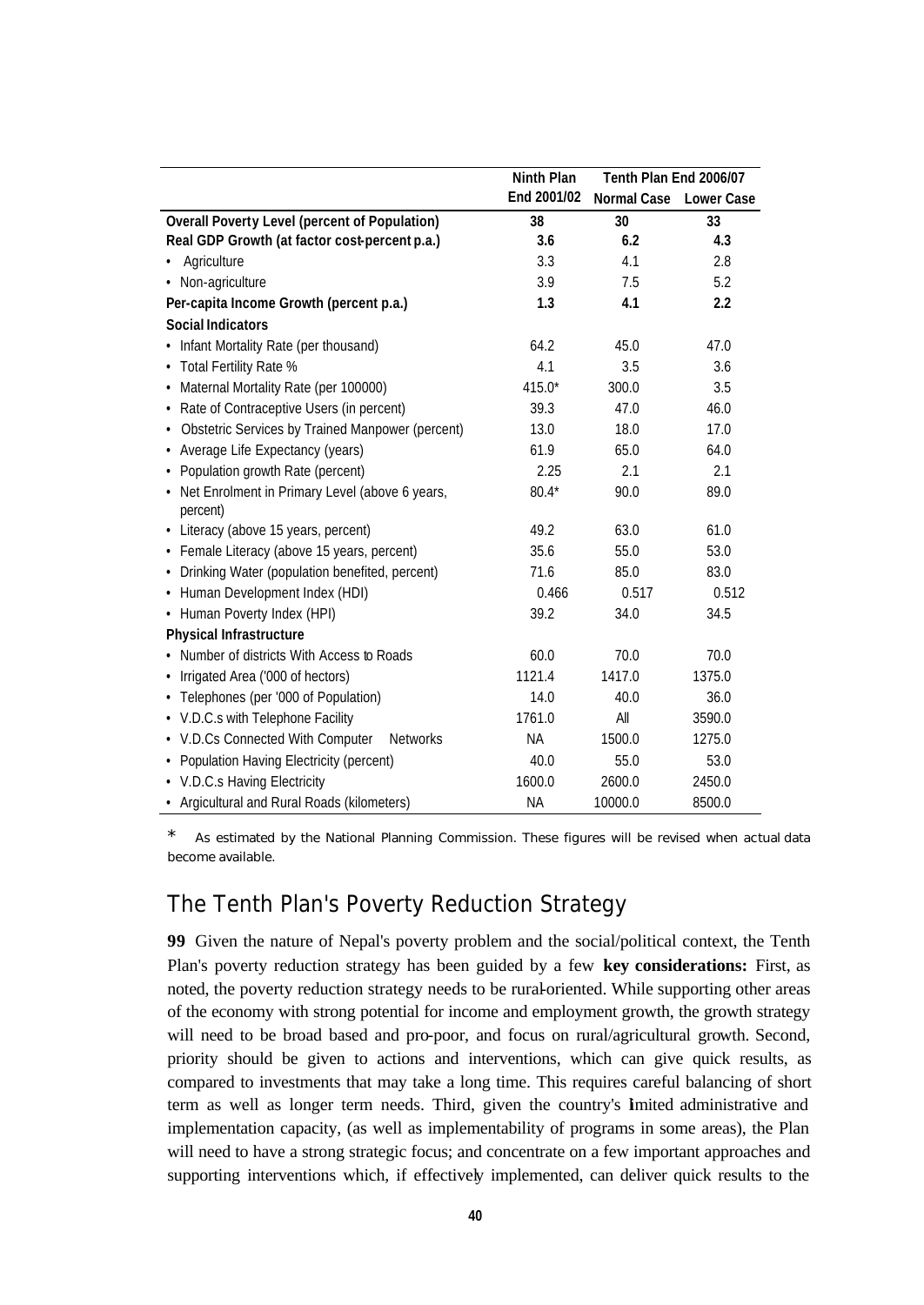rural poor. Fourth, the Plan will need to be interpreted as a strategic and flexible document. While the overall strategy provides a broad framework and strategic interventions for poverty reduction, and the key priorities themselves will need to be protected in terms of budget allocations and funding, such interventions and policies will need to be reassessed from time to time, and revised if necessary, in order to achieve the poverty reduction goals. A number of such initiatives have already been taken in the first year of the Plan, such as the MTEF, education sector reform package and, the emergency relief program, among others.

**100**Cognizant of these needs, the Tenth Plan's poverty reduction strategy is built on of **four pillars**: (i) Broad based economic growth; (ii) Social sector development including human development; (iii) Targeted programs including social inclusion, in order to bring the poor and marginalized groups into the mainstream of development, together with targeted programs for the ultra poor, vulnerable and deprived groups (who may not adequately benefit from the first two pillars); and (iv) Good governance. All four pillars are essential for improving the lives of the poor, and for mainstreaming the very poor deprived groups, and thus for promoting inclusive development. In implementing the four-pillar strategy, the Plan also stresses strategic cross-cutting approaches with regard to: (a) redefining the role of the State, and limiting public interventions; (b) enlisting the private sector to play a leading role in employment and income generation and together with NGOs, INGOs and CBOs, in complementing government efforts in service delivery functions in key areas, as well as in implementing key activities; (c) promoting community participation in and management of activities at the local levels; and (d) accelerating the decentralization process, which is also a key element under good governance.

**101**These four pillars of the poverty reduction strategy should not be seen as separate and self-standing. To the contrary, they are closely inter-related. For example, international experience clearly demonstrates that improvements in literacy and health and nutritional status, by enhancing skills and productivity and reducing family size, contribute to higher economic and per-capita income growth. Conversely, without achieving sustainable high growth rates, it may not be possible for Nepal to undertake the planned levels of public (and private) spending that are needed to undertake basic social and physical infrastructure development programs in rural areas. Second, the four pillars address different aspects of the same problem—poverty, broadly defined to include income poverty, human poverty and exclusion. Thus, while the first pillar tries to address income poverty directly, the second pillar tries to expand access to basic services and amenities which help to improve quality of life and human capability at given income levels. Both are equally important for mainstreaming the poor. The third pillar is not an isolated attempt to address the needs of the poor and deprived through targeted programs alone. It should be viewed as part of an integrated approach to bring the poor within the mainstream of development. Finally, the fourth pillar is essential for ensuring that the programs/activities included under the first three pillars achieve their intended results. Indeed, without good governance, (control of corruption and leakages, and mechanisms to ensure accountability), the objectives of other pillars cannot be really achieved. In addition, the fourth pillar, which also includes participatory involvement of local governments and communities in the development process, will help considerably in addressing social exclusion aspects of poverty also. How the four-pillar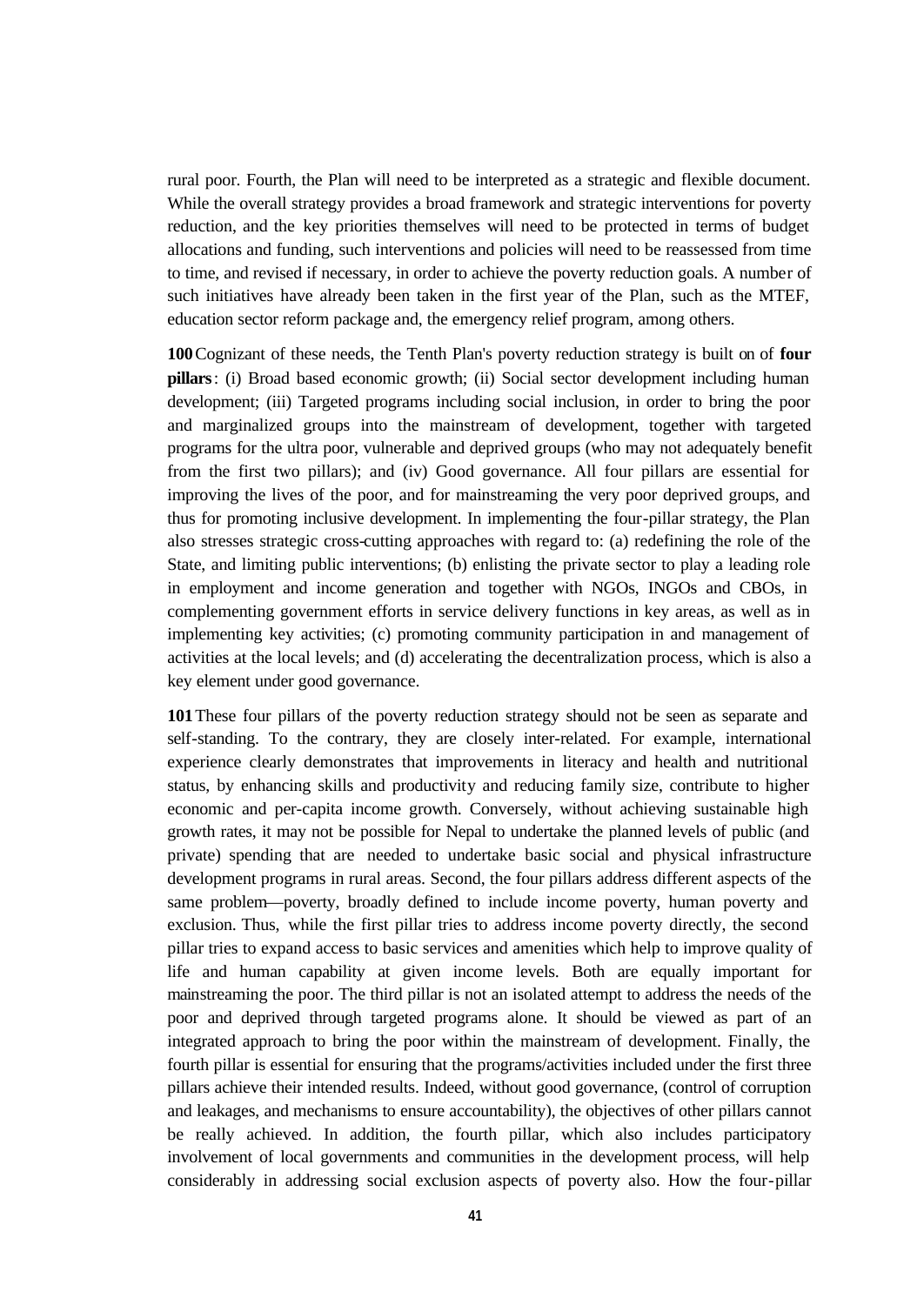strategy will be implemented and their implications for sectoral programs and activities are discussed in more detail below.

#### *Macroeconomic Framework*

**102**A poverty reduction strategy emphasizing high and sustained economic growth can be pursued only if public action can help build policies and institutions needed for higher growth. Economic growth requires a framework, which can encourage and expand private investment and activities. In this context, creating an appropriate enabling environment and incentive framework are the main elements for fostering private sector development. And, to this end, ensuring macroeconomic stability is of paramount importance. The latter is also necessary for assuring sustainable levels of public investment to support the key elements of the poverty reduction strategy, (such as human development and social inclusion programs).

**103**The Tenth Plan has been prepared at a difficult time. GDP is estimated to have declined by 0.6% in the base year of the Tenth Plan 2001/02. Political instability, violence, and social disorder have challenged the economic situation in the country. External demand for goods and services and tourist arrivals have remained volatile for Nepal especially after the event of September 11, 2001. The pace of recovery of the domestic economy will depend on both the attainment of sustained peace in the country and a rebound in the global economy.

**104**Recognizing these constraints and risks, the Tenth Plan has incorporated a sustainable macroeconomic framework to support high and broad-based economic growth with low inflation. Two alternative scenarios projecting possible upper and lower boundaries with regard to resource availability and implementability are discussed in Section VI. These assume that the Nepalese currency will continue to be pegged to the Indian currency, the Government's domestic borrowing will be managed conservatively, and that foreign exchange reserves will be maintained at a level of nine months of merchandize imports. The overall fiscal deficit is projected to be at around 5% of GDP, financed largely through foreign aid. Macroeconomic policy will be accompanied by a deepening of structural reforms in key areas including the financial sector, public enterprises and trade competitiveness which are crucial for removing constraints to private sector-led growth; and reforms will be undertaken to improve the efficiency and quality of public administration and services. An integral part of this macroeconomic framework is the Medium Term Expenditure Framework, which the Government introduced in FY 2003 (for the first time in Nepal) in order to implement the Tenth Plan in a difficult macro-fiscal environment. The expenditure prioritization in the MTEF and how it helps to protect the Tenth Plan's poverty reduction priorities are discussed in some detail in Section VI below.

**105**The importance of **macroeconomic stability** can hardly be overemphasized for promoting either economic growth or poverty alleviation. Maintenance of satisfactory macroeconomic fundamentals is also a necessary precondition for the operation of a marketoriented economy and also for promoting private investment. The core objectives in this regard, as outlined in the Tenth Plan, are to maintain fiscal discipline, ensure efficiency of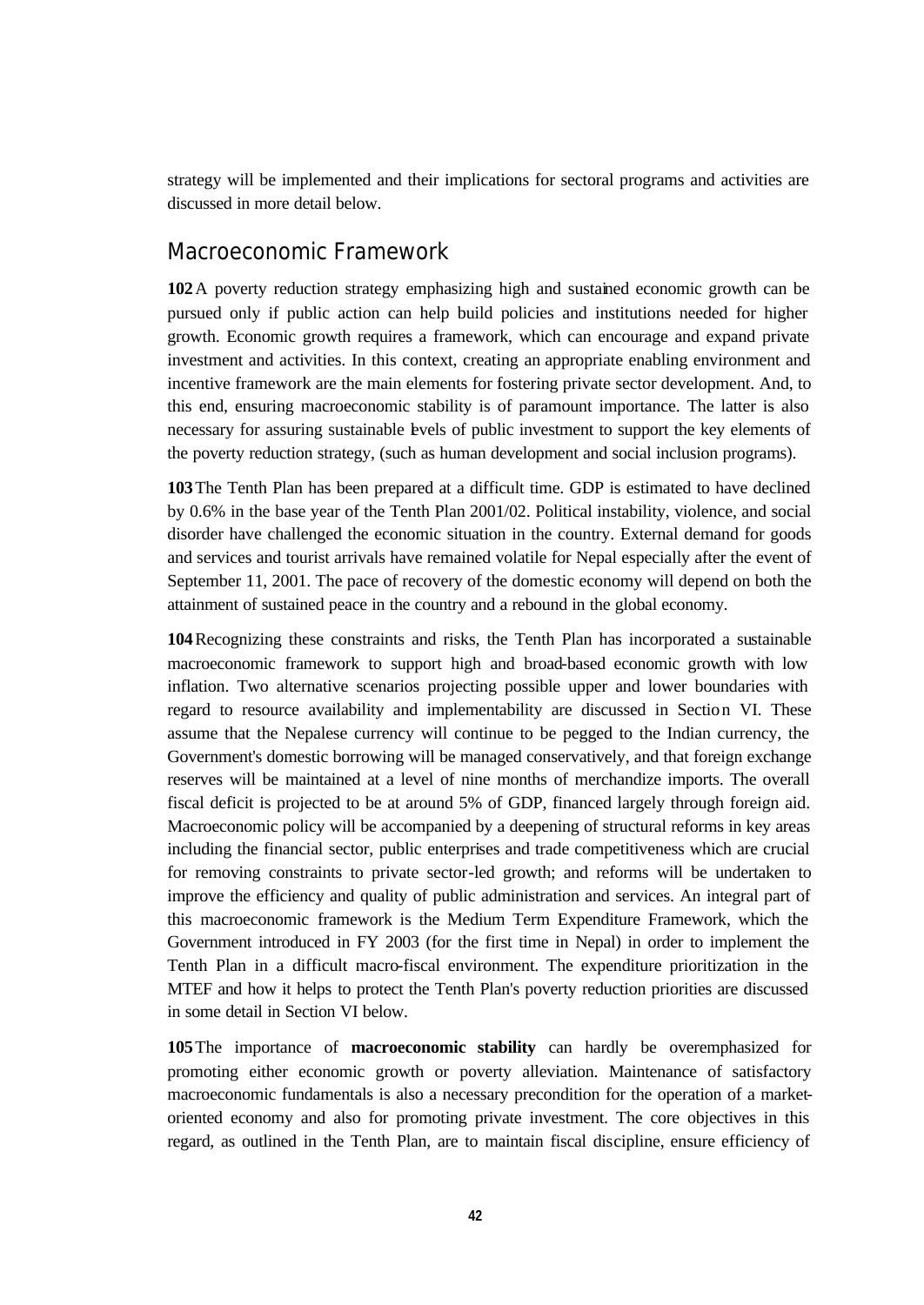public resources, sustain monetary and external stability and, as discussed below, strengthen the financial system.

**106**To maintain fiscal discipline, prudent expenditure policies will be pursued and domestic resource mobilization will be improved. The annual budgets will be set at realistic levels consistent with implementation capacity and resource projections and borrowing targets outlined in Section VI. To ensure efficiency of public resources, the MTEF will be widened to cover all ministries, and the prioritization of projects/programs improved so that the key poverty reducing pro-poor activities identified in the Tenth Plan/PRSP are indeed given priority (as P1s) in the expenditure program. The MTEF will be further expanded to cover regular expenditures (which are currently excluded); and the expenditure classification will be improved on the basis of recurrent and capital expenditures. To improve domestic resource mobilization, the recommendations of the fiscal commission for tax reforms will be implemented, tax exemptions and tax rebates will be reduced, customs valuations will be revised periodically, and tax administration will be strengthened through a move towards an autonomous tax administration. Besides, government arrears to/from the public utilities will be cleared. To maintain monetary and external stability, a prudent monetary policy will be pursued: (i) Money supply growth will be contained at a desirable level. (ii) Both domestic borrowing as well as bank financing of the government will be limited in line with the macroeconomic framework outlined in Section VI. (iii) Open market operations will be used as a major instrument; and any excess liquidity in the economy due to inflow of foreign assets will be mopped up by issuing Central Bank bonds. To strengthen the external sector, greater autonomy of the Central Bank in exchange rate formulation and the management of the foreign exchange regime will be encouraged.

# *Structural Reform Agenda*

In order to bring about economic transformation, public actions have to be made more efficient and effective. Constraints which inhibit private sector's competitiveness need to be removed and programs to improve the conditions of the poor should be given priority. To this end, the Government will strengthen the reform programs already initiated in many areas and introduce new reforms geared to supporting rapid growth. Some of these reforms are: (i) expenditure management, (ii) financial sector reform, (iii) fiscal reform, (iv) measures aimed at improving the competitiveness of the private sector including foreign trade and labour reform, (v) governance, including civil service reform and decentralization, and (vi) promoting private sector's involvement in infrastructure development. These reforms will help reinforce and strengthen the market-oriented strategy followed by Nepal in the past decade. They will also help in focusing the role of government on areas where markets function poorly or would result in inequitable outcomes.

**107**Ensuring macroeconomic stability and improving the incentive framework particularly through reform programs mentioned above will enhance the environment for higher investment and cost effective service delivery. It will also help increase opportunities for, and capabilities of, the poor to earn a decent income. A growing economy increases income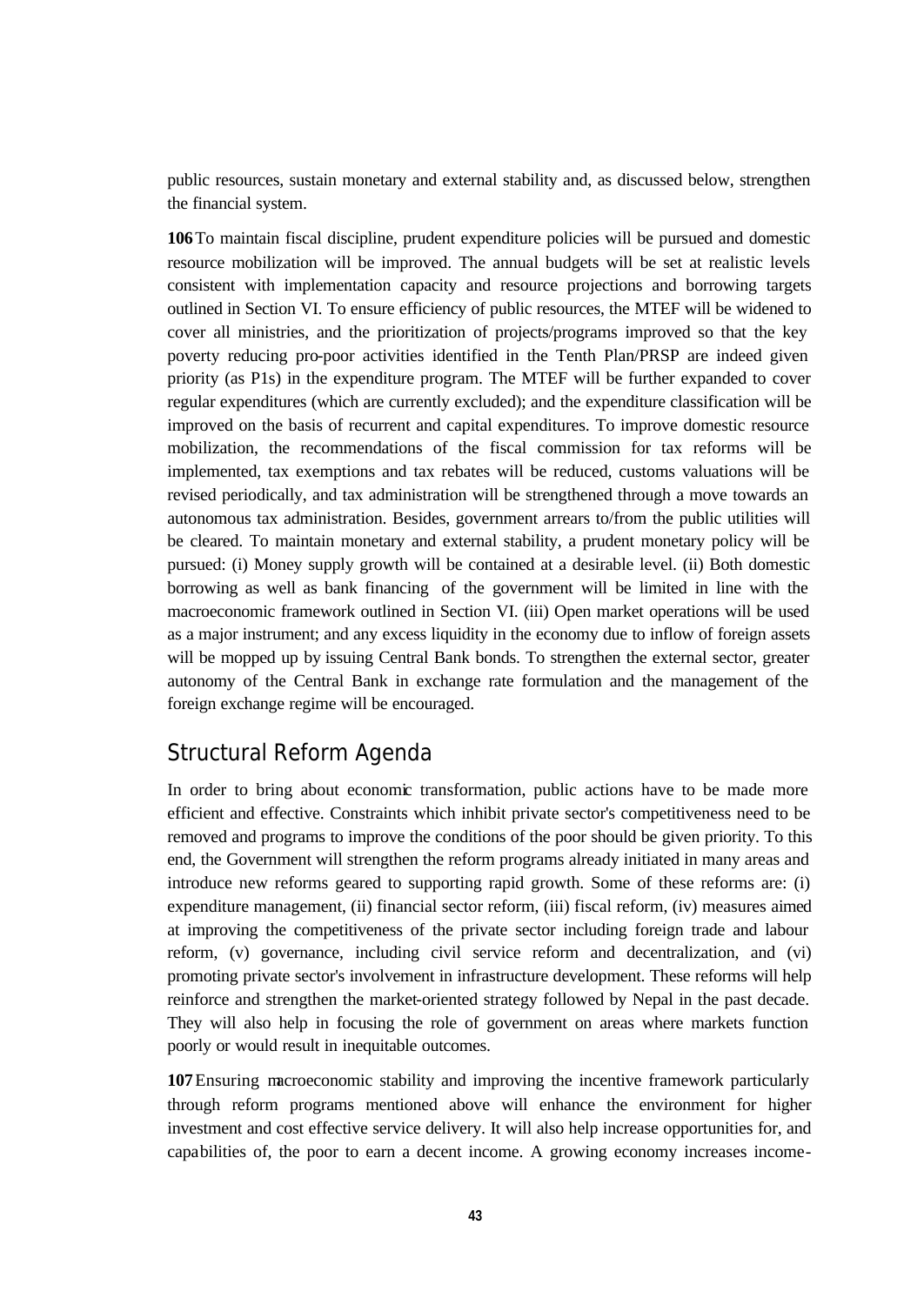earning opportunities for the poor. The role of the state in fostering an environment conductive to growth is pivotal in this regard.

**108**The government will also promote opportunities for growth through coordinated efforts in key sectors, such as agriculture, irrigation, tourism and infrastructure development. Rural infrastructure—such as roads, electricity, telecommunication facilities—not only will help in improving access to markets and inputs, but also help increase accessibility and the quality of living and service delivery in the remote areas of the country. The growth of agriculture, which is the source of livelihood of most of the people in rural areas, will assist the poor by increasing income generating activities and gainful employment opportunities. The benefits of eco-tourism are enormous in a country like Nepal, where the potential for tourism is immense; and accordingly, the Government has given high priority to it.

**109**Poverty impact of growth, however, cannot be maximized until the income earning capabilities of the poor are improved by addressing the deficiencies in human development such as low education and ill health. The removal of these deficiencies is not only a means of reducing income poverty, but also of improving their social well-being. Therefore, programs to support effective delivery of education, primary health, and enhanced access to clean water have been given priority.

# *Broad-Based Economic Growth*

**110**The reed for high and broad-based growth does not require much explanation. The experience of Nepal and other countries shows that growth has a positive impact on poverty alleviation. Growth that improves income distribution appears to further reinforce the positive impact of growth on poverty. In this context, a growth strategy that can benefit all income groups (including poor and deprived segments of society) will have two major components. First, since more than 80 percent of the population are engaged in agriculture, agriculture must be made to grow by at least 4 percent p.a.; and second, private sector led nonagricultural growth must also be emphasized, for the reasons mentioned earlier.

**111The sources of (higher) growth** would be increased productivity in both agriculture and in non-agriculture sectors, and a recovery in manufacturing, exports and tourism, along with the expected improvement in the domestic and external environment. Similarly, the adoption of policies to boost trade and industrial sectors and improved public resource management, among others, would help trigger higher and sustainable growth.

In the case of agriculture, improved irrigation facilities, uninterrupted supplies of chemical fertilizer and expansion of rural credit, along with the rural roads and higher resource allocations would help achieve annual agricultural production growth of the order of 4.1 percent. Creating a better environment for private sector development, including macroeconomic stability, would also help accelerate private sector investment in the country. Industry, tourism and services activities would also benefit from the improved law and order situation, increased demand in rural areas (associated with higher agricultural growth), and higher public investments associated with increased development activities and rehabilitation and reconstruction needs. In particular, measures to promote domestic and internal trade can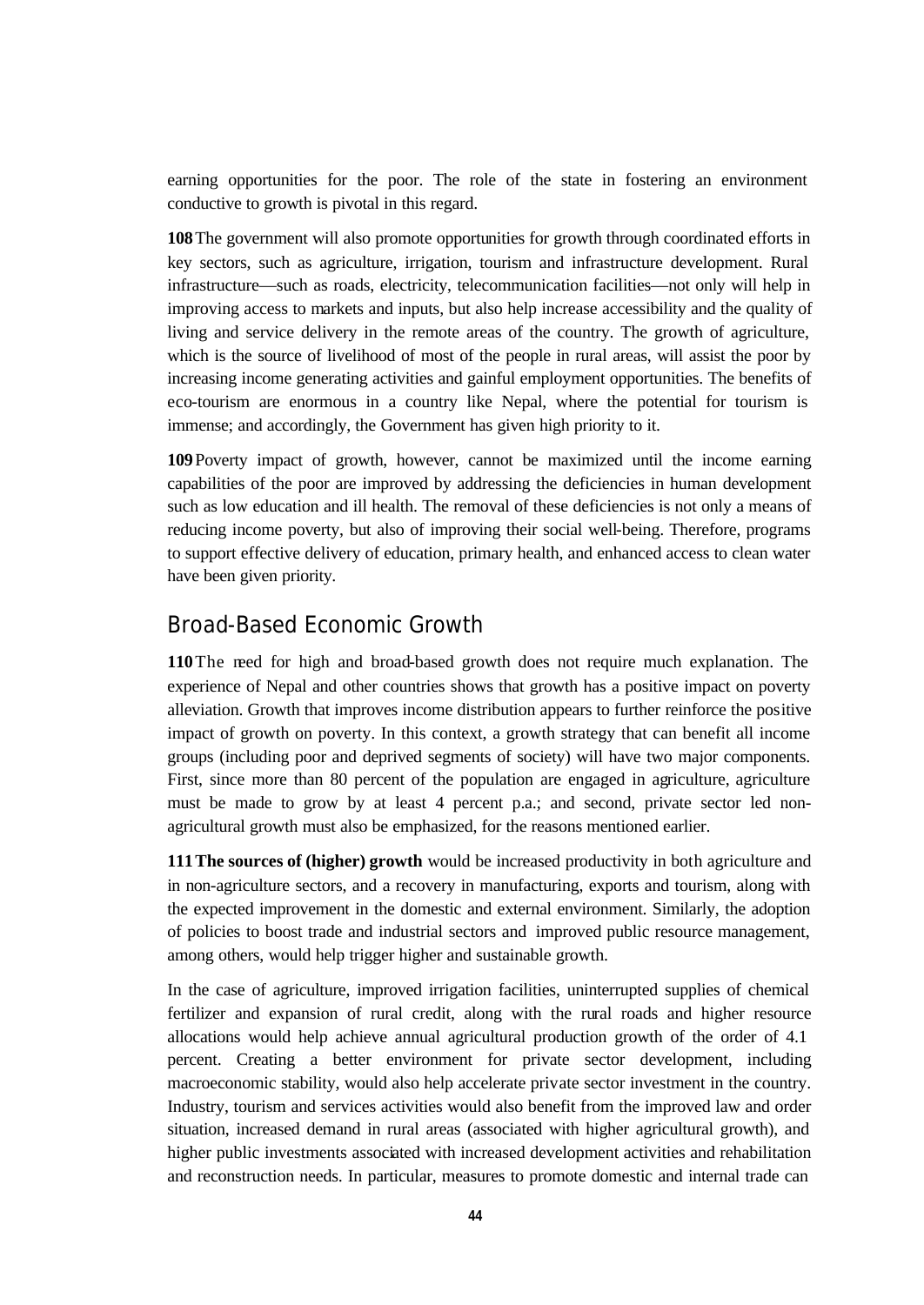be an important source of non-agricultural growth. These include ongoing initiatives such as: (i) lowering trade transport costs through developing Inland Container Depots, strategic roads development, and implementing the multi-modal transport strategy; (ii) improving customs administration; (iii) developing power for potential exports towards the end of the Plan period; and (iv) carefully negotiating accession to World Trade Organization to bind Nepal to the global community in an advantageous manner. Under the normal case, these factors are expected to raise non-agricultural growth to 7.3 percent per year. Of course, if some of these crucial assumptions, particularly with regard to the improvement of internal security and the external environment remained unrealized, the economic growth would turn out to be lower, as suggested in the Lower Case scenario.

**112**Prioritizing and refocusing policies and activities in the agriculture, irrigation, forestry and power (rural electrification) sectors are crucial for achieving **agricultural growth** targets. The major objectives set for the agriculture sector are to increase agricultural production, productivity and incomes, both to reduce poverty of rural farmers and increase food security. The Tenth Plan also seeks to promote agro-biodiversity conservation and environmental protection, in addition to encouraging the adoption of need-based technology. Likewise, one of the major objectives is to promote domestic agro-products in local as well as in foreign markets.

**113**The growth strategies for **agriculture** are to modernize, diversify and commercialize crop and livestock production by expanding the use of technology, and increasing the access of farmers to modern agricultural inputs and credit. Similarly, promoting the participation of private sector and NGOs/INGOs in service delivery, market promotion and infrastructure development are other major strategies.

**114**The major thrust in the agriculture sector will be directed at ensuring the successful implementation of the Agriculture Perspective Plan (APP). The APP aims to increase cereal and cash crop production in the Terai and develop livestock, horticulture and specific high value crops in the hills. The main activities in this regard include package programs that promote smooth supply of fertilizers, provision of irrigation facilities, and expansion of rural agricultural roads, rural electricity and improving the marketing network. Policies and activities conducive to carrying out research and development will also be adopted.

**115**The major outcomes which are expected from the effective implementation of programs in the agriculture sector are that the production systems will be more diversified and agricultural growth will increase by 4.1 percent p.a., and livestock by 4.9 percent p.a. Food insecurity and malnutrition will also be reduced. Market access for agricultural products, as well as farmers' incomes and consumption levels, will increase.

**116**The major objectives in the **Land Reform and Management** sector are to ensure sustainable land use and management, update and maintain land records/information, and increase access of the poor to land resources and ensure effective utilization through enhancement of their skills. Main strategies that will be pursued to achieve these objectives are: preparation of land use guidelines and policies; and effectively implementing new land ceilings, together with resettlement of freed "Kamaiyas" (bonded labor) on surplus land. The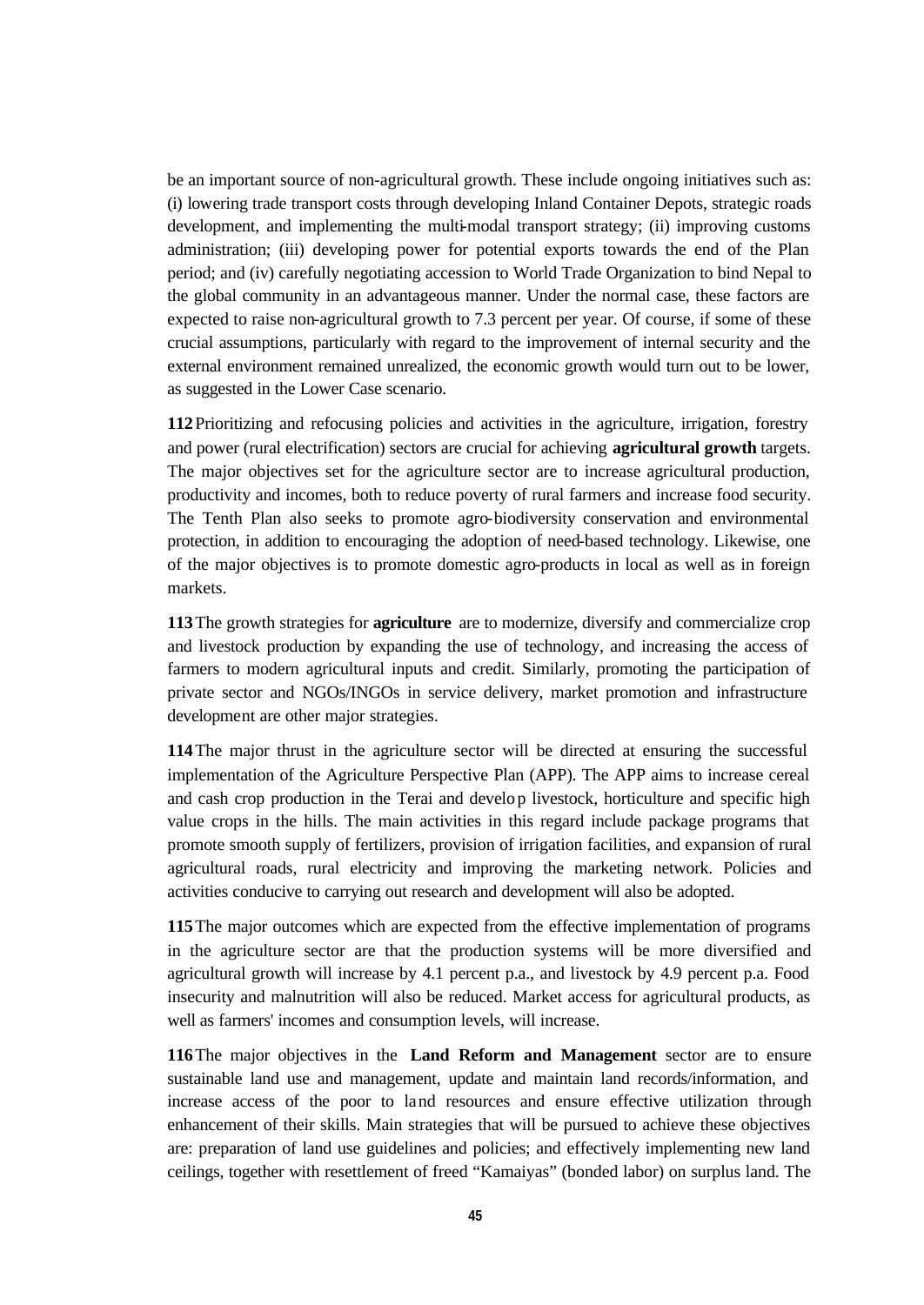key policies and programs that are envisaged include the following: Prepare integrated land use policies, guidelines and Acts, (for example, to discourage keeping land fallow, discourage fragmentation of holdings, developing new legislation to promote co-operative and contractual farming etc); Develop a national geographic information system, carry out plot surveys, and establish a computerized land information system; (this would also help eliminate dual land ownership and prepare the basis for progressive taxation of land); and Strengthen land management, manpower development and training programs. It is expected that the implementation of these policies and activities would help strengthen the institutional basis for agricultural development (by improving land use and management), establish an upto–date land information and mapping system, and help develop effective land management services.

**117**The core objectives of the **Irrigation sector** in the Tenth Plan are to promote year round irrigation in the arable land area of the country and to ensure the sustainable management of developed irrigation systems.

**118**The main strategies adopted by the Plan to achieve these objectives are to expand new irrigation facilities with focus on APP where year-round irrigation is feasible, and to rehabilitate and strengthen public and community based irrigation systems, focusing attention on the preservation and full utilization of the existing irrigation systems.

**119**The major policies and activities to achieve these goals include: (i) expanding small surface irrigation in the hills and surface and ground water facilities in the Terai; and (ii) repair/rehabilitate and maintain the existing farmer managed and public irrigation systems. Irrigation laws will be revised to grant WUAs the legal powers to collect irrigation charges. In the case of large and medium scale public irrigation systems, their management will be increasingly transferred to the private sector. Increased involvement of NGOs and the private sector in new irrigation development will also be encouraged.

**120**The expected outcomes are that 50 percent of total irrigated land will receive year round irrigation facilities by 2005, while farmers/WUAs will be able to manage irrigation systems up to 500 ha during the same period. In the longer run, maintenance, efficiency and utilization of irrigation facilities are expected to improve significantly.

**121Rural electrification** has an important role to play in accele rating both agricultural and rural development. It could have a catalytic effect on agricultural growth by accelerating shallow tubewell irrigation. In addition to supporting for the development of agro business, the extension of rural electrification would also help modernize cottage industries and improve the living standards of rural households. Accordingly, key programs are aimed at expanding grid-based rural electrification, promoting small projects where grid-based expansion is not possible, and enhancing the capacity of cooperatives for management at local levels. To achieve the objective of increasing rural coverage from 40 to 55% over the Plan period, the government's strategy envisages internal unbundling of NEA's activities as well as initiating an explicit subsidy policy for grid-based rural electrification.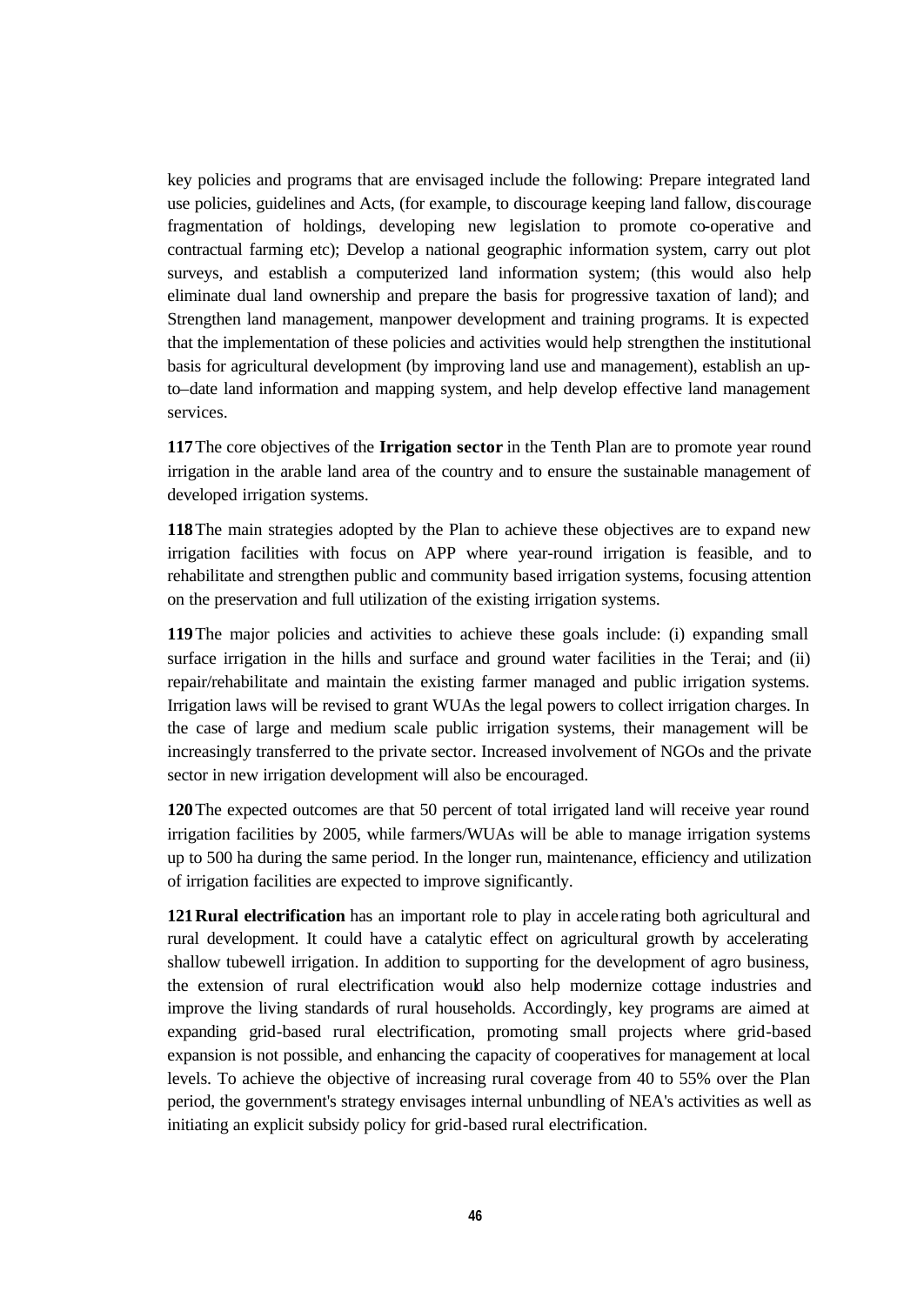**122**The development of the **forestry sector** is especially important for promoting livestock, making compost fertilizer, conserving environment and for watershed management by conserving ground water resources. Community and Leasehold Forestry programs have been very successful in the country in creating income-generating opportunities for the poor. In this context, the 'user-group approach' is particularly useful in mainstreaming poor and deprived communities in forestry sector activities. Given its high success, the leasehold programs would be further expanded. Integration of the concept of sustainable development in all the development processes for balancing population and **environment** and identification of comparatively advantageous areas for achieving high and sustainable economic growth through adaptation of community-based natural resource conservation, utilization and improvement are focused in consideration of strategic environment assessment and capability enhancement. Various program interventions will be carried out so that land use is planned and managed at the national and local levels such that resource bases and ecosystems are improved, with complementarity's between high- and low- lands, that forest biomass grows, that agricultural and forest lands are protected from urban sprawl, and that biodiversity is conserved at the landscape level by recognizing threats from habitat fragmentation, unmanaged solid waste and loss of forest cover. Air, solid waste and water quality monitoring will be maintained to reduce human health hazards.

**123**To achieve the desired growth in the agriculture sector, increased investments will be required from both private and public sectors. In parallel, public expenditure on key sub sectors and activities will be streamlined and refocused in line with the APP, to ensure adequate funding. Similarly, improved modalities of implementation will be adopted by emphasizing polycentric institutional arrangements to ensure greater participation of private sector and NGOs in activities such as input delivery, marketing, research and extension services. In this regard, the activities of inefficient public enterprises involved in these areas such as AIC, will be either restructured or phased out. Also, existing policies which inhibit agricultural growth, (such as those governing ground water development) will be reviewed, in order to make appropriate corrections.

**124**The **non-agriculture** sector includes a number of important sub-sectors such as manufacturing, trade, tourism, transport, construction and financial and social services. Activity levels in most of these sub-sectors have been depressed in the last 2-3 years because of the present domestic social disorder, and weak export demand. It is reasonable to expect that the ceasefire declared in January 2003 would lead to a quick rebound in a number of subsectors, especially tourism, manufacturing, construction and services, where substantial under-utilized capacity exists. And, a pick up in development activity and rehabilitation and reconstruction efforts would also help provide a quick stimulus. Over the medium term, a revival of business confidence and private investment, increased domestic demand (associated with rural/agricultural growth), continued reasonably high growth in neighboring India, (trade with India has increased rapidly in the last few years), and the beneficial effects of ongoing structural reforms, (such as financial sector, trade and institutional reforms), would help to achieved a growth rate close to the level achieved over the past decade.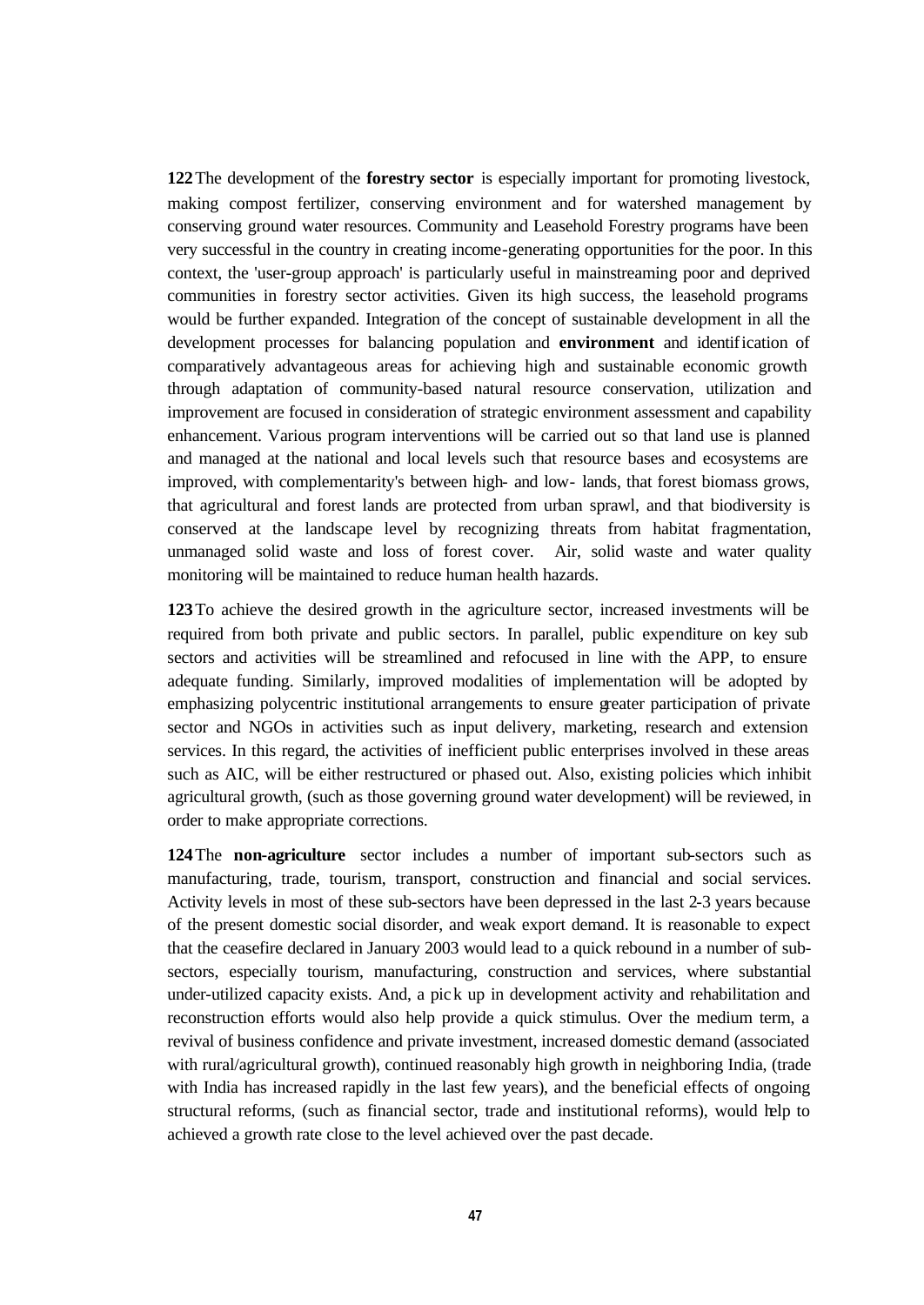**125**However, the impending internal security issues and gloomy global economy will have implications for Nepal's private sector promotion. In the mean time, Nepal can do a number of things to promote **private sector development**, enhance competitiveness and boost the growth of the non-agricultural sector. The core objective of private sector development is to enhance the scope for private participation in economic activities through the creation of a private sector friendly environment, so that the private sector can make a meaningful contribution to poverty eradication. The major strategies to achieve this objective include: the acceleration of economic reforms; ensuring policy-wise consistency in order to create an investor friendly environment; simplifying entry and exit procedures for businesses; enhancing competitive environment by providing equal opportunities and facilities, and sectoral reforms. As per liberal economic policy, the government will gradually reduce its role in economic activities, while private involvement will be encouraged in a wide range of economic activities, such as investments in social and economic infrastructure and service delivery. As discussed elsewhere, policies have been already formulated and announced to facilitate private investment in power, roads, telecommunications and other infrastructure development. To create a level playing field, the privatization of public enterprises will be accelerated and those areas will be fully opened to the private sector. The Government intends to increase the involvement of the private sector in a number of public enterprises including Nepal Electricity Authority, Nepal Telecommunications Corporation and the Royal Nepal Airlines, among others. Efforts will be made to streamline the regulatory processes and to make them more transparent, for example by reducing complicated documentation requirements for exports; and improving tax administration so as to reduce discretionary power of tax officials. A fiscal reform commission (which is currently sitting) is expected to make important recommendations in this regard. Legal reforms will be initiated and new liquidation, merger and bankruptcy laws will be enacted. Finally, reforms currently under way in the financial sector (aimed at creating an efficient and competitive banking system and transferring state-owned banks to private management and ownership, among others), will help considerably in facilitating private sector development.

**126**Nepal's **trade**, tourism and industrial regime is quite liberal. However, the size of the private sector is small and inefficient, and lacks competitiveness. The country needs to expand output capacity and improve the efficiency of the private sector through the adoption of appropriate measures. As Nepal is also seeking to join the World Trade Organization, it needs strong efforts to strengthen its international competitiveness. Therefore, in order to create a favorable environment to achieve private sector led growth, the government will focus on removing impediments to private sector development. In this regard, a strong promotional package especially for export-oriented industries, measures to increase incentives for investment, and an appropria te technology and information program will be introduced to enhance competitiveness. Concurrently, steps will be taken to reduce costs of exporting. For example, as noted earlier, initiatives are underway to reduce trade transport costs (through the multimodal transport strategy and developing internal container depots); while improving customs and tax administration and tax policy reforms also will help in this regard. In addition, programs in the trade sector aim to increase the number of private sector managed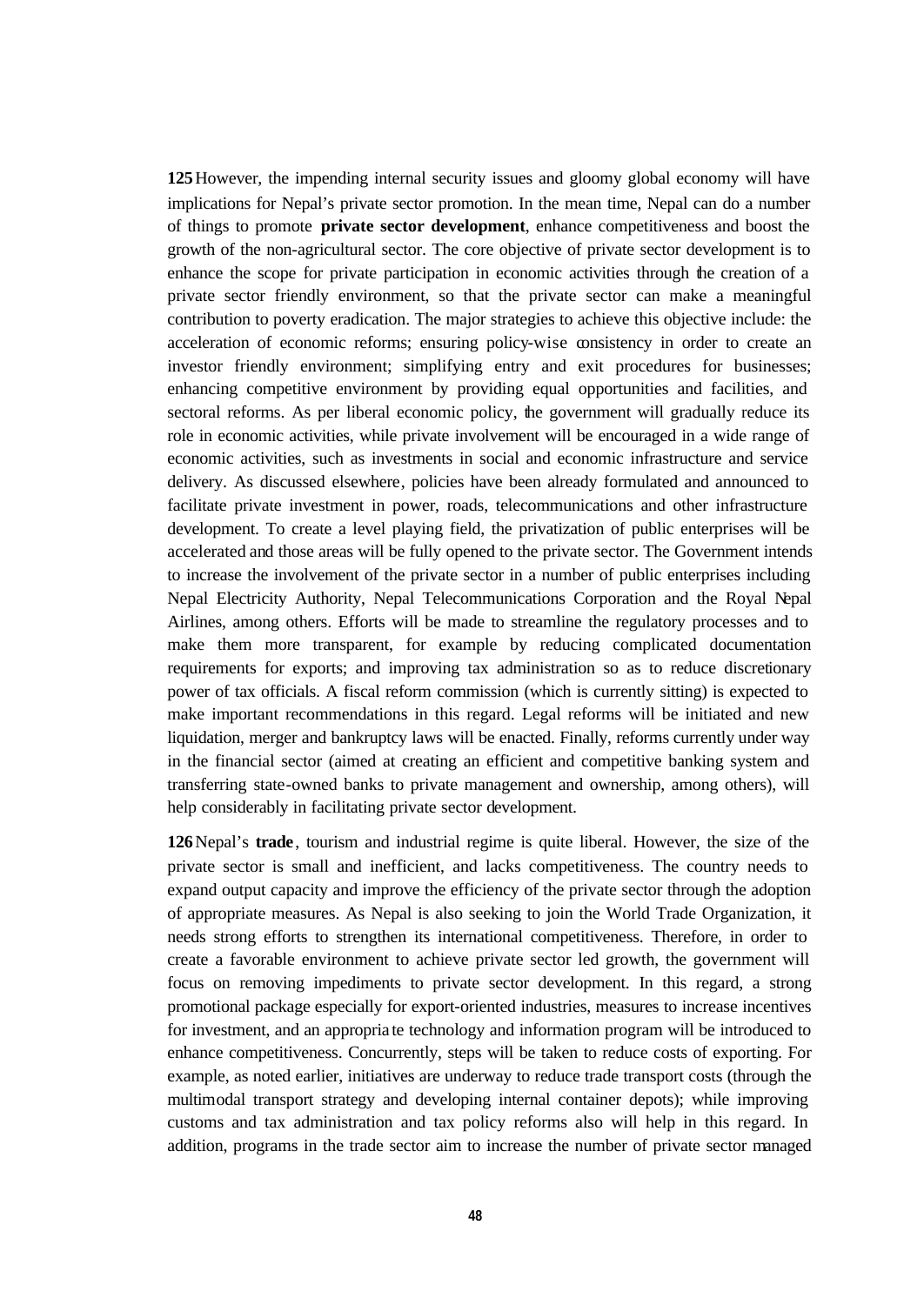customs terminals, expand technical assistance programs for export commodities and revise existing Acts and regulations to make them compatible with WTO and SAPTA requirements.

**127**In order to provide employers more flexibility to adjust their labour requirements with due compensation to those affected, the Tenth Plan will take a number of measures to reform existing labour laws. The major objective outlined in the Tenth Plan for the **labour** sector is to ensure a congenial industrial environment by maintaining a flexible labour market while safeguarding the basic rights of workers. The major strategies adopted in the Plan to achieve this objective are: the initiation of timely reforms in labour laws to promote private investment, promotion of better industrial relations, increasing productivity and elimination of child labour. The Government will also give even greater emphasis to its present policy of encouraging foreign employment. Similarly, to make Nepal free from child labour, legal measures would be adopted along with strict monitoring; and the ongoing programs for rehabilitation of child labour would be strengthened.

**128**With the effective implementation of these policies and programs, it is hoped that both productivity and rights of labour would be enhanced and that industrial relations will improve. Existing child labour would be eliminated.

**129Infrastructure development** has a major role to play in facilitating the development of the private sector. Despite significant progress in the expansion of road density, penetration of telephone and electricity is still low. The government will give priority to strategic road network, maintenance of major roads and highways and expansion of electricity and national communication infrastructure. The government, however, in the medium term, will gradually reduce its involvement, especially in the areas where private sector can increasingly take over, including telecommunications, hydroelectricity and roads, among others. Legislation has already been enacted for this purpose and encouraging progress has been made to date.

**130**The main objectives of the Tenth Plan in the **road sector** are to develop and manage the road transport network to support the socio-economic development efforts and to promote private sector participation in the construction of new road networks and their maintenance. The major strategies to be adopted in this regard include increased participation of the private sector in road construction and maintenance, enhancing institutional capacities of both the roads department and the private sector to ensure cost effective sustainability of the road network, and transferring to DDCs the responsibility for rural roads. To encourage increased private involvement in the road sector, legislation will be enacted for the implementation of BOT and BOOT policies. A framework will be established for improved road maintenance, the Road Fund Board will be made fully operational and financed by a road levy. Measures to build capacities of the Department of Roads and the private sector will be undertaken. At the end of the Plan period, 1025 kms of road will be added. An additional ten district headquarters will be connected by road, taking the number of HQs having road connections to 70. Private sector will actively participate in the construction and maintenance of roads.

**131**The Tenth Plan's key objectives in the power sector include: expanding **electricity** coverage in a sustainable and environmental friendly manner by generating low-cost power; accelerating rural electrification to promote economic growth and improve living standards in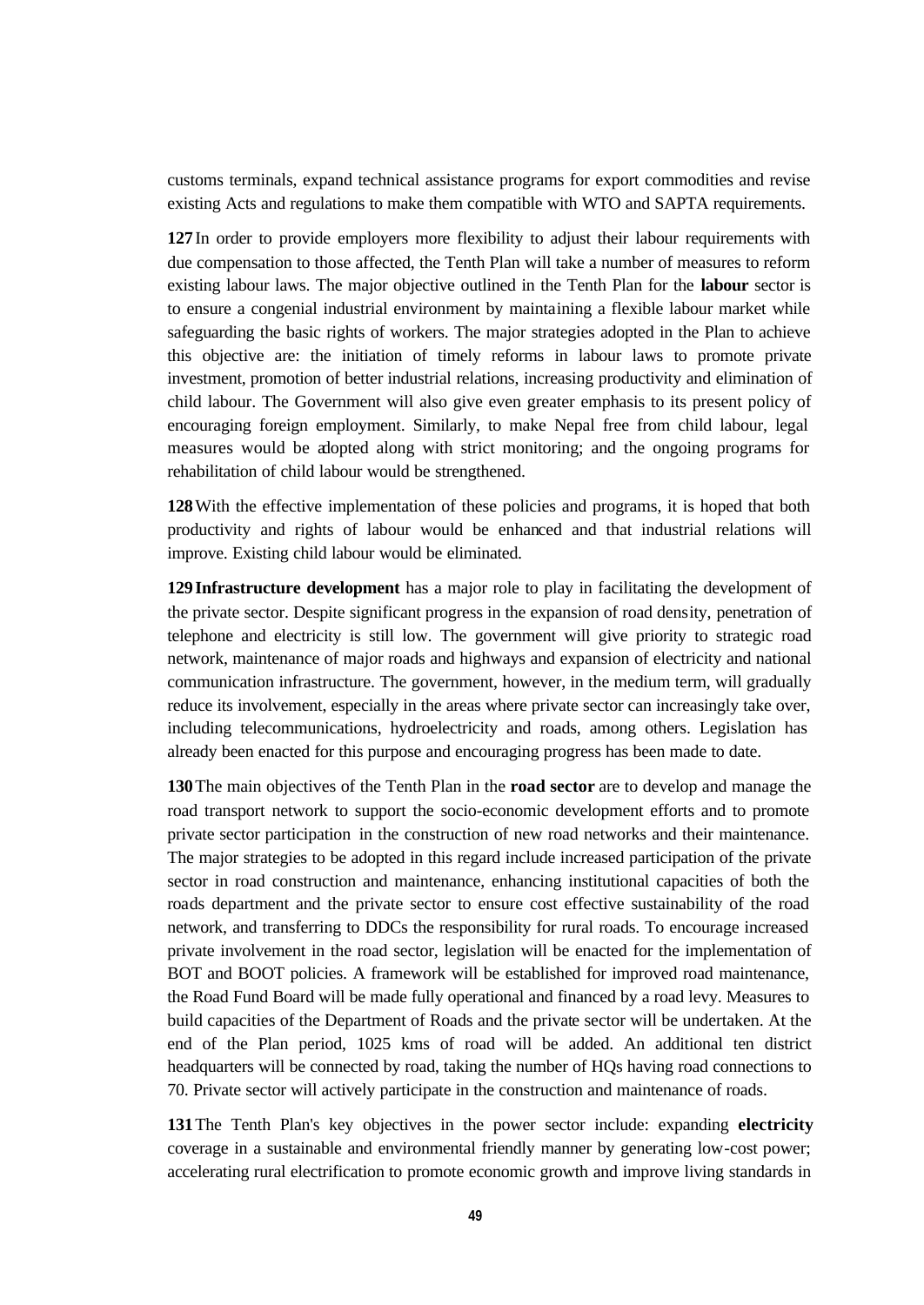rural areas and to develop hydro power as an important export item. The major strategies of the sector include promoting private sector participation in power generation and distribution, unbundling the activities of NEA and improving its financial viability, integrating rural electrification with rural economic development programs, and strengthening power infrastructure.

Major initiatives/activities to be undertaken to improve power sector development include the establishment of a Power Development Fund; the creation of an independent regulatory authority; initiation of an explicit subsidy policy for grid-based rural electrification; and promotion of small, medium and storage hydropower projects. The major expected outcomes are that the proportion of population having access to electricity will increase from 40 percent to 55 percent by the end of the Plan period, and adequate power will be supplied as needed to support economic growth.

**132**In the **information and communications sector,** the Tenth Plan's main objective is to improve the access of people to information and telecommunication facilities, facilitating their participation in economic activities, as well as personal development. The major sector strategies are to enhance private sector participation in the expansion of information and communication network and facilities, and clarify the roles and responsibilities of private and public operators and to give them (as well as the postal service) functional autonomy. Regarding policies and activities, necessary steps for the promotion of private sector involvement in telecommunications will be taken. NTC will be converted into a public company under the Company Act, and general and rural telecom services will be opened up to the private sector. A policy of expanding broadcasting services will be adopted. A legal framework for functional autonomy of postal services will be finalized by FY 2004. With the effective implementation of these policies and activities, it is expected that the telecom market will be liberal and competitive. All VDCs will have access to telecom services with penetration rising to 40 lines per 1000 inhabitants. Broadcasting services will be available to all. Likewise, ICT services will be available in various urban areas.

**133**Apart from its contribution to economic growth and the balance of payments, the **tourism sector** can be an important instrument of poverty reduction by increasing employment opportunities directly and indirectly in urban as well as rural areas, particularly in the hills and mountain areas along trekking trails and tourism sites. A major objective of the Tenth Plan is to increase the contribution of the tourism sector to the national economy through the expansion of tourism activities and generation of greater employment opportunities. Similarly, conservation and promotion of historic, cultural and religious sites, and the development of a safe reliable and easily accessible air transportation system are other objectives in the sector. The sector strategy aims to develop and market new tourism products, and to improve tourism facilities and services for promoting faster growth of the sector. Accordingly, the ongoing promotional activities will be further expanded, focussing on regional markets; developing and conserving national heritage/religious sites will be emphasized; and new areas will be opened up for rural tourism. Developing infrastructure and institutions particularly for eco-tourism, and solid-waste management will be given priority. Likewise, RNAC will be divested, measures will be taken to improve air safety, and the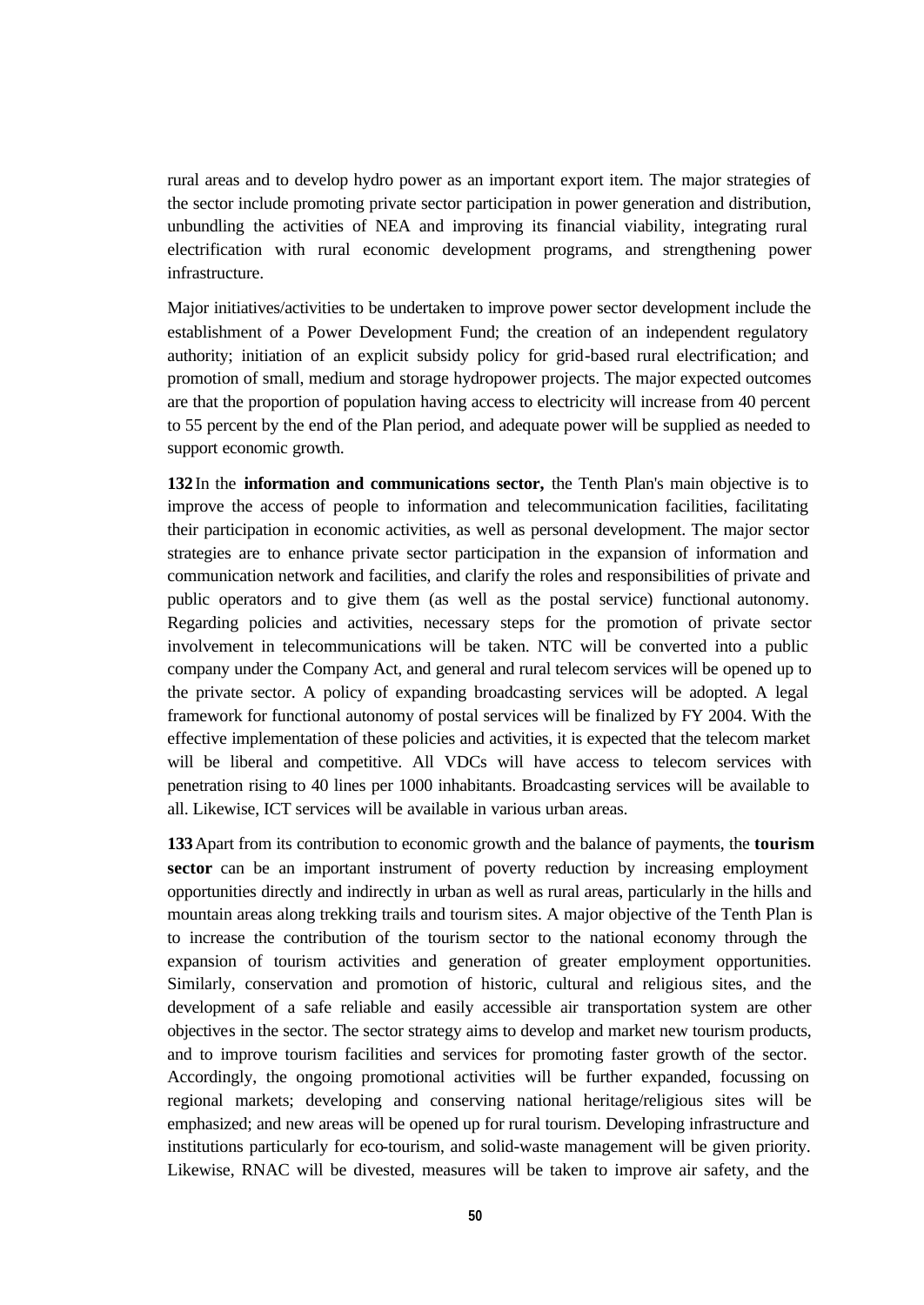immigration system will be simplified. With the effective implementation of the policies and activities, it is expected that the total number of tourists coming into the country and the average length of stay will increase. Thus, the contribution of the tourism sector to the economy will rise. With effective promotion and the spread of tourism into rural areas, and resulting increases in incomes and employment generation, tourism will positively contribute to reducing rural poverty.

**134**The core objectives of the Tenth Plan in the **industrial sector** is to accelerate the pace of industrialization through increased participation of private sector and to create additional employment in both rural and urban areas to reduce poverty. The main strategies to achieve these objectives are: improving policies to attract domestic and foreign investment, strengthening the role of SMEs in national production and improving the overall industrial environment. Tariffs will be further rationalized, and existing policies and Acts relating to foreign investment and industrial development will be revised. Up-gradation process of SMEs through technological improvements and policy of sub-contracting will be further accelerated. Incentives to improve backward linkages of industries will be continued; and information technology development will be given emphasis. The effective implementation of these policies and activities during the Tenth Plan will help improve industrial competitiveness, expand industrial production and employment generation, and raise the contribution of the industrial sector to GDP.

**135**The major objective of **supply sector** in the Tenth Plan is to improve the supply and distribution of essential commodities throughout the country, to discourage illegal hoarding and black marketing, and to ensure food security for these purposes. The main strategies adopted are to improve food availability and supplies in remote areas and promote market based pricing mechanism for petroleum products. Accordingly, the government will rationalize the activities of Nepal Food Corporation and focus on enhancing food supply and distribution, particularly in food-deficit areas. Also, the management capacity of Nepal Oil Corporation (NOC) will be strengthened, and measures will be introduced to reduce leakages and to ensure private sector participation in the activities of NOC. The effective implementation of these policies and activities should help increase food security in deficit areas, ensure uninterrupted supplies of essential commodities and enable NOC to become financially viable.

**136**Measures will also be taken to attract more **foreign investment,** along with appropriate technology, particularly in areas of comparative advantage in order to enhance competitiveness. As noted, policy and legal framework will be improved in line with the market economy; administrative mechanisms will be streamlined and made more efficient; and necessary physical infrastructure and human resource development will be undertaken. Ensuring macroeconomic stability (thereby assuring repatriatibility of capital and dividends) and a stable financial system will also help in this regard.

**137**In parallel, similar reforms are also needed in **corporate and financial governance**. Nepal lacks sound accounting and reporting standards. Disclosure requirements for companies are inadequate and information available to lenders is incomplete, and sometimes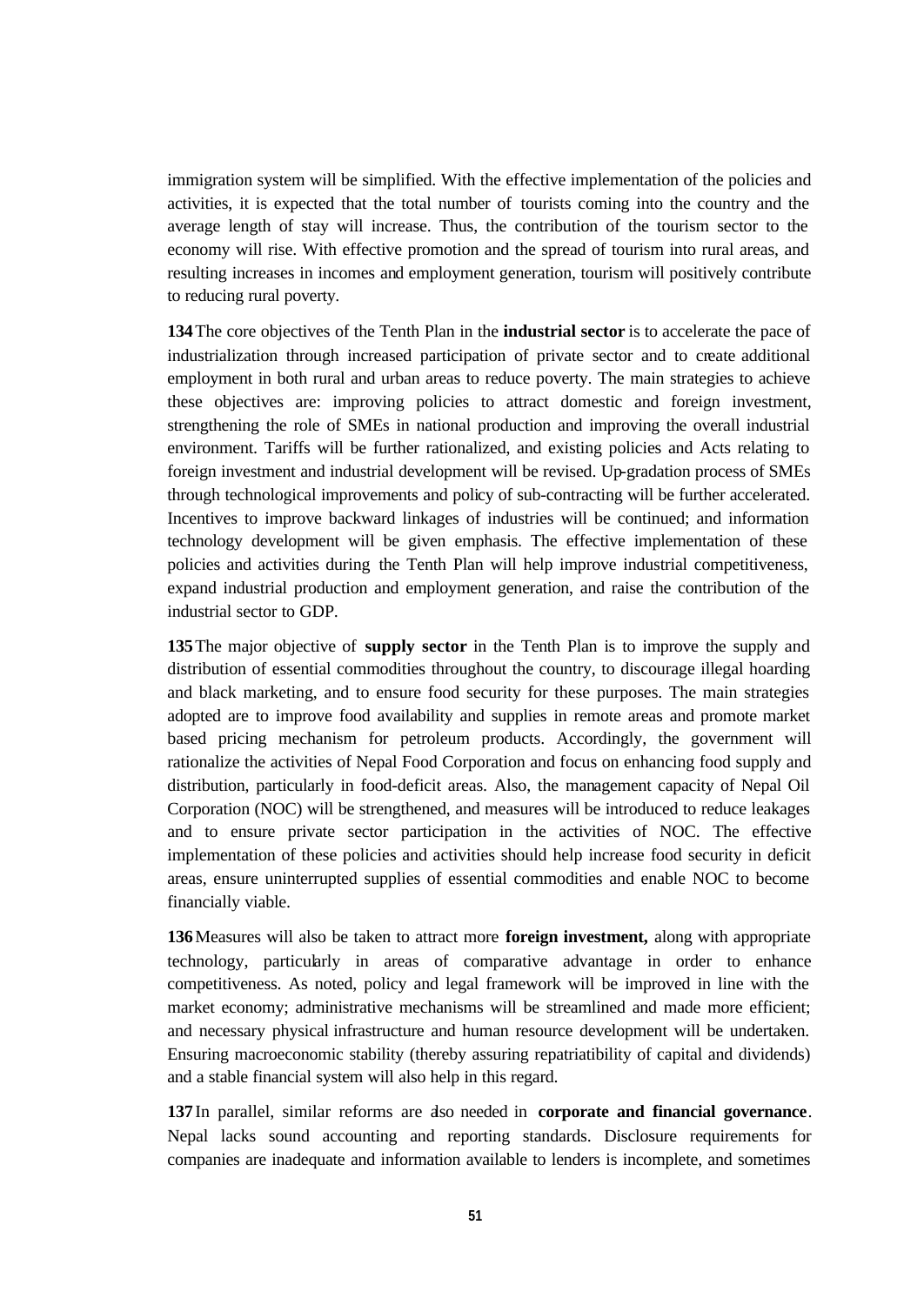inaccurate. Similarly, institutional capacity for regulation and supervision is weak. Improvements in these areas will help increase trust and confidence in the private sector and in turn reduce bureaucratic hassles.

**138**Strengthening the **financial system** is of critical importance for private sector development, to ensure that national savings would be mobilized and intermediated at competitive interest rates to meet the private sector's financing needs, as its role in the economy progressively expands. Nepal's financial sector is in a critical stage. The main problems of the banking system are inefficiency, inadequate financial discipline, as well as political and other influences in lending decisions. These have resulted in poor loan quality, high spreads and high lending rates to borrowers, and increasing non-performing assets. To address these problems, a Financial Sector Strategy has been prepared and is being implemented. The reform agenda in the financial sector, currently underway, involves, among others: (i) restructuring and privatizing state owned banks, (ii) improving auditing and accounting standards, (iii) strengthening monitoring and regulatory functions and capacity of the NRB, (iv) strengthening legislative and institutional framework for effective loan recovery, and (v) improving loan quality and banking discipline. The reform program in the non-banking sector is expected to include the restructuring of the two government owned development banks, (Agricultural Development Bank and Nepal Industrial Development Bank), as well as ensuring healthy growth of the finance companies and the micro-finance sub-sector. They will be brought under a transparent and more accountable regulatory framework. And the Government will also reform the rural development banks with a view to minimizing its involvement in rural finance.

## *Social Sector Development (including Human Development)*

**139**The development of human resources is essential for reducing human poverty and improving the quality of life in rural areas. While human development has many dimensions, education, health, rural drinking water and sanitation are particularly important. In addition, basic infrastructure such as access to (even low-quality) roads, electricity and telephone communications (particularly in remote areas) can help improve living conditions for the poor in rural areas. As noted above, improvements in these areas are mutually reinforcing, and have benefits well beyond their direct impact. Ensuring equitable access to these services and facilities is especially important for mainstreaming the very poor, and deprived communities.

**140**Recognizing the importance of ensuring the effective delivery of services (and basic infrastructure programs), the government has adopted in the Tenth Plan innovative approaches which cut across all the key social sectors: (i) The role of the government will continue to be particularly important in the social sectors because there are many programs where costs of providing services cannot be fully captured by private providers, even though the social returns from such programs and activities may be high, (for example, preventive programs). (ii) But, the government is committed to increasingly decentralizing to local governments the responsibilities for primary education and health care, and involving local communities in the management of primary schools and health centers. (iii) Greater involvement of the private sector, INGOs, NGOs and CBOs is being actively promoted in a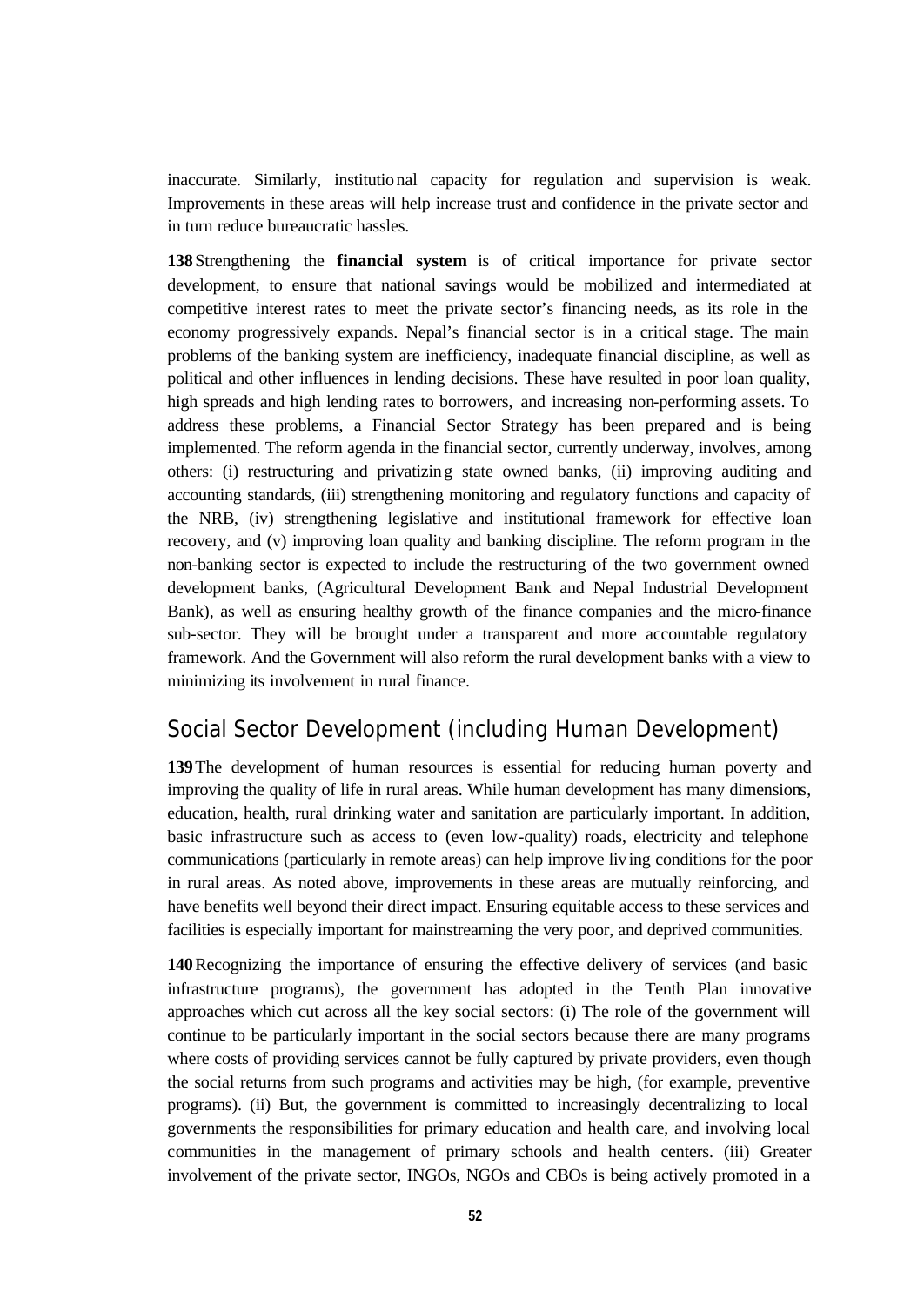variety of activities in these areas, both to supplement existing publicly managed activities and also to increase the outreach and effectiveness of these programs. In the case of rural drinking water, the implementation of this approach involving NGOs, CBOs and user groups is already well advanced and has shown good results; and it will be expanded and extended to other sectors. (iv) These approaches will be utilized for improving access of the very poor and deprived communities to social services (mainstreaming), together with better co-ordination, technical assistance, supervision and funding from the central government agencies to ensure satisfactory progress.

**141**Guided by the objective of 'education for all', the **educationsector** in the Tenth Plan aims at improving the access to and quality of primary education. The Plan also has among others, the objective of expanding literacy programs to improve the livelihoods of deprived groups, especially girls, dalits and disadvantaged children. The Plan objectives also include development and expansion of secondary education, production of middle -level technical manpower through the expansion of vocational and technical education and production of higher level skilled manpower through the development of higher education.

**142**The major strategy adopted by the Tenth Plan to fulfill the education objectives is the decentralization of the management of local schools by handing it over to school management committees at the local level, and changing the role of district and central level agencies to that of facilitator, monitor and evaluator. Improving and expanding teacher training programs to uplift the quality of education and strengthening school monitoring and supervision system, in addition to mitigating social, cultural and financial barriers in order to ensure easy access to education are other major strategies. Similarly, promotion of vocational courses and private sector involvement in extending basic and middle level technical education also from a part of the Tenth Plan strategies. In higher education, cost recovery would be adopted as a guiding principle.

**143**Transferring schools to school Management Committees has already been initiated under the  $7<sup>h</sup>$  Amendment to the Education Act; and this policy will be further accelerated and expanded. School Management Committees will be made responsible for the recruitment of new teachers. Teacher training at both primary and secondary education levels will be expanded. The government will also provide partial grants to community schools that do not receive government funding, and encourage the private sector to undertake production and distribution of textbooks to ensure adequate supply and timely distribution. The government will take steps to expand adult literacy by setting up Community Learning Centers with the increased participation of CBOs, NGOs and local bodies. It will also expand the policy of granting scholarships to first child or first girl of poor families from which none of the members have completed primary education. Effective system to provide middle level technical education for the poor will be introduced. With the effective implementation of proposed activities in the education sector, the net primary school enrolment is expected to increase to 90 percent from the existing 82 percent. Accessibility and the quality of education will improve signific antly; while the percentage of primary school repeaters will decline. The expanded literacy program is expected to increase the adult literacy rate to 63 percent. Enrolment of girls and disadvantaged children at primary level will increase significantly.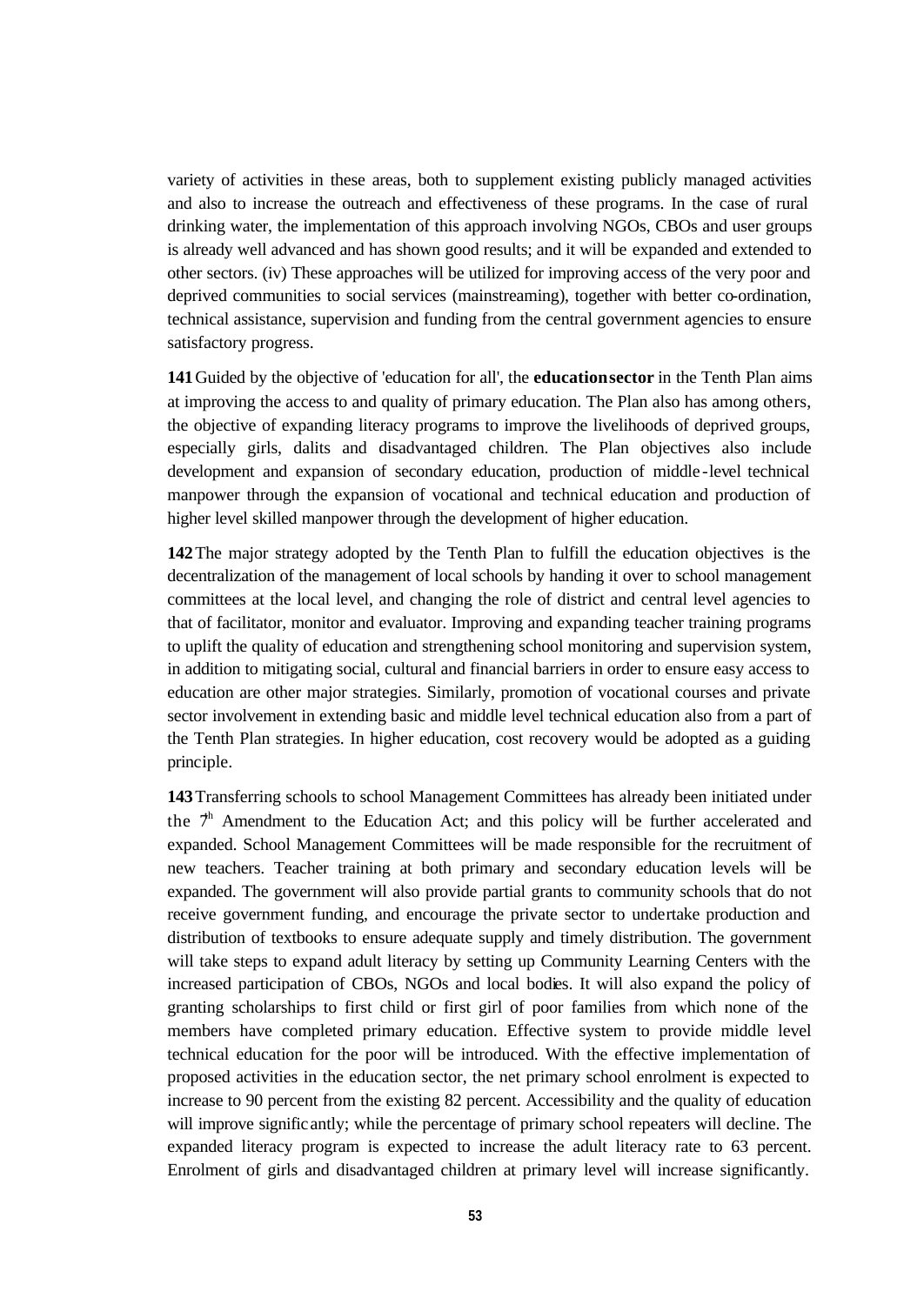Reforms in higher education with a view to enhance financial sustainability and market relevance will be supported.

**144**Education reforms announced by the government recently will help to expedite the implementation of this agenda. As noted, the handover of management responsibilities to School Management Committees together with adequate funding through District Development Councils has been started initially in selected districts. The government has also announced a new program to: (i) provide free education up to tenth grade for "oppressed, backward and below poverty line students"; (ii) providing education in mother languages (of communities) up to the primary level; (iii) regulating fees in private schools; (iv) providing basic facilities in private/boarding schools to students from "oppressed and backward communities" and (v) the setting up of a Rural Education Development Fund (financed by a levy of 1.5% of the income of private/boarding schools) which would be utilized for funding the education of marginalized communities.

**145**The **health sector** is of critical importance for human development, improving living standards in rural areas and for mainstreaming marginalized groups and communities. Despite significant progress in recent years, service delivery in the health sector remains weak. Although an extensive network of primary healthcare centers has been constructed nationwide, it has not been functioning well in many rural areas due to lack of trained staff, drugs and medicines, etc. The sector's overall performance has suffered due to inadequate funding for essential recurrent expenditures, misallocation of resources and limited capacity for supervision and, for co-ordination of the activities of other agencies providing health care services.

**146**To address the health sector needs, the government formulated a Health Sector Strategy in August 2002, which provides a coherent strategic framework to involve all the stakeholders. The key sector objectives are: (i) Extending essential health care services to all, with special emphasis on the poorer population living in rural areas; (ii) Management of the growing population by enhancing the accessibility of rural population to family planning services and expanding maternal and child health services; and (iii) Ensuring effective control of communicable diseases, such as Malaria, and Tuberculosis, as well as HIV/AIDS.

**147**The Tenth Plan has adopted a number of strategies to achieve these objectives: (i) Expansion of primary health centers and district hospitals, and strengthening out-patient services in hospitals; (ii) Development and retention of trained health personnel in rural areas; (iii) Increased supply of essential drugs and vaccines; (iv) Improved delivery of health services, publicly, through decentralized management/delivery, through increased participation of the private sector, INGOs and NGOs, or through public -private partnerships; (v) Improved regulatory mechanisms to ensure the quality and accessibility of health services; and (vi) improving human resource development and management and health care financing.

**148**The major policies and programs to implement these strategies include, among others, the following: As noted, primary health centers and outpatient facilities in hospitals will be expanded. In order to mainstream the marginalized groups and regions, efforts will be made to ensure access to a facility within one hour's walk to all, and to initiate special programs in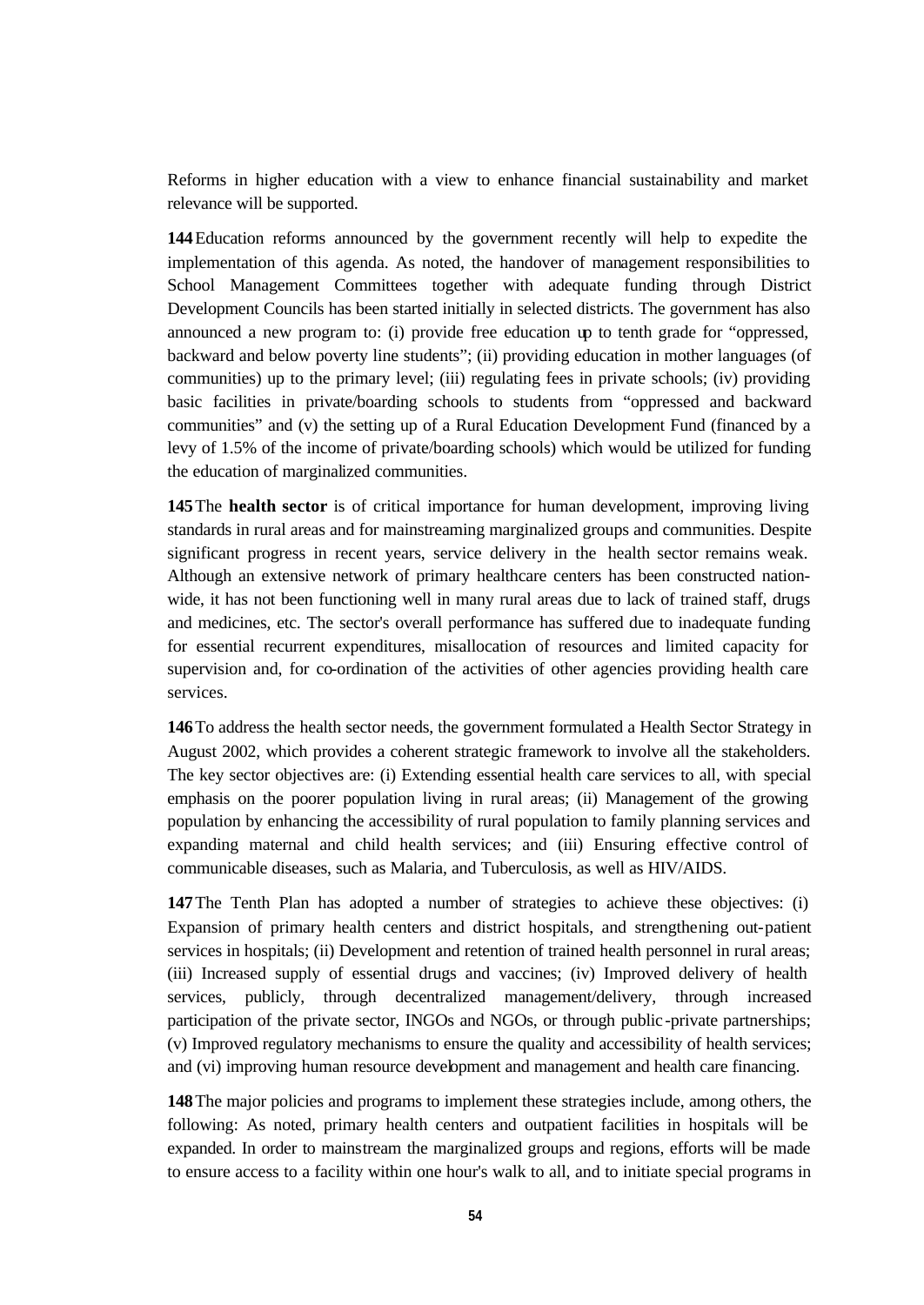the Mid and Far Western regions. Given the inadequate staffing and quality of health facilitie s in rural areas, the government will make recruitment and transfer process of health workers transparent; and adopt an incentive mechanism to encourage them to work in remote areas. The policy of transferring the management of sub-health posts and health posts to local communities will be further intensified; and recruitment of health workers and procurement of drugs will be done at the local level. The community drug program and human resources development program to produce trained health manpower will be further expanded. Focus programs particularly for immunization, safer motherhood and control and prevention of communicable diseases such as HIV/AIDS, as well as a Health Insurance Scheme will be initiated. Family planning and nutrition programs will be expanded and made more effective. MOH is also developing an annual work plan within the framework of the MTEF and the Tenth Plan that would help implement these key reform actions identified in the Health Sector Strategy as a part of a sector-wide approach to improve performance. It is expected that with effective implementation of these policies and programs, the existing infant mortality rate will come down to 45 and life expectancy will increase to 65 years from the current 61.9 years. All sub-health posts, some of the health posts, and some hospitals will be managed by local bodies/communities by the end of the Plan.

**149**The new implementation modalities in the education and health sectors should be seen as a logical extension of the decentralization process. Indeed, they represent the operationalization of the commitment the government made two years ago to transfer increased functions and responsibilities to local governments and communities, starting with education, health, rural roads and agricultural extension services. While the management of primary schools and primary health centers in specified areas are being transferred to community management committees, funding for them will be channelled through local governments—DDCs and VDCs. The community management committees will be answerable to, and be monitored by the DDCs/VDCs for ensuring effective use of and accountability for resources, while technical support for the management committees will be provided by the district offices of the line departments, since the DDCs and VDCs do not have sufficient capacity in this regard at present. Moreover, in both education and health, the pace of transferring management to the communities will be gradual, taking into account the management capacity and readiness of communities to take on such responsibilities, the degree of availability of support through NGOs and CBOs, and implementation constraints created by the domestic disorder. As conditions improve, particularly as peace and a degree of normalcy return to the affected areas, it would be possible and necessary to develop new implementation modalities involving local groups, NGOs and CBOs in order expand the community management approach to those areas also.

**150**The core objectives of the **Drinking Water supply and sanitation** sector are to increase sustainable access to basic drinking water in rural areas and basic sanitation in both rural and urban areas. Similarly, upgrading basic drinking water services in urban and semi-urban areas through private sector involvement and checking water-induced diseases through the supply of safe drinking water are other major objectives. The main strategies of the sector are to encourage NGOs, CBOs and the private sector to actively participate in the planning, designing, implementing, operating and maintaining water supply and sanitation schemes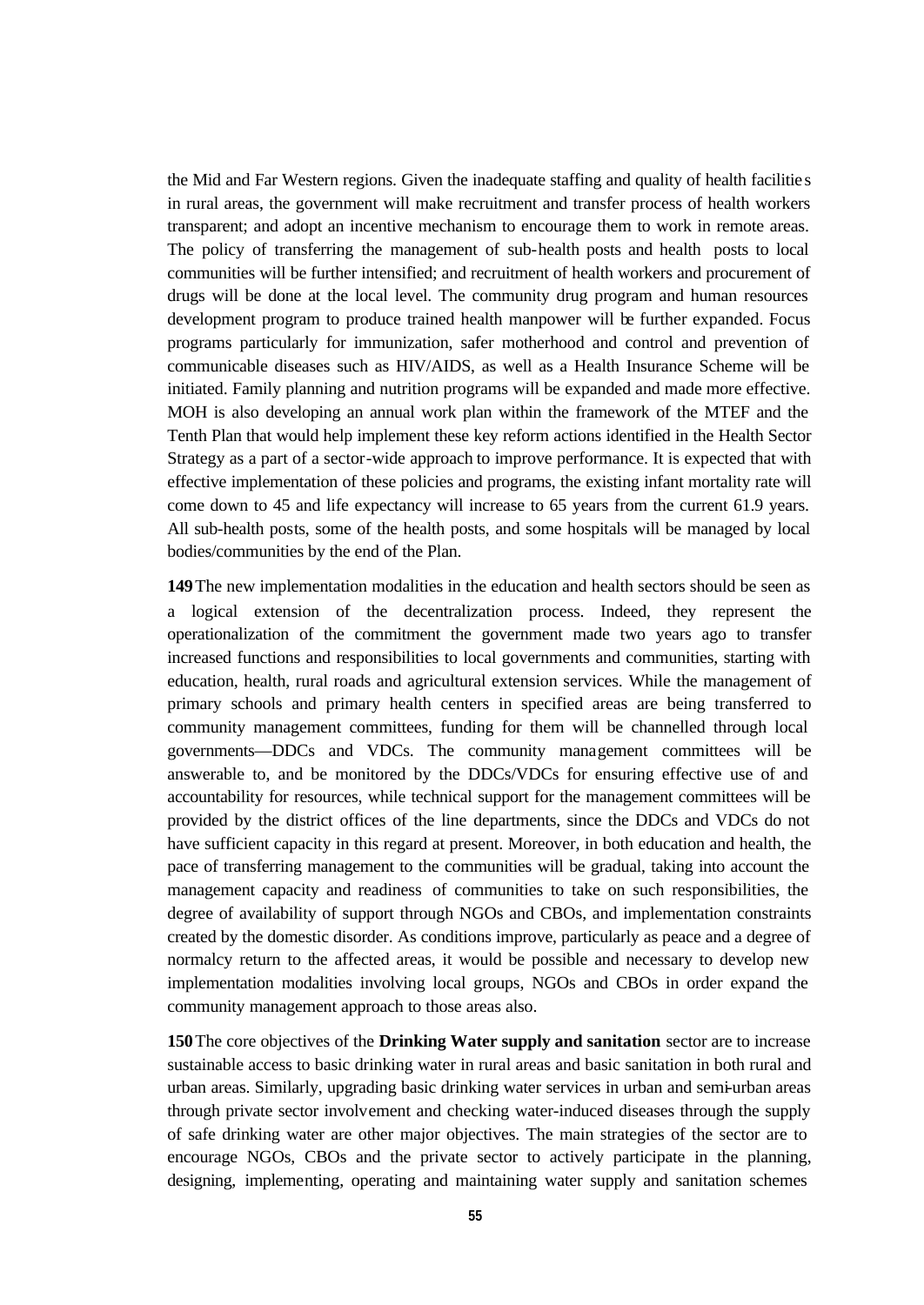with the support from NGOs and the private sector and to formulate and implement necessary legislative reforms and cost recovery policies, among others. Among the major policies and activities adopted by the Tenth Plan, the government will revise the 1998 rural sub-sector policy to specify clear roles and responsibilities for the various sector actors. It will also reform and consolidate the institutional mechanisms and approaches to facilitate the implementation of demand driven community managed programs and projects by making operational a sector monitoring and evaluation system within the line ministries. Likewise, the government will formulate an Act to ensure the autonomy of the RWSS Fund Development Board. With the completion of proposed activities, about 3.8 million people will have access to safe and sustainable drinking water services. Girls will have better opportunity to go to schools due to time saved in fetching water. Incidence of water borne diseases will be reduced considerably.

## *Social Inclusion and Targeted Programs*

**151**As discussed earlier, the Tenth Plan seeks to address gender and ethnic/caste -related disparities and facilitate **social inclusion** by mainstreaming such efforts, i.e. by taking actions under all four pillars of the poverty reduction strategy, instead of simply relying on targeted programs. Accordingly, in implementing key sectoral programs, attention will be paid to ensuring equity of access to such programs for all, with special attention (and monitoring of such actions) to assuring access of women and deprived communities, with the explicit objective of reducing the existing gaps between these groups and the rest of the population. The following paragraphs briefly summarize the Plan's expectations in this regard.

**152Gender** mainstreaming will require a shift away from the traditional reliance on welfare measures to ensuring equal access for women and children to social and economic infrastructure and income and employment generating opportunities created by the broadbased growth process. In addition, to ensure equitable access, women will need to be empowered by removing the social, legal, economic and other constraints, which have traditionally hampered their access to and use of resources. How the Tenth Plan will try to achieve these goals is briefly discussed below.

**153**The agricultural growth strategy will help landless women (as well as deprived community groups) through its emphasis on the production of high value crops (horticulture, bee keeping) and livestock, which require less land. Irrigation policies supporting shallow tube well development (complemented by strong support to the poor and women) will have similar effects. In forestry, community and leasehold forestry development based on the user group approach will help to significantly expand income generating opportunities for women, as well as for deprived groups. As discussed, the government also will explore the possibility of helping the poor to acquire land (through a land bank and/or low cost loans or grants), and improve their access to agricultural inputs and credit. Increased agricultural production and productivity would also help expand wage employment and improve wage levels in rural areas. Attention will also be given to reducing wage differentials between men and women through appropriate revisions in minimum wages. And, ongoing targeted programs for women (for example, entrepreneurship development and skills training, income generation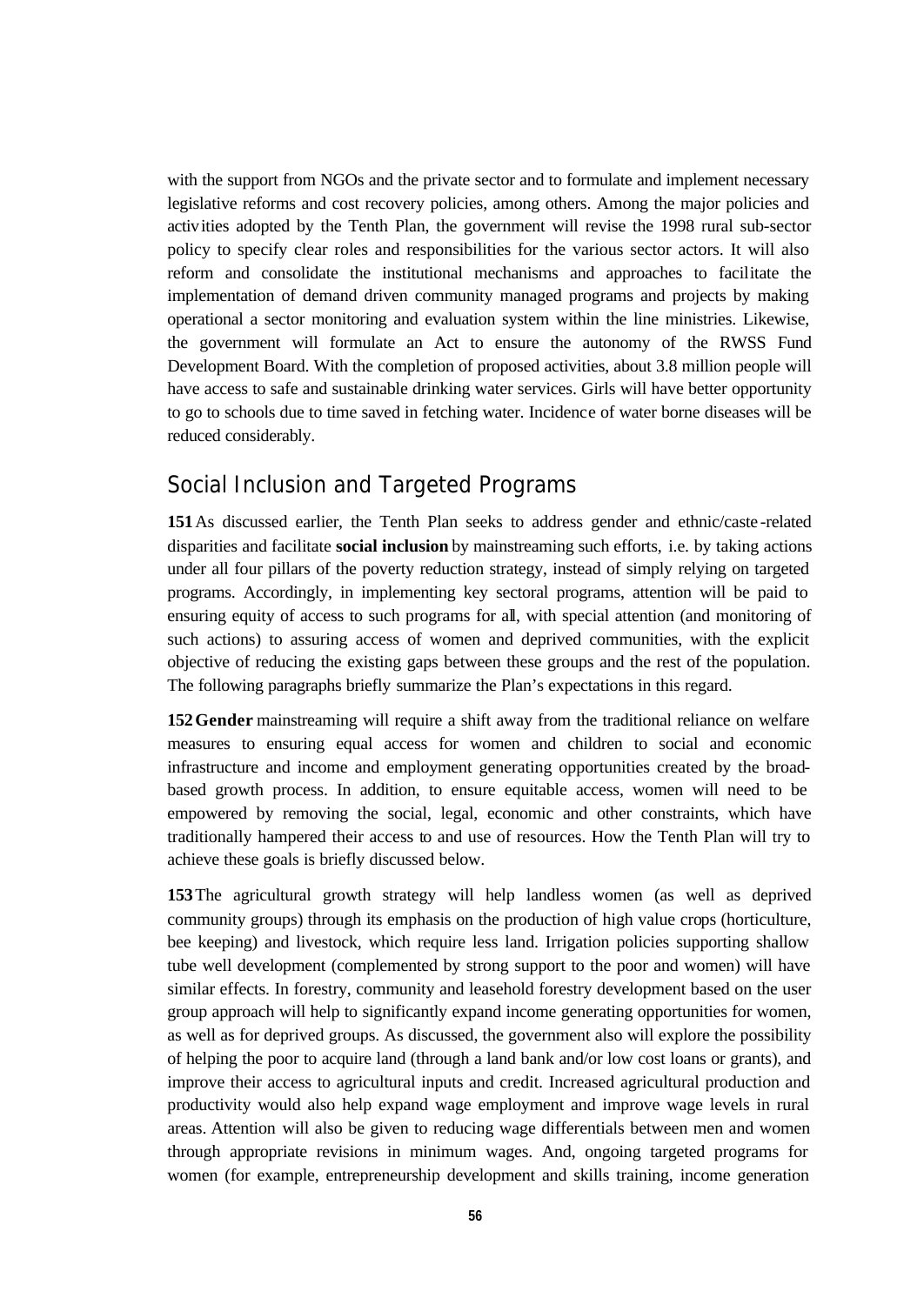programs, production loans and marketing programs) will be expanded, with priority given to women heads of households, all of which would help increase incomes of women.

**154**Similar interventions will be undertaken in the social sectors. In education, literacy programs for women will be expanded, with the objective of raising female literacy to 55%. As noted, scholarship programs for girls will be significantly expanded; and measures will be adopted to increase school attendance by girls and hiring of more female teachers; and the existing gender bias in the school curricula will be corrected. In the health sector, the major thrusts of the program—emphasis on MCH programs, family planning services, HIV/AIDS control,—should all help women. Mobile clinics will also be used for this purpose. In drinking water, the community user group and demand based approach will significantly expand the role of women in this area, through increased voice (minimum 40% representation in user groups) and influence in decision-making. And the construction of rural roads and trails, (together with access to drinking water), would contribute significantly to improve quality of life and increased access to schools, health facilities and markets for women and girls.

**155**Other key areas where planned actions will significantly help women include: (i) Eliminating legal discrimination against women, by revising existing discriminatory laws; providing legal assistance to women to enforce the provisions of the newly revised Muluki Ain (inheritance laws); (ii) Affirmative action to increase women's role in public office, administration and community level participation and management, all of which will contribute to women's empowerment; and (iii) Introducing legal and other changes to prevent disorder against women, including a social education process, involving information campaigns and public discussions about the role of women and their rights. Women's development will be regarded as a cross cutting theme which runs across the four pillars; and each of the key ministries which will be responsible for program implementation will be required to specifically monitor the impact of their sectoral programs on women. In addition, the Ministry or Women, Children and Social Welfare, and the Poverty Monitoring Unit within the NPC will also monitor their progress (see below).

**156**The approach to **mainstreaming the deprived communities** will be broadly similar: the emphasis will be on ensuring social inclusion through normal sectoral programs and activities, supplemented by targeted initiatives; for example, with regard to service delivery and infrastructure development, (such as primary schools, health facilities, drinking water etc.), the respective line ministries will be required to give equal attention to deprived communities to ensure that they are served as well as others. They will also be required to monitor and report progress achieved annually. Similarly, in targeted programs, equal opportunities will be provided for deprived communities (for example, in skills training, income generation activities, etc.). The Ministry of Local Development, together with Nepal Dalit Commission and the National Academy for the upliftment of indigenous people, which will be created, will monitor these activities. At the VDC level, VDCs will be required to include in their periodic Plans specific measures for meeting the needs of deprived communities, and report annually on their implementation. Affirmative action in a number of important areas (such education, health, participation in public service, administration,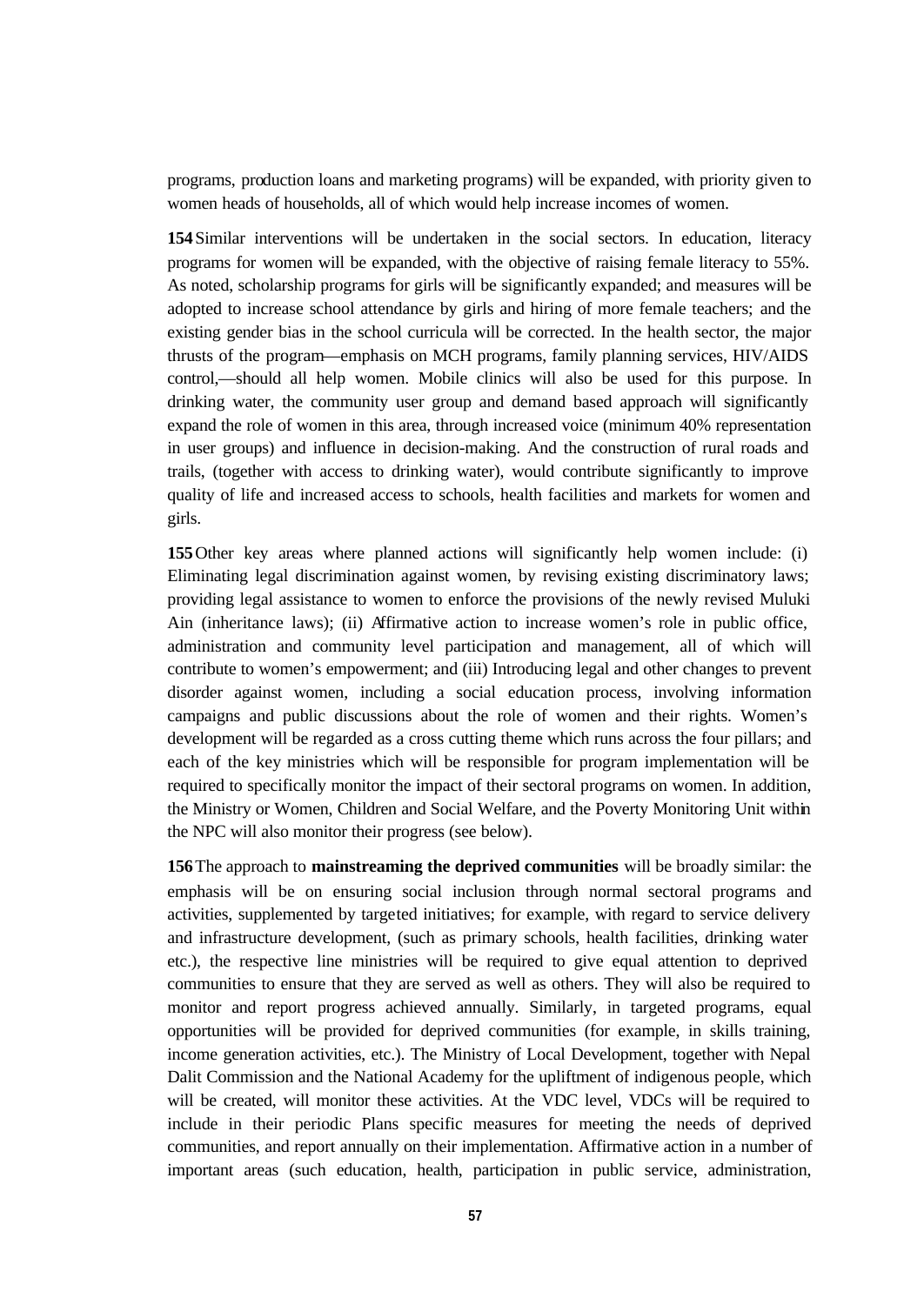political life and at the community level) would be taken to help achieve progressive results in this regard, until such time as these communities become sufficiently empowered to stand on their own, and fight for their rights.

**157Targeted Programs.** Broad-based economic growth human development and efforts to achieve social inclusion will benefit the poor. But, despite such efforts, there will be specific groups of people who may either be unable to escape the poverty trap or take an unacceptably long time to do so. Many of them lack education, knowledge, skills, and access to resources and opportunities to benefit from general development programs. These groups can be the hard-core poor, assetless, disadvantaged groups, indigenous communities, people living in remote areas, female -headed households and women.

**158**In the past, several programs have been started under both Eighth and Ninth Plans to meet the needs of these diverse groups. However, despite some successes, the plans failed to achieve the desire results. Too many fragmented interventions, lack of co-ordination and follow-up, inadequate resources and commitment and lack of poor-targeted programs were the main deficiencies.

**159**Along with efforts to mainstream the poor and deprived communities and areas, the Tenth Plan is bringing out a number of special programs to meet their needs. The basic objective of the targeted programs is to design and implement the programs in such a way so that they benefit the poor. The strategy underlying these programs will be to develop appropriate modalities for the selection or targeting of the beneficiary groups. The coverage and outreach will be increased in the case of successful projects. However, various income cut-off points, geographical targeting, group or self-targeting modalities will be used for various compensatory, market-based and facilitation programs. These measures will help in administering safety net and targeted programs fairly and equitably.

**160**To improve their effectiveness, the Tenth Plan has adopted some new approaches: (i) Targeted programs of similar nature, (which were earlier implemented by different agencies with different modalities), will be merged and implementation modalities will be simplified. (ii) While central government agencies as Ministries of Local Development, Education, Health and Agriculture will continue to operate some of the programs, the government has initiated a Poverty Alleviation Fund (PAF), which will be used as an umbrella program in order to strengthen target-oriented programs. Proposed poverty interventions will be widely discussed with the grassroots organizations, local governments and the general public in order to strengthen ownership of the programs and ensure successful implementation. This will also help ensure that targeted programs will not undermine local governments and that they will correctly target the very poor. (iii) The PAF will increasingly utilize NGOs and CBOs as support groups for the target groups. (iv) Improved modalities will be put in place to ensure effective monitoring of the mainstreaming efforts by central government ministries, as well as of targeted programs. Poverty monitoring will be institutionalized; and a central monitoring unit under a Joint Secretary has been created in the National planning Commission (NPC) for this purpose. Also, poverty mapping will be initiated to provide a database for both mainstreaming by the line ministries and targeted programs in order to better identify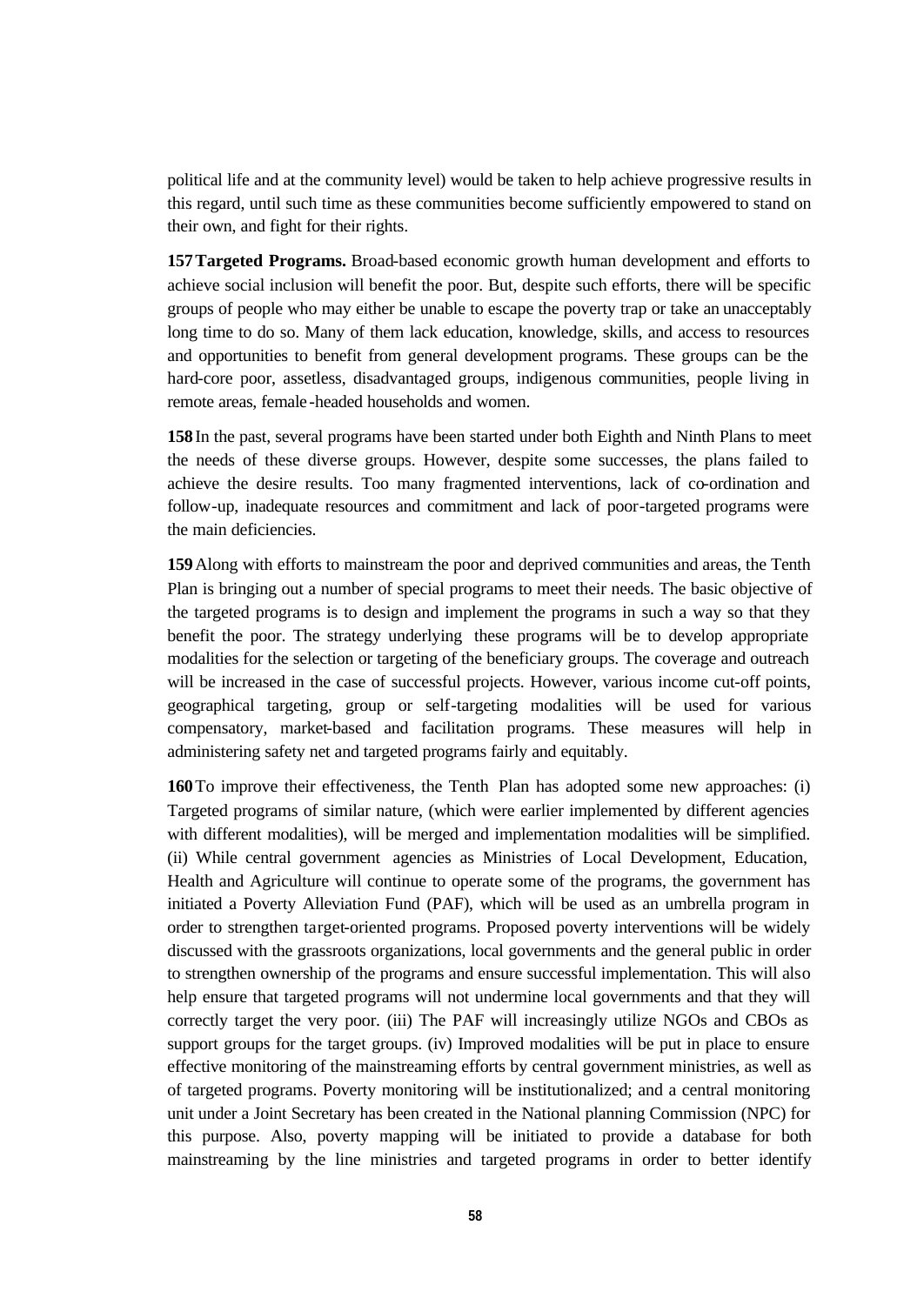beneficiary groups and targeting modalities. (v) Additional resources will be provided to the backward regions by the adoption of a population-based resource allocation formula, with possible additional funding to reduce existing disparities. This in turn should enable a number of programs (such as skills training, literacy etc) to be expanded, in consultation with local communities. And, (vi) actions will be taken to empower the poorer and deprived groups by increasing their representation/participation at various levels of public office and political process.

**161**The targeted programs envisaged in the Tenth Plan include (a) multidimensional/integrated area development programs for construction of infrastructures as drinking water, small irrigation, schools, health posts, and trails in backward areas with the support of training, credit and technical support activities; as well as (b) group programs, aimed at improving the access of target groups to resources, skills and opportunities for income generation. These include programs such as women's group formation and empowerment, income generation activities, non-formal education, skills training, technology adaptation and advisory services in agriculture and livestock, food for work in famine-hit areas, and occasionally cash grants for food and supplie s, among others. Many of these programs already exist, sometimes overlapping and generally not efficiently run. As noted earlier, they will be streamlined and merged where possible. They will be supplemented by additional programs to ensure availability of food stuffs (food security) in remote areas, improved access to education for deprived groups, (through scholarship programs) and to rehabilitate people suffering from disorder in affected areas.

**162**Targeted programs will also help to increase employment opportunities for the poor. For this purpose, the effectiveness of existing training and skill development programs will be improved, by making such programs more cost-effective and relevant for acquiring the skills needed for self-employment and for wage employment. For example, migrant workers who go abroad as unskilled labor from poor and deprived groups will be assisted to significantly increase their earning capacity through short duration training in appropriate skills. Other target groups would include youth, dropouts from schools and colleges and those affected by the disorder situation needing rehabilitation. Similarly, labor intensive public works and minimum needs programs using local labor will be utilized to help increase income generation in rural areas. Reconstruction and rehabilitation of damaged infrastructure and other structures will provide a major opportunity in this regard when the law and order situation improves. The Government will also explore the possibility of providing assistance to the landless poor to acquire land through arrangements such as a land bank or cash subsides.

**163**Mainstreaming the very poor, deprived communities and backward regions through faster growth and social and infrastructure development are very essential. However, it will take time, if only because of limited capacity of central government agencies. Therefore, alternative ways must be explored to achieve quicker results. A possible approach would be to involve local governments and community groups in area development efforts and to channel the additional allocations for "infrastructure development in backward areas" through the DDCs/Village Committees themselves. This will be accompanied by mobilization of deprived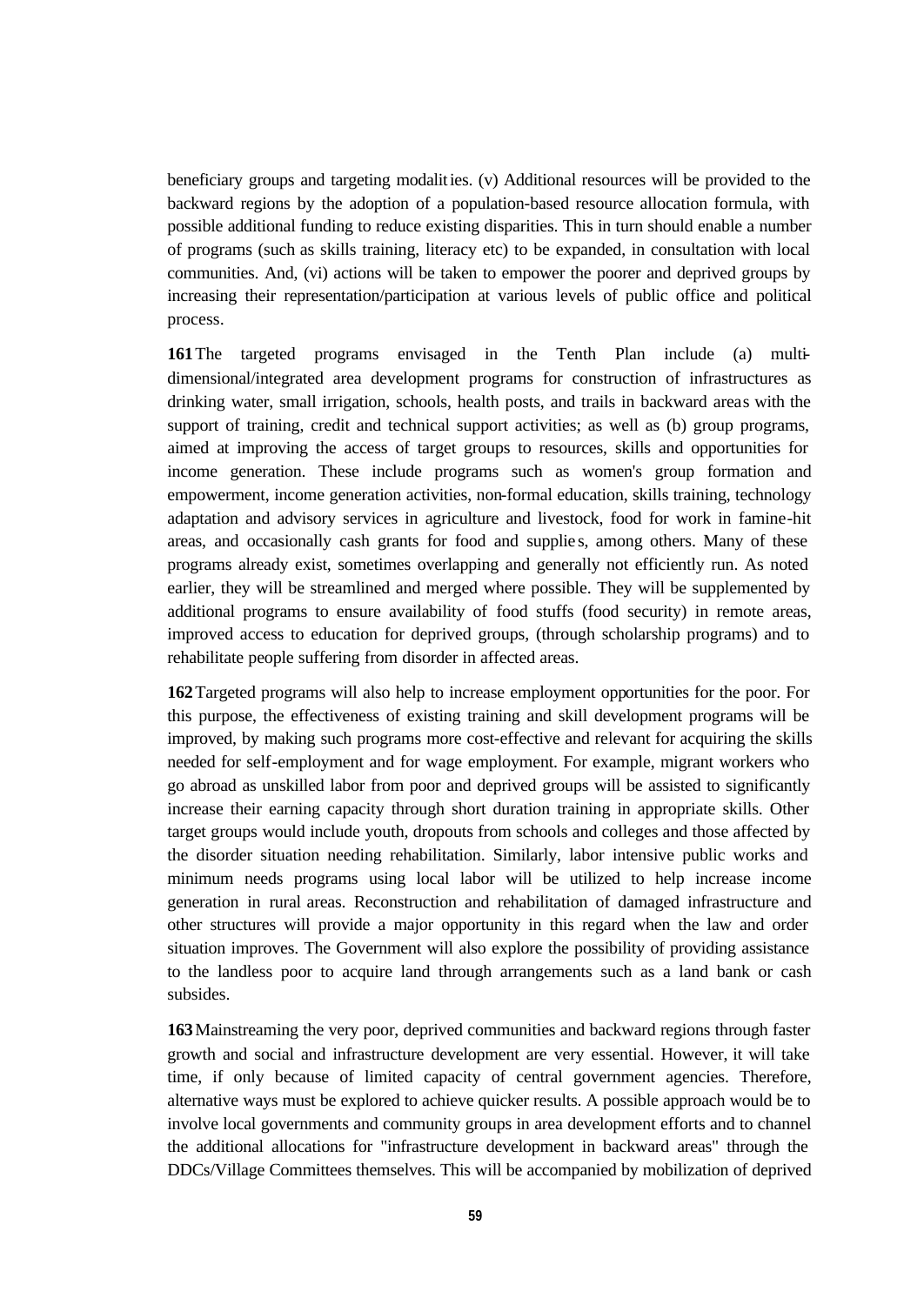(beneficiary) groups through NGOs and CBOs, earmarking funds for deprived groups, involving them and ensuring that they are adequately represented in the decision making process.

#### *Good Governance*

**164**The government recognizes that **good governance** is one area where effective actions will help to make the Tenth Plan different from previous plans. Indeed, as noted earlier, without significant progress in this area, it will be virtually impossible to achieve the objectives outlined under the first three pillars of the poverty reduction strategy. It is worth noting that Nepal has made significant progress in creating institutional mechanisms and strengthening procedures to improve key governance aspects; for example, accounting and auditing functions within the government are clearly separated, an independent Auditor General's office and an active Public Accounts Committee exist, strong anti-corruption legislation and institutional mechanisms are in place, and considerable progress has been achieved in computerizing fiscal accounts and strengthening procurement procedure. Notwithstanding these improvements however, the effective enforcement of procedures and institutional arrangements remains weak, and governance problems abound. To achieve good progress in terms of poverty reduction and development, improvements are necessary over a broad spectrum of public actions, for ensuring the efficiency of the civil service, assuring accountability, reducing corruption and leakages, and accelerating decentralization as an important vehicle for better delivery of services, with greater accountability and beneficiary/community participation. The key elements of the Tenth Plan's strategies in these respects are discussed below.

**165Civil service reforms** were started two years ago, but as noted, progress to date has been slow. The Tenth Plan seeks to accelerate reforms in this important area. Its main objectives in this regard are to: (i) in accordance with the overall strategy of streamlining the role of the government and transferring responsibilities to local levels, to "right-size" the government and to reduce the growth of financial administrative overheads; and (ii) to make the civil service efficient, accountable and transparent. (iii) Related to the last objective is the need to strengthen institutional capacity to combat corruption.

**166**In regard to the first objective, a number of actions have already been taken in the last two years. On the basis of the recommendation of the Public Expenditure Review Commission (PERC), a number of offices of line ministries and departments have been merged or closed down, temporary staff have been eliminated or regularized, and several permanent posts have been abolished. A policy of utilizing surplus permanent staff in development activities conducted by other agencies of the government, as well as not creating new posts (hiring freeze) have been adopted. A civil service census of existing staff to help update personnel records and to match them with the payroll, as well as computerization of personnel records by the Ministry of General Administration are under way, while a voluntary retirement scheme has been initiated. The completion of these activities, together with austerity measures introduced recently, would also help restrain the growth of current expenditures.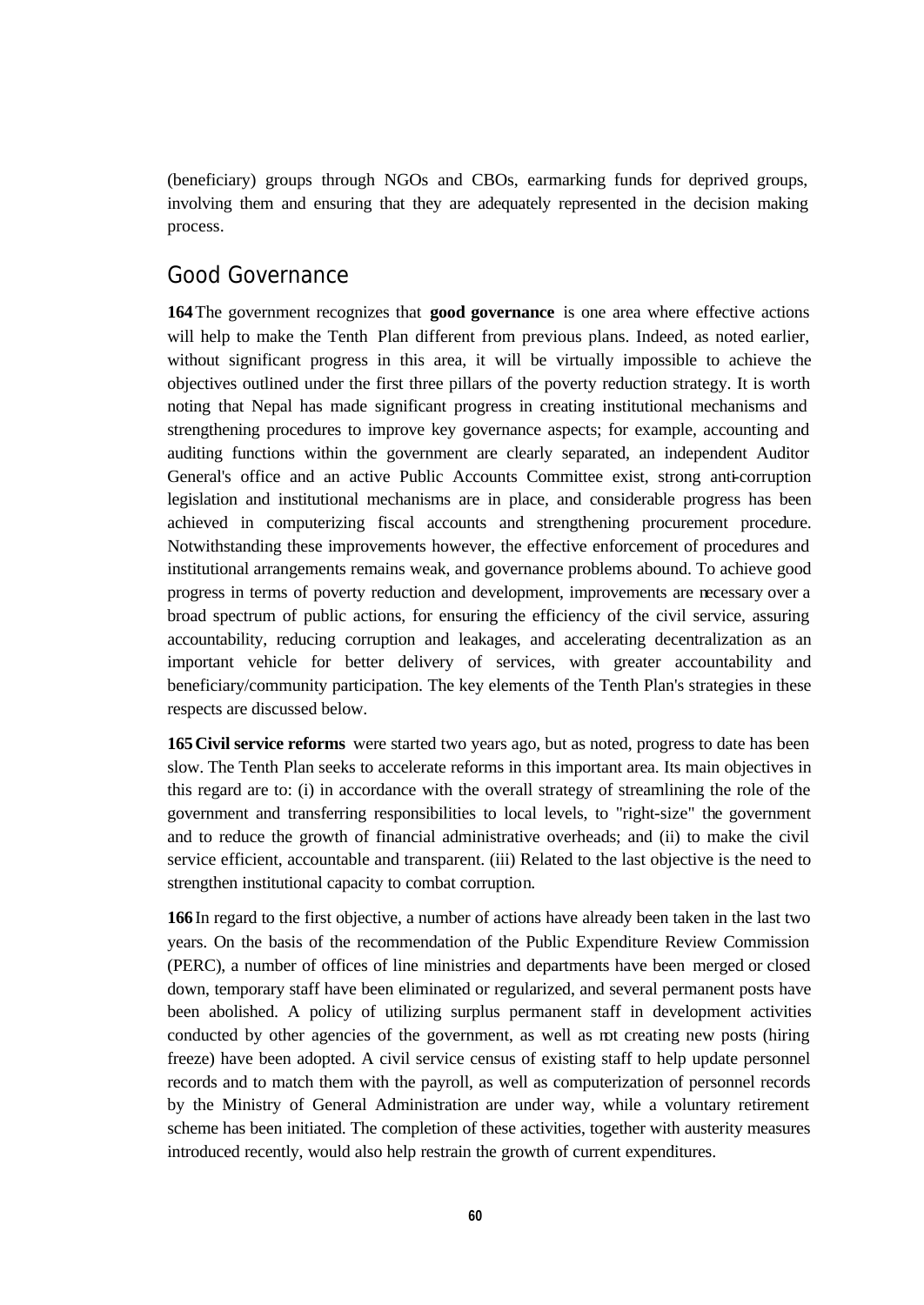**167**The reform program to make the civil service efficient, accountable and transparent will involve actions on two fronts: (a) recruitment, transfers and promotions will be merit-based, with transparent criteria (to be finalized by the Ministry of General Administration), backed up by an annual performance evaluation system. (i) A long-term pay policy will be introduced together with appropriate decompression of the pay scales, together with additional economic incentives based on work performance in order to encourage the evolution of a motivated, honest and independent civil service cadre. The pay structure has already been increased by 50-80% 1999 as a step in this direction. (ii) As a necessary complement to "right sizing", capacity and skill mix within the civil service will be improved, with a view to enhancing staff productivity; and adequate training and career development opportunities will be provided for this purpose. (iii) to ensure adequate representation of women and deprived groups, affirmative action will be introduced. (b) In parallel, to ensure accountability for work performance, (i) annual work plans and service standards (for delivery of services/work performance) will be set for central and local level administrative units, together with the publication of a Citizens' Charter. (ii) Accountability measures (discussed below) will be implemented in order to ensure service delivery, and strengthen supervision, monitoring and compliance with fiscal regulations and standards. (iii) The civil service Act will also be revised in order to insulate civil servants from political interference and hold them responsible for matters, which fall under their preview. (c) Finally, as an essential part of civil service reform, the institutional capacity in the government for effectively carrying out anticorruption programs will be significantly strengthened.

## *Improving Financial Management and Accountability*

**168**Nepal already has a good institutional framework for ensuring sound financial management and accountability, including well established regulations and administrative procedures, institutions for their enforcement, for independent auditing and reporting and for ultimate review/oversight by the parliament. However, as noted earlier, these arrangements have not worked well in practice, leading to considerable corruption, leakages and misuse of resources and poor development results. Correcting these weaknesses is critical to the effective implementation of the Tenth Plan.

**169**Government has taken a number of steps over the last two years to address these issues, including the formulation of a comprehensive Financial Accountability Regulations Act in 1999, the adoption of the recommendations of the PERC, the Local Self Government Act and the recent Country Financial Administration Assessment (CFAA); and strict enforcement of these regulations. These collectively represent a systematic approach to significantly improve the budgeting, expenditure management and monitoring system. In this regard, some important measures have already been implemented, while the others are expected to be enforced over the next 1-3 years. The key reforms include the following: (i) The budgeting process is being strengthened. The development budget was prioritized in 2002, (as part of a three year MTEF), and the number of projects/programs was significantly reduced. Priority projects are required to prepare trimesterly work plans with detailed output/physical achievement targets and expected results. (ii) Fund releases by the FCGO are being linked directly to work programs and the provision of expenditure reports (on a trimesterly basis) for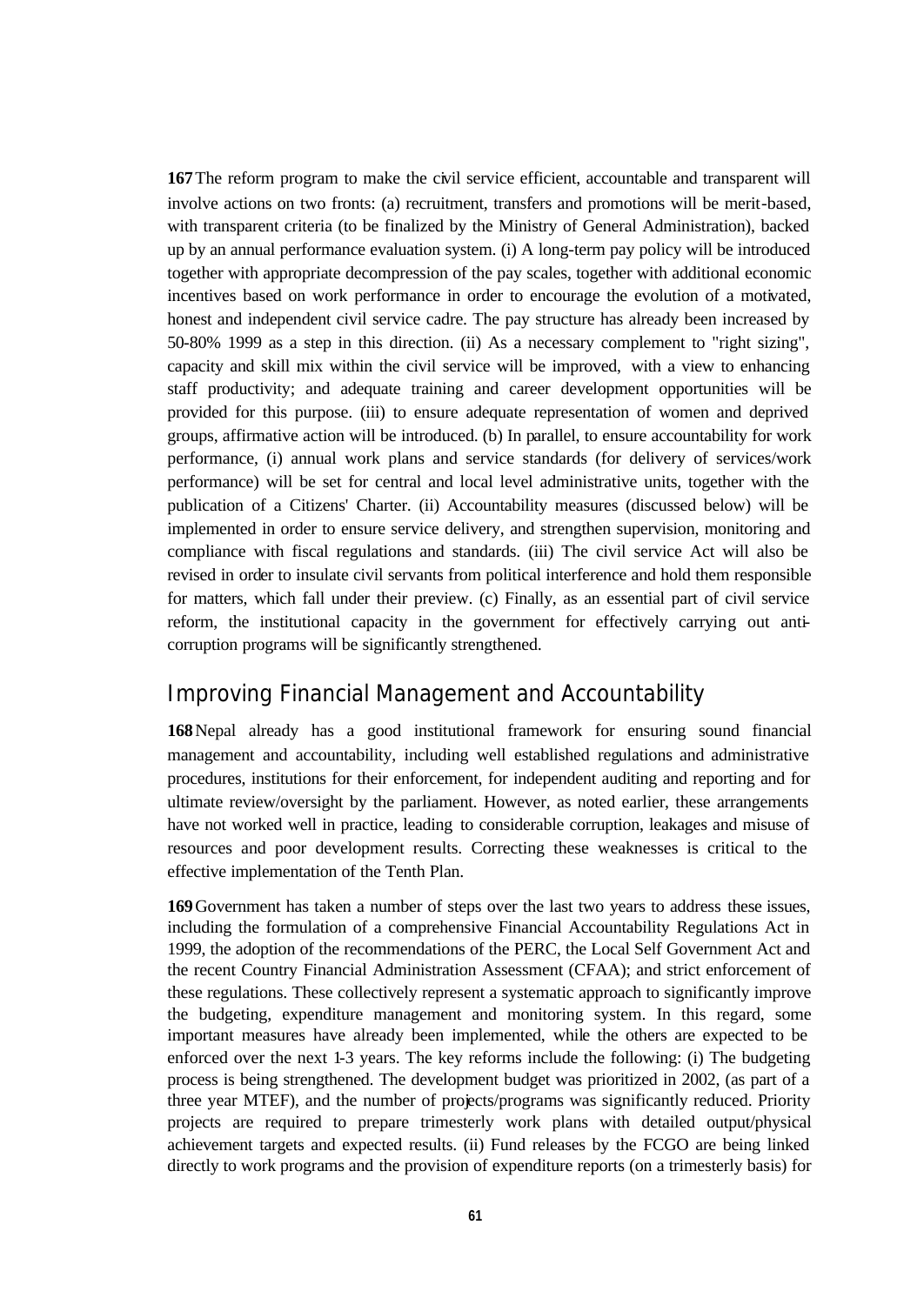previous releases. Importantly, the discretion previously allowed to line ministries and agencies to transfer funds between programs and activities will now be restricted. The regular budget will be integrated with the development budget in 2004 and subjected to the same prioritization discipline, and the new expenditure reporting and fund release procedures linking them to performance will be extended to all projects/activities. (iii) Expenditure monitoring capacity within the government is being significantly strengthened; (iv) Together with the enhancement of the capacity of internal audit agency (Financial Comptroller General's Office—FCGO), external auditor (Office of the Auditor General—OAG) and the Public Accounts Committee. (v) The Government has agreed to the implementation of the Development Action Plan of the CFAA as per agreed time frame; (vi) Efforts are under way to reform the public procurement system through the enactment of a new procurement law and revision of procurement regulations along the lines suggested in the recent CPAR, and to enhance capacity building in this regard. (vii) Similarly, steps are being taken to ensure accountability of local governments for activities that will be transferred to them (see below). (viii) Similarly, to ensure transparency and accountability, information on budget allocations, expenditures and outputs will be published, and made available to the public. In this context, a web portal for HMG/N has been created, with links to government departments forms information on programs and activities; (ix) a Political Party Law was enacted in 2002 requiring the Auditor General to audit the accounts of all political parties; and (x) to create increased public awareness, FM radio programming has been opened up to the private sector, while freedom of Information Legislation is expected to be enacted, and the National Vigilance Center is to be strengthened by mid 2004. Finally, a series of actions have already been taken to reduce corruption and misappropriation; and a comprehensive Anti-Corruption strategy have been approved and action plan for the implementation is being worked out.

**170**Effective implementation of the government's **Anti-Corruption Strategy** is important to ensure good governance. In its drive against corruption, the Tenth Plan's main objective is to prevent corrupt practices and leakages in order to ensure proper use of public resources and improved service delivery. The major strategies being adopted for this purpose are to formulate and effectively implement an anti-corruption strategy, and strengthen the judicial system and institutional arrangements for prevention of corruption.

**171**An important start has been made recently in taking effective actions in this area. Legislation to strengthen the Commission for Investigation of Abuse of Authority (CIAA) has been enacted, a special court for speedy handling of corruption cases has been established recently, and a Judicial Commission for investigating into holding of property and financial assets by politicians and senior government officials was established and the report has been submitted to the government. An Anti-money laundering Act will be enacted soon to discourage and control corruption. Similarly, National Vigilance Center will be activated and strengthened, while the Commission for Investigation of Abuse of Authority (CIAA) will be strengthened by increasing its budgetary, physical, human and technological resources, and the establishment of district/regional CIAA offices. With the effective implementation of these programs, corruption will be reduced considerably leading to efficiency in resource allocation and service delivery. Delivery of justice will become effective while the integrity of the public service will also improve.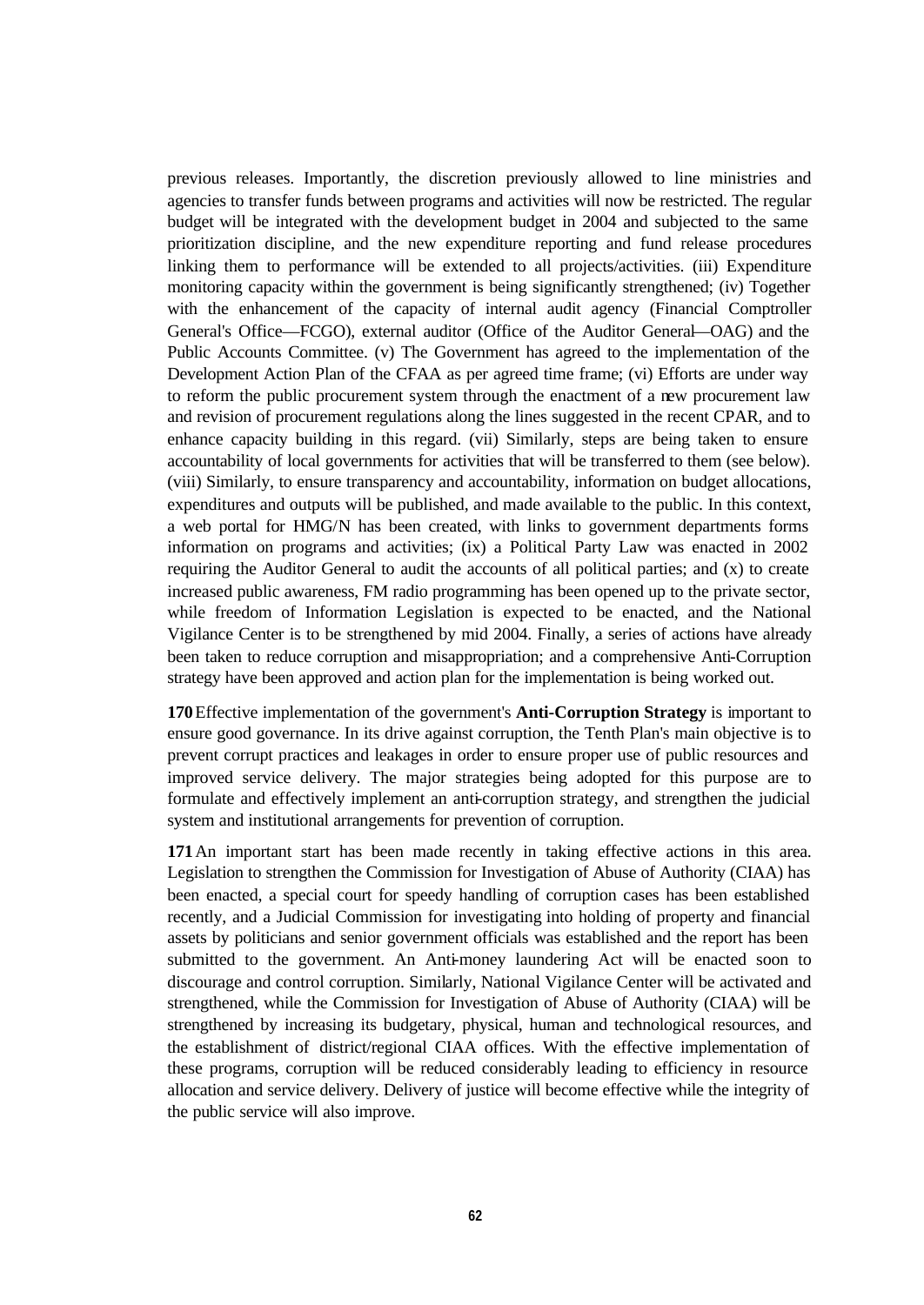## *Decentralization*

**172**Decentralization is an important means of bringing development closer to the rural poor—by involving local communities in developing appropriate programs which are best suited to their needs and in implementing them, ensuring greater accountability for use of public resources, and mainstreaming the poor and deprived groups. The local Self Governance Act (LSGA, 1999) provides a framework for decentralization, which the government has agreed to implement in a phased manner. The Local Bodies Finance Commission (LBFC) has also recently made recommendations for fiscal devolution. A Decentralization Implementation and Monitoring Committee was also set up to oversee effective implementation. But progress so far has been hampered by institutional capacity and fiscal constraints, and more recently by the dissolution of elected local bodies.

**173**The main objectives of the Tenth Plan in this area are to ensure greater participation of people in the governance process to accelerate the development process by implementing fiscal devolution in a phase-wise manner as envisaged in the LSGA; and creating necessary institutional mechanisms including the formation of a Local Service Commission. The main strategies being adopted to achieve these objectives include: the devolution of basic service delivery functions, capacity building of local bodies and decentralization of certain revenue mobilization functions to local bodies. The major activities being undertaken to carry out this strategy include the transfer of the management and operation of DIDO, schools, health posts, postal service, agriculture and small irrigation projects, as well as rural roads, to local bodies. The government will constitute local service cadres and enhance the planning, management and evaluation capacities of the local bodies by providing the necessary training and equipment. Revenue collection and fiscal management of local bodies will be improved and auditing and accounting system refined. As a result of these initiatives, it is expected that over the Plan period, 25,000 primary schools, all sub-health posts and agriculture extension services will be transferred to local bodies. The share of local revenue in the local bodies' budget will rise, transparency and accountability will increase and service delivery to communities at village levels will improve considerably.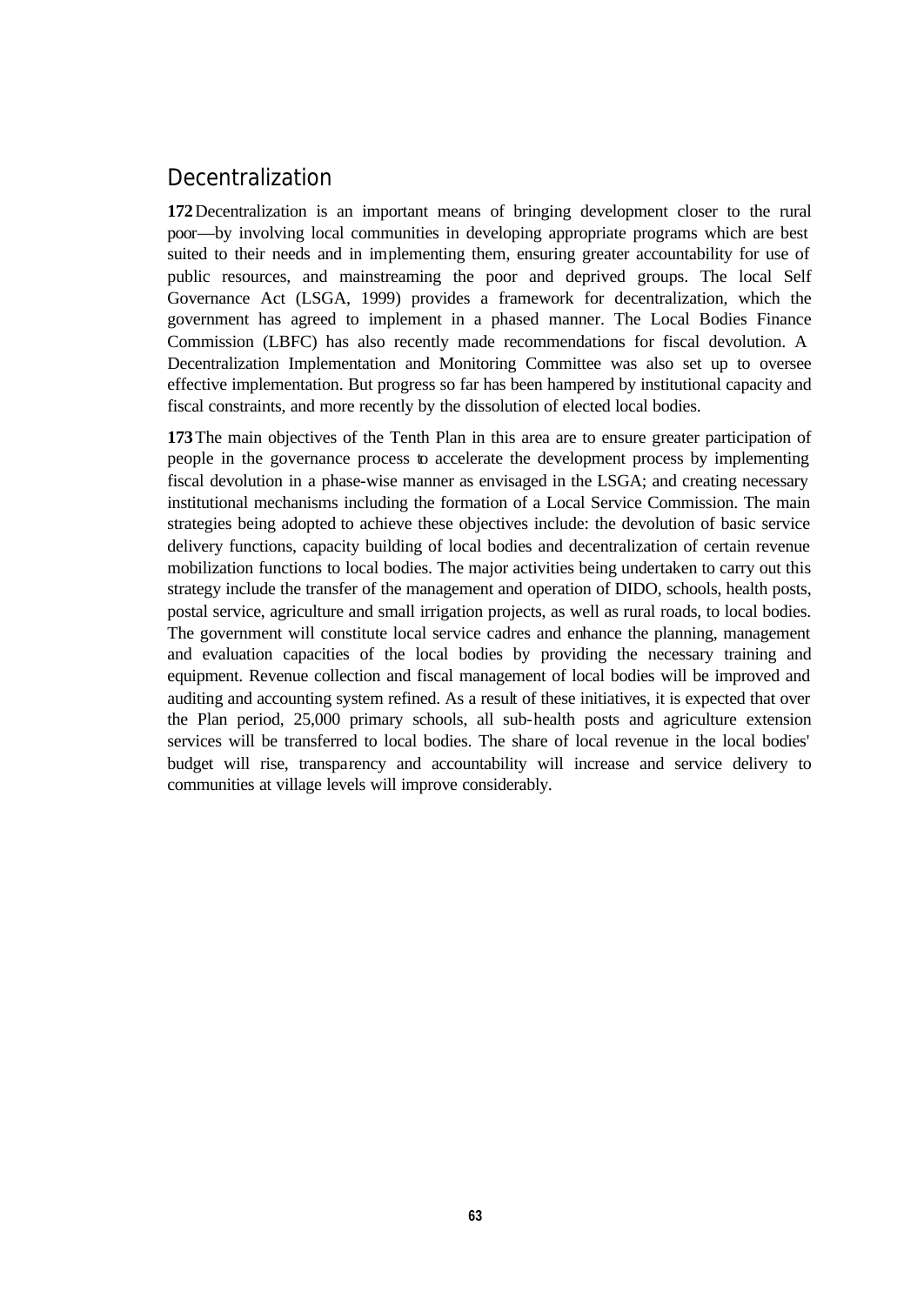

## *Introduction*

**174**The formulation of a well-designed strategy through extensive nation-wide consultations is a major milestone in the drive to reduce poverty and mainstream the poor. The real test of this strategy, however, depends on: (a) whether it is credible and realistic in relation to the socio-political challenges and resource constraints facing the nation, and (b) whether it can be effectively implemented in order to deliver the expected results to the poor. This section briefly reviews the financing aspects of the Plan, while its implementation and monitoring aspects are discussed in Section VII.

**175**In the present circumstances, it is possible to take different approaches to the (Tenth) Plan's development strategy and its macroeconomic framework. One could be a "business as usual" approach, setting higher targets and ambitious goals. However, this is very risky, because the Plan may not be implementable in the absence of domestic and external resources that are needed. A second approach would be to be very conservative, even err on the side of caution, and project the current gloom into the future in the belief that the situation will get worse before it begins to improve, and that donors' support would gradually erode. Such an approach based on "low case" projections however is equally undesirable and self-defeating; they could lead to a self-fulfilling downward spiral, in which poverty may only get worse. A third would be to chart a course in between: accept fully the current constraints for the short term, but take the difficult steps that are needed to move the economy on to a higher path as quickly as possible and win the support of stakeholders in that process. This would require limiting development activities to resource availabilities right now, but as the situation improves and more domestic and external resources become available through positive and pro-active actions, expand development/poverty reduction programs to higher, sustainable levels. This is what the Tenth Plan tries to do.

**176**It is also important to keep the Plan's objectives in perspective. First, the Plan is expected to meet the needs of multiple audiences. The donor community—Nepal's important development partners—are a vital part of that audience. The Plan is also for domestic constituents. A Plan which offers only gloom and doom and continued sacrifices for the latter, without a ray of hope for the future is a recipe for social and political disaster. Second, the Plan has been under preparation for nearly two years now; and given the rapidity with which recent events have unfolded, the Plan drafts have already been revised several times. Taking more time again to revise the Plan in line with the latest developments as they unfold is a "nowin proposition", because it can be an un-ending process. Third, it is not necessary to do so. As indicated elsewhere in this report, the Tenth Plan should be seen as a flexible strategic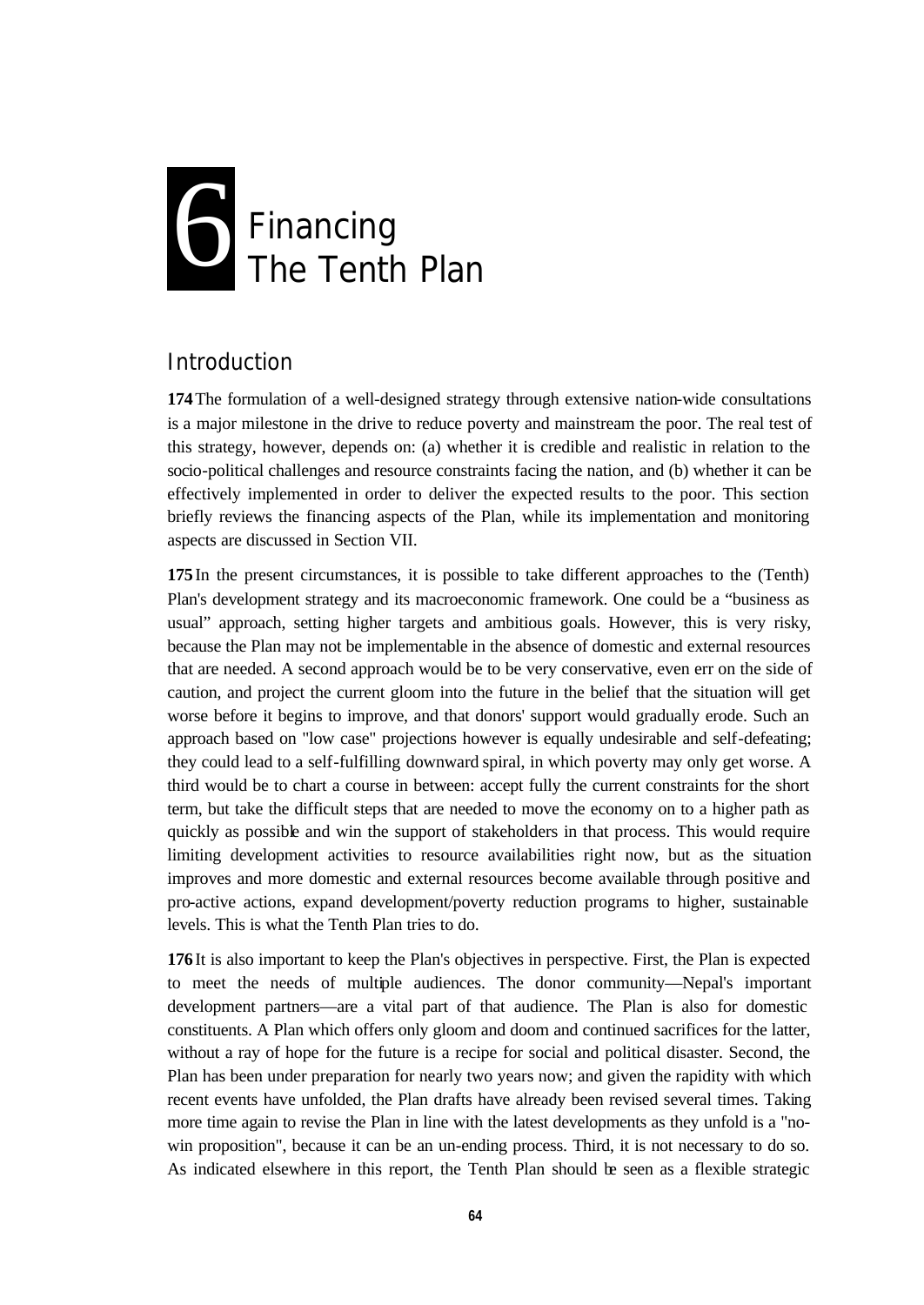document, not as an immutable Master Plan. It has built-in mechanisms to adjust its size, priorities in terms of projects/programs and activities, and resource allocations and expenditure levels to actual resource availability on an annual basis, (or even more frequently, if needed). If resource availability is less, budget allocations especially for lower priority activities can be reduced; and, if the resource situation improves, Plan expenditures can then be increased accordingly. As discussed below, the Government has already clearly demonstrated its willingness and ability to adjust the public expenditure program to resource availabilities and prioritize it to protect the PRSP's key poverty reduction priorities through the MTEF; and in actual implementation managed it even more tightly during the course of this fiscal year.

**177**Accordingly, the rest of this section briefly reviews the Tenth Plan's strategy with regard to its financing. It starts with the "normal case"—what the government would like to do, if resources are available. Even here though, the program for the first year has been sharply reduced, (reflecting the present resource constraints), but picks up quickly thereafter. Recognizing that the resolution of the present fiscal and socio-political constraints may take more time and the Plan's targets and expenditure programs may have to be scaled down for a longer period, a "lower case" scenario, (which is really a base case) is then presented. The lower case scenario is indeed the operational basis at present, and will be adjusted every year through the MTEF as resource availabities and development needs change, (for example as may be required with the progress of the peace negotiation process). And, as and when resource availabilities improve, the Government will try to move up to the normal case scenario to the extent possible. The remainder of this section will discuss how future expenditure adjustments will be made in practice, (through the MTEF, expenditure prioritization etc); as well as the actual adjustments that have been made so far in this year's budget to firmly anchor the Tenth Plan to resource availability and to protect its poverty reduction priorities through the MTEF. A third "low case" scenario is not separately discussed, because these built-in mechanisms will help reduce the Plan expenditures further in a systematic way, if needed.

#### *Macro-economic Framework*

**178**The macro-economic framework of the Tenth Plan has been set taking into account the economic growth target, the financial resources required to meet that target, and the incremental capital output ratio estimated at 4.3:1. Given the fact that resource availability, implementation capacity and Plan outcome will be heavily influenced by the law and order situation in the country, the macro economic framework has been designed on the basis of two scenarios for targeted economic growth. The first—Normal Case—assumes that restoration of peace within the first year of the Plan would provide room for a GDP growth of 6.2 percent per annum. The investment requirement to attain this growth, given the incremental capital-output ratio, would be about Rs. 610 billion for the entire Plan period. As private sector is expected to contribute about 72 percent of this investment, the required government investment for attaining the growth target would be Rs. 170 billion for the Plan period. The corresponding development outlay by the Government would be Rs. 234 billion.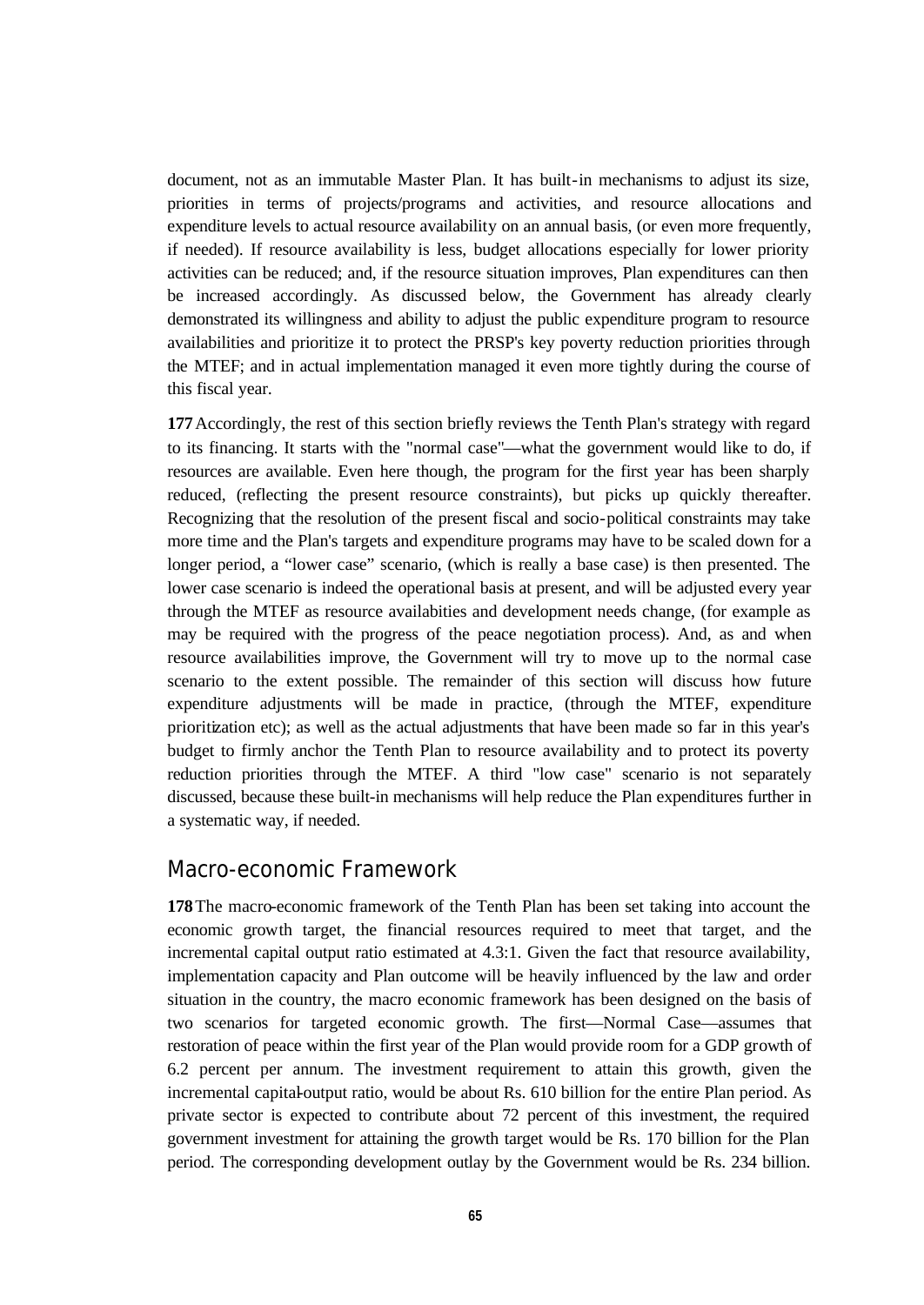The annual decomposition of this development outlay is in line with the MTEF, which was formulated in FY 2003. Starting from Rs. 32.5 billion in the first year of the Plan, development expenditure would reach Rs. 51.5 billion in the third year of the Plan.

**179**In case the restoration of sustainable peace takes a longer time, the 'normal' economic growth would be difficult to attain. A risky investment climate for the private sector, resource constraints in the public sector and constrained Plan implementation capacity would hamper the growth potential. Accordingly, economic growth in the constrained environment is expected to be confined to only 4.3 percent per annum under this alternative 'low case' scenario. The investment required to attain the lower growth target would be Rs. 457 billion. Of this, the investment to be made by the government would be Rs. 129 billion; and the corresponding development expenditure level would be Rs. 178 billion for the five year Plan period. Accordingly, from Rs. 29 billion in the first year, the development expenditure will rise to Rs. 40.5 billion in the third year of the Plan.

**180**The key assumptions underlying these two scenarios are discussed in some detail below. However, it is worth noting that maintaining a sustainable macroeconomic framework and ensuring macroeconomic stability are built in as key imperatives under both scenarios. The major differences between the two scenarios are with regard to the scope for mobilization of government revenue and domestic/national savings, (both of which will be closely related to the levels of economic activity/growth), and the feasible levels of external assistance inflows. Under both scenarios, prudent monetary, fiscal and exchange rate policies designed to keep domestic inflation at around 4.5% p.a. and foreign exchange reserves at comfortable levels (nine months' imports equivalent) will be pursued; and the overall fiscal deficit (after grants) is expected to remain at a sustainable level of about 5 percent of GDP throughout the Plan period. Much of this deficit would be financed by concessional external loans; and domestic borrowing will average only about 2.0 percent of GDP per annum over the Plan period. Such a fiscal deficit would not pose any serious threat to price and balance of payments stability of the country. Financing this defic it through the planned level of domestic borrowing also will not lead to a substantial rise in the debt burden of the government. Debt servicing will remain within affordable limits.

### *The Normal Case*

**181**The **Normal Case Scenario** is based on a number of critical assumptions: (i) The security situation will improve beginning in the second half of 2002/03, helping to bring about a modest revival in tourism and domestic economic activities. (ii) The agriculture sector is expected to grow at a modest rate. These will help the economy to achieve a 3.3% growth rate in 2002/03. (iii) Global economic conditions will also improve in 2003/04, helping to achieve faster GDP growth from then on—-6.1% in 2003/04, rising to 7.5% in 2006/07. (iv) Lower revenue growth will initia lly constrain development spending in 2002/03 to only about Rs. 32.5 billion; but will recover strongly after that. (The revenue/GDP ratio will rise from 12.0% in FY 2002 to 14.0% in FY 2007). (v) Savings and investment rates, after a slow start in 2002/03, are expected to grow by 11% and 9% per annum respectively during the Plan period. (National savings will rise from 17.4% of GDP in FY 2002 to 23.1% in FY 2007). (vi)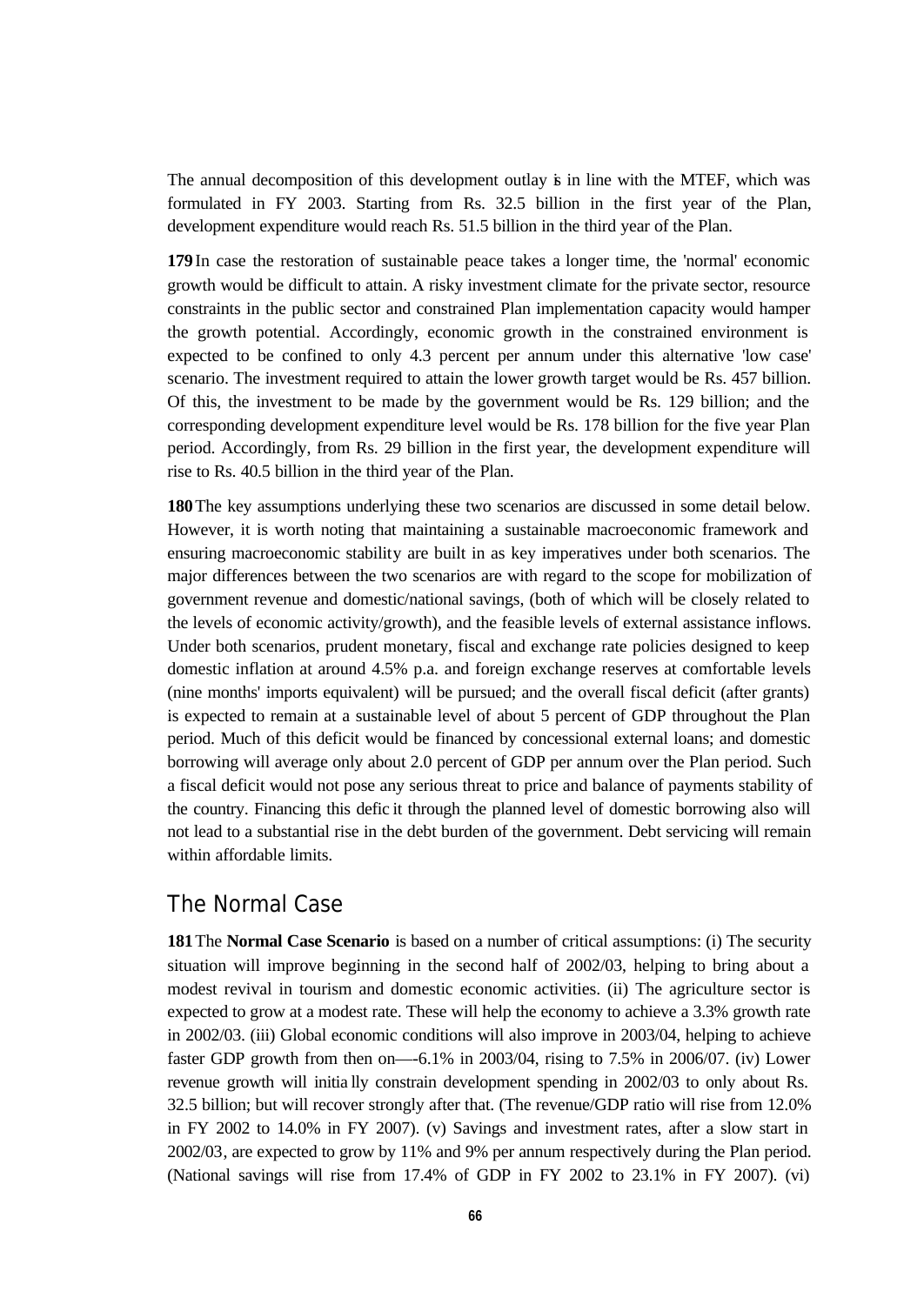Prioritization of projects and improved monitoring will increase the effectiveness of public expenditure and bring positive results; and (vii) Accelerated reforms will help attract more foreign assistance and raise growth rates further, especially during the last 2 years of the Plan period.

**182**Investment requirements of the Tenth Plan have been estimated by using the Input-Output methodology. A number of strategic choices made in the Plan, (for example, the need to focus on investments which can give quick results, the emphasis on agricultural and social development as the mainstay of the poverty reduction strategy, and the need to make the administration efficient and cost-effective), influence these estimates. Similarly, other crosscutting themes which run right through the Plan strategy, such as limiting public interventions and focusing them on critical areas where they can make the most beneficial impact, (such as social sector development), increasing the reliance on the private sector for the development of infrastructure etc., also have a significant impact on the pattern of investment. (These, as well as the prioritizing of activities to be included in the Tenth Plan are discussed in some detail in the sectoral chapters).

**183**The investment requirements for the normal case derived on this basis and their broad sectoral composition are summarized in Table 12. A few comments help to clarify some of the numbers presented in that table: (i) The agriculture sector's share of total investment (13.8%) includes its direct share only. There are additional investments which contribute to increasing agricultural production and productivity, (such as agricultural and rural roads, rural electricity etc), which are included under the programs of those sectors. (ii) Similarly, apart from the social sector investment (of 31.5% shown in Table 13), there are large expenditures of a recurrent nature in these sectors. (In education, for example, recurrent expenditures account for nearly 70% of total sectoral expenditures, and in health, about one-half). (iii) The construction sub-sector's share also represents only its direct investment, since capital expenditures on large projects (such as those for electricity generation and surface irrigation) are included under those sectors.

**184**Subject to these caveats, Table 12 shows that: (i) total gross capital formation of about Rs. 610 billion would be required to implement the poverty reduction strategy and attain the targets and goals set under the normal case. (Gross investment, including stock changes, would be about Rs. 641 billion). This level of investment is equivalent to 25.9% of GDP projected under that scenario, about two percentage points above the somewhat disappointing investment/GDP ratio which was actually achieved during the Ninth Plan. (ii) The larger part of the investment (roughly 72%) is expected to be undertaken by the private sector, with the public sector undertaking the remaining 28%. This is higher than the past ratio of 63% during the Ninth Plan; but it reflects the Tenth Plan's strategy of reducing public interventions except in critical areas and the increased reliance on the private sector. (iii) The sectoral composition of proposed investment strongly reflects this structural shift. Public investment is expected to focus mainly on the social sectors and agriculture-related activities, transport and electricity and water, where there are still a number of large ongoing public sector projects, (such as Marsyangdi Hydropower and Melamchi). The private sector, on the other hand, is expected to contribute the dominant share of investment in finance, servic es, construction, manufacturing,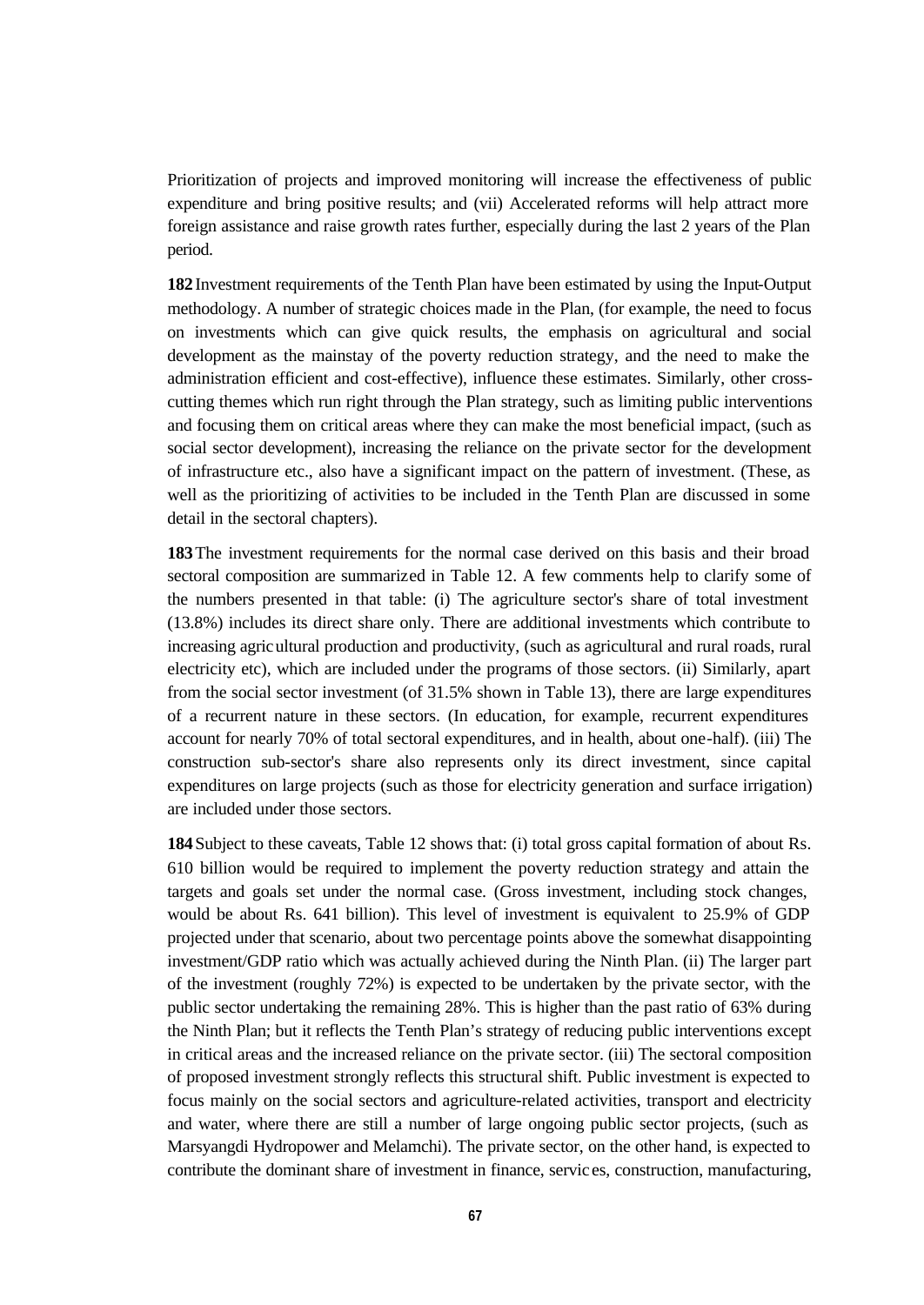trade, tourism, hotels and restaurants etc. Its share in agriculture, electricity and transport and communications (where the public sector role has traditionally been important) is also expected to grow rapidly.

Table 12: Investment requirements of The Tenth Plan (Normal Case) (Rs. billion, in 2001/02 prices)

|                                      | Gross                            |         | Of Which   |         |                       |         |  |
|--------------------------------------|----------------------------------|---------|------------|---------|-----------------------|---------|--|
| <b>Sectors</b>                       | Fixed                            | Percent | Government |         | <b>Private Sector</b> |         |  |
|                                      | of Total<br>Capital<br>Formation |         | Amount     | Percent | Amount                | Percent |  |
| Agriculture, Irrigation And Forestry | 84.4                             | 13.8    | 31.8       | 18.7    | 52.6                  | 12.0    |  |
| Non-Agriculture                      | 525.4                            | 86.2    | 137.9      | 81.2    | 387.5                 | 88.0    |  |
| Social Services                      | 131.3                            | 21.5    | 64.1       | 37.8    | 67.2                  | 15.3    |  |
| Industry and Mining                  | 36.7                             | 6.0     | 1.4        | 0.8     | 35.3                  | 8.0     |  |
| Electricity, gas and Water           | 86.1                             | 14.1    | 33.3       | 19.6    | 52.8                  | 12.0    |  |
| Construction                         | 13.2                             | 2.2     | 0.0        | 0.0     | 13.2                  | 3.0     |  |
| Trade, Hotels and Restaurants        | 44.6                             | 7.3     | 2.0        | 1.2     | 42.6                  | 9.7     |  |
| <b>Transport and Communication</b>   | 122.3                            | 20.1    | 34.4       | 20.3    | 87.9                  | 20.0    |  |
| Finance, Real estate, Services       | 91.3                             | 15.0    | 2.7        | 1.6     | 88.6                  | 20.1    |  |
| <b>Total Fixed Capital Formation</b> | 609.8                            | 100.0   | 169.7      | 100.0   | 440.1                 | 100.0   |  |

**185**In accordance with the poverty reduction strategy, pubic sector development expenditures (Table 13) are expected to focus mainly on agriculture, irrigation and forestry (24%), social sectors (39%), transport and communications (16%) and electricity and water (15%). The combined share of agriculture and social services is expected to rise from 55% of development spending under the Ninth Plan to 63% under the Tenth Plan.

Table 13: Sectoral Allocation of Development Expenditure- Normal Case (Rs billion in 2001/02 Prices)

| <b>Sectors</b>                     | Ninth Plan Target |         | Ninth Plan Estimate |         | <b>Tenth Plan Target</b> |         |
|------------------------------------|-------------------|---------|---------------------|---------|--------------------------|---------|
|                                    | Amount            | Percent | Amount              | Percent | Amount                   | Percent |
| Agriculture, Irrigation and        | 67.4              | 27.1    | 32.7                | 19.2    | 56.2                     | 24.0    |
| Forestry                           |                   |         |                     |         |                          |         |
| Non-agriculture                    | 181.9             | 72.9    | 138.2               | 80.8    | 177.8                    | 76.0    |
| Social Services <sup>a</sup>       | 83.0              | 33.3    | 61.1                | 36.0    | 90.4                     | 38.6    |
| Industry and Mining                | 2.1               | 0.8     | 2.7                 | 1.6     | 2.3                      | 1.0     |
| Electricity, Gas and Water         | 46.6              | 18.7    | 30.8                | 18.1    | 36.0                     | 15.4    |
| Trade, Hotel and Restaurant        | 3.8               | 1.5     | 3.2                 | 1.9     | 3.5                      | 1.5     |
| <b>Transport and Communication</b> | 43.8              | 17.6    | 29.8                | 17.6    | 36.4                     | 15.6    |
| Finance and Real Stateb            | 0.3               | 0.1     | 6.6                 | 3.9     | 2.7                      | 1.2     |
| Miscellaneous <sup>c</sup>         | 2.1               | 0.9     | 2.9                 | 1.7     | 6.5                      | 2.8     |
| Total                              | 249.3             | 100.0   | 169.8               | 100.0   | 234.0                    | 100.0   |

*a Including targeted programs.*

*<sup>b</sup> Including financial sector reform program.*

*c Administration reform, plan, statistics, science and technology, labor and supplies are included.*

**186**Table 14 helps to explain how total investment in the economy and government development expenditures are expected to be financed under the normal case (Annex 3 provides the annual break-down of these numbers). While total investment is expected to rise by about four percentage points of GDP between 2001/02 and 2006/07, it is expected to be matched by a similar increase in domestic and national savings. Higher economic growth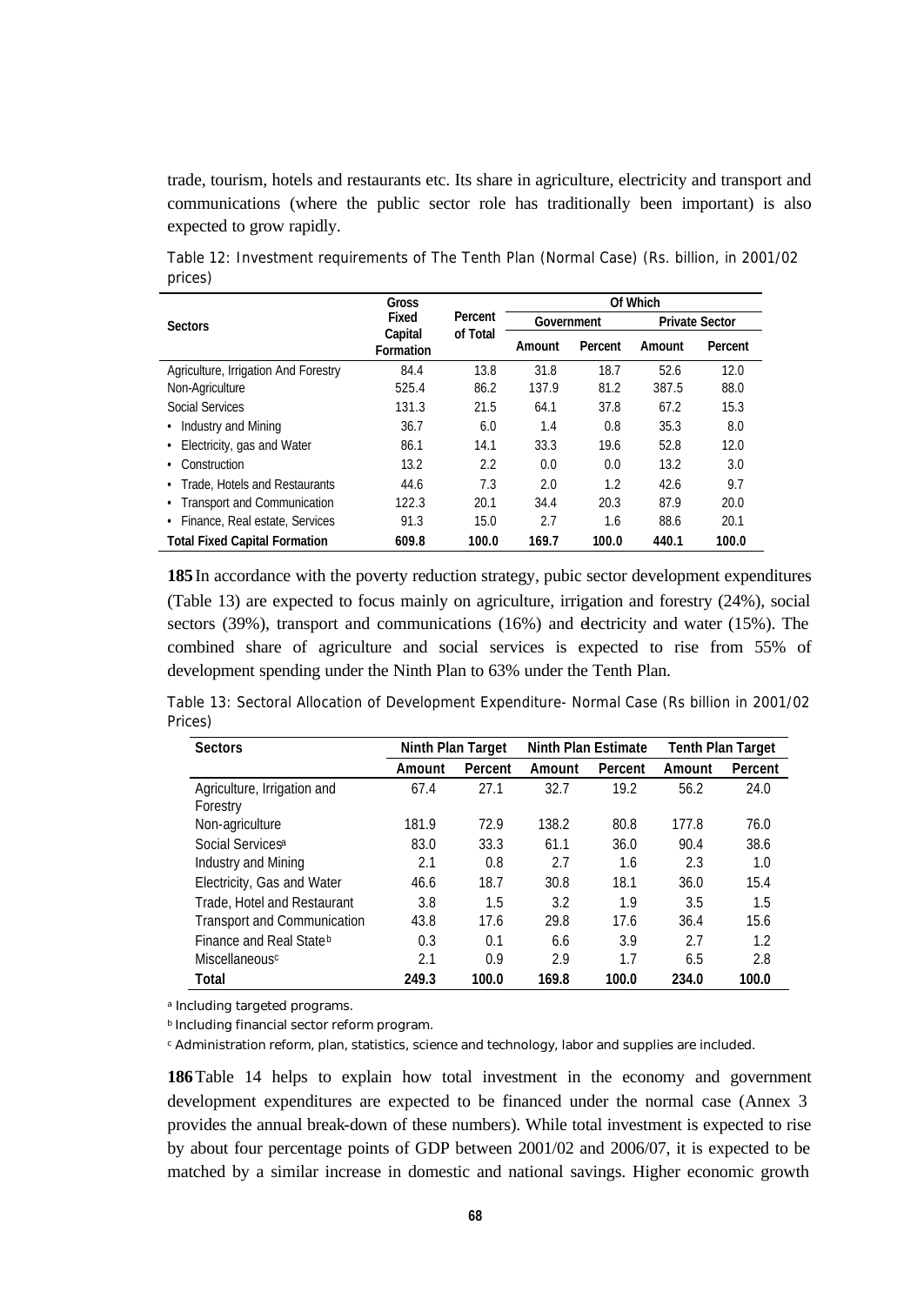would enable significant increases in both per-capita consumption and domestic savings, while the continued growth of remittances by Nepali workers abroad would help to further augment national savings. And, the evolution of a more efficient and dynamic financial system (as a result of ongoing financial sector reforms) would help intermediate such savings for private investment. However, it is important to recognize that the assumed ICORs, and the associated investment and savings estimates, may be too high, if the potential efficiency gains from the new emphasis on implementation and service delivery, public expenditure prioritization and greater private involvement are realized.

|                                             | Ninth Plan  | <b>Tenth Plan</b> | <b>Tenth Plan</b> | Change 2001/02-    |
|---------------------------------------------|-------------|-------------------|-------------------|--------------------|
|                                             | End 2001/02 | End 2006/07       | Average           | 2006/07 (% of GDP) |
| <b>Economic Growth</b>                      |             |                   |                   |                    |
| • GDP Growth (real) p.a.                    | $-0.6$      | 7.5               | 6.2               | $+8.1$             |
| • Per Capita GDP Growth (real) p.a.         | $-2.9$      | 5.4               | 4.0               | $+8.3$             |
| Investment and Savings (%of GDP)            |             |                   |                   |                    |
| • Total Investment                          | 24.4        | 29.0              | 25.9              | $+4.6$             |
| Gross Fixed Capita formation                | 23.2        | 27.7              | 24.6              | $+4.5$             |
| Private                                     | 13.2        | 19.9              | 16.7              | $+6.7$             |
| Public                                      | 10.0        | 7.9               | 8.0               | $-2.1$             |
| <b>Total Consumption</b>                    | 88.4        | 83.8              | 86.1              | $-4.6$             |
| Domestic Savings                            | 11.6        | 16.2              | 13.9              | $+4.6$             |
| <b>National Savings</b><br>٠                | 17.4        | 23.1              | 20.4              | $+5.7$             |
| <b>Balance of Payments (% of GDP)</b>       |             |                   |                   |                    |
| Exports of Goods & NFS                      | 16.1        | 17.9              | 18.5              | $+1.8$             |
| Imports of Goods & NFS                      | 28.9        | 30.7              | 30.5              | 1.8                |
| Factor Incomeb                              | 5.4         | 6.5               | 6.5               | $+1.1$             |
| • Current Account Balancec                  | $-7.0$      | $-5.9$            | $-5.5$            | $+1.1$             |
| <b>Government finances (%of GDP)</b>        |             |                   |                   |                    |
| <b>Government Revenue</b>                   | 12.0        | 14.0              | 13.0              | $+2.0$             |
| • Government Expenditure                    | 19.3        | 21.3              | 20.4              | $+2.0$             |
| Regular                                     | 11.7        | 9.7               | 11.0              | $-2.0$             |
| Development                                 | 7.6         | 11.5              | 9.5               | $+3.9$             |
| Government Budget Balance <sup>c</sup><br>٠ | $-7.3$      | $-7.3$            | $-7.4$            |                    |
| <b>Gross Foreign Aid</b>                    | 4.7         | 5.9               | 5.4               | $+1.2$             |
| Grants                                      | 2.1         | 2.0               | 2.2               | $-0.1$             |
| Loans                                       | 2.6         | 3.9               | 3.2               | $+1.3$             |
| <b>Domestic Borrowing</b>                   | 2.6         | 1.4               | 2.0               | $-1.2$             |
| Inflation (% p.a.)                          | 2.9         | 4.6               | 4.5               |                    |

Table 14: The Tenth Plan Macroeconomic Projections- Normal Case Scenario (In 2001/02 Prices)

*a Includes changes in stocks. <sup>b</sup> Includes net transfers. <sup>c</sup>*

 *Excluding grants.*

**187**The Plan strategy recognizes the importance of sound fiscal management for creating a sustainable basis for continued high economic growth and social development by maintaining macroeconomic stability and reducing the excessive dependence on foreign and domestic borrowing in order to mitigate the rising debt burden. To this end, it seeks to accelerate revenue growth, reduce the growth of current expenditures, and limit development expenditures to sustainable levels.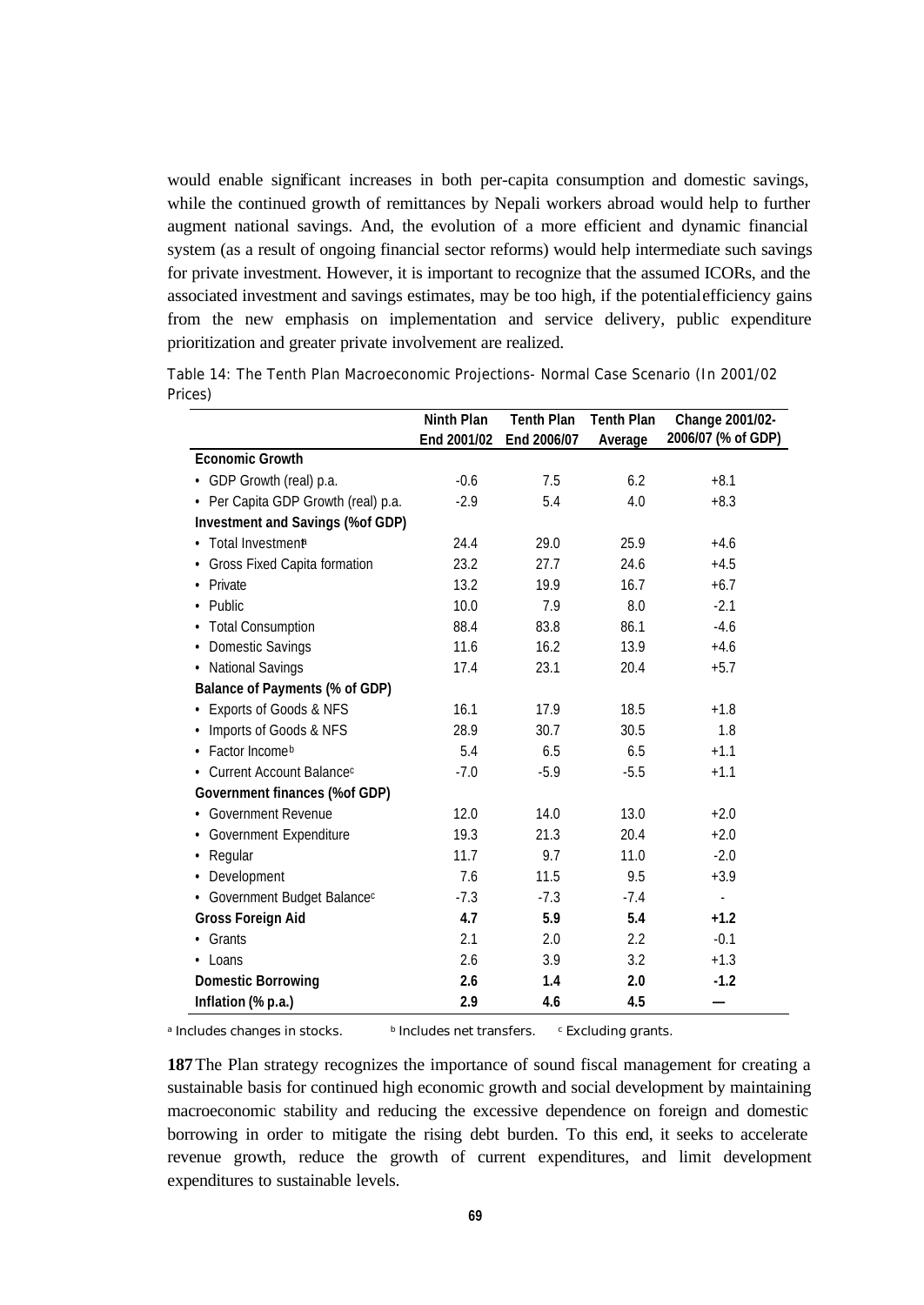Accordingly, under the Normal Case, an early resolution of the conflict, together with efforts to "right size" the administration and reduced administrative costs, would help to bring down the regular expenditure/GDP ratio from 12.7% this year (and 11.7% in 2001/02) to the preconflict level of around 10% by 2006/07. Similarly, a recovery in economic activities and strong efforts to improve revenue collections (for example, by strengthening tax administration, and making it autonomous, revising and periodically updating customs valuation, reducing tax exemptions and rebates, widening the tax net etc.) would help raise the revenue ratio gradually (from 12.0 of GDP in 2001/02 to about 14% by 2006/07. The Plan also seeks to encourage the donor community to provide more grant funding, and in line with the government's Foreign Aid Policy (2002), to invite foreign loan assistance primarily to support poverty reducing priority activities. While a modest rise in the foreign aid/GDP ratio to 5.9% in 2006/07 is projected, as a matter of policy, domestic borrowing will be reduced (from 2.6% of GDP in 2001/02) to about 1.4% of GDP by 2006/07. However, increased revenue surplus (higher revenues, lower current expenditures) and aid inflows would allow development spending as a percentage of GDP to rise from 7.6% of GDP in 2001/02 to about 11.5% by 2006/07 under this scenario. During the Tenth Plan period as a whole, foreign financing would be equivalent to 58% of the development budget—about the same ratio (56%) under the Ninth Plan—while domestic borrowing would finance 21%, and the revenue surplus the remaining 21% (See Table 14).

**188**The Tenth Plan recognizes that there are considerable uncertainties with regard to the key assumptions made in the normal case scenario, and that if these assumptions are not realized, it would be difficult to attain the poverty reduction targets. The major **risks** in this regard include the following: (i) The restoration of internal law and order will take more time. This will slowdown and prolong the recovery of the economy; and (ii) Resource constraints will continue to hamper development efforts for a longer period. Revenue growth will be lower (due to slower economic recovery) and current expenditures cannot be reduced quickly (due to continuation of the disorder); (iii) The recovery of the global economy may also take more time, so that external demand for commodity and labor exports from Nepal may remain weak; and this will lead to slower growth of domestic/national savings. The overall impact of such developments would be to significantly slow down economic growth, overall investment and government's development activities, and consequently development results in terms of poverty reduction. In such a situation, the government will need to pursue the economic reform agenda even more vigorously.

## *The Alternative Case*

**189**Recognizing that some of these risks outlined above may indeed materialize and constrain resource availability and the potential for economic recovery and growth, the Tenth Plan incorporates an alternative lower case scenario to indicate how the government will deal with such a situation (Table 15). The key assumptions of the lower case scenario include the following: (i) The security situation will improve late in (beginning in the last quarter of) 2002/03; (ii) The recovery in the domestic economy will be slower and take longer, with a slower rate of growth in exports and remittances reflecting slower recovery of the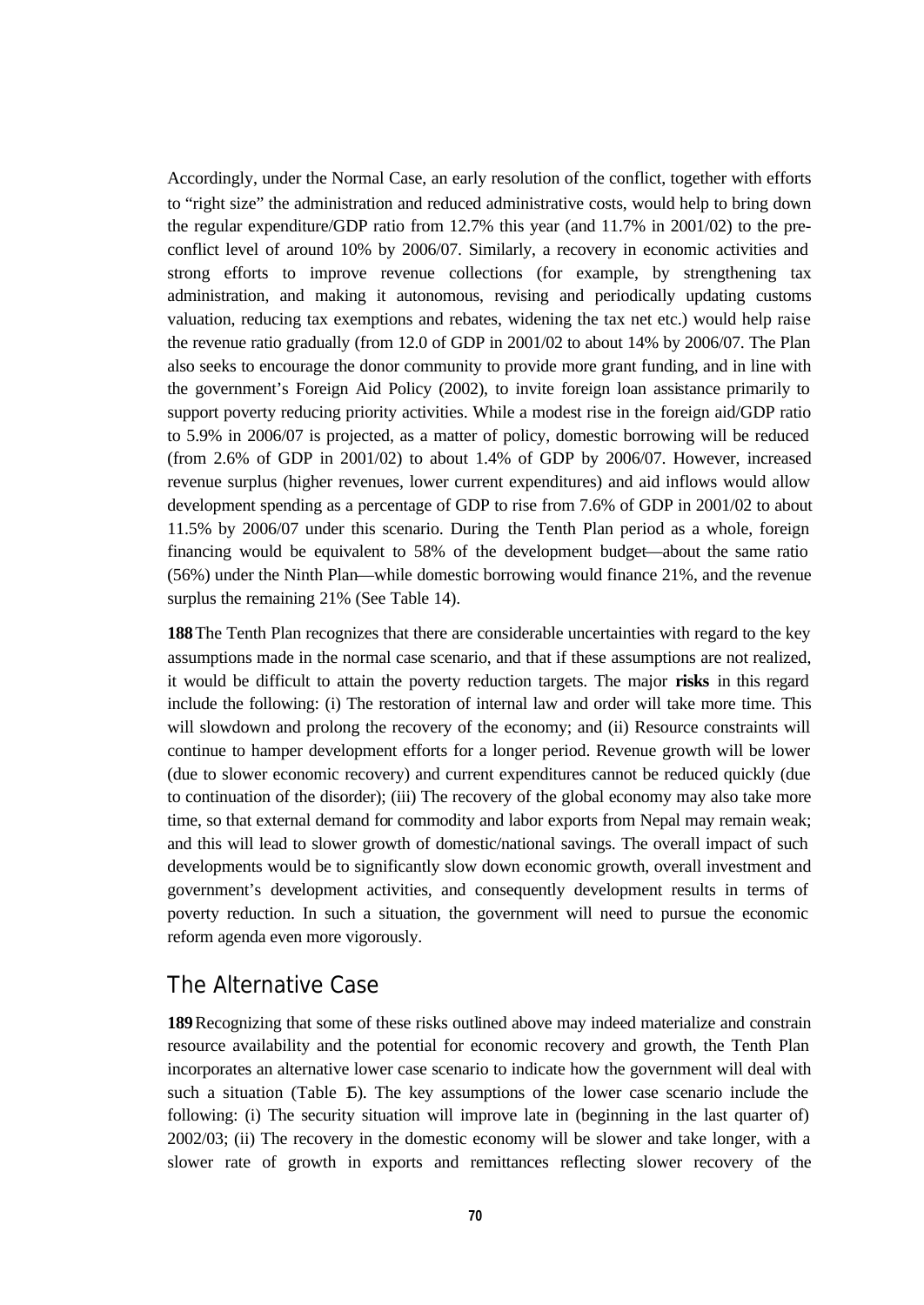international economy also. (iii) Revenue growth will be slow, reflecting the continuing weakness in the economy. The revenue/GDP ratio, after an initial decline (from 12.0% in 2001/02) to 11.8% in 2002/03, will rise slowly to 13.0% by 2006/07, averaging only 12.4% p.a. for the Tenth Plan period. (iv) Current expenditures will decline marginally from 11.7% in 2001/02 and 12.6% in 2002/03 (reflecting the need to sustain some security-related expenditure) to 11.1% of GDP by 2006/07, and average 11.9% p.a. of the Tenth Plan period. (v) Gross aid inflows will increase only modestly (from 4.7% of GDP in 2001/02 to 5.7% in 2006/07); (vi) but, the government will continue to limit domestic borrowing to limit the debt burden; and such borrowing will fall steadily from 3.2% of GDP in 2002/03 to only 0.8% in 2006/07. (vii) The cumulative effects of these assumptions are that resource availability for financing development spending by the government will remain very tight. For example, in 2002/03 development spending is assumed to be only Rs. 29 billion (equivalent to 6.5% of GDP) compared to a budget target of Rs. 38.3 billion and actual spending ratio of 7.6% in 2001/02. Moreover, development expenditure/GDP ratio will rise only gradually to 8.4% by 2006/07, averaging 7.6% of GDP p.a. over the Plan period. (viii) Under this scenario domestic/ national savings and overall investment levels in the economy will decline below the 2001/02 levels, refle cting a sharp decline in these variables during the current year (2002/03), followed by a very modest recovery in the next few years. Thus, national savings are expected to reach only 16.1% of GDP by 2006/07, and total investment in the economy only 21.8% by 2006/07 (Table 15). Therefore, to attain a growth rate of 4.3% p.a. over the Plan period, a significant improvement in the efficiency of the use of resources will be required. This is of course what the Tenth Plan strategy tries to do by prioritizing expenditures, focusing on quick returns and results in terms of output and service delivery and improving accountability and monitoring.

**190**Given these assumptions, the economy's performance in terms of GDP growth, social and infrastructure development and poverty reduction will be significantly lower under the Lower Case than under the Normal Case (Table 12, last column). For example, GDP growth will be only about 2.0% in 2002/03, and rise slowly thereafter to 4.0% and 4.5% in the next two years, though picking up thereafter to 6.0 % by 2006/07. For the Tenth Plan period as a whole, GDP growth will average 4.3% p.a., permitting per-capita income growth of about 2.0 % per annum. This is still better than the GDP and per capita income growth rates of 3.6% and 1.3% respectively achieved during the Ninth Plan, but not good enough from a macroeconomic perspective to achieve significant progress in poverty reduction. Not surprisingly, development programs, activities and results in virtually every area would be constrained.

However, qualitative improvements in the public expenditure program and supporting private sector investments can still make a significant difference in terms of development/poverty reduction results. For example, prioritizing the public expenditure program and directing limited public resources to the most important areas for poverty reduction, channelling donor aid and private initiatives to support the same objectives, and focusing intensively on the effective implementation of these programs to ensure better service delivery will help achieve better development results from the same resources and growth efforts. Accordingly, the government has initiated, and begun to vigorously implement, an extensive economic reform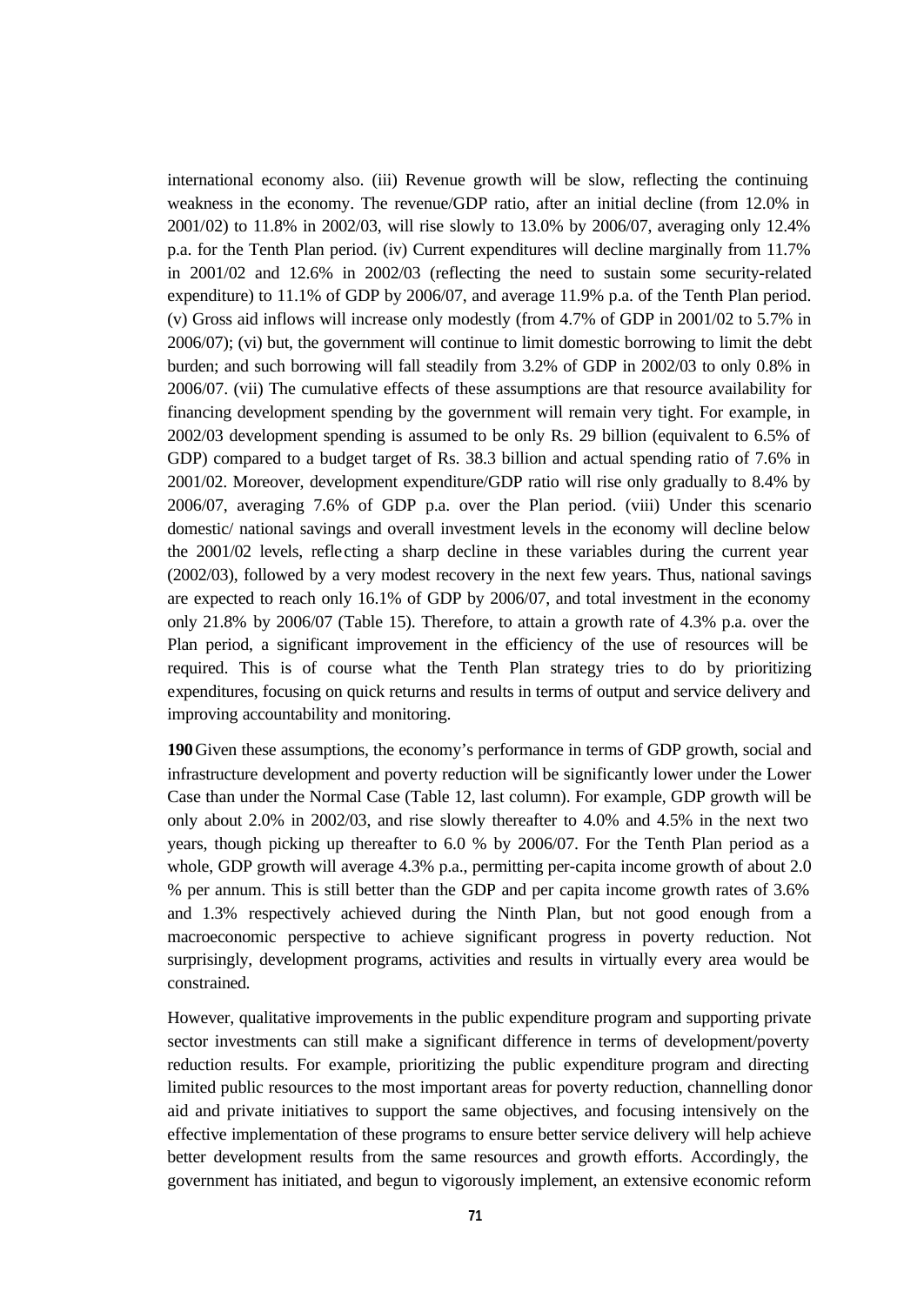agenda (including the MTEF and related public resource management measures), which is summarized in the Immediate Action Plan.

Table 15: The Tenth Plan—Macroeconomic Projections—Alternative Scenario (In 2001/02 Prices)

|                                         | Ninth Plan  | <b>Tenth Plan</b> | <b>Tenth Plan</b> | Change 2001/02-    |
|-----------------------------------------|-------------|-------------------|-------------------|--------------------|
|                                         | End 2001/02 | End 2006/07       | Average           | 2006/07 (% of GDP) |
| <b>Economic Growth</b>                  |             |                   |                   |                    |
| • GDP Growth (real) p.a.                | $-0.6$      | 6.0               | 4.3               | $+4.9$             |
| • Per Capita GDP Growth (real) p.a.     | $-2.9$      | 3.9               | 2.1               | $+4.9$             |
| Investment and Savings (%of GDP)        |             |                   |                   |                    |
| • Total Investment                      | 24.4        | 21.8              | 20.8              | $-2.6$             |
| Gross Fixed capita formation            | 23.2        | 20.5              | 19.5              | $-2.7$             |
| Private                                 | 13.2        | 12.0              | 11.1              | $-1.2$             |
| Public<br>$\bullet$                     | 10.0        | 8.6               | 8.4               | $-1.4$             |
| <b>Total Consumption</b><br>٠           | 88.4        | 90.8              | 90.9              | $+2.4$             |
| Domestic Savings                        | 11.6        | 9.2               | 9.1               | $-2.4$             |
| • National Savings                      | 17.4        | 16.1              | 15.7              | $-1.3$             |
| <b>Balance of Payments (% of GDP)</b>   |             |                   |                   |                    |
| <b>Exports of Goods &amp; NFS</b>       | 16.1        | 14.8              | 16.5              | $-1.3$             |
| Imports of Goods & NFS                  | 28.9        | 27.4              | 28.2              | $-1.6$             |
| Factor Income <sup>b</sup><br>$\bullet$ | 5.4         | 6.5               | 6.6               | $+1.1$             |
| Current Account Balance <sup>c</sup>    | $-7.0$      | $-5.7$            | $-5.1$            | $+1.3$             |
| <b>Government finances (%of GDP)</b>    |             |                   |                   |                    |
| <b>Government Revenue</b>               | 12.0        | 13.0              | 12.4              | $+1.0$             |
| • Government Expenditure                | 19.3        | 19.5              | 19.5              | $+0.2$             |
| Regular<br>٠                            | 11.7        | 11.1              | 11.9              | $-0.6$             |
| Development                             | 7.6         | 8.4               | 7.6               | $+0.8$             |
| • Government Budget Balancec            | $-7.3$      | $-6.5$            | $-7.1$            | $+0.8$             |
| <b>Gross Foreign Aid</b>                | 4.7         | 5.7               | 5.1               | $+1.0$             |
| Grants                                  | 2.1         | 2.2               | 2.2               | $+0.1$             |
| • Loans                                 | 2.6         | 3.5               | 2.9               | $+0.9$             |
| <b>Domestic Borrowing</b>               | 2.6         | 0.8               | 1.9               | $-1.8$             |
| Inflation (% p.a.)                      | 2.9         | 4.6               | 4.5               | ٠                  |

*a Includes changes in stocks. <sup>b</sup> Includes net transfers <sup>c</sup> Excluding grants*

# *Medium Term Expenditure Framework (MTEF)*

**191**Recognizing the fiscal deterioration and the need to revise the Tenth Plan accordingly, the Government initiated the preparation in parallel of a **Medium Term Expenditure Framework** (MTEF) in late 2001. The key objective of the MTEF was to begin to implement the Tenth Plan from the beginning of the fiscal year 2002/03, without waiting for the formal finalization of the Plan. Accordingly, the key projects/programs and activities that are considered essential for achieving the Tenth Plan's poverty reduction goals and their resource requirements for the next three years were to be identified, and were to be given priority in terms of budget allocations in the 2002/03 budget. Additional considerations guiding the MTEF, in view of the fragility of the fiscal situation, were: (i) How to streamline the budget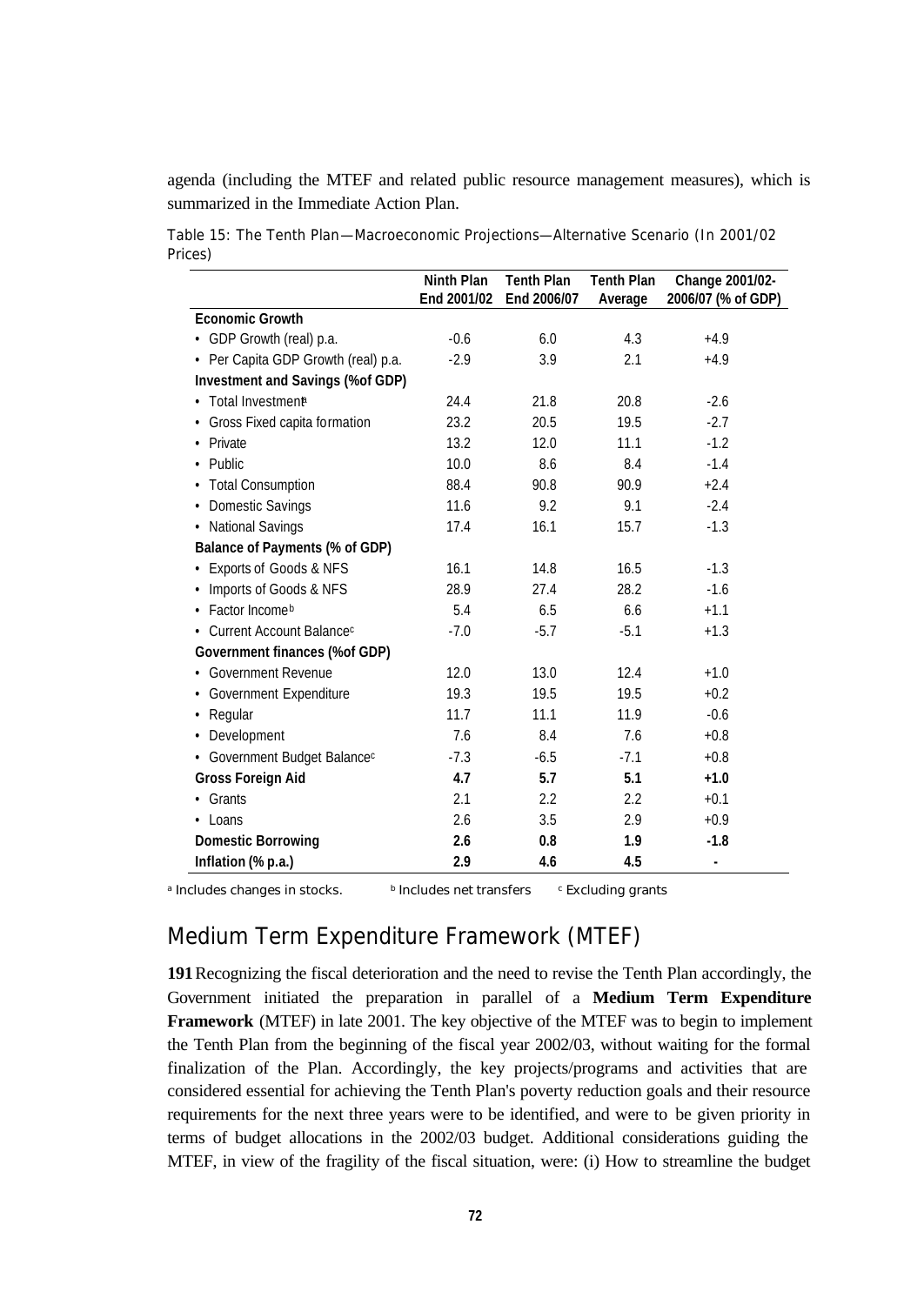which was already overextended well beyond resource availability, with over 600 ongoing activities/budget lines? (ii) How to protect the Tenth Plan's key priorities in the event of further shortfalls in resource availability? and (iii) How to ensure that the resources allocated and released for priority activities would be effectively utilized? The MTEF was expected to be the principal instrument for operationalizing the Tenth Plan, by prioritizing the proposed Plan activities according to the changing resource situation, and firmly linking the annual budget process and the Plan.

**192**Thus, a three year MTEF was prepared in early 2002 by virtually the same line ministry teams responsible for Tenth Plan preparation, using similar methodology for ranking and prioritizing activities, (but with a sharper focus on implementability, short term financing needs and results). On the basis of the MTEF, (i) the 2002/03 development budget was initially set at a significantly lower level—Rs. 38 billion, compared to Rs. 50 billion in the 2001/02 budget; and the number of budget lines were reduced from over 600 to 430. (ii) Even more importantly, all activities were classified into three groups according to their priority  $(P_1$ being the highest priority and  $P_3$  being the lowest); and (iii) The principle was established that the priority classification would be strictly followed in releasing funds for development activities. Thus,  $P_1$ s will receive first priority in budget releases; and  $P_2$  and  $P_3$  will get funded only if funds are still available after providing for  $P_1s$ . This has established clear criteria and methodology for adjusting resource allocations on the basis of Tenth Plan's priorities, in line with changes in the resource situation. (iv) Finally, resource allocation was linked to expenditure reporting and performance, in order to ensure satisfactory results. Thus, under the new system that has been evolved, activities which do not provide statements of expenditures (SOEs) for the preceding trimester will not be given additional funds, until they provide the SOE's. (Section VII discusses these in more detail).

**193**The MTEF and the associated budget reforms now provide an effective mechanism to adjust the annual expenditure program to the changes in the government's resource position, while protecting the Tenth Plan's priorities. For example, the resource position appears to have become even more difficult during the months following the announcement of the 2002- 03 budget; and accordingly, the MTEF and its macroeconomic scenarios have been further revised and updated to facilitate expenditure management. As noted above, the Lower Case scenario assumes development spending of Rs. 29 billion for this year, in line with this fiscal deterioration, compared with Rs. 32.5 billion assumed in the Normal Case scenario and the Rs.38 billion in the FY 2003 Budget which was announced last July. The prioritization classification (P1-P3) has been further sharpened to protect the poverty reduction priorities. This is summarized in Table 16 below, which shows the MTEF allocations for key priority sector activities under the revised Normal Case and Lower Case scenarios. Thus, (i) the budget allocations for the key sectors which are at the center of agricultural/rural development and human development/service delivery strategies (namely agriculture, irrigation, forestry, roads, electricity, education, health, drinking water and local development) have been increasingly protected; and their combined share is projected to rise from 65% of total expenditures in FY 2003 to 74% in FY 2005 under the Normal case and from 71% to 76% under the Lower case (Table 16). (ii) Similarly, within these sectors themselves, the key poverty reducing activities are being increasingly emphasized. Thus, within the key sectors, P1 activities as a proportion of sectoral expenditures are projected to rise from 62% in FY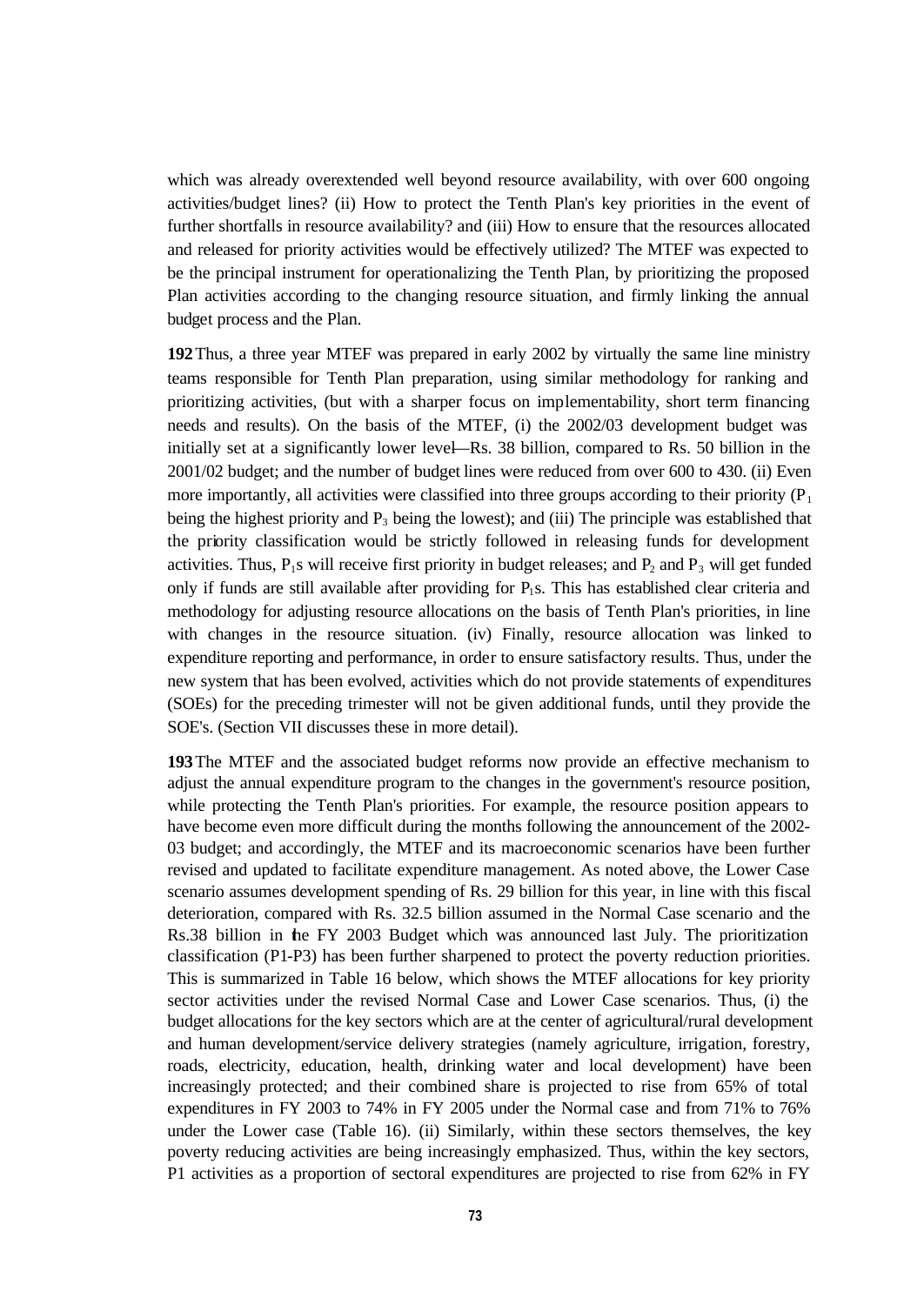2003 to 72% in FY 2005 under the Lower case, and from 64% to 67% under the Normal case. (iii) Similarly, all P1 activities as a proportion of total development expenditures would rise from 55% in FY 2003 to 66% in FY 2005 under the Lower case and from 52% to 59% under the Normal case. (iv) It is also important to note that the actual release of funds is being managed tightly, with funds being released so far only to P1 activities (186 out of 430 budget lines in the 2002/03 budget). Others will get funded, as noted, only if there are funds available after meeting the needs of  $P_1s$ . This mechanism also provides upside flexibility to the government to expand the development program if the resource situation were to improve, for example by releasing such additional funds to the next sub-set of activities in terms of priorities. This has also obviated the need for another "Low Case" scenario, as discussed earlier, while considerably strengthening the government's capacity to control and manage the development/expenditure program in a difficult environment.

Table 16: MTEF—Budget Allocations for Priority Sectors and Activities, 2002/03–2004/05

|                                          | 2002/03 | 2003/04 | 2004/05 |
|------------------------------------------|---------|---------|---------|
| <b>Normal Case</b>                       |         |         |         |
| • Total Development Exp (Rs. billion)    | 32.5    | 40.9    | 51.4    |
| • Share of Key Sectors* in Dev. Exps.(%) | 65.2    | 74.5    | 73.9    |
| • Share of P1s in Key Sectors (%)        | 64.2    | 62.5    | 67.2    |
| • Share of P1s in Total Dev. Exps.(%)    | 51.6    | 55.2    | 58.5    |
| Lower Case                               |         |         |         |
| • Total Development Exp (Rs. billion)    | 29.0    | 35.0    | 40.5    |
| • Share of Key Sectors* in Dev. Exps.(%) | 71.4    | 73.5    | 75.5    |
| • Share of P1s in Key Sectors (%)        | 61.6    | 66.0    | 71.8    |
| • Share of P1s in Total Dev. Exps.(%)    | 54.9    | 59.4    | 66.2    |

*\* Includes Agriculture, irrigation, forestry, roads, electricity, education, health, drinking water and local development.*

*Source: The Medium Term Expenditure Framework (MTEF).*

**194**Even though the Tenth Plan has been implemented in a difficult period and the MTEF has been prepared under a resource constraint, it is important that to meet the objective of poverty alleviation, pro-poor activities are protected and the poverty related expenses are increased. Table 17 shows the budget estimates of pro-poor activities identified in MTEF. Although, the given poverty related resource projections have to be reviewed and strengthened, allocation reflects the commitment of the government for pro-poor economic activities. The table shows that the percentage of prioritised poverty expenditure will increase from 67.6% in FY 2003 to 80.1% in FY 2005. Emphasis of the poverty focused expenditure has been mainly in enhancing agriculture focused economic growth, human development and targeted program for streamlining the deprived communities.

**195**Thus, the MTEF represents a major step forward in operationalizing the PRSP/Tenth Plan. It is an extremely useful instrument for managing downside/upside risks, protecting the key poverty reduction priorities of the Plan and for ensuring tight fiscal management. Indeed, Nepal is currently the only country in the South Asia Region, which is rigorously utilizing the MTEF as an important operational instrument. Notwithstanding the progress, which has been achieved over the past year, however, there are a number of weaknesses in MTEF preparation, which need to be addressed: (i) The MTEF at present focuses only on development expenditures of the Government. To make it more useful, the Government intends to expand it to include regular expenditures also, and to improve the expenditure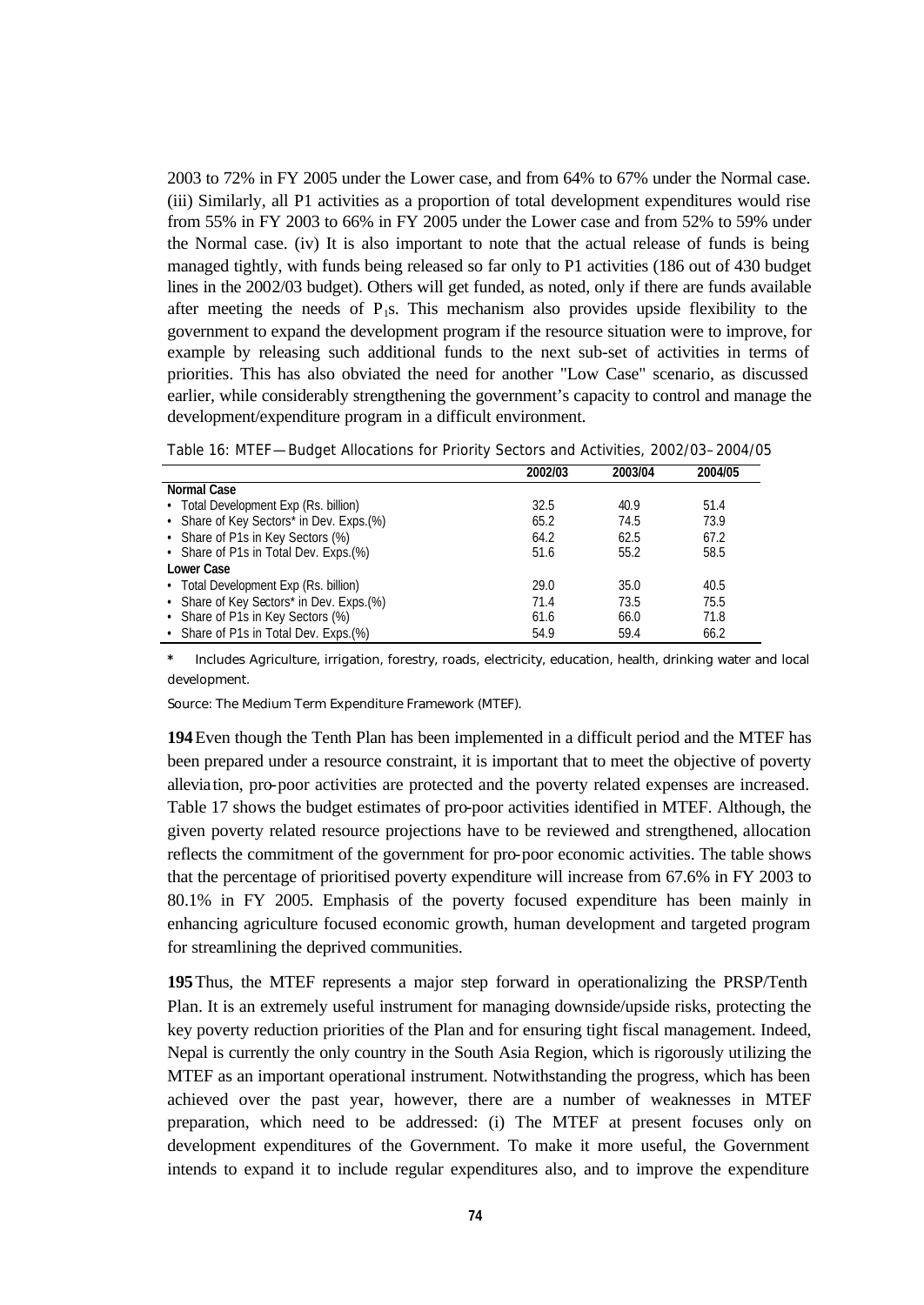classification to conform with international norms, on the basis recurrent/capital (instead of regular/development) expenditures. (ii) Unit cost estimates which are used for costing programs and activities need to be improved. Unit costs can and do vary significantly for similar activities between urban and rural areas and between regions; but the information currently available within most sectors are not robust. The government intends to improve such estimates by undertaking field surveys and developing sector and activity-specific estimates in the future in order to improve expenditure estimates, as well as monitoring of progress. In this context, an important start has been already made towards improving personnel costs through the computerization of personnel records as noted earlier. (iii) The prioritization of activities needs to be significantly improved by consistent application of the ranking criteria, so that the MTEF accurately reflects the PRSP/Tenth Plan's poverty reduction priorities. MTEF developed and implemented in FY 2002/03 was a good start, more can and will be done on the next round of the MTEF to improve the prioritization/ranking process. (iv) Finally, to enhance its operational usefulness, the resource estimates underpinning the MTEF will need to be revised and updated regularly. While this is being done now, the estimates of aid inflows are still subject to considerable uncertainties; and these need to be forecasted and monitored better with the co-operation of external donors.

| Sector                                                    | <b>Budget</b> |            | Projection |
|-----------------------------------------------------------|---------------|------------|------------|
|                                                           | FY 2002/03    | FY 2003/04 | FY 2004/05 |
| Education                                                 |               |            |            |
| Basic and Primary Education, Scholarship and Women's      | 2.34          | 2.57       | 2.83       |
| education                                                 |               |            |            |
| Health                                                    |               |            |            |
| • Basic Health and Family Planning                        | 1.55          | 1.78       | 1.97       |
| Drinking Water Supply and Sanitation                      | 3.53          | 4.74       | 9.93       |
| <b>Rural Electrification</b>                              |               |            |            |
| • Rural Electrification and distribution alternate energy | 1.47          | 2.21       | 2.42       |
| Agriculture                                               |               |            |            |
| • Programs for increasing agriculture productivity, crop  | 2.06          | 2.44       | 2.73       |
| diversification, research, extension and training         |               |            |            |
| <b>Irrigation</b>                                         | 2.58          | 2.35       | 2.98       |
| Income generating forestry activities                     | 0.15          | 0.16       | 0.17       |
| <b>Rural Infrastructure Development</b>                   | 5.20          | 5.64       | 6.53       |
| <b>Grant to local communities</b>                         | 2.87          | 2.96       | 3.42       |
| <b>Skill Development</b>                                  | 2.77          | 3.02       | 3.28       |
| (Only of Ministry of Education, Ministry of Industry and  |               |            |            |
| Ministry of Labour)                                       |               |            |            |
| <b>Poverty Alleviation Fund</b>                           | 0.17          | 0.5        | 1.0        |
| <b>Micro Credit</b>                                       | 1.47          | 1.74       | 2.08       |
| Total                                                     | 26.16         | 30.11      | 39.34      |
| <b>Total Development Budget</b>                           | 38.68         | 43.07      | 49.1       |
| (% of Prioritized Poverty - Expenditure)                  | 67.6          | 69.9       | 80.1       |

Table 17: Major Poverty Related Development Expenses (Rs. billion)

**196**The potential fiscal stress emanating from the current as well as prospective external and domestic developments even under the Lower Case scenario underlines the need for continued revisions to and updating of the MTEF. A major potential impact of risk is the Iraq war, on the global economy and implications both directly and indirectly for Nepal's commodity and labor exports, remittances, tourism earnings, oil imports and transport costs, and economic growth, as well as for the mobilization of government revenues and domestic/national savings. Similarly, a continuation of the domestic conflict, associated high security spending and constraints on mobilizing adequate domestic revenue for financing development activities would be even more of a concern. The recent pause in hostilities and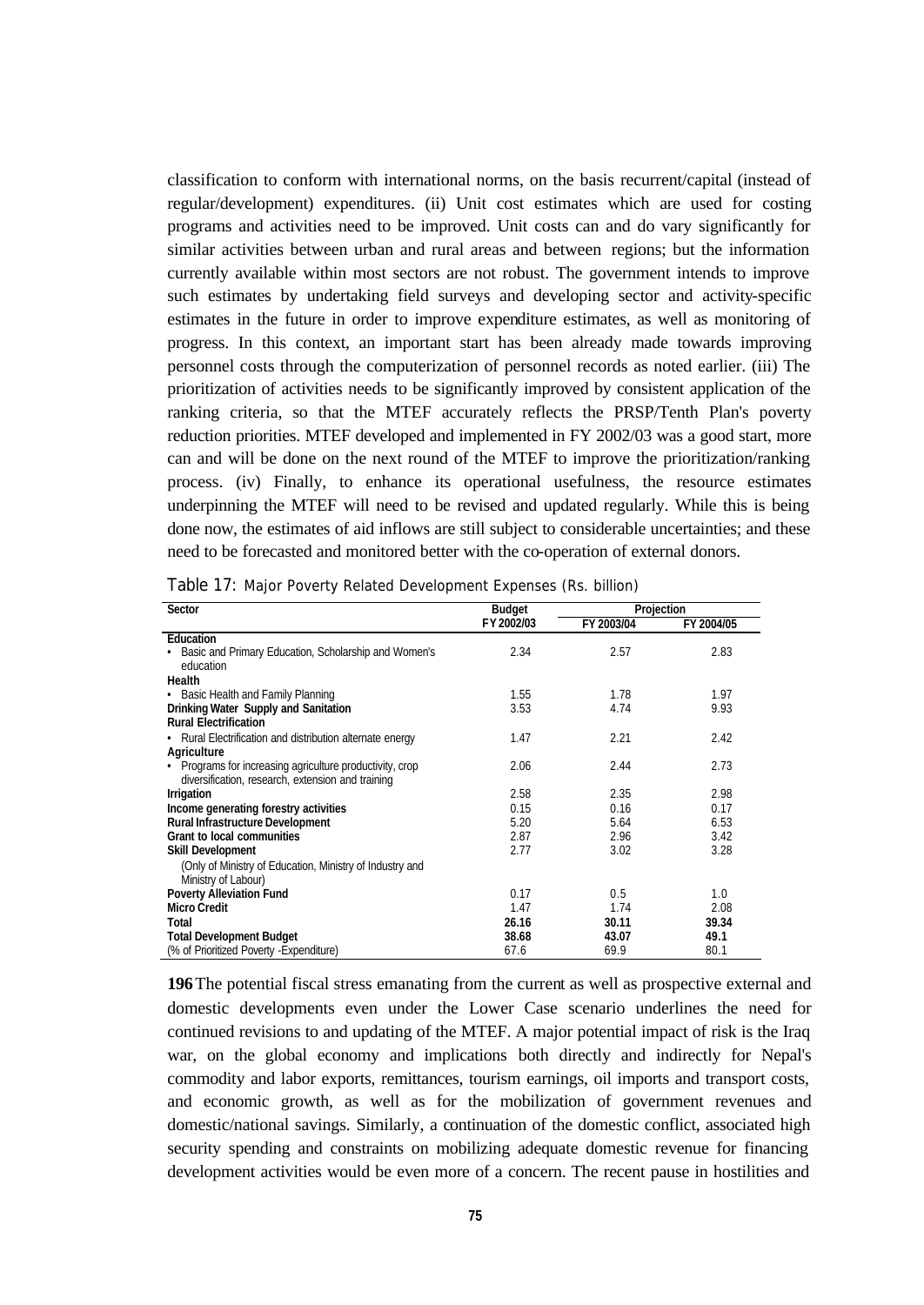the initiation of peace negotiations however hold considerable promise in this regard; and over the past two months, there is evidence of some pick up in economic activity, tourism and revenue collections, as well as considerable optimism for a recovery in economic growth and development implementation. Nevertheless, there are also significant potential upside risks in this regard. Even as peace is restored, considerable additional resources than that envisaged in the initial MTEF would be required for undertaking rehabilitation, reconstruction and reconciliation activities. Such expenditures could be considerable and would need to be undertaken as a matter of priority in parallel with the prioritized development activities in key areas already identified (under P1s) in the MTEF. To finance such activities, considerable additional external assistance will be needed; and it is reasonable to expect that such assistance might be forthcoming in the event that the peace process is consolidated. Nevertheless, it is unlikely that such requirements will be fully covered by external aid alone, while there will also be uncertainties about the timing as well as the form of such assistance. More domestic resources will be needed to trigger additional external aid (through counterpart funding) as well as for undertaking urgent rehabilitation needs by the government itself. These risks call for continued review of the MTEF to make it a dynamic process whereby the spending needs coming out of the peace process could be incorporated into it. While revisiting the MTEF, as noted earlier, efforts will be made to make unit cost estimates of activities more robust; to build in recurrent expenditures into the MTEF to ensure better understanding of the expenditure demands and to make the budgetary system more predictable; and to improve the forecasting of resource availability for development works. The prioritization of development programs and projects will also be reviewed and low priority projects will be dropped as needed. For all these reasons, the MTEF process will be strengthened and institutionalized, and made an integral part of the planning and implementation process.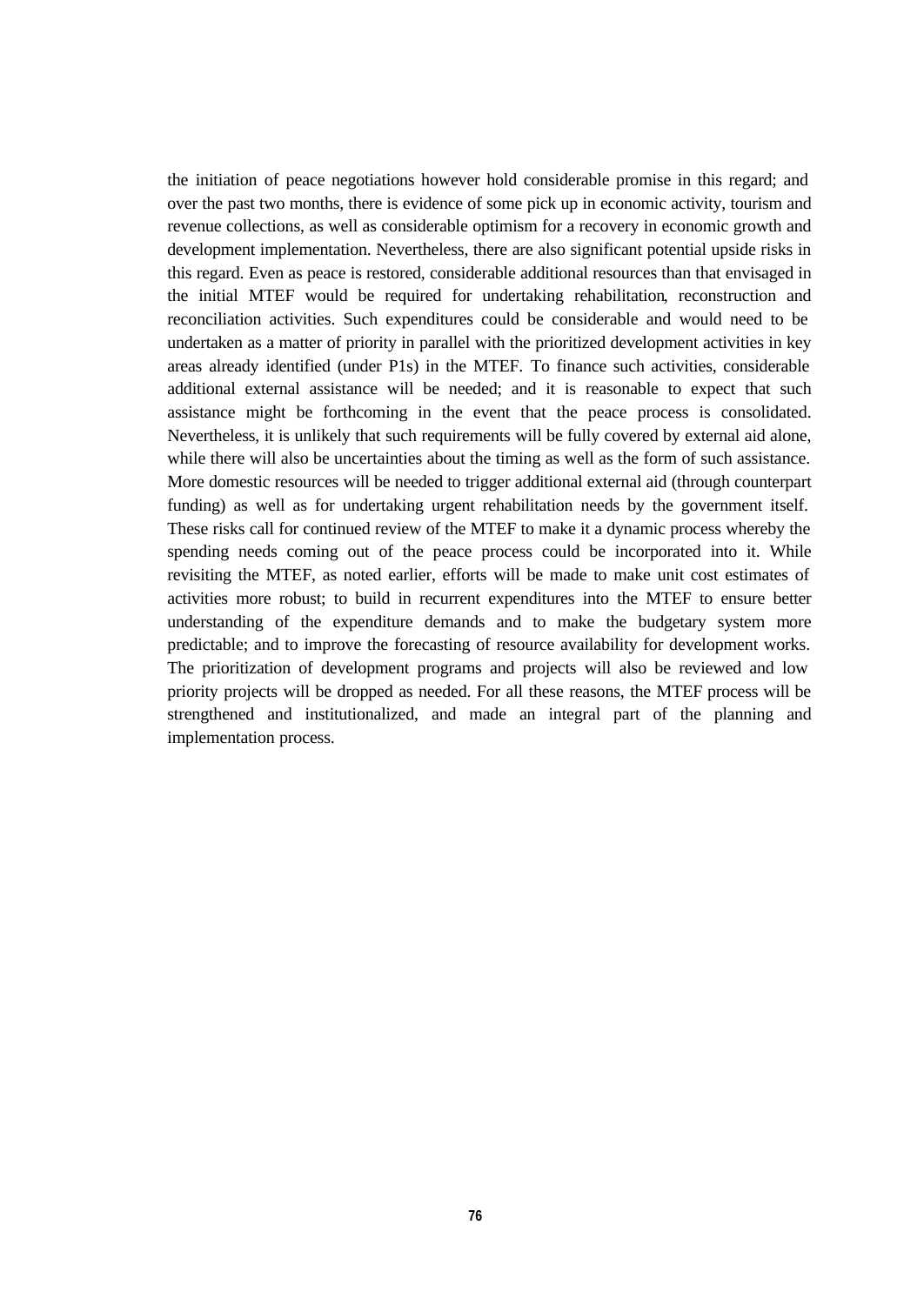# **7** Implementation Modalities

# *Introduction*

**197**As noted earlier, the effective implementation of the Tenth Plan's poverty reduction strategy in an environment of disorder and fiscal stringency is the biggest development challenge the government has faced in decades. The Tenth Plan will only be as good as its **implementation**; and its success or failure will be measured by the extent to which it will have succeeded in delivering basic services and infrastructure to the poor, enhancing their quality of life and promoting economic and social inclusion of backward communities and regions. Accordingly, the Tenth Plan lays strong emphasis on implementation, monitoring progress towards the attainment of key poverty reduction goals including those in the context of Millennium Development Goals, and ensuring that the feedback received from intended beneficiaries and target groups is effectively utilized for improving poverty interventions. This section discusses the arrangements that are being put in place for the effective implementation of the Plan's core activities, for monitoring progress and for evaluating their impact on beneficiaries; as well as the need for capacity building/technical assistance efforts at various levels. The key actions, (including institutional and policy reforms), which are required in all these areas, are summarized in the Policy Matrix (Annex 1) and the Immediate Action Plan (Annex 2), which should be viewed as the implementation strategy of the Tenth Plan.

**198**The poverty reduction strategy will be implemented by many actors, including the central government and agencies, local bodies, community groups, the private sector, INGOs, NGOs, CBOs etc. Among these, the central government and its agencies will have primary responsibility for carrying out much of the development budget and reform measures. But the Tenth Plan will also rely on alternative mechanisms to improve service delivery. Major part of the reform agenda is aimed at facilitating private sector involvement in widening range of areas and activities. Accelerating the decentralization process by increasingly transferring additional functions and responsibilities to local governments is one approach. Utilizing the Fund Board approach (which has proved to be very successful in setting up drinking water facilities in rural areas), and expanding it to other areas wherever possible is another. Also, NGOs and CBOs will be enlisted for service delivery functions at the local level, (for example by contracting out specific tasks in such areas as health and drinking water), and for community mobilization. Even more important, the local communities themselves will be directly involved in the management of village level service delivery aspects in key areas (see below). With regard to the development budget, the major thrust of the implementation strategy is to, within a sustainable fiscal framework, (i) Identify the priority activities which are essential for poverty reduction; and (ii) Provide adequate funding for them to ensure their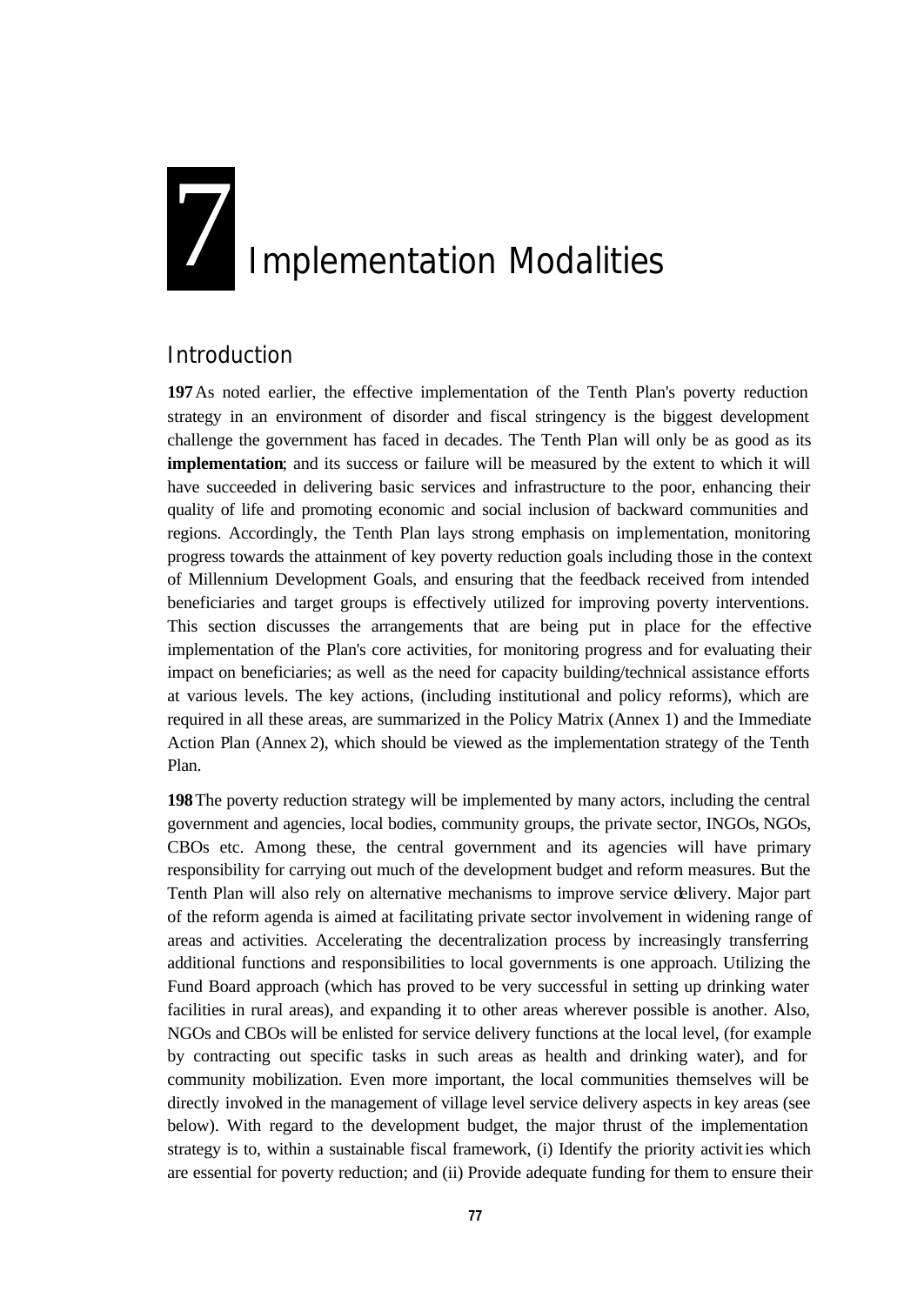early completion. (iii) A mid year budget review will be institutionalized so that a sound fiscal framework will be adhered to; (iv) The MTEF would be annually revised and updated for the purpose of ranking and prioritizing all budget-financed activities and for ensuring that priority activities would be protected from funding shortfalls. The scope of the MTEF would be expanded in 2004/05 to cover both recurrent and capital budgets, so that the resource needs for service delivery as well as for operation and maintenance can be fully provided for. (v) Also a project screening system will be introduced to ensure that only those activities with acceptable rates of return will be included in the development program. (vii) To ensure better utilization of funds, accountability and development results, procurement system and fund release procedures have already been changed (see below).

**199**The Tenth Plan emphasizes the increased involvement of local bodies - DDCs and VDCs—and communities in the planning, implementation and management of local level activities for ensuring that public money is spent properly to meet the people's needs, and for improving service delivery and accountability. Accordingly, more functions, responsibilities and resources will be transferred to local bodies. Agricultural extension and rural roads programs will be handed over to local bodies in 2003/04. In addition, each ministry will be required over the next five months to review their activities, and develop a detailed work plan, indicating what activities could be transferred to local bodies and when, and what resources and technical support would be needed to ensure a reasonably smooth transition. Similarly, a poverty-based formula will be adopted for providing development grants to DDCs and VDCs, and additional "catch up" grants would be provided to the Mid-Western and Far-Western regions from 2003/04 onwards. Within these allocations, separate amounts will be earmarked for deprived communities to ensure that they will have equal access to public resources; and their representation/participation in community management committees will be assured through affirmative action. To provide a greater degree of self reliance for local bodies, the recommendations of the Local Bodies Finance Commission's report will be implemented in a phased manner, starting with the stronger DDCs in terms of tax potential and management capacity.

**200**A major recent innovation in this regard is directly involving the communities themselves in the management of primary schools and health facilities. Community management of primary schools and primary health centers was started in a few districts this year, by setting up village level management committees, giving them the responsibility for their operation and management, and providing funds for them through the DDCs and VDCs and technical support and supervision through the district offices of the concerned ministries. This approach will be expanded into other areas and other activities. Programs are underway to transfer all public primary schools to the communities during the plan period.

**201**Related to this issue is the need to similarly co-ordinate the activities of INGOs and NGOs. Undoubtedly, they play a very useful role in many areas in the rural economy; and the Tenth Plan, as discussed, intends to involve them even more in service delivery and social mobilization functions. However, the activities of many such organizations are not transparent, particularly in terms of their sources of funding and the use of such funds; nor are they accountable to local communities. They will need to be subject to similar standards of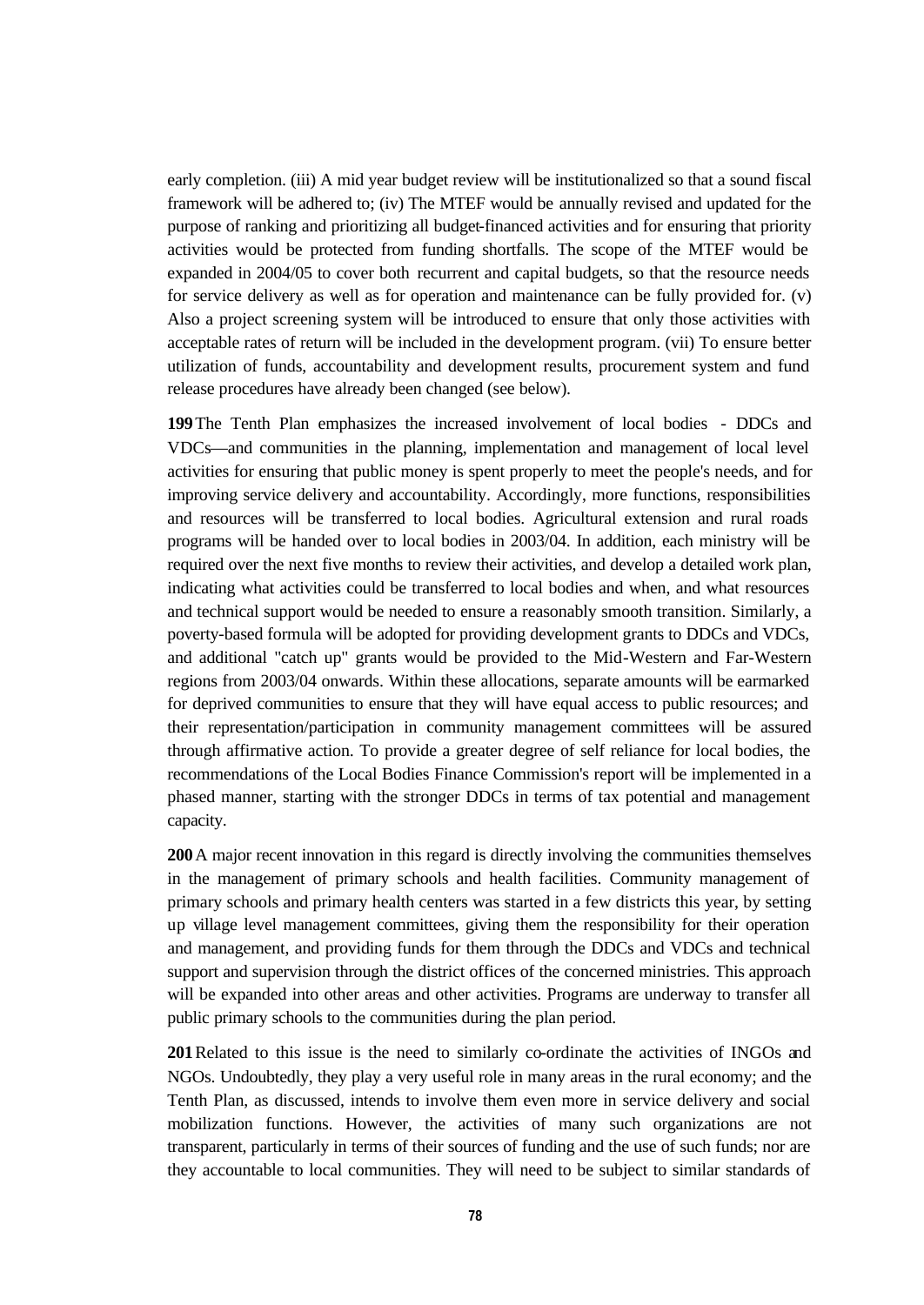transparency and accountability as the central and local government agencies and communities they work with, as indicated in the recent Foreign Aid Policy (2002) of the Government.

**202**Although the main objective of the Tenth Plan is to set the overall framework, principles and main strategies for poverty reduction, the Policy Matrix presented in Annex 1, provides a more detail view of major strategies activities and outcome. The Matrix also clarifies the relations between public strategies and actions and poverty reduction. The structure will be useful in the implementation of poverty reduction strategy of the country.

**203**The implementation of the Tenth Plan is not a separate exercise, but will be carried out primarily through actions in each sector, MTEF and the annual budgeting exercise. An exercise to develop prioritized through the detailed annual plans within each sector will be carried out by individual line ministries. The exercise will also refine and sharpen the output indicators which are indicated in the Policy Matrix. This work of designing the detail action plans and refinement of output indicators will be completed by December 2003. This action plan will help to set a good track record on implementation.

**204**In order to ensure, good implementation expedite reform programs and improve public service delivery, HMG/N has started an intermediate implementation modality called Immediate Action Plan (IAP). The first IAP (Annex 2), which was initiated and implemented in the FY 2002/03, was well-anchored in the Tenth Plan. The IAP was successfully implemented and the result was encouraging. The second IAP is being developed to further strengthen the implementation of the Tenth Plan. Implementation progress is being monitored by a committee —the Reform and Development Group (RDG)—comprising representatives of NPC, MOF and donor agencies. The IAP, in addition to specific actions, sets out the time frame over which the actions are to be implemented, immediate indicators and expected outcomes. The IAP has proved to be an unique tool in the effective implementation of the Tenth Plan.

**205**The prevailing disorder situation in the country presents special challenges in terms of implementation. However, a ceasefire has recently taken place, and peace process is in progress. There is considerable optimism that a return to a more normal situation will enable the government to deliver services better and undertake reform measures. Though it seems unlikely, if the peace process is to be in jeopardy, the government will adopt a multi-pronged approach to implementation in the disturbed areas: (i) Where important development projects will need to go on, the government will carry out such activities within "shield and support" programs, for example, sealing off large project construction sites and carrying out the work. (ii) A similar approach will be adopted for critical road construction work, (for example, where explosives will need to be provided and used for rock-blasting purposes). The use of mobile teams for service delivery and for undertaking repairs are some other examples. (iii) Where it is possible to carry out development activities in a larger area with security presence, Integrated Security and Development Programs (ISDP) will be carried out; for example, the Gorkha district has been selected initially for significant ISDP activities. (iv) In areas where government agencies will have difficulty in actively engaging in service delivery, but it is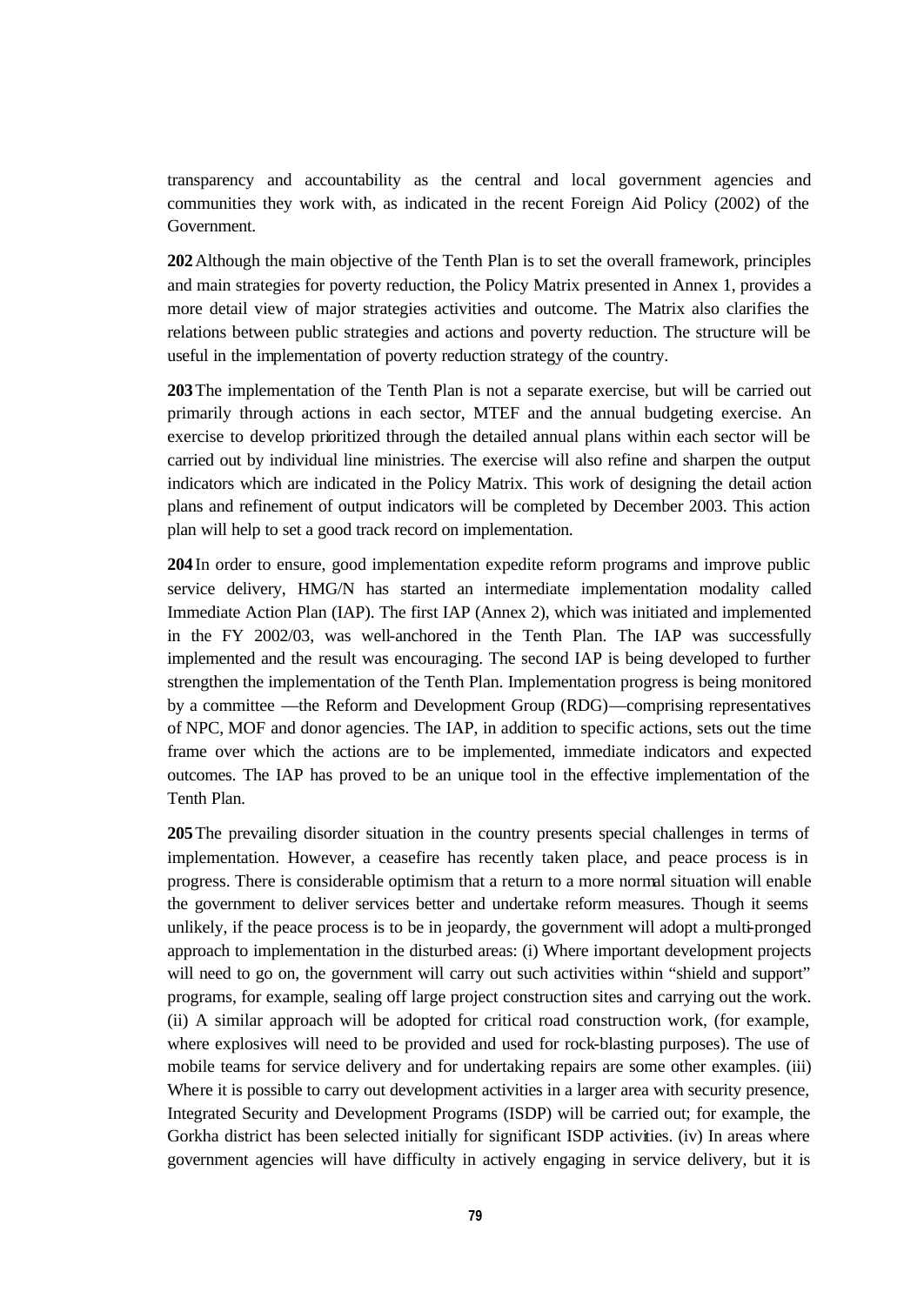possible to use NGOs and local CBOs to carry out essential development activities (for example, providing food and medicines to avoid starvation and epidemics), the government will utilize such channels. (v) In other areas, where there is less problem of security, the government will make serious efforts to implement programs to deliver quick results, in order to prevent further alienation and to win public support. In these areas government interventions will seek to provide employment and income generating activities for the poor, for example through rehabilitation programs, road construction and work for food programs. Such interventions will add extra costs to the normal development activities; but they will have to be accepted (within reasonable limits) to maintain government presence and to prevent further erosion of public sympathy and confidence.

#### *Monitoring and Evaluation Arrangements*

**206**Traditionally, monitoring of development activities in Nepal has focused largely on expenditure monitoring only. Although there have been attempts to monitor physical progress and results, this has not been consistently done. This deficiency inevitably led to leakages and misuse of public resources and poor development results. Although budget allocations and releases were spent on activities, their results in terms of outputs and service delivery were not commensurate with expectations. Ministerial Development Action Committee at the ministry level and National Development Action Committee at the Prime Ministerial level are responsible for rectifying development policies and programs based on the monitoring reports from respective ministries and for some national level core projects from National Planning Commission. However, due to the absence of effective management information system, monitoring, the actions from these Action Committees have still to be fruitful. There is a need for strengthening management information system, and define an integrated frame for monitoring progress of development programs, link them with resources spent, and evaluating them for their effectiveness in reducing income poverty and promoting human development.

**207**Monitoring capacity within the government has been weak up to now, in part because of the lack of interest on the part of political leadership in the past and the consequent disuse of even the existing institutional arrangements. Strong efforts will be made to revitalize and strengthen monitoring capacity. Rather than creating new institutions for this purpose, existing arrangements will be reinforced, as necessary, by new initiatives: (i) the primary responsibility for supervision and monitoring is with the line ministrie s. The existing Project Implementation Units (PIUs) within the line ministries will be significantly strengthened for this purpose. As noted, the line ministries have already been made responsible for monitoring and certifying both financial and implementation (work program) progress of agencies under them. (ii) The NPC has an overview supervisory role, if only to carry out crosschecks on the accuracy of progress certifications by line ministries in order to ensure proper accountability. More importantly, monitoring progress towards poverty reduction will remain a NPC mandate. The Central Monitoring Division and recently established Poverty Monitoring Section of the NPC need to be significantly strengthened to carry out this role and to function as the servicing body for the higher (national) level supervisory institutions. Members of the NPC, who are responsible for various sectors, will be given additional responsibility of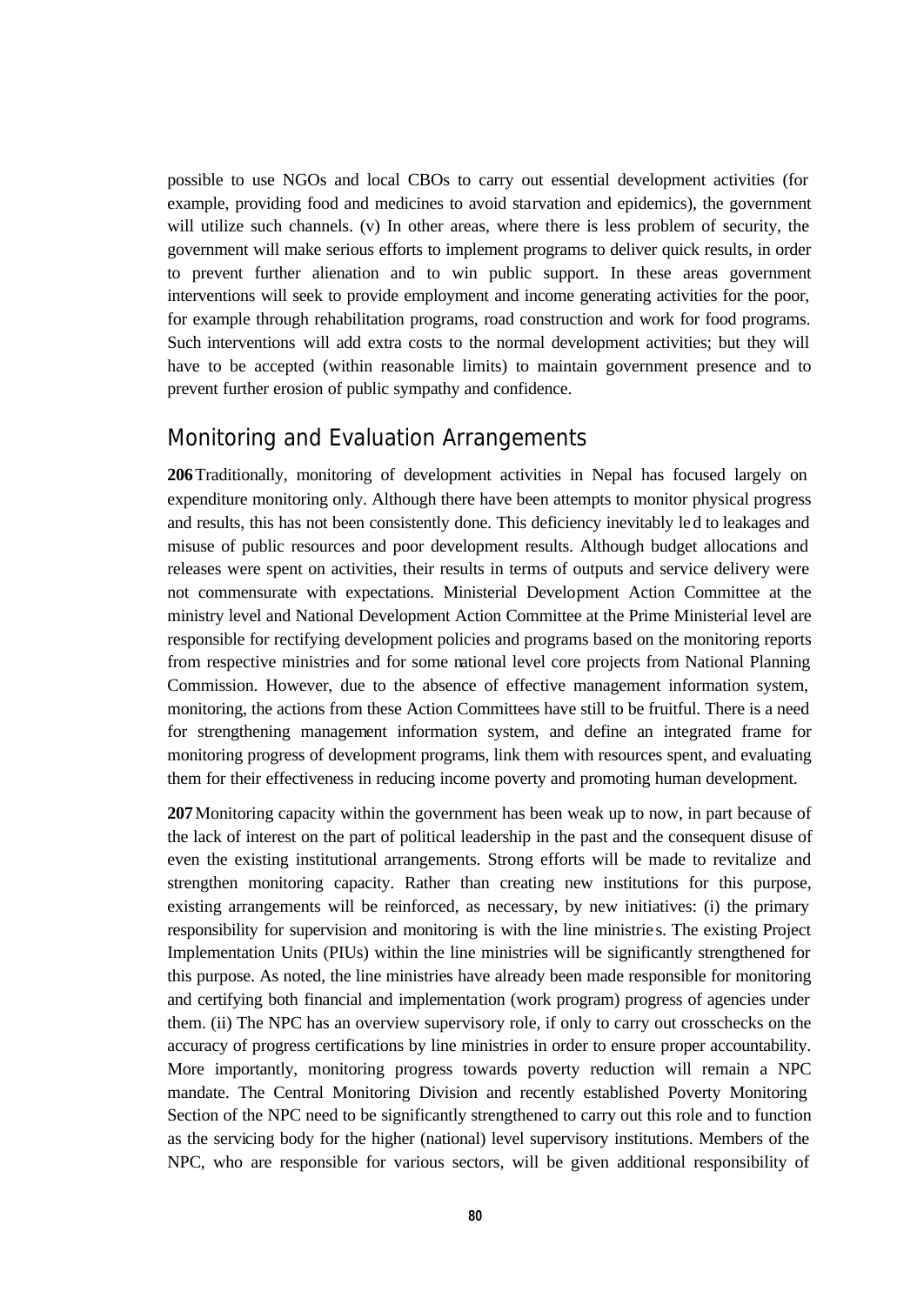monitoring and supervision in one of the Development Regions of the country, (iii) The sector level and national level review committees will be reinvigorated. Thus the Ministerial Development Action Committee (MDAC), chaired by concerned Ministers will review sector progress every two months; while the National Development Action Committee (NDAC), chaired by the Prime Minister, will review both sector implementation and progress towards poverty reduction and key human development goals every four months. Key data and information for poverty monitoring will be derived from surveys to be conducted by Central Bureau of Statistics for which institutional structure and human resources of the CBS will be significantly improved.

**208**To improve the effectiveness of the existing set-up and new initiatives as noted earlier, considerable **capacity building** will be required at all levels of the government—line ministries, starting with the NPC, FCGO, as well as the statutory bodies involved in ensuring public accountability, such as the Auditor General's Office and the Public Accounts Committee. This is because the nature of proposed implementation arrangements will be significantly different from current practice and the scale of monitoring efforts envisaged is far larger than the existing capacity of the government. Additional staffing, training and resources therefore will need to be devoted to these activities. Apart from traditional project/program monitoring, skills will need to be developed in the key ministries for poverty monitoring. In addition, the co-ordination of sector activities and programs involving the private sector, NGOs, CBOs etc. in such areas as health, education and drinking water will demand new management skills from the government staff. An assessment will be undertaken of the capacity building needs at various levels of the government as an essential part of the monitoring framework that would be developed by December, 2003 (see below). And, substantial donor assistance (in the form of technical assistance) as well as the government's own resources will need to be provided for this purpose, once such a framework is developed.

**209**The government has introduced monitoring of both financial and physical progress from the beginning of fiscal year 2002/03. Fiscal reforms announced in this year's budget require the implementing agencies, for all priority activities (classified as P1), to (i) prepare detailed work programs on a trimesterly basis and, on that basis, formulate monitoring/output indicators for each activity. (ii) Fund releases for priority projects by the Financial Comptroller General's Office (FCGO) will be directly tied to the submission of statements of expenditures by the implementing agency, and certification of satisfactory performance of the agreed work program by the supervising line ministry. This system, though a bit cumbersome initially, is expected to ensure that actual expenditures on priority activities are matched reasonably closely with physical progress, or output/service delivery performance. Apart from providing greater financial discipline, it will also facilitate the preparation of reimbursement claims to donor agencies and help improve aid disbursements. Eventually, as the monitoring capacity within the government ministries improves, these monitoring requirements will be extended to all budgetary activities.

**210**For activities undertaken by local governments, similar monitoring arrangements will be adopted. The Local Self Government (Administration) Rules 1999 provide guidelines in this regard. The reporting requirements will be simplified and strictly enforced, with the Ministry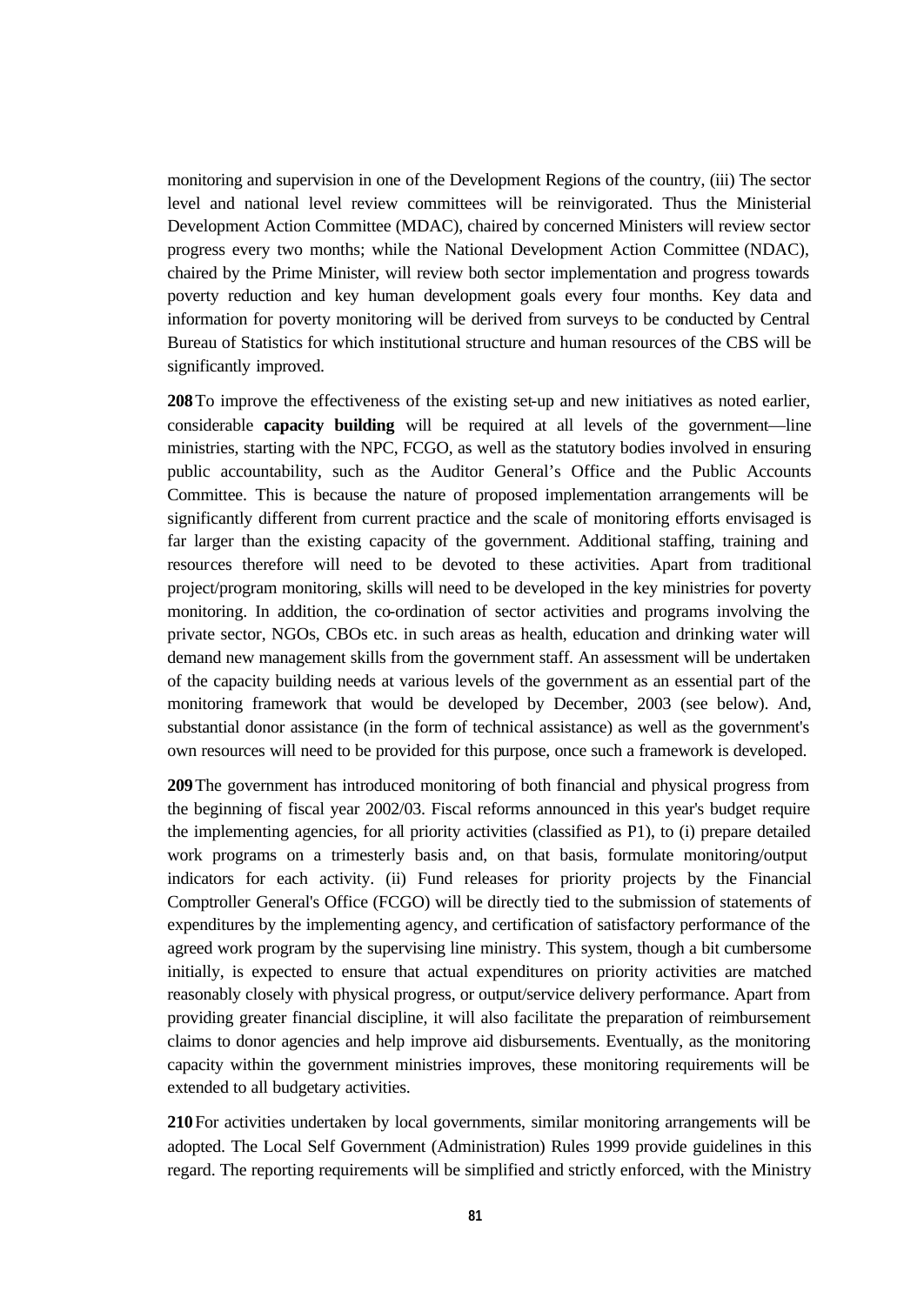of Local Development (MOLD) responsible for overall supervision. The same trimesterly reporting procedures with regard to expenditure reporting and work programs will be initiated and applied, with MOLD providing the certification on satisfactory performance to FCGO before the release of funds can take place. Similarly, for primary schools and health centers that have been transferred by Ministries of Education and Health respectively to village communities, the District Offices of these ministries could provide the supervision and monitoring and the certification that is needed for the trimesterly release of funds by FCGO.

**211**Accelerating the decentralization process and ensuring its success will be an important challenge for both the central government and local bodies. To make the decentralization process effective, it is necessary not only to transfer functions and responsibilities to local governments, but also to enhance their capacity building to carry out the delegated functions, including the provision of requisite technical, management supervision, monitoring, as well as accounting and reporting skills. Until these capacities are built up at the local levels, technical support and supervision from central and district level agencies will be essential. While considerable progress has been made in several districts in building the capacities of DDCs and VDCs through donor-supported programs, these efforts will need to be deepened and extended to other districts. This overall capacity building effort in the Government (both central and local) is one area where donor assistance will be needed to ensure the success of the Tenth Plan, perhaps even more than traditional project support. Since various technical assistance programs already constitute a significant proportion of donor aid to Nepal, these programs will be reassessed in order to re-direct such assistance to the national priorities for development, as suggested above.

**212**Given the record so far with regard to capacity and accountability of some local government bodies, additional measures will be adopted to ensure greater accountability and transparency: (i) Access of the public to information is critical for ensuring better service delivery and accountability. Accordingly, information on resources made available to VDCs, for what purposes, planned activities, and how the money has been spent so far will be posted outside each VDC. Also, access of the public to the reports made by VDCs and DDCs on their trimesterly work programs, SOEs and outputs/service delivery performance will be made available, so that the communities themselves can act as watchdogs over VDC performance. (ii) This will be backed by periodic surveys aimed at assessing customer satisfaction with the functioning of local, as well as, central government agencies (see below). (iii) To ensure participation of the poorer and deprived groups in decision-making and management processes at the village level, affirmative action will be taken to ensure their participation. Citizens' charters will be posted. Budget and expenditure status will be put in the web to encourage citizens' direct involvement in the progress monitoring.

**213**Considerable data is being collected at present by various agencies and development partners for poverty monitoring purposes (including the assessment of income poverty and human development trends); but there has been no effort to integrate them into a systematic framework/database for poverty monitoring on a regular basis. Accordingly, efforts will now be made to develop such a framework for systematically monitoring and evaluating progress towards the overall goals set for poverty reduction, human development and mainstreaming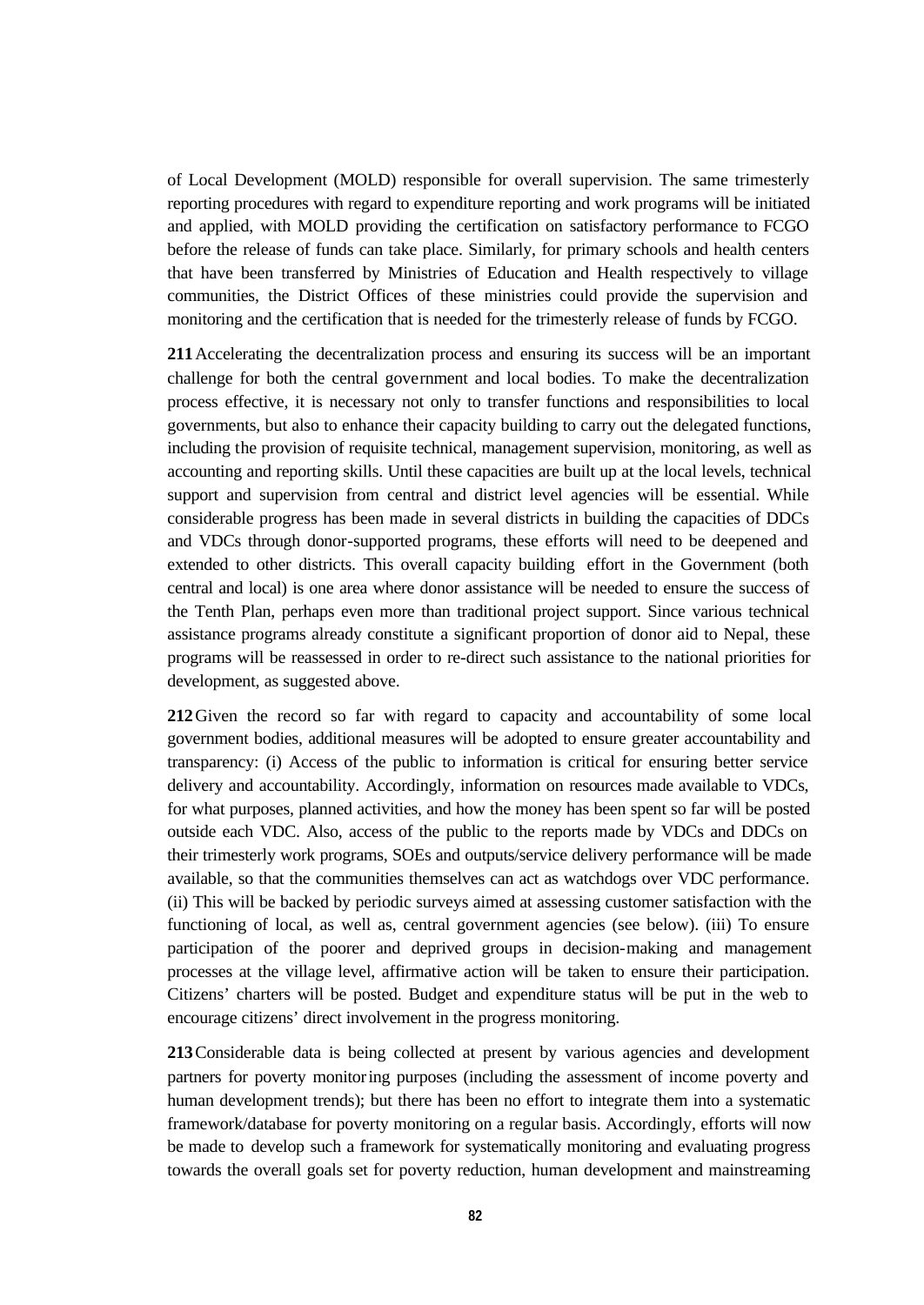the poor and deprived communities. Poverty monitoring will be closely integrated with the monitoring of the PRSP's implementation and assessing the country's progress towards achieving Millennium Development Goals. Several actions are being taken in this regard: (a) Establishing a special poverty monitoring system within the government, as distinct from normal project/program monitoring. For this purpose, a Poverty Monitoring Section has already been created in the NPC, with the mandate of monitoring and analyzing poverty trends, progress towards key human development indicators and the implementation of measures to ensure social inclusion, and undertaking periodic reviews. (b) Efforts are under way to develop intermediate indicators, with assistance from the line ministries. Indeed, as noted above, work programs and output targets/ intermediate indicators have been developed in many areas, to which both fund releases and actual expenditures will be linked. While this will enable evaluation of short term implementation progress and financial accountability, (c) considerable work remains to be done to develop a framework for assessing the outcomes and impacts of development actions over the medium to longer term on the incomes and livelihoods of people, human development and social progress, among others. This will require significant efforts to evaluate existing data sources, to collect additional data that will be needed for poverty monitoring, to decide on institutional responsibilities and the frequency of collecting such data, and to strengthen institutional capacity, as well as to assess funding needs for such efforts. As indicated in Table 18, apart from data that will be routinely collected for MIS purposes, it would be necessary to conduct detailed NLSS surveys every 5- 6 years. These will be supplemented in the intervening periods by household surveys carried out every 2-3 years. In addition, additional sector surveys (such as those conducted by the Department of Health Services) will be undertaken from time to ascertain progress in critical areas, especially the social sectors. Annual surveys will be carried out focusing particularly on backward regions and deprived communities, to assess year-to-year progress. While these would help evaluate progress over time in reducing poverty reduction and reaching social development goals, other efforts will be launched in parallel to improve the effectiveness of public (and private) programs and activities, for example, through participatory monitoring exercises, expenditure tracking, and client satisfaction surveys in specific sectors and areas. It is expected that such a framework for poverty monitoring and tracking PRSP's progress would be finalized by December 2003.

**214**As an initial step, the NPC will undertake a Poverty Mapping exercise, to identify the poor and marginalized groups, to provide a good basis for locating basic social sector infrastructure facilities in backward areas. A new round of the Nepal Living Standards Survey will be carried out in 2003, and its coverage will be broadened to provide additional information required for poverty monitoring. To ensure the effective dissemination of poverty reporting, an annual report on progress on poverty reduction and mainstreaming will be prepared (drawing also on regular monitoring reports by line ministries), by the Poverty Monitoring Unit, under the direction of the Vice-Chairman, NPC, for review by the National Development Action Committee (NDAC). This Annual report will be evolved as a Country Report on the Progress on Millennium Development Goals. Utilizing available information on various dimensions of income and human poverty, the first issue of such a report has already been brought out.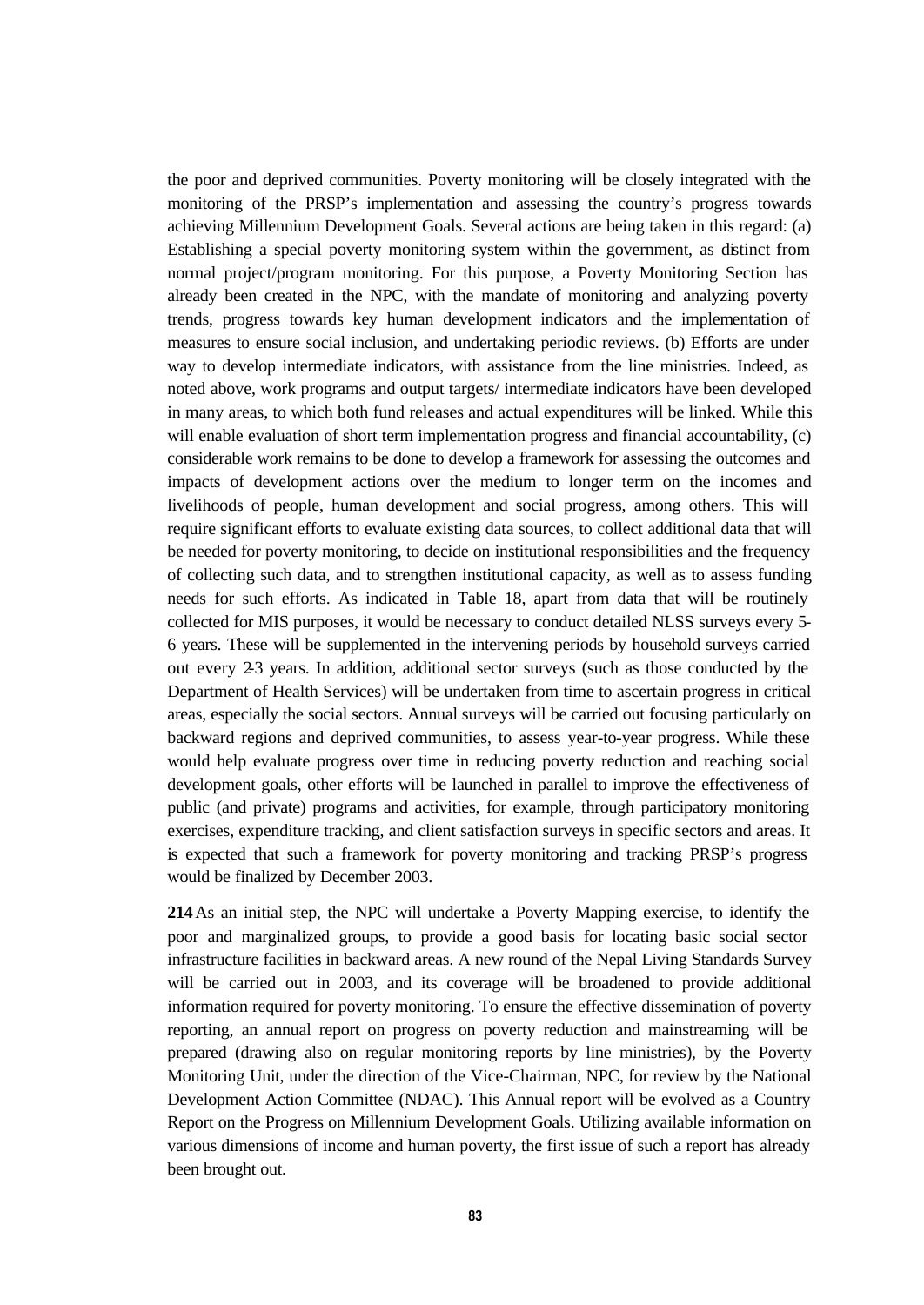**215**Table 18 below summarizes the indicators/key actions that are presently envisaged for monitoring both PRSP implementation and progress in poverty reduction. The Table focuses on key areas where progress in effective implementation of the PRSP is critical, but it should be regarded as preliminary. A more detailed set of indicators to track progress in PRSP implementation and poverty reduction will be formulated when the work program for setting up a monitoring framework is completed in December.

#### *Conclusion*

**216**Recognizing the importance of effective implementation and monitoring of the poverty reduction strategy, His Majesty's Government is developing a comprehensive participatory implementation, monitoring and evaluation strategy, with technical support and assistance from the development partners. The current work program has focussed on the initial requirements for monitoring the implementation of key work programs and activities and the intermediate indicators of outputs from such activities, together with specification of institutional responsibilities and formats and time schedules for reporting. This phase of the work program including necessary budgeting, planning and procedural changes; the establishment of a central poverty monitoring unit; and supervisory arrangements at the national and highest political levels to oversee progress has been largely completed and made operational. Work is now under way to develop comprehensive institutional arrangements for measuring and evaluating the impact and outcomes of poverty reduction efforts over the medium to longer term, to put in place effective arrangements to collect relevant data and information on a sustainable and regular basis, to analyse and effectively utilize them for policy purposes, for institutionalizing dissemination and feedback mechanisms and for developing and strengthening the necessary institutional capacity at all levels to carry out these tasks. Developing such a comprehensive framework, with donor support, is a major undertaking; and it is expected that the exercise would be completed by December 2003.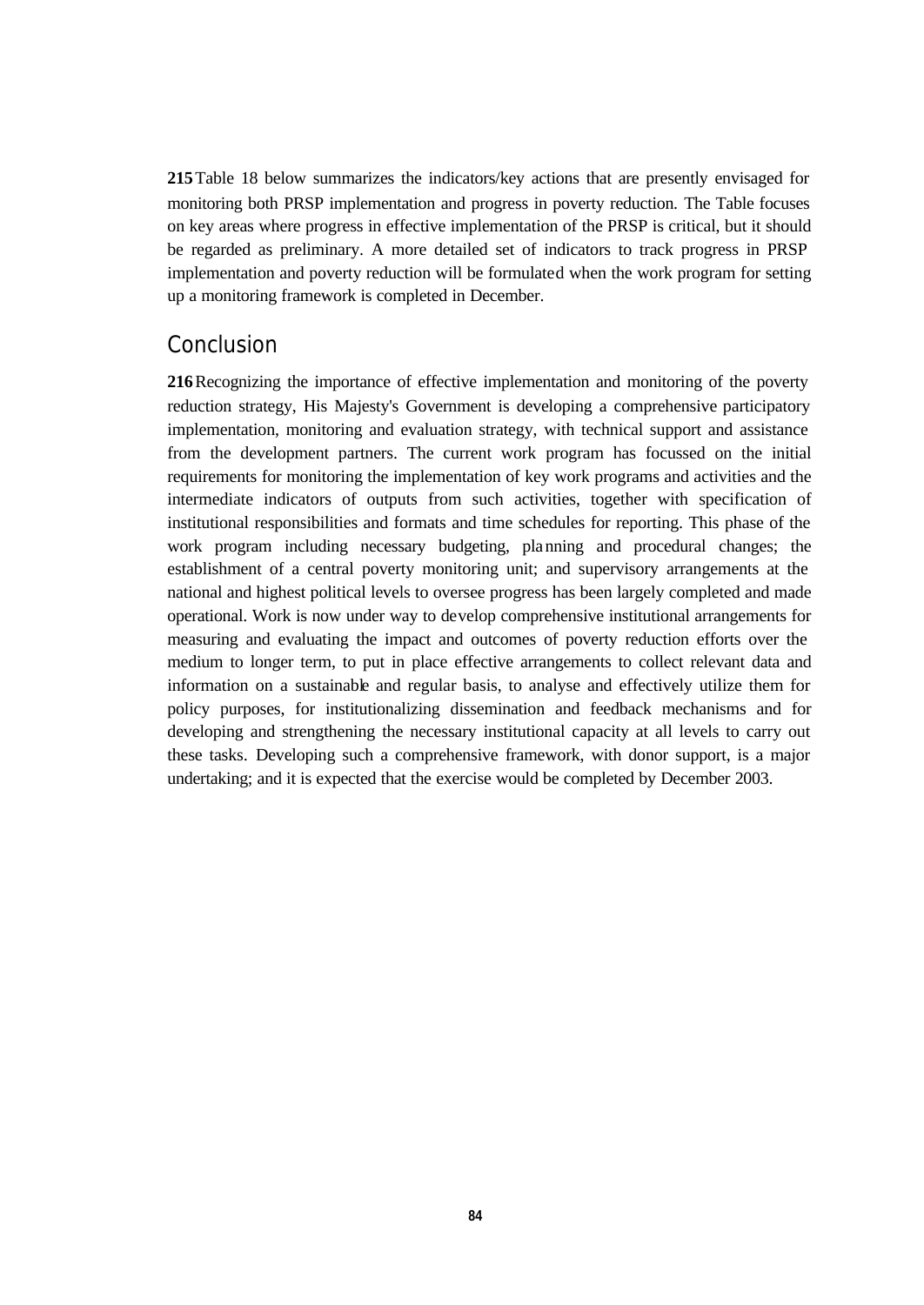Table 18: Key Output/Outcome/Impact and Process Indicators

| Strategy/sector                     | <b>Indicators/Key Actions</b>                                                                     | Levels of                  | Frequency of     | <b>Sources</b>           | Responsible     |
|-------------------------------------|---------------------------------------------------------------------------------------------------|----------------------------|------------------|--------------------------|-----------------|
|                                     |                                                                                                   | Analysis/<br>Desegregation | Collection       |                          | Agency          |
| Poverty Incidence<br>and Employment | Poverty Incidence, Intensity and Severity (poverty threshold, \$'day,<br>consumption basket etc.) | <b>NERUS</b>               | 5-6 years        | <b>NLSS</b>              | <b>CBS</b>      |
|                                     | Household Distribution by Consumption Deciles and Share of<br>Poorest Quintile                    | <b>NUR</b>                 | 2-3 years        | Household Survey         | CBS             |
|                                     | <b>Gini Coefficient of Income</b>                                                                 | <b>NERUR</b>               | 5-6 years        | <b>NLSS</b>              | CBS             |
|                                     | Labor Participation Rates                                                                         | <b>NERG</b>                | 5-6 years        | Labor Force Survey       | CBS             |
|                                     | Unemployment/Underemployment rates                                                                | <b>NERGS</b>               | 5-6 years        | <b>NLSS</b>              | CBS             |
| Broad-based (pro-                   | GDP and Per Capita Income Growth                                                                  | <b>NERS</b>                | 2-4 years/Annual | NLSS/HH Survey           | CBS             |
| poor) Economic                      | Agriculture GDP and Per Capita Agricultural Income Growth                                         | <b>NERS</b>                | 2-4 years/Annual | NLSS/HH Survey           | CBS             |
| Growth                              | Provision of Key Inputs for Agriculture (fertilizer, extension, irrigation)                       | <b>NER</b>                 | Annual           | <b>MIS</b>               | DOA/DOI         |
|                                     | Access to Institutional/Micro Credit                                                              | <b>NERUS</b>               | 2-4 years/Annual | HH Survey/MIS            | <b>CBS/NRB</b>  |
|                                     | Tourists' Arrivals                                                                                | National                   | Annual           | <b>MIS</b>               | <b>DOI</b>      |
|                                     | Gross/Net Nepali Workers Going Abroad                                                             | <b>National Sector</b>     | Annual           | <b>National Accounts</b> | CBS             |
|                                     | Employment- Number of Jobs Created                                                                | <b>National Sector</b>     | Annual           | National Accounts        | CBS             |
| Human                               | Human Development Indicator                                                                       | <b>NER</b>                 | 2 years          | Survey                   | <b>UNDP</b>     |
| Development and                     | Literacy Rates (adults and total)                                                                 | <b>NERUGS</b>              | 2-4 years Annual | NLSS/HH Survey           | CBS             |
| Infrastructure                      | Net Enrollment Rates (primary/secondary)                                                          | <b>NERUGS</b>              | 2-4 years Annual | NLSS/HH Survey           | CBS/DoE         |
|                                     | Repetition/Failure Rates in Primary and secondary Levels                                          | <b>NERUGS</b>              | 2-4 years Annual | NLSS/HH Survey           | CBS/DoE         |
|                                     | Time Taken to Reach a Primary School                                                              | <b>NERU</b>                | 2-4 years        | NLSS/HH Survey           | CBS             |
|                                     | Student Teacher Ratio                                                                             | <b>NER</b>                 | Annual           | <b>MIS</b>               | CBS             |
|                                     | Proportion of Trained Teachers in Primary School                                                  | <b>NERU</b>                | Annual           | <b>MIS</b>               | <b>CBS</b>      |
|                                     | Proportion of Students in Primary school Getting Scholarship                                      | <b>NERUGS</b>              | Annual           | <b>MIS</b>               | <b>CBS</b>      |
|                                     | Life Expectancy at Birth                                                                          | <b>NEUG</b>                | 5 years          | <b>NLSS</b>              | CBS             |
|                                     | Mortality Rates (infant, child, under 5 and maternal                                              | <b>NERUGS</b>              | 5-6 years        | HH Survey/MIS            | DoHS/CBS        |
|                                     | Time Taken to Reach the Nearest Health Facility                                                   | <b>NERU</b>                | 2-4 years        | NLSS/HH Survey           | CBS             |
|                                     | One Year Olds (%) fully Immunized Against Target Diseases                                         | <b>NERU</b>                | 2-4 years Annual | NLSS/DHS/HH Survey       | CBS/MoHS        |
|                                     | Diseases Incidence (TB, malaria, HIV/AIDS)                                                        | <b>NERUGS</b>              | 5-6 years        | <b>HH Survey</b>         | DoHS/CBS        |
|                                     | Births (%) Attended by Skilled Health Personnel                                                   | <b>NERUS</b>               | 2-4 years/Annual | <b>HH Survey</b>         | CBS/MoHS        |
|                                     | Access to Antenatal Care During Pregnancy                                                         | <b>HERUS</b>               | 2-4 years/Annual | <b>HH Survey</b>         | CBS/MoHS        |
|                                     | Contraceptive Prevalence Rate                                                                     | <b>NERUS</b>               | 2-4 years/Annual | <b>HH Survey</b>         | CBS             |
|                                     | Access to Improved Drinking Water Sources                                                         | <b>NERUS</b>               | 2-4 years/Annual | NLSS/HH Survey/MIS       | <b>CBS/DWSS</b> |
|                                     | Access to Adequate Sanitation Facilities                                                          | <b>NERUS</b>               | 2-4 years/Annual | NLSS/HH Survey/MIS       | CBS/DWSS        |
|                                     | Access to Motorable All Weather Roads                                                             | <b>NER</b>                 | 2-4 years/Annual | HH Survey/MIS            | CBS/DoR         |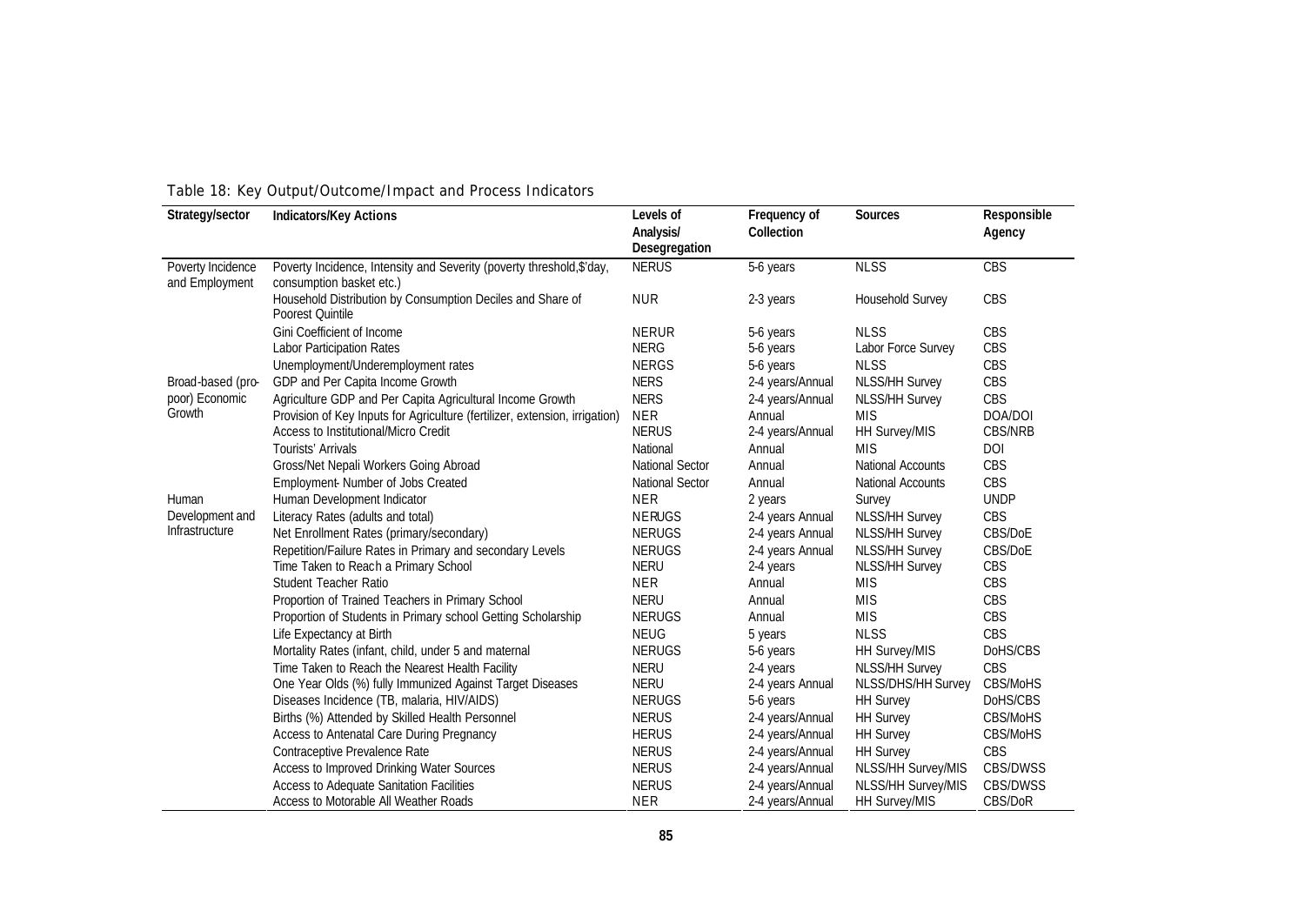| Strategy/sector          | <b>Indicators/Key Actions</b>                                                                                                | Levels of<br>Analysis/<br>Desegregation | Frequency of<br>Collection | Sources                  | Responsible<br>Agency               |
|--------------------------|------------------------------------------------------------------------------------------------------------------------------|-----------------------------------------|----------------------------|--------------------------|-------------------------------------|
|                          | Rural Roads Constructed-Kms                                                                                                  | <b>NER</b>                              | 2-4 years/Annual           | <b>HH Survey/MIS</b>     | CBS/DoR                             |
|                          | Percentage Served by Electricity                                                                                             | <b>NERUS</b>                            | 2-4 years/Annual           | HH Survey/MIS            | <b>CBS/NEA</b>                      |
| Social Inclusion         | Ratio of Female Literacy to Male Literacy Rate                                                                               | <b>NERUS</b>                            | 2-4 years                  | NLSS/HH Survey           | CBS                                 |
| And Targeted<br>Programs | Ratio of Girls' Enrollment to Boys' Enrollment Rate (primary and<br>secondary)                                               | <b>NERUS</b>                            | 2-4 years/Annual           | NLSS/HH Survey/MIS       | CBS/DoE                             |
|                          | Proportion of Female School Teachers                                                                                         | <b>NER</b>                              | Annual                     | <b>MIS</b>               | <b>DoE</b>                          |
|                          | Percentage of Women in Civil Service                                                                                         | National                                | Annual                     | <b>MIS</b>               | MoGA                                |
|                          | Percentage of Women in political Positions                                                                                   | National Local                          | 2-4 years                  | <b>MIS</b>               | Mo<br>Parliamentary<br>Affairs/MoLD |
|                          | Number of Community/Leasehold Forestry UG's formed                                                                           | <b>NERS</b>                             | 2-4 years/Annual           | HH Survey/MIS            | CBS/MoF                             |
|                          | Expenditure and Number of People Receiving Skill Training                                                                    | <b>NERUGS</b>                           | 2-4 years/Annual           | HH Survey/MIS            | CBS/MoL                             |
|                          | Proportion and budget of Students From Disadvantaged Groups<br>Awarded Scholarships                                          | <b>NERGS</b>                            | Annual                     | <b>MIS</b>               | MoE                                 |
|                          | Number of Mobile Health Camps in Disadvantaged Groups/Areas                                                                  | <b>NERS</b>                             | Annual                     | <b>MIS</b>               | MoH                                 |
| Governance               | Implementation of Development Action Plan for CFAA and CPAR<br>(financial accountability, procurement, civil service reform) | National                                | Annual                     | <b>MIS</b>               | MOF, FCGO<br>and AGO                |
|                          | Implementation of Decentralization (education, health, agri.<br>extension, rural roads, fiscal devolution)                   | National                                | Annual                     | <b>MIS</b>               | MoLD, NPC                           |
|                          | Implementation of Anti-Corruption Agenda                                                                                     | National                                | Annual                     | <b>MIS</b>               | MoF, NPC,<br>MoGA                   |
| Civil Service            | Improvement in recruitment and promotion system                                                                              | National                                | 2-4 years                  | <b>MIS</b>               | MGA, PSC                            |
| Reform                   | Reduce political interference in civil service functioning                                                                   | National                                | Annual                     | <b>MIS</b>               | MOGA, PMO                           |
| Environmental            | Proportion of Land Area Covered by Forest                                                                                    | National Regional                       | Annual                     | <b>MIS</b>               | <b>MOF</b>                          |
| Management               | Land Area Protected for Biodiversity                                                                                         | National                                | Annual                     | <b>MIS</b>               | <b>DNPWC</b>                        |
|                          | Carbon dioxide Emission Per Capita                                                                                           | National                                | Annual                     | <b>MIS</b>               | <b>DoHM</b>                         |
| Macroeconomic            | Gross national Savings and Investment (percent of GDP)                                                                       | National                                | Annual                     | <b>National Accounts</b> | CBS                                 |
| Stability                | Government Expenditure (regular/dev, current/capital) Percent of<br>GDP                                                      | National                                | Annual                     | Economic Survey          | MoF                                 |
|                          | Revenue (percent of GDP)                                                                                                     | National                                | Annual                     | Economic Survey          | CBS/MoF                             |
|                          | Fiscal Deficit as Percent of GDP                                                                                             | National                                | Annual                     | Economic Survey          | CBS/MoF                             |
|                          | Domestic Borrowing as Percent of GDP                                                                                         | National                                | Annual                     | Economic Survey          | <b>CBS/NRB</b>                      |
|                          | External Assistance as Percent of GDP                                                                                        | National                                | Annual                     | Economic Survey          | CBS/MoF                             |
|                          | Balance of Payments (exports, imports, C/A, gross reserves)                                                                  | National                                | Annual                     | Economic Survey          | <b>CBS/NRB</b>                      |
|                          | Price Inflation                                                                                                              | <b>NER</b>                              | Annual                     | MIS, Price data          | NRB/CBS                             |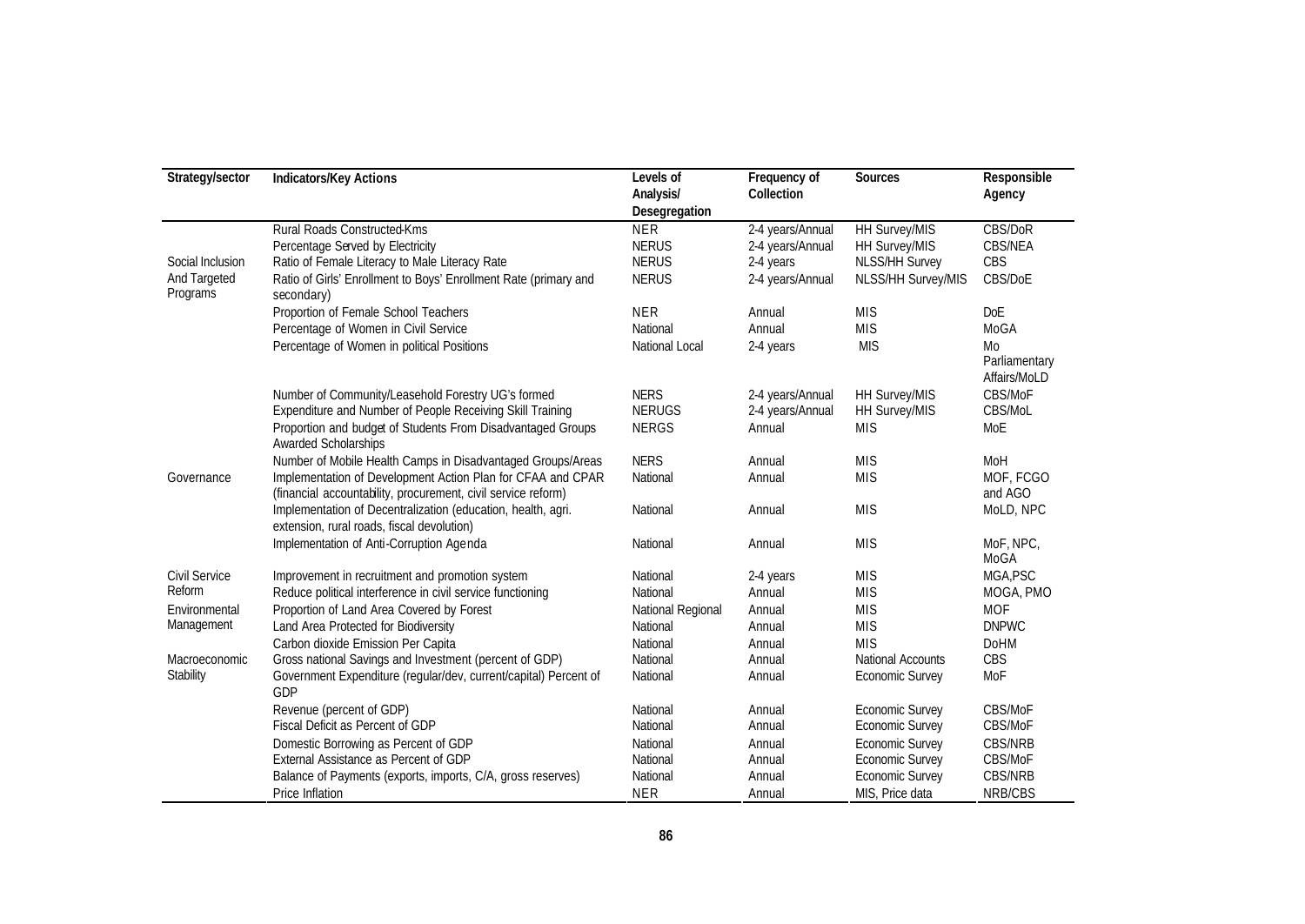| Strategy/sector                               | <b>Indicators/Key Actions</b>                                                                                 | Levels of<br>Analysis/<br>Desegregation | Frequency of<br>Collection | <b>Sources</b>                        | Responsible<br>Agency                             |
|-----------------------------------------------|---------------------------------------------------------------------------------------------------------------|-----------------------------------------|----------------------------|---------------------------------------|---------------------------------------------------|
|                                               | Monetary Growth (broad money, credit to private sector)                                                       | National                                | Annual                     | <b>MIS</b>                            | <b>NRB</b>                                        |
| Fiscal/Financial<br>Management and            | Functional/Economic Classification of Allocations and<br>Expenditures (by sector)                             | ΝR                                      | Annual                     | <b>MIS</b>                            | FCGO/MoF                                          |
| Monitoring                                    | MTEF-Pro-Poor Expenditures (P1s) Allocations and expenditures by<br>program/activity and type of expenditures | National                                | Trimesterly,<br>Annual     | <b>MIS</b>                            | NPC/MoF/FCGO                                      |
|                                               | Mid Year Review of The Budget                                                                                 | National                                | Annual                     | <b>MIS</b>                            | MoF/FCGO                                          |
| Structural<br>Reforms and<br>Overall progress | Govt. Review of Implementation Progress (to be shared with Dev.<br>Partners)                                  | NR.                                     | Trimesterly/Annual         | <b>MIS</b>                            | NDAC, MDAC,<br>NPC/MoF, Line<br><b>Ministries</b> |
|                                               | Review by Auditor General and Public Account Committee<br>Review of IAP and Reform Agenda                     | National<br>National                    | Annual<br>Annual           | <b>AGO/FCGO Reports</b><br><b>MIS</b> | AGG/PAC<br>MoF, NPC, Line<br><b>Ministries</b>    |

Note *NERUS: National/Ecological/Regional/urban/Rural/Social Groups*

*NERS: National/Ecological/Regional/Social Groups*

*NER: National/Ecological/Regional*

*NERUGS: National/Ecological/Regional/Urban/Rural/Gender and Social Groups*

*NERUR: National/Ecological/Regional/Urban/Rural*

*NERGS: National/Ecological/Regional/Gender/Social Groups*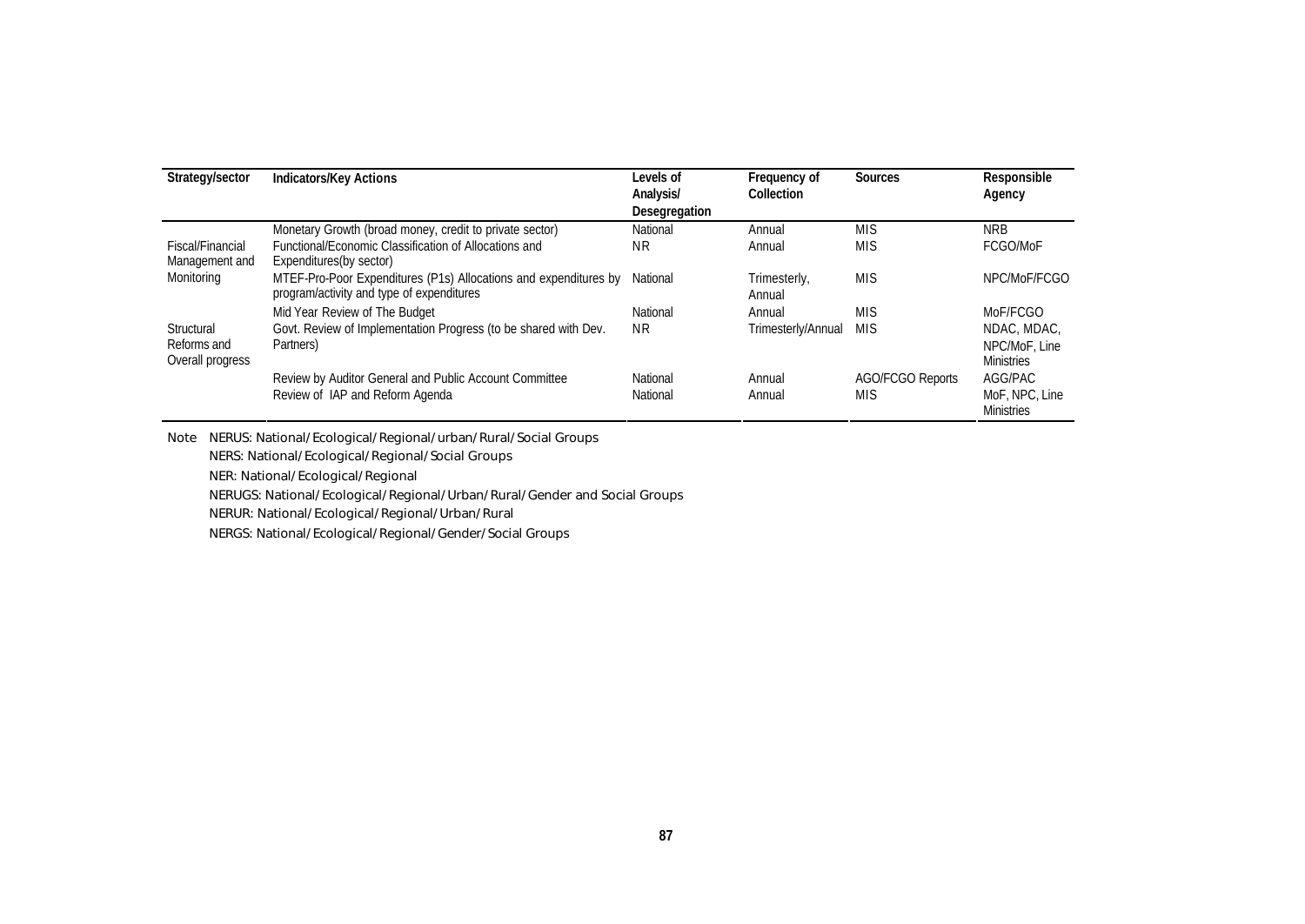#### *Annex 1*

| Objective                                                                                                                  | <b>Strategies</b>                                                | <b>Activities</b>                                                                                                                                                                                      | Intermediate indicators                                                                                                    | Outcome                                                                                                        | Responsible<br>Agency                                         |
|----------------------------------------------------------------------------------------------------------------------------|------------------------------------------------------------------|--------------------------------------------------------------------------------------------------------------------------------------------------------------------------------------------------------|----------------------------------------------------------------------------------------------------------------------------|----------------------------------------------------------------------------------------------------------------|---------------------------------------------------------------|
| Maintain fiscal<br>- Pursue prudent expenditure<br>discipline<br>management<br>• Improve domestic resource<br>mobilization |                                                                  | • Medium Term Expenditure<br>Framework (MTEF) strengthened<br>by consolidating regular and<br>development expenditure and<br>classifying into recurrent and<br>capital expenditures (2005<br>ongoing). | • Fiscal deficit remaining<br>around 5 % of GDP.<br>- Regular expenditure as<br>percent of GDP declining.                  | • Revenue GDP ratio<br>increased to 14 percent<br>by 2007.<br>• Decrease tax arrears by<br>50 percent by 2007. | NPC, MOF                                                      |
|                                                                                                                            |                                                                  | • Development expenditure in all<br>sectors widened and deepened<br>through MTEF (ongoing).<br>- Actions taken to clear government<br>arrears to/from the public utilities                             | • Revenue surplus to finance<br>development spending<br>improves over years.<br>Annual revenue to grow by<br>0.4 % of GDP. | - Revenue surplus to<br>contribute at least 18<br>percent of development<br>expenditure by 2007.               | $\blacksquare$ NPC, MOF,<br>Line<br>ministries<br>· MOF, FCGO |
|                                                                                                                            |                                                                  | (2003/04).<br>Settle tax arrears (ongoing).<br>• Recommendations of the fiscal<br>taskforce for tax reform<br>implemented (FY 2004 onwards).                                                           | • Number of tax payers with<br>PAN increased to 300,000<br>by 2007.                                                        |                                                                                                                | $-MOF$<br>$-MOF$                                              |
|                                                                                                                            |                                                                  | • Tax exemptions and tax rebates<br>narrowed downed and tax net<br>widened (ongoing).                                                                                                                  |                                                                                                                            |                                                                                                                | $-MOF$                                                        |
|                                                                                                                            |                                                                  | • Tax administration strengthened<br>through a move towards an<br>autonomous tax administration<br>(ongoing).                                                                                          |                                                                                                                            |                                                                                                                | $-MOF$                                                        |
|                                                                                                                            |                                                                  | • Customs valuations revised every<br>six months based on ASYCUDA<br>and product (ongoing).                                                                                                            |                                                                                                                            |                                                                                                                | $-MOF$                                                        |
| Ensure efficiency<br>of public<br>resources                                                                                | • Widen and deepen MTEF to cover<br>all sectors                  | • MTEF extended to all Ministries<br>(2002/03).                                                                                                                                                        | • All priority projects/<br>programs published in the<br>Red Book.                                                         | • Improved pro poor<br>budget allocation.                                                                      | $\blacksquare$ NPC, MOF                                       |
|                                                                                                                            | • Increase the share of priority<br>projects (P1) in the budget. | • Performance based fund release<br>institutionalized (2003 onwards)                                                                                                                                   | • Project completion period<br>reduced.                                                                                    | • Improved efficiency of<br>public spending.                                                                   | $-MOF$                                                        |

#### **88**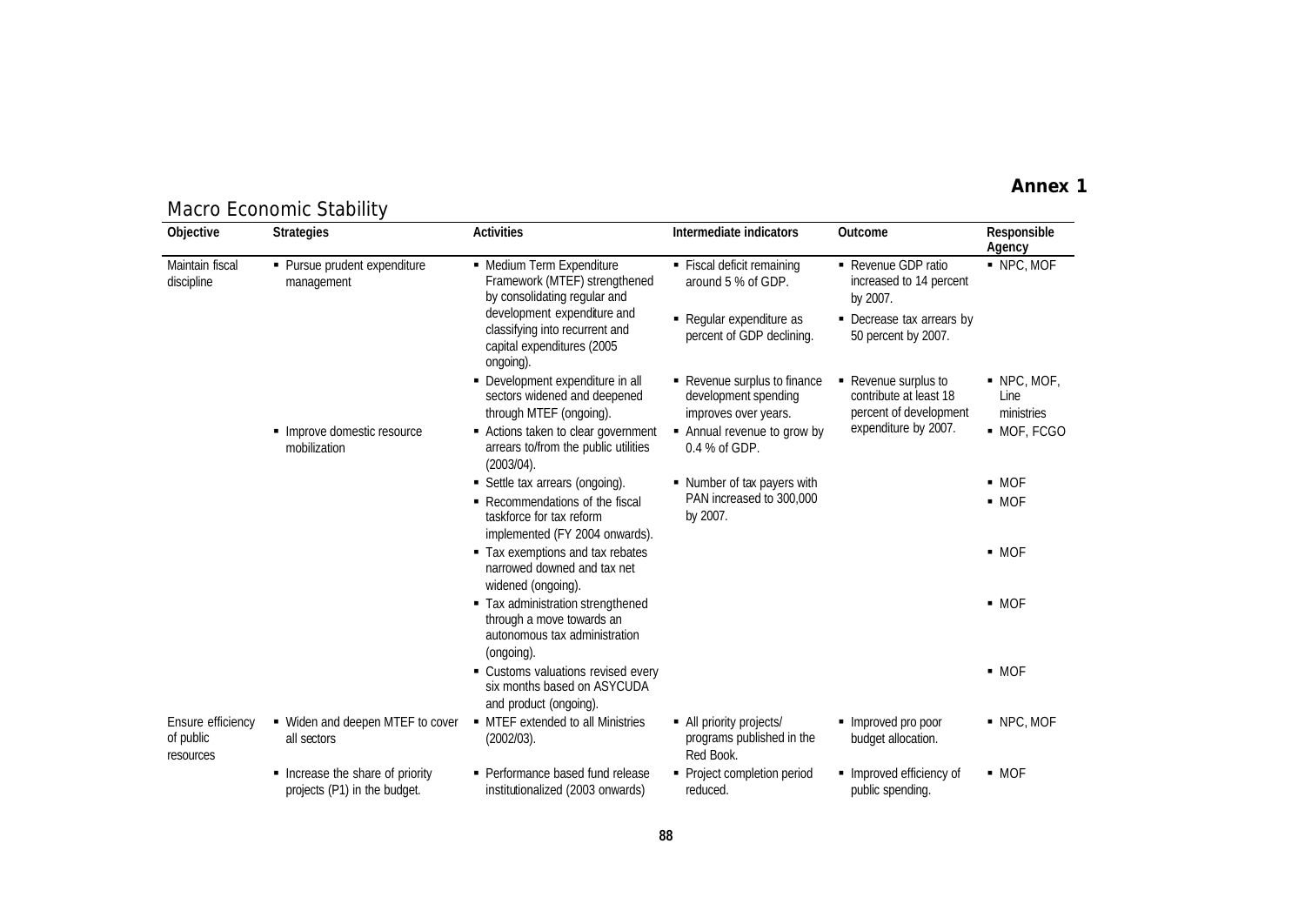| Objective                            | <b>Strategies</b>                                                                                             | <b>Activities</b>                                                                                                                              | Intermediate indicators                                                   | Outcome                                                    | Responsible<br>Agency |
|--------------------------------------|---------------------------------------------------------------------------------------------------------------|------------------------------------------------------------------------------------------------------------------------------------------------|---------------------------------------------------------------------------|------------------------------------------------------------|-----------------------|
|                                      |                                                                                                               | • Monitoring and evaluation unit<br>strengthened (2003 onwards)                                                                                | • Time and cost over run<br>reduced.                                      |                                                            | NPC, MOF              |
|                                      |                                                                                                               | • Performance of all<br>projects/programs made available<br>in the web site (2003 onwards)                                                     | • Total share of P1 project<br>budget in sector ceiling<br>increased.     |                                                            | NPC                   |
|                                      |                                                                                                               | • The new procurement law<br>implemented (2004).                                                                                               |                                                                           |                                                            | MOF, MOPPW            |
| Maintenance of<br>monetary stability | • Pursue Prudent monetary policy to<br>(i) contain inflation and (ii) attain<br>favorable balance of payments | • Money supply (M2) contained to a<br>desirable level (ongoing).                                                                               | • Money supply (M2) growing<br>at the rate of 14.5 percent.               | • Average inflation rate<br>contained at 5 % per<br>annum. | $\blacksquare$ NRB    |
| position                             |                                                                                                               | • Limit central bank borrowing as<br>per financial regulation (2003/04).                                                                       | • Share of private sector<br>credit at 76 percent of the                  | • Favorable balance of<br>payment                          | $-MOF$                |
|                                      |                                                                                                               | • Limit the growth of bank finance to<br>the government (ongoing).                                                                             | total.                                                                    |                                                            | • NRB/MOF             |
|                                      |                                                                                                               | • Widen the instruments of open<br>market operations (ongoing).                                                                                |                                                                           |                                                            | $\blacksquare$ NRB    |
| Ensure external<br>sector stability  | • Diversification of exports.                                                                                 | • Promote and divers exportable<br>commodities (commodity -wise and<br>country-wise) (ongoing).                                                | • Current account deficit<br>contained at less than 4<br>percent of GDP.  | • Balance of payment<br>favorable.                         | • MOICS               |
|                                      | • Promotion of foreign direct<br>investment.                                                                  | - Alignment of real exchange rate.                                                                                                             |                                                                           | • International reserves<br>remains to a                   | $\blacksquare$ NRB    |
|                                      | • Implementation of prudent foreign<br>exchange rate policy.                                                  | Act, regulation, tariff structure<br>amended/revised and procedural<br>simplification initiated.                                               |                                                                           | comfortable position.                                      | • MOICS, MOF          |
|                                      |                                                                                                               | • Increase remittance (from<br>Nepalese working abroad) by<br>increasing access/quality of<br>workers into foreign labor markets<br>(ongoing). |                                                                           |                                                            | • DOL, NRB            |
|                                      |                                                                                                               | • Foreign exchange regime<br>rationalized (ongoing).                                                                                           | • Foreign exchange reserve<br>to cover minimum of 6<br>months of imports. |                                                            | $\blacksquare$ NRB    |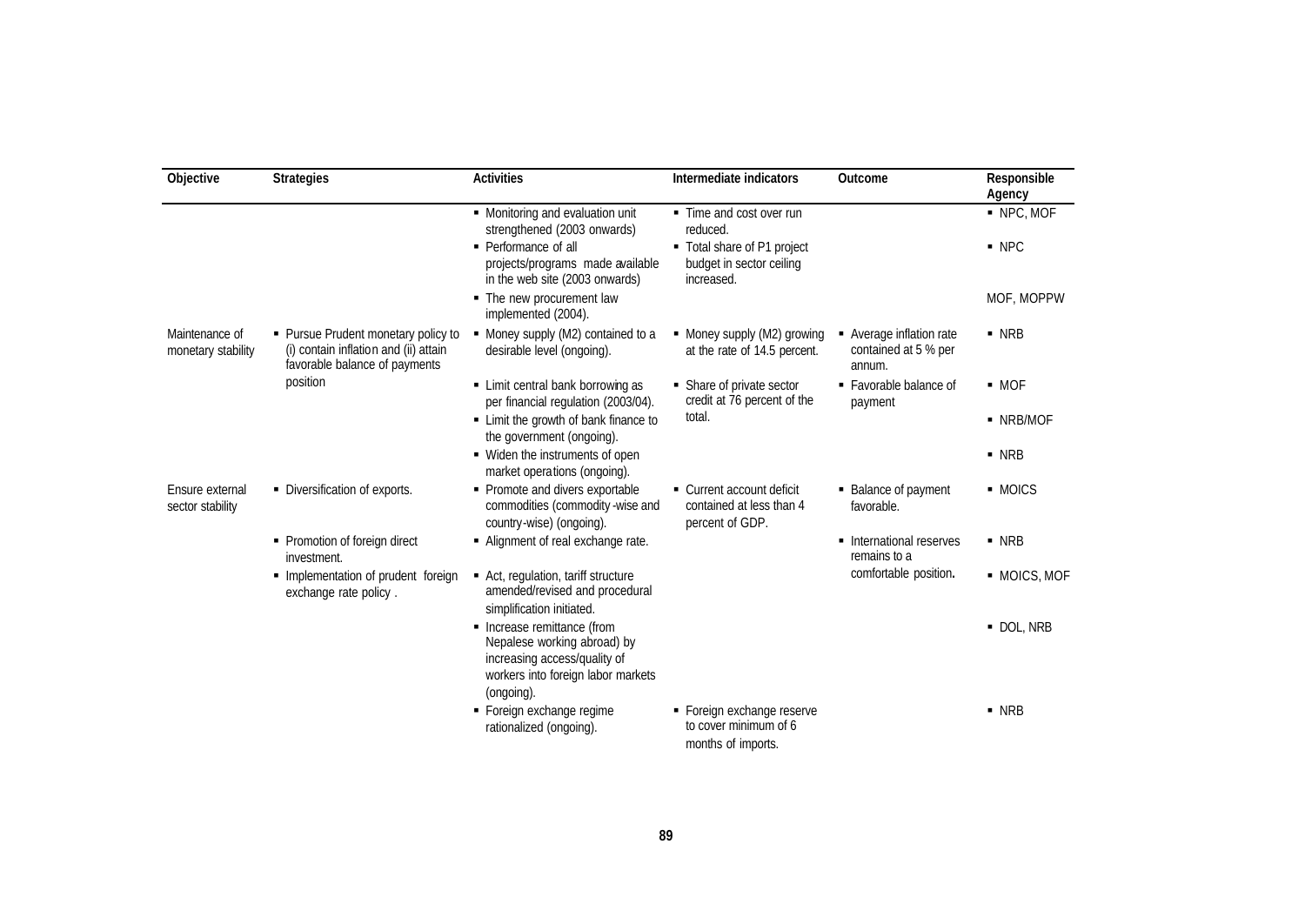| Objective                                                                   | <b>Strategies</b>                                                                   | <b>Activities</b>                                                                                                                  | Intermediate indicators                                                | Outcome                                                                 | Responsible<br>Agency  |
|-----------------------------------------------------------------------------|-------------------------------------------------------------------------------------|------------------------------------------------------------------------------------------------------------------------------------|------------------------------------------------------------------------|-------------------------------------------------------------------------|------------------------|
| Strengthen<br>financial system                                              | Strengthen Central Bank's<br>regulatory and supervisory<br>capability.              | • Implement re-engineering plan of<br>Nepal Rastra Bank (2005).                                                                    | Reduced NPA of the<br>banking system.                                  | • Central Bank's<br>supervisory and<br>regulatory capacity<br>improved. | ■ NRB, MOF             |
|                                                                             | Reform state owned commercial<br>bank.                                              | • Initiate privatization process of<br>Rastriya Banijya Bank and Nepal<br>Bank Limited (2005).<br>• Establish asset Reconstruction | Improved capital adequacy<br>ratio.                                    | • Confidence in the<br>financial system<br>strengthened.                | • NRB/MOF              |
|                                                                             | Strengthen banking and non-<br>banking financial institutions.                      | Company (2003/04).<br>Strengthen legislative and<br>institutional framework for<br>effective loan recovery (2003/04).              | Interest rate spread<br>between deposit and<br>lending narrowed.       | Efficiency of the<br>financial system service<br>delivery improved.     | - NRB/MOF              |
|                                                                             | • Widen and deepen the activities of<br>the stock market.                           | • Enact necessary acts for<br>regulation of local co-operatives<br>(2004).                                                         | • Number of listed<br>companies and transaction<br>volume in the stock |                                                                         | $\blacksquare$ NRB/MOF |
|                                                                             |                                                                                     | • Complete audits of two main<br>development banks (ADB/N and<br>NIDC) and develop restructuring<br>strategy for them (2004).      | exchange increased.                                                    |                                                                         | • NRB/MOF              |
|                                                                             |                                                                                     | Reform rural development banks<br>(2004).                                                                                          |                                                                        |                                                                         | $-MOF$                 |
|                                                                             |                                                                                     | Strengthen rural financing system<br>(ongoing).                                                                                    |                                                                        |                                                                         | $-MOF, NRB$            |
|                                                                             |                                                                                     | • Improve the regulatory framework<br>and operational efficiency of the<br>stock market (ongoing).                                 |                                                                        |                                                                         | • MOF, SEBI            |
| Enhanced role of<br>private sector in<br>economic<br>activities<br>enhanced | • Create conducive and competitive<br>environment for private sector<br>investment. | Review labor act and enact<br>necessary laws for easy entry and<br>exit (2004).                                                    | Increased share of private<br>sector in total investment.              | • Private sector<br>investment reached<br>16.7 % of GDP.                | • MOLTM                |
|                                                                             |                                                                                     | • Mechanism for improving<br>accounting, auditing and reporting<br>system strengthened.                                            | • Privatize at least three<br>SOEs annually.                           | • Foreign Direct<br>Investment increased.                               | • MOF, AGO             |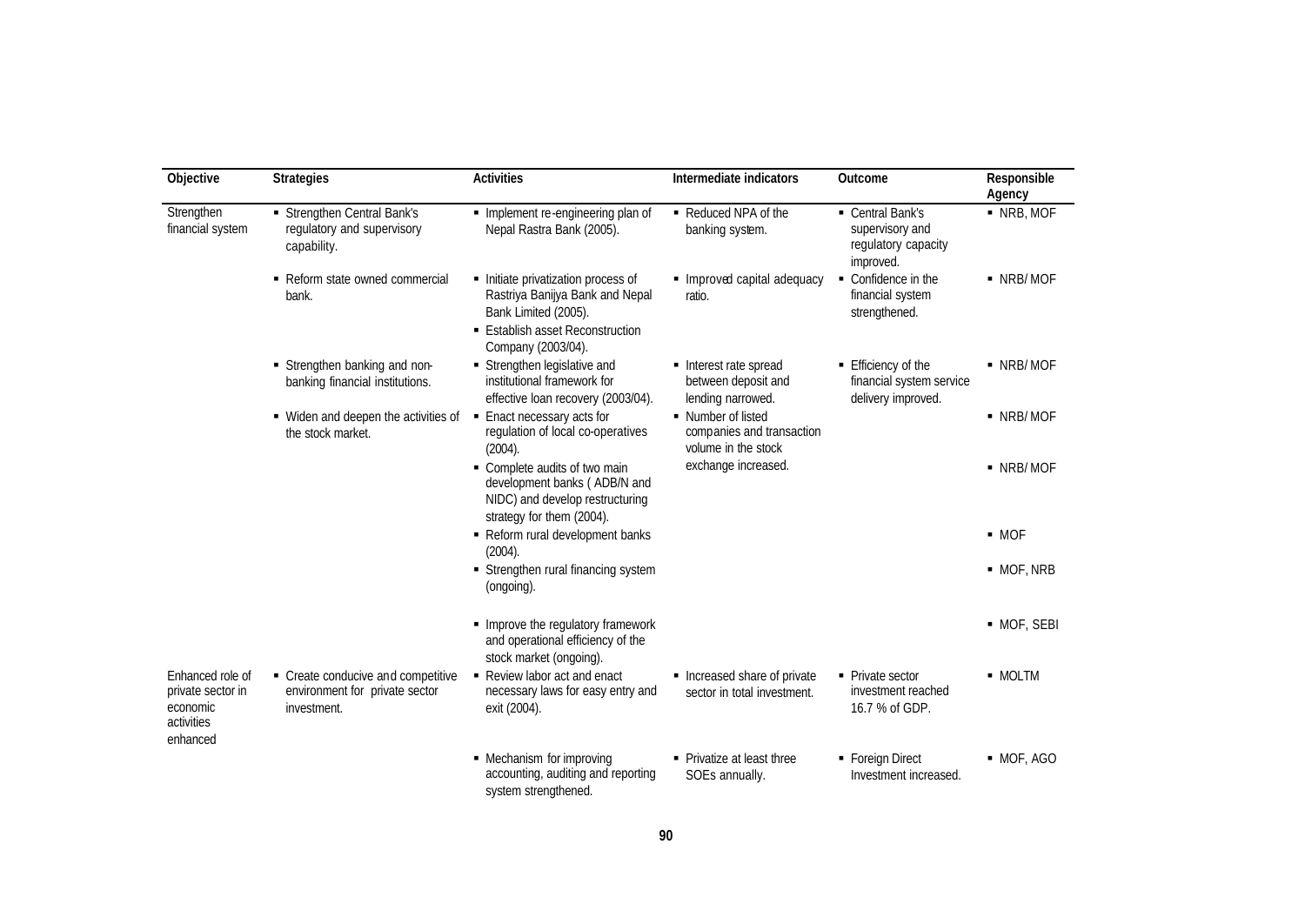| Objective | <b>Strategies</b>                                                                                            | <b>Activities</b>                                                                                                             | Intermediate indicators                            | Outcome | Responsible<br>Agency                         |
|-----------|--------------------------------------------------------------------------------------------------------------|-------------------------------------------------------------------------------------------------------------------------------|----------------------------------------------------|---------|-----------------------------------------------|
|           |                                                                                                              | • Procedural simplification<br>especially for investment and<br>exports.                                                      | • Unbundling of NEA and<br>corporatization of NTC. |         | • MOF, MOICS                                  |
|           | • Continue economic reform to<br>ensure macroeconomic stability to<br>increase private sector<br>investment. | • Continue reform in fiscal.<br>monetary and financial sectors<br>(ongoing).                                                  |                                                    |         | $\blacksquare$ NRB, MOF                       |
|           | ■ Restructure/privatize state owned<br>enterprises.                                                          | • Privatize/corporatize Nepal<br>Electricity Authority, Nepal<br>Telecommunication Corporation,<br>Royal Nepal Airlines.      |                                                    |         | $-MOF$ , Line<br><b>Ministries</b>            |
|           |                                                                                                              | - Accelerate the privatization of<br>state owned enterprises and<br>complete audits of all state owned<br>enterprises (2004). |                                                    |         | $\blacksquare$ MOF, Line<br><b>Ministries</b> |
|           |                                                                                                              | ■ Enact liquidation, merger,<br>bankruptcy acts (2004).                                                                       |                                                    |         | • MOF, MOICS                                  |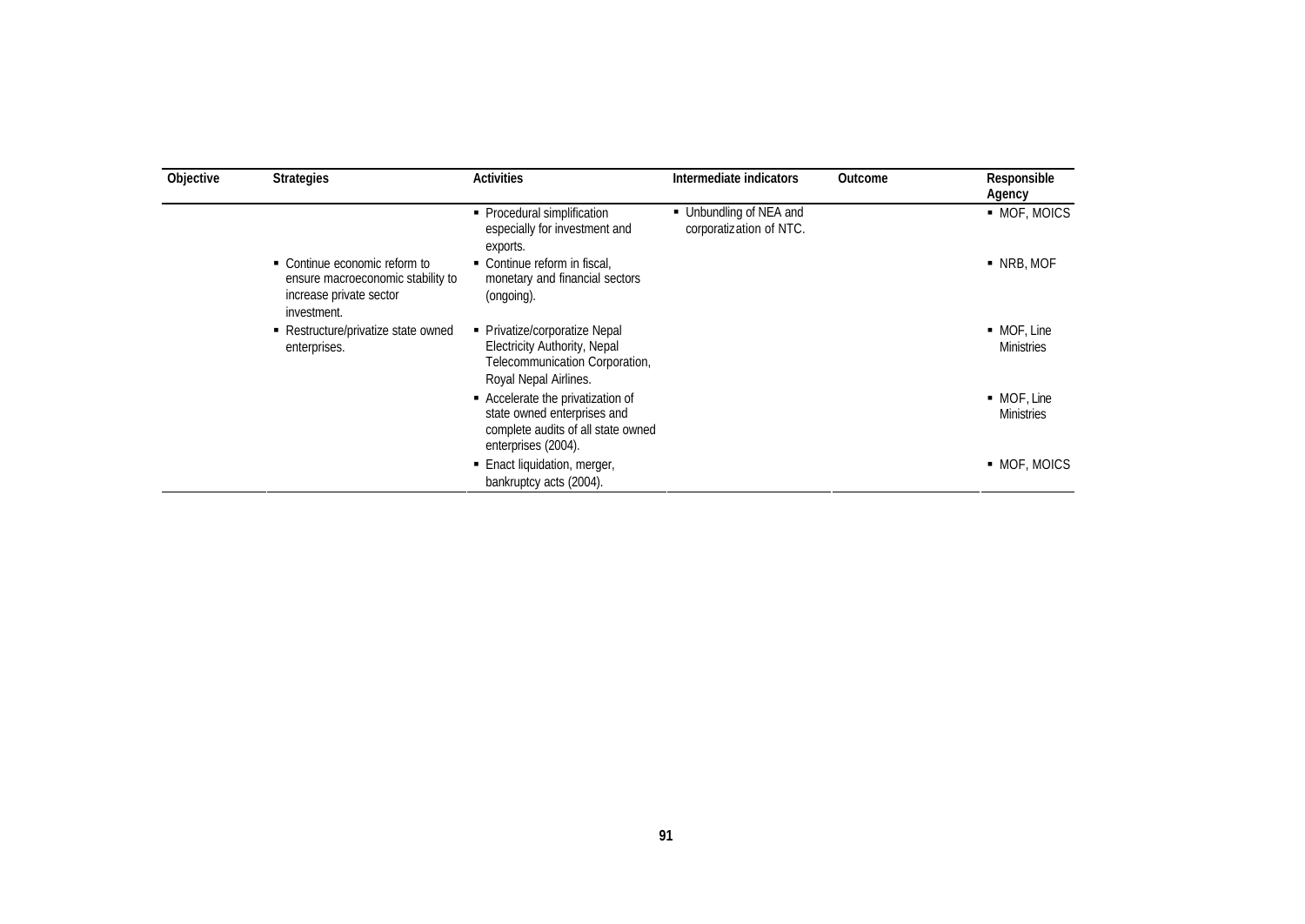| Objective                                                                                     | <b>Strategies</b>                                                                            | <b>Activities</b>                                                                                                                                                                                                      | Intermediate indicators                                                                                                                | Outcome                                                                                                                                             | Responsible                         |
|-----------------------------------------------------------------------------------------------|----------------------------------------------------------------------------------------------|------------------------------------------------------------------------------------------------------------------------------------------------------------------------------------------------------------------------|----------------------------------------------------------------------------------------------------------------------------------------|-----------------------------------------------------------------------------------------------------------------------------------------------------|-------------------------------------|
|                                                                                               |                                                                                              |                                                                                                                                                                                                                        |                                                                                                                                        |                                                                                                                                                     | Agency                              |
| Increase<br>agricultural<br>production<br>productivity and<br>income for food<br>security and | • Expand the use of available<br>modern technology                                           | • Enhanced farmer's group based<br>technology dissemination system<br>and capability enhancement of<br>staff and farmers groups<br>(continued).                                                                        | • Increased number of<br>effective farmers groups.                                                                                     | • Need based location<br>specific technology<br>recommendations<br>available and<br>dissemination system in<br>place.                               | - MOAC                              |
| poverty reduction.                                                                            |                                                                                              | - Promote research, development<br>and extension for food security in<br>severely food deficit districts<br>(continued).                                                                                               | • Co-ordinated need based<br>research and extension<br>programs for severely food<br>deficit areas (specially<br>remote) in operation. | • More diversified<br>production system and<br>enhanced<br>commercialization                                                                        | - MOAC                              |
|                                                                                               |                                                                                              | • Enhance balanced use of agro-<br>chemicals (continued).                                                                                                                                                              | Increase number of<br><b>Integrated Pest</b><br>Management (IPM) and<br>other farmers field schools.                                   | • Overall agricultural<br>growth by 4.1 percent                                                                                                     | - MOAC                              |
|                                                                                               | • Increase farmers access to<br>modern agricultural input and<br>credit                      | • Enhance market based<br>environment for increasing<br>fertilizer supply and uses<br>(continued).                                                                                                                     | Increased supply and uses<br>of fertilizer.                                                                                            | Crops production<br>increased by 4.1<br>percent.                                                                                                    | - MOAC                              |
|                                                                                               |                                                                                              | • Enhance rural banking activities<br>(ADBN/ Rural Banks) for effective<br>credit delivery (continued).                                                                                                                | Increased flow of credits.                                                                                                             | • Livestock production<br>increased by 4.9<br>percent.                                                                                              | ■ ADBN, NRB,<br><b>MOF</b>          |
|                                                                                               |                                                                                              | Strengthen regional research<br>farms stations and private sectors<br>resources for ensured quality<br>seeds/ breeds / planting materials<br>production and supply to the local<br>multipliers/ nurseries (continued). | • Increased supply of quality<br>seeds/breeds/planting<br>materials to local<br>multipliers.                                           | • Enhanced agricultural<br>productivity.                                                                                                            | $\blacksquare$ NARC.<br><b>MOAC</b> |
|                                                                                               | • Promote diversification and<br>commercialization in crops/<br>livestock production system. | • Implement intensive agriculture<br>program in year round irrigated<br>areas (continued).                                                                                                                             | • Increased number and<br>coverage of intensive<br>pockets in year round<br>irrigated areas.                                           | - Reduced food insecurity<br>and significant<br>contribution to income<br>increases and reduction<br>in malnutrition and<br>poverty in rural areas. | • MOAC, DOI                         |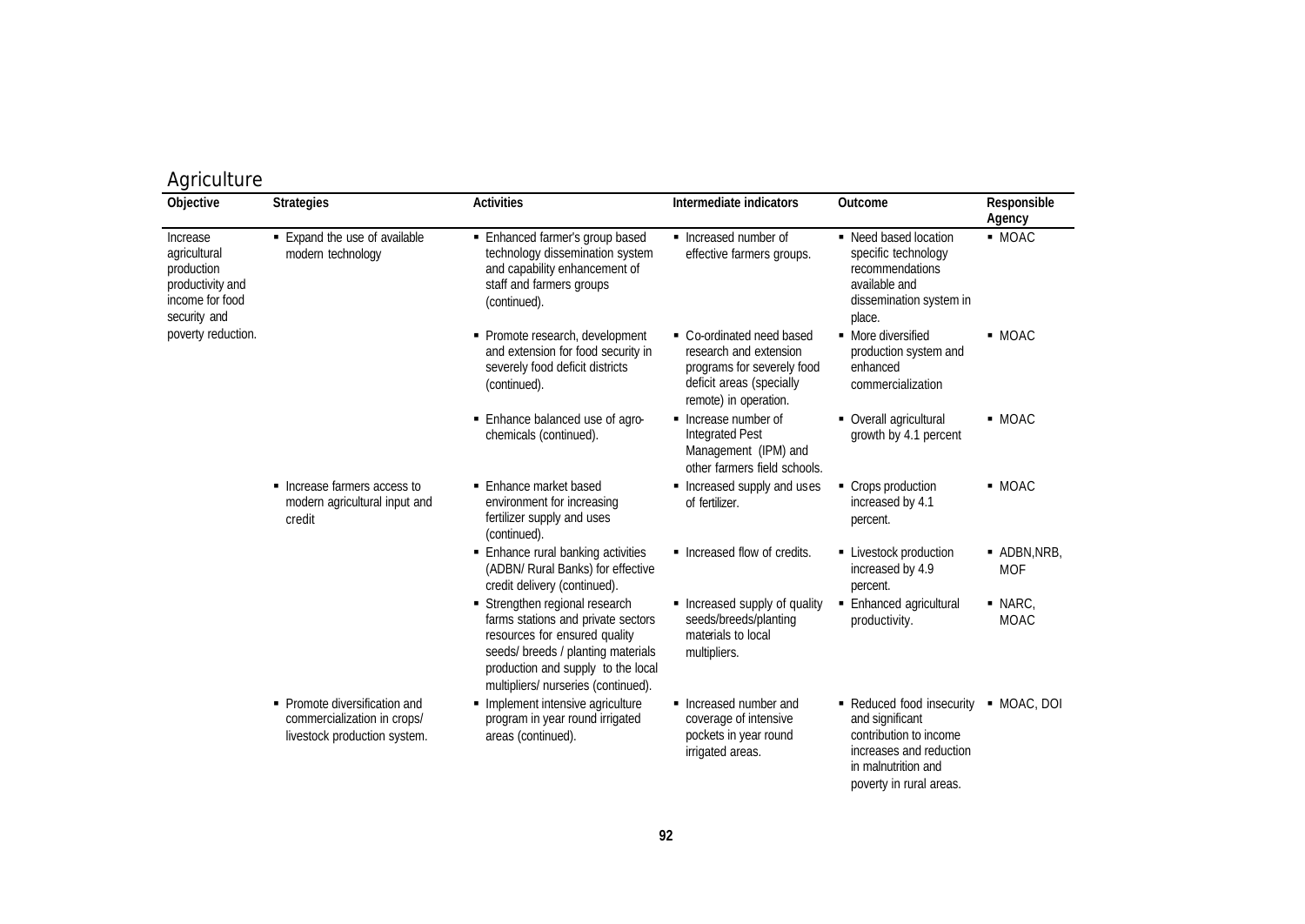| Objective                                           | <b>Strategies</b>                                                                                                       | <b>Activities</b>                                                                                                                                        | Intermediate indicators                                                                  | Outcome                                                                                             | Responsible<br>Agency      |
|-----------------------------------------------------|-------------------------------------------------------------------------------------------------------------------------|----------------------------------------------------------------------------------------------------------------------------------------------------------|------------------------------------------------------------------------------------------|-----------------------------------------------------------------------------------------------------|----------------------------|
|                                                     |                                                                                                                         | • Provide Incentive and appropriate<br>support package for expansion of<br>ground water irrigation and on<br>farm water management<br>(continued).       | Increased no of shallow<br>tubewell and Improved<br>efficiency of on farm water<br>uses. | • Increased marketed<br>volumes of agricultural<br>products and diversified<br>agricultural export. | · MOAC, DOI                |
|                                                     |                                                                                                                         | Intensify production of high value<br>crops /livestock commodities in<br>potential pockets (continued).                                                  | • Increased areas and<br>coverage of High value<br>crops/ commodities.                   |                                                                                                     | - MOAC                     |
|                                                     | Include NGOs / private sector<br>involvement in partnership and<br>contract in agricultural service<br>delivery system. | • Ensure involvement of private<br>sector/ NGOs /CBOs and local<br>bodies in extension service<br>delivery (continued).                                  | • Increased involvement of<br>NGOs/ CBOs / private<br>sector in service devilry.         |                                                                                                     | $-MOAC$                    |
|                                                     | • Improve effectiveness of Planning,<br>Monitoring and Evaluation (PME)                                                 | • Enhance PME capabilities at all<br>levels (continued).                                                                                                 | Improved database and<br>regularized reporting and<br>review system in place.            |                                                                                                     | • MOAC, DOA                |
|                                                     |                                                                                                                         | • Ensure effective, transparent and<br>timely reporting and review<br>system (continued).                                                                | • Printed monitoring reports<br>in regular basis.                                        |                                                                                                     | • MOAC, DOA                |
|                                                     | • Decentralize research and<br>extension.                                                                               | • Devolve DOA/ DLS extension<br>activities to local bodies and<br>ensure operational effectiveness<br>and technical backstopping to<br>them (continued). | • Decentralized extensions<br>are fully functional by 2004.                              |                                                                                                     | - MOAC                     |
|                                                     |                                                                                                                         | • Decentralize NARC's adaptive and<br>on farms research activities to<br>Regional Agricultural Research<br>Centers (RARCS) (2005).                       | • Decentralized NARC's<br>research to RARCS in<br>place by 2004.                         |                                                                                                     | - MOAC                     |
| Develop local and<br>export market<br>opportunities | • Encourage private and co-<br>operative sectors involvement for<br>market promotion and<br>infrastructure development. | • Co-ordinate the expansion of<br>agricultural roads and rural<br>electrification (continued).                                                           | • Increased investment in<br>agricultural road and<br>electrification.                   |                                                                                                     | · MOAC, DOR,<br><b>NEA</b> |
|                                                     |                                                                                                                         | • Develop commodity policies for<br>congenial environment for private<br>sector investment. (continued).                                                 | • Commodity policies<br>developed for major<br>commodities by 2004.                      |                                                                                                     | $-MOAC$<br><b>MOICS</b>    |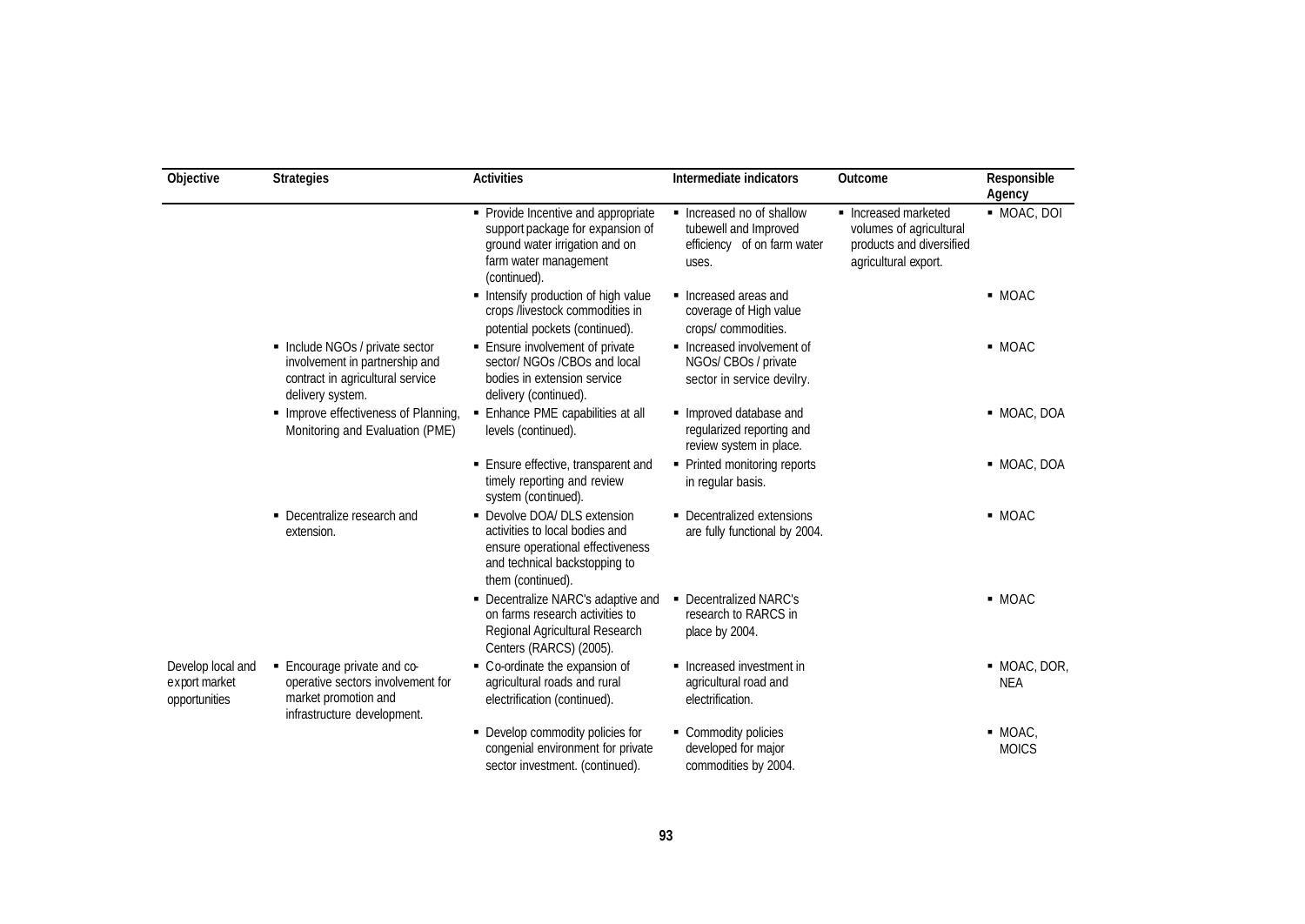| Objective | <b>Strategies</b>                                  | <b>Activities</b>                                                                                                                                                                                     | Intermediate indicators                                                                                          | Outcome | Responsible<br>Agency         |
|-----------|----------------------------------------------------|-------------------------------------------------------------------------------------------------------------------------------------------------------------------------------------------------------|------------------------------------------------------------------------------------------------------------------|---------|-------------------------------|
|           |                                                    | ■ Emphasize on marketing<br>research, flow of market<br>information and development of<br>market infrastructure (Agro<br>industry, collection center, whole-<br>sale and retail outlets) (continued). | • Increased number of<br>market infrastructures and<br>continuity in market<br>research and information<br>flow. |         | $-MOAC$<br><b>MOICS</b>       |
|           |                                                    | • Promote conductive tariff rate for<br>agricultural export and import<br>(continued).                                                                                                                | • Conducive tariff policies in<br>place.                                                                         |         | $-MOAC, MOF,$<br><b>MOICS</b> |
|           |                                                    | - Regulate/facilitate agro-<br>processing and standardization<br>(ongoing).                                                                                                                           | • Regulatory services in<br>place.                                                                               |         | $-MOAC, FP$<br>Laboratory     |
|           | • Promote co-operative and<br>contractual farming. | • Facilitate legal arrangements for<br>cooperative and contractual<br>farming (2004/05).                                                                                                              | • Legal arrangement for<br>contractual farming in place<br>by 2004.                                              |         | • MOAC                        |
|           |                                                    |                                                                                                                                                                                                       | • Cases of cooperative and<br>contractual farming in place<br>after 2004.                                        |         |                               |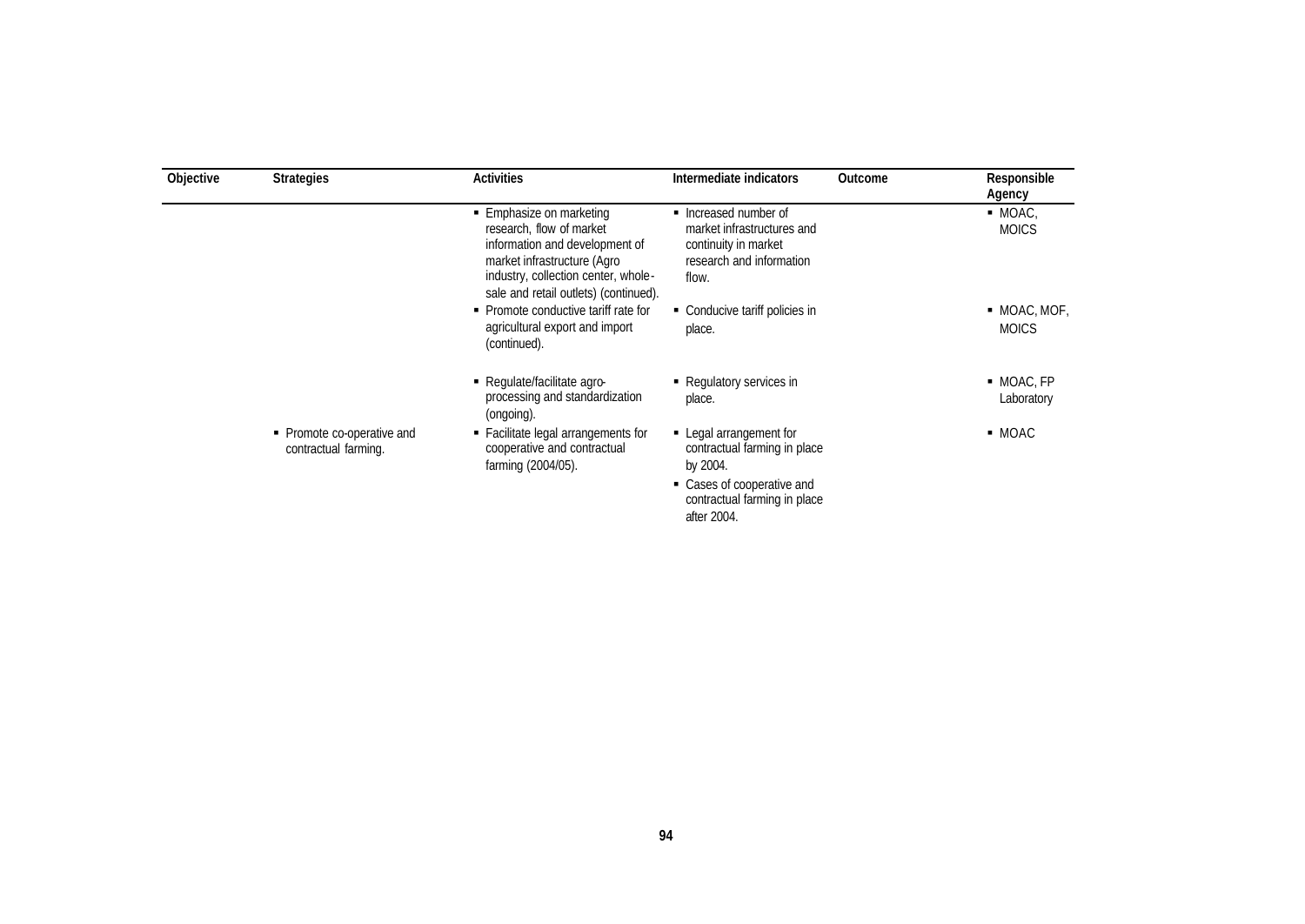| Irrigation                                                    |                                                                                                                                                                                                                                                                                                          |                                                                                                                       |                                                                                                                                                 |                                                                                                                                     |                          |  |  |  |            |
|---------------------------------------------------------------|----------------------------------------------------------------------------------------------------------------------------------------------------------------------------------------------------------------------------------------------------------------------------------------------------------|-----------------------------------------------------------------------------------------------------------------------|-------------------------------------------------------------------------------------------------------------------------------------------------|-------------------------------------------------------------------------------------------------------------------------------------|--------------------------|--|--|--|------------|
| Objective                                                     | <b>Strategies</b>                                                                                                                                                                                                                                                                                        | <b>Activities</b>                                                                                                     | Intermediate indicators                                                                                                                         | Outcome                                                                                                                             | Responsible<br>Agency    |  |  |  |            |
| Promote year<br>round irrigation<br>in the irrigable<br>land. | Strengthen public and<br>community based irrigation<br>system.                                                                                                                                                                                                                                           | Enhance maintenance and<br>rehabilitation of existing farmer<br>managed and public irrigation<br>systems (continued). | • Increased number of<br>rehabilitated and handed<br>over schemes.<br>Increased and strengthened<br>water users' committees<br>(WUAS) in place. | • Year round irrigation<br>increased to 50% of the<br>irrigated land by 2005.<br>• Additional irrigation<br>facilities developed in | 177,600 ha. from new     |  |  |  | · DOI, DOA |
|                                                               |                                                                                                                                                                                                                                                                                                          | Revise irrigation policy and<br>regulations to give WUAs legal power<br>to collect irrigation charges (2004/05).      | Revised irrigation policy and<br>regulation in place by 2004.                                                                                   | schemes and<br>rehabilitation of 64,000 ha.<br>• Management transfer to                                                             | MOWR,<br><b>MOLD</b>     |  |  |  |            |
|                                                               |                                                                                                                                                                                                                                                                                                          | Initiate private sector management of<br>large/ medium scale of HMG<br>managed irrigation system (2004/05).           | Increase number and<br>hecterage of private sector<br>managed government owned<br>large/medium schemes.                                         | WUAs in 37,000 ha.<br>Farmers/WUAs become<br>capable to own and<br>manage irrigation systems                                        | • MOWR                   |  |  |  |            |
|                                                               | Increased number of STW,<br>Expand new irrigation<br>Develop and implement small surface<br>2005.<br>irrigation facilities in the hill and<br>DTW and other irrigation<br>facilities with focus on APP.<br>surface and ground water irrigation<br>schemes.<br>٠.<br>facilities in the Terai (continued). | up to the size of 500 ha by<br>Increased irrigation<br>charge collection by                                           | DOI. MOLD                                                                                                                                       |                                                                                                                                     |                          |  |  |  |            |
|                                                               |                                                                                                                                                                                                                                                                                                          | Increase involvement of NGO's and<br>private sector in the irrigation<br>development and management<br>$(2004/05)$ .  | Increased number and<br>hecterage of new schemes<br>developed and managed by<br>NGO's and private sector.                                       | WUAs significantly.<br>Private sector and NGO<br>п.<br>participation in irrigation<br>management increased.                         | DOI, MOLD                |  |  |  |            |
|                                                               | Establish coordination in<br>intensive agriculture<br>program formulation and                                                                                                                                                                                                                            | Adopt co-ordinate approach for timely<br>supply of irrigation water in intensive<br>packet areas (continued).         | Timely supply of irrigation<br>water in pocket areas.                                                                                           |                                                                                                                                     | MOLD, DOI,<br><b>DOA</b> |  |  |  |            |
|                                                               | implementation in year<br>round irrigated areas at all                                                                                                                                                                                                                                                   | Scale up On Farm Water<br>٠<br>Management Program (continued).                                                        | Strengthen technical support<br>to farmers.                                                                                                     |                                                                                                                                     | MOWL                     |  |  |  |            |
|                                                               | level.                                                                                                                                                                                                                                                                                                   | Ensure irrigation support component<br>in intensive agriculture program of<br>MOA (continued).                        | Coordinated intensive<br>٠<br>agriculture pocket program in<br>place.                                                                           |                                                                                                                                     | doi, doa<br>٠            |  |  |  |            |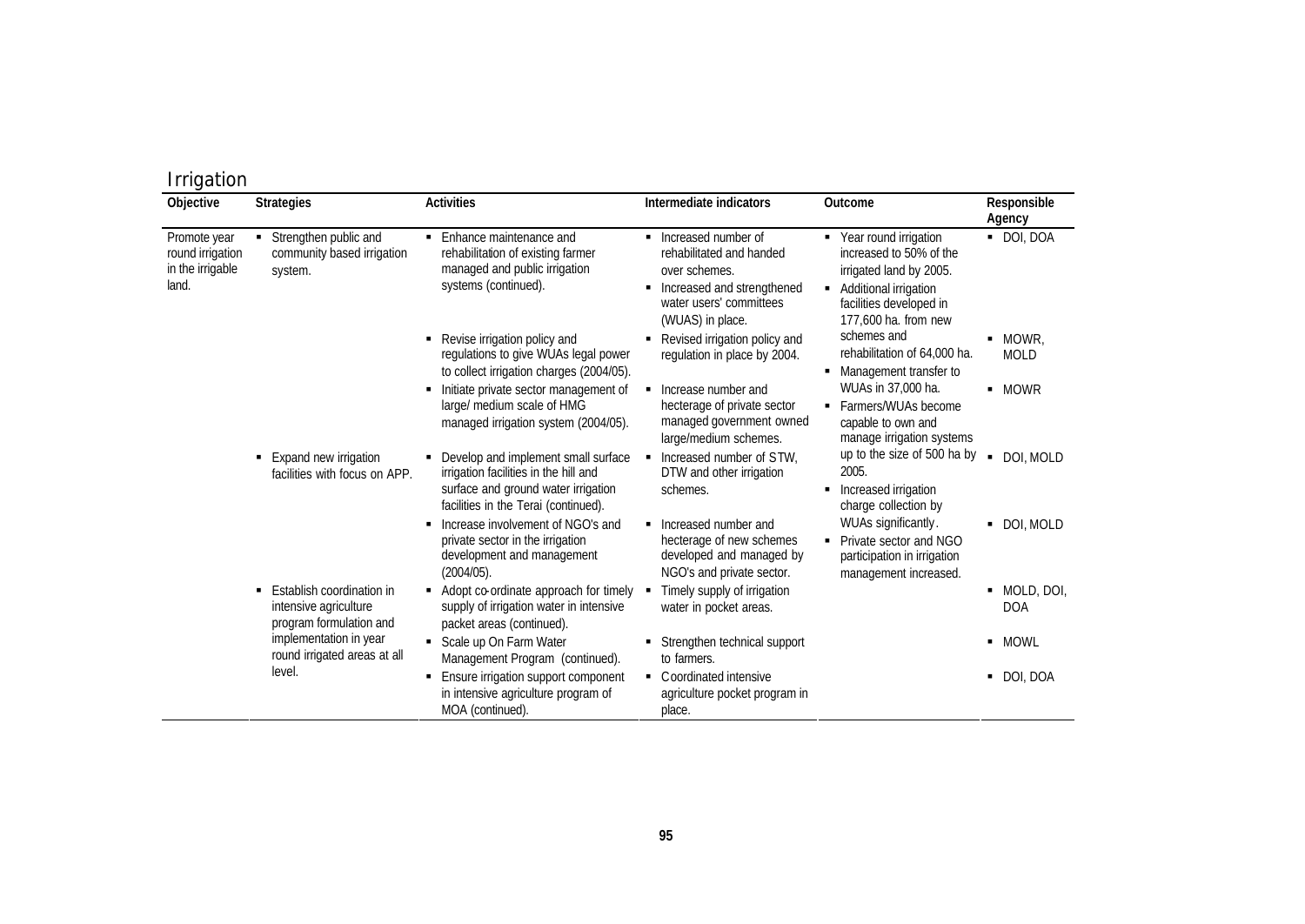| Trade                                                      |                                                                                    |                                                                                                            |                                                                                                  |                                                                       |                        |
|------------------------------------------------------------|------------------------------------------------------------------------------------|------------------------------------------------------------------------------------------------------------|--------------------------------------------------------------------------------------------------|-----------------------------------------------------------------------|------------------------|
| Objective                                                  | <b>Strategies</b>                                                                  | <b>Activities</b>                                                                                          | Intermediate indicators                                                                          | Outcome                                                               | Responsible<br>Agency  |
| Increase the<br>contribution of<br>trade in the<br>economy | Trade policy to be made<br>compatible with regional /<br>international agreements. | Acts/rules compatible with<br>WTO/SAPTA. (2004 onwards).                                                   | • Accession to WTO/SAFTA.<br>Trade diversification<br>enhanced product wise and<br>country wise. | • Export GDP ratio increased.<br>• Market/product<br>diversification. | - MOICS                |
|                                                            | Enhance<br>competitiveness.                                                        | • Operationalization of ICD, Birgunj.<br>$(03/04)$ .                                                       | • ICD Birgunj operationalized.                                                                   |                                                                       | • MOICS                |
|                                                            |                                                                                    | • Technical support service to<br>enhance competitiveness of exports<br>(ongoing).                         | ■ Exports of supported<br>commodities increased.                                                 |                                                                       | • MOICS.<br><b>TPC</b> |
|                                                            |                                                                                    | Emphasis on quality improvement<br>٠<br>(ongoing)                                                          | <b>Quality certification</b><br>expanded.                                                        |                                                                       | • MOICS                |
|                                                            | Involve private sector for<br>export promotion.                                    | Introduce selected services in the<br>management of private sector in<br>major customs terminal (by 2004). | • Involvement of private sector<br>in providing services in<br>customs terminals.                |                                                                       | $\blacksquare$ DOC     |

**96**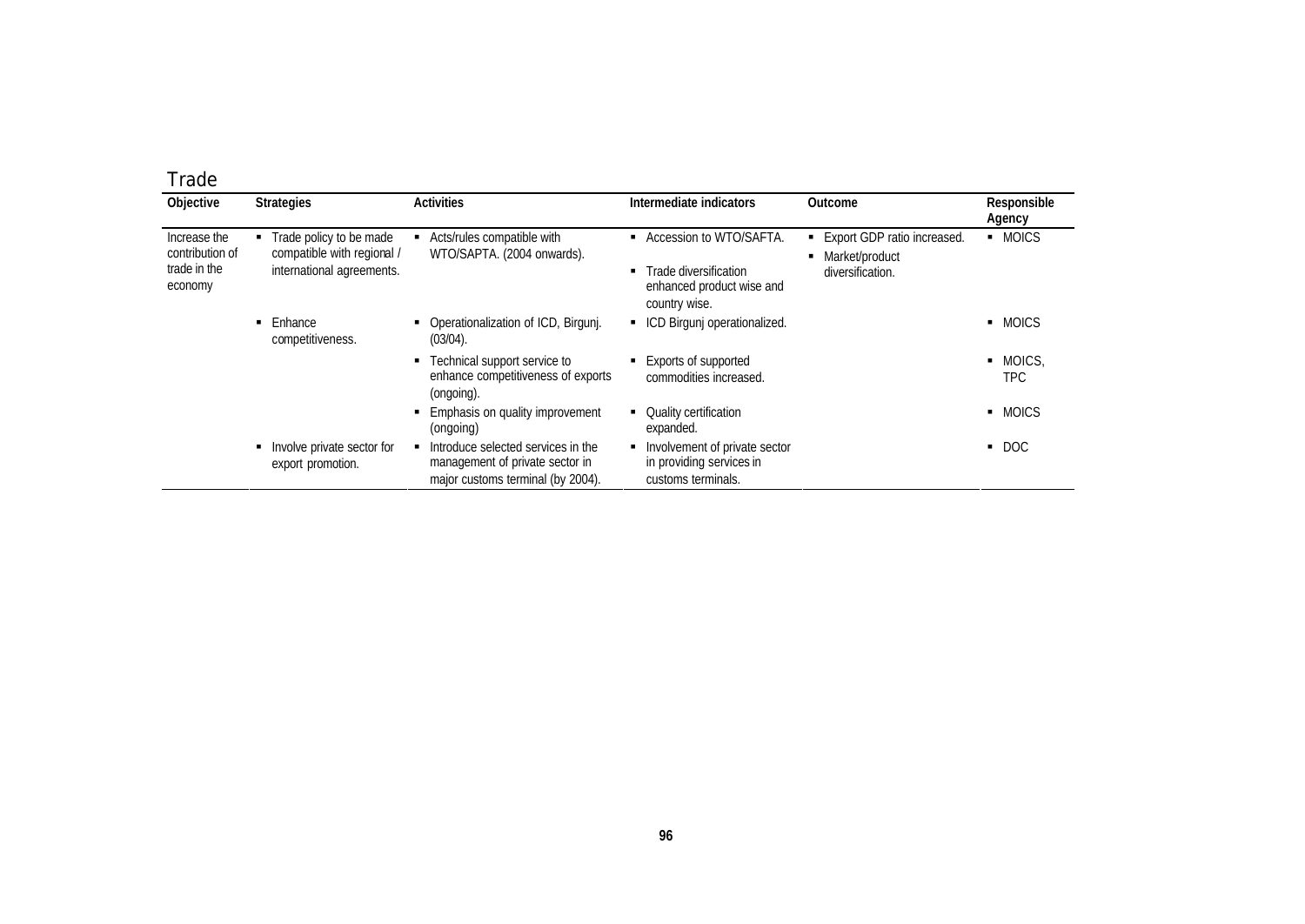| LANUI                                                                 |                                                                                                              |                                                                                                                                                                                                                                                                                                                         |                                                           |                                                                                                                                                                                                                                                   |                                                              |
|-----------------------------------------------------------------------|--------------------------------------------------------------------------------------------------------------|-------------------------------------------------------------------------------------------------------------------------------------------------------------------------------------------------------------------------------------------------------------------------------------------------------------------------|-----------------------------------------------------------|---------------------------------------------------------------------------------------------------------------------------------------------------------------------------------------------------------------------------------------------------|--------------------------------------------------------------|
| Objective                                                             | <b>Strategies</b>                                                                                            | <b>Activities</b>                                                                                                                                                                                                                                                                                                       | Intermediate indicators                                   | Outcome                                                                                                                                                                                                                                           | Responsible<br>Agency                                        |
| Increase<br>employment to<br>reduce poverty                           | • Make employment<br>intensive growth<br>objectives                                                          | - Reorient public expenditure to make it more<br>employment intensive.<br>• Incentives and policies improvement for<br>private sector to generate employment<br>growth.                                                                                                                                                 | • Employment<br>opportunities<br>expanded.                | Underemployment/<br>Unemployment rates decline.<br>• Industrial relations improved.<br>• Labor productivity enhanced<br>- Rights of labor protected<br>• Worst form of Child labor<br>reduced significantly.<br>• Remittance income<br>increased. | • MOLTM,<br>MOF, NPC,<br>Line<br><b>Ministries</b>           |
|                                                                       | • Reform vocational<br>training program to link<br>with employment policy<br>objectives and labor<br>demand. | • Streamline present training programs based<br>on market and demand for such training<br>identified by CBOs at district level<br>• Consultative process strengthened and<br>cooperation initiated and institutionalized<br>with the private sector in making the training<br>program more demand driven and effective. | Efficiency of labor<br>enhanced.                          |                                                                                                                                                                                                                                                   | · MOLTM.<br>CTEVT,<br>MOICS etc.<br>· MOLTM,<br><b>CTEVT</b> |
|                                                                       | • Make labor laws<br>flexible.                                                                               | Reform labor laws by (2004)                                                                                                                                                                                                                                                                                             | • Labor law amended.                                      |                                                                                                                                                                                                                                                   | $\bullet$ DOL.<br><b>MOLTM</b>                               |
|                                                                       | • Enhance foreign<br>employment.                                                                             | • Agreements with labor importing countries<br>increased/strengthened (continued).                                                                                                                                                                                                                                      | • Number of laborers<br>employed oversees<br>increases.   |                                                                                                                                                                                                                                                   | $\blacksquare$ DOS, DOL,<br><b>CTEVT</b>                     |
|                                                                       |                                                                                                              | • Skill development program encouraged for<br>outward migrants workers (continued).                                                                                                                                                                                                                                     | • Number of disputes<br>decreased.                        |                                                                                                                                                                                                                                                   | $\bullet$ DOI, DOC,<br><b>CTEVT</b>                          |
|                                                                       |                                                                                                              | • Support services for overseas laborers<br>enhanced (continued).                                                                                                                                                                                                                                                       |                                                           |                                                                                                                                                                                                                                                   | $\blacksquare$ DOL                                           |
| Ensure congenial<br>environment for<br>better industrial<br>relation. | • Promote industrial<br>relationship for<br>increasing the labor<br>productivity.                            | • Orientation/training on industrial relations<br>increased and guidelines/regulation<br>strengthened (continued).                                                                                                                                                                                                      |                                                           |                                                                                                                                                                                                                                                   | • MOICS.<br><b>MOLTM</b>                                     |
| Protect children<br>from exploitation                                 | $\blacksquare$ Eliminate child labour.                                                                       | • Legal measures and strict monitoring for<br>eliminating child labour and their<br>rehabilitation (ongoing)                                                                                                                                                                                                            | • Number of child<br>labour rescued and<br>rehabilitated. |                                                                                                                                                                                                                                                   | $-MOLTM,$<br><b>MOWSW</b>                                    |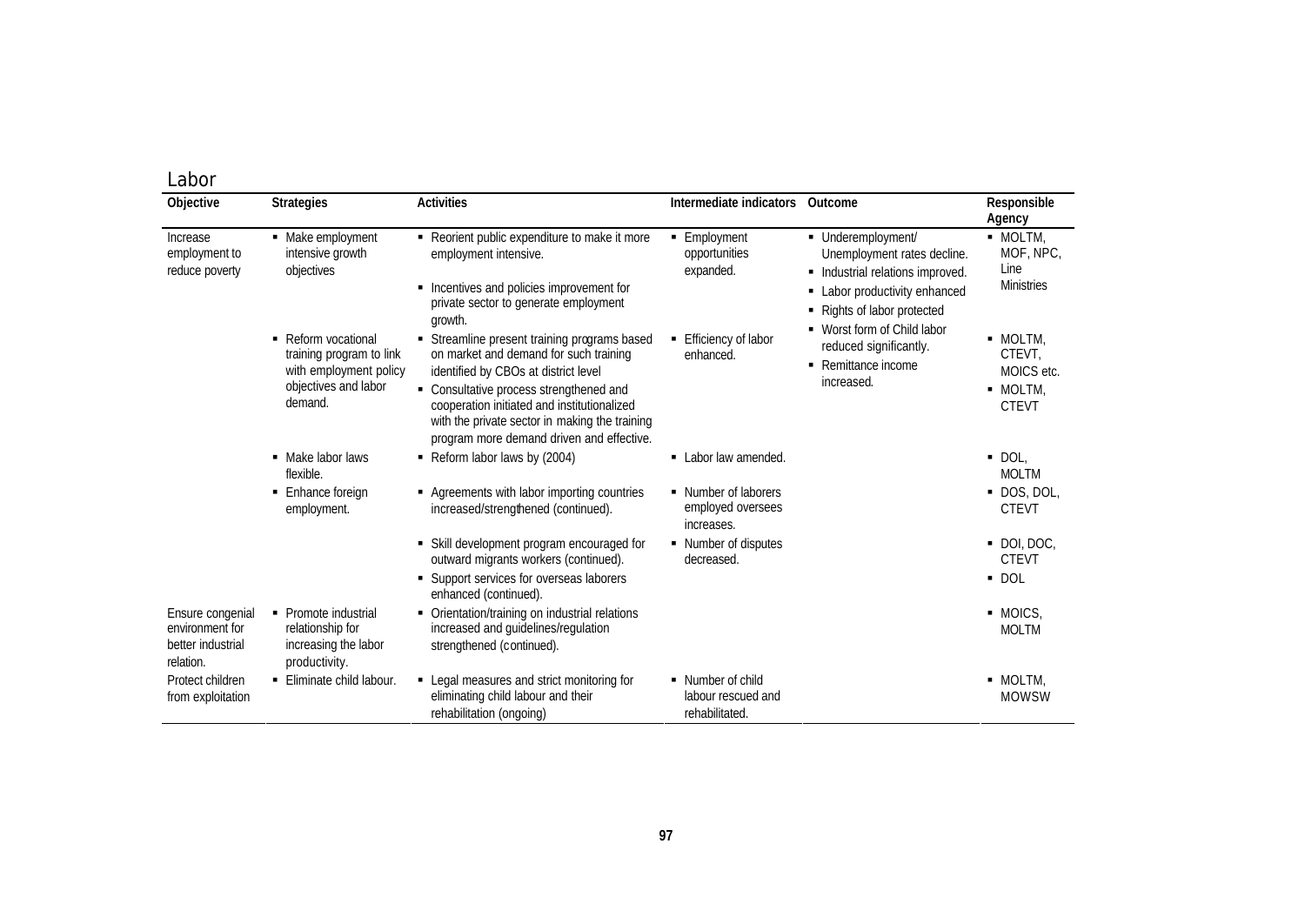# Infrastructure Development

# Road

| Objective                                                                      | <b>Strategies</b>                                                                                                     | <b>Activities</b>                                                                                               | Intermediate indicators                                                           | Outcome                                                                                 | Responsible<br>Agency |
|--------------------------------------------------------------------------------|-----------------------------------------------------------------------------------------------------------------------|-----------------------------------------------------------------------------------------------------------------|-----------------------------------------------------------------------------------|-----------------------------------------------------------------------------------------|-----------------------|
| Develop &<br>manage road<br>transport network                                  | Expansion of road<br>٠.<br>network to link the<br>districts without road.                                             | 10 Additional District<br>headquarters connected by<br>road (by FY 07).                                         | Additional 1025 km, to be<br>٠<br>constructed by MOPPW.                           | • Road access increased to 70<br>District Headquarters.                                 | $\blacksquare$ DOR    |
| in cost effective<br>way to support<br>socio economic<br>development<br>effort | Encourage private sector<br>participation                                                                             | ■ Act developed for BOT projects<br>(FY 04).                                                                    | Detail plan approved enough<br>and budget allocation.                             | • Road length increased by 1025<br>km.                                                  | ■ DOR, MOLD           |
|                                                                                | • Maintain the road network<br>in serviceable condition.                                                              | • Rural roads management<br>responsibility transferred to<br>DDCs (FY 04 onwards)                               | Rural Roads responsibilities<br>٠<br>transferred to DDCs.                         | • Reduced transport cost.                                                               | • MOPPW               |
|                                                                                | Enhance the institutional<br>$\blacksquare$<br>capacity in the context of<br>liberal economy and<br>decentralization. | • Road Board operational (FY<br>$(04)$ .                                                                        | • Full levy collected.                                                            | • Sustainable Road maintenance<br>fund available in a accordance                        | • MOPPW               |
|                                                                                |                                                                                                                       | • Framework planned for road<br>maintenance system (FY 04).<br>condition.                                       | • 90 percent of SRN in good / fair                                                | with annual maintenances plan                                                           |                       |
|                                                                                |                                                                                                                       | Capacity building of<br>Department of Roads in the<br>context of liberal economy and<br>decentralization (FY 03 | Act implemented.                                                                  | • Management efficiency<br>improved in planning,<br>procurement, and<br>implementation. | $\blacksquare$ DOR    |
|                                                                                |                                                                                                                       | onwards).                                                                                                       | Annual maintenance plan for<br>٠<br>2003/04 received and<br>approved (2003 April) | • BOT legal frame finalization.                                                         |                       |
|                                                                                |                                                                                                                       |                                                                                                                 | Technical auditing agency<br>٠<br>operational.                                    | • 90 percent of SRN in good/fair<br>condition.                                          | • MOPPW               |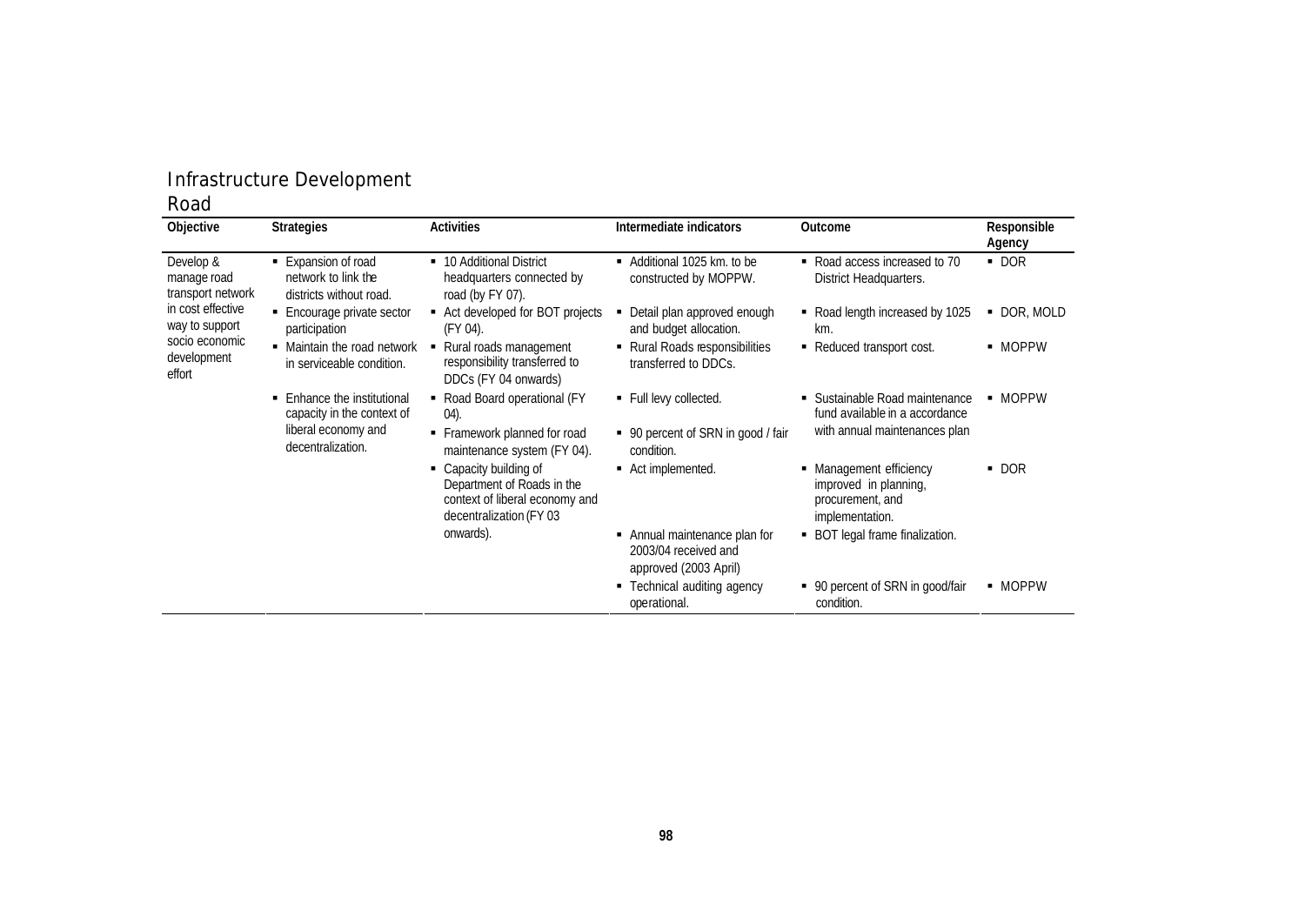| Objective                                        | <b>Strategies</b>                                                       | <b>Activities</b>                                                                                  | Intermediate indicators                                                                    | Outcome                                                                      | Responsible<br>Agency |
|--------------------------------------------------|-------------------------------------------------------------------------|----------------------------------------------------------------------------------------------------|--------------------------------------------------------------------------------------------|------------------------------------------------------------------------------|-----------------------|
| Expand electricity<br>coverage in a<br>reliable, | • Promote private sector<br>participation in power<br>sector            | ■ Establish power<br>development fund (FY<br>2004).                                                | • Power Development Fund established.                                                      | • Increase in percentage<br>of population with<br>access to electricity from | • MOWR                |
| financially and<br>environmentally               |                                                                         | Establish an independent<br>regulatory body (FY 2004).                                             | - Regulatory Body established.                                                             | 40 to 55 percent.                                                            | - MOWR                |
| sustainable<br>manner.                           | • Improve financial viability<br>of NEA                                 | • "Develop" profitmaking<br>centers within NEA (FY 2003<br>onwards).                               | • Reduce system losses 1% a year from<br>23% at the beginning of Tenth Plan.               |                                                                              | $\blacksquare$ NEA    |
|                                                  |                                                                         | Internal unbundling of NEA<br>into generation,<br>transmission, and<br>distribution units (FY 04). | • Complete internal unbundling of NEA by<br>FY 2004.                                       |                                                                              | • MOWR                |
|                                                  |                                                                         | • Initiate explicit subsidy policy<br>for grid-based rural<br>electrification (FY 2004).           | Adopt a subsidy policy for grid-based<br>rural electrification by FY 2004.                 |                                                                              | • MOWR, MOF           |
|                                                  | • Integrate rural<br>electrification with rural<br>economic development | • Promote productive end-<br>uses (continued).                                                     | • Adopt a framework for cooperative<br>based rural electrification.                        |                                                                              | $\blacksquare$ NEA    |
|                                                  | • Promote cooperative<br>based grid-based rural<br>electrification.     | • Capacity building of<br>cooperatives (continued).                                                | • Training programs to cooperatives.                                                       |                                                                              | - MOWR                |
|                                                  | ■ Expand and reinforce<br>power infrastructure                          | ■ Expand and reinforce<br>generation, transmission and<br>distribution (on-going).                 | • Increase installed capacity from 527 MW<br>to 830 MW                                     |                                                                              | $\blacksquare$ NEA    |
|                                                  |                                                                         | • Promote small-, medium-<br>scale and storage<br>hydropower projects (on-                         | • Increase length of transmission lines<br>(66, 132 and 220 kV) from 1962 km to<br>2392 km |                                                                              | $-MOWR$<br>WECS       |
|                                                  |                                                                         | going).                                                                                            | Initiate construction of a storage project.                                                |                                                                              |                       |

Power Sector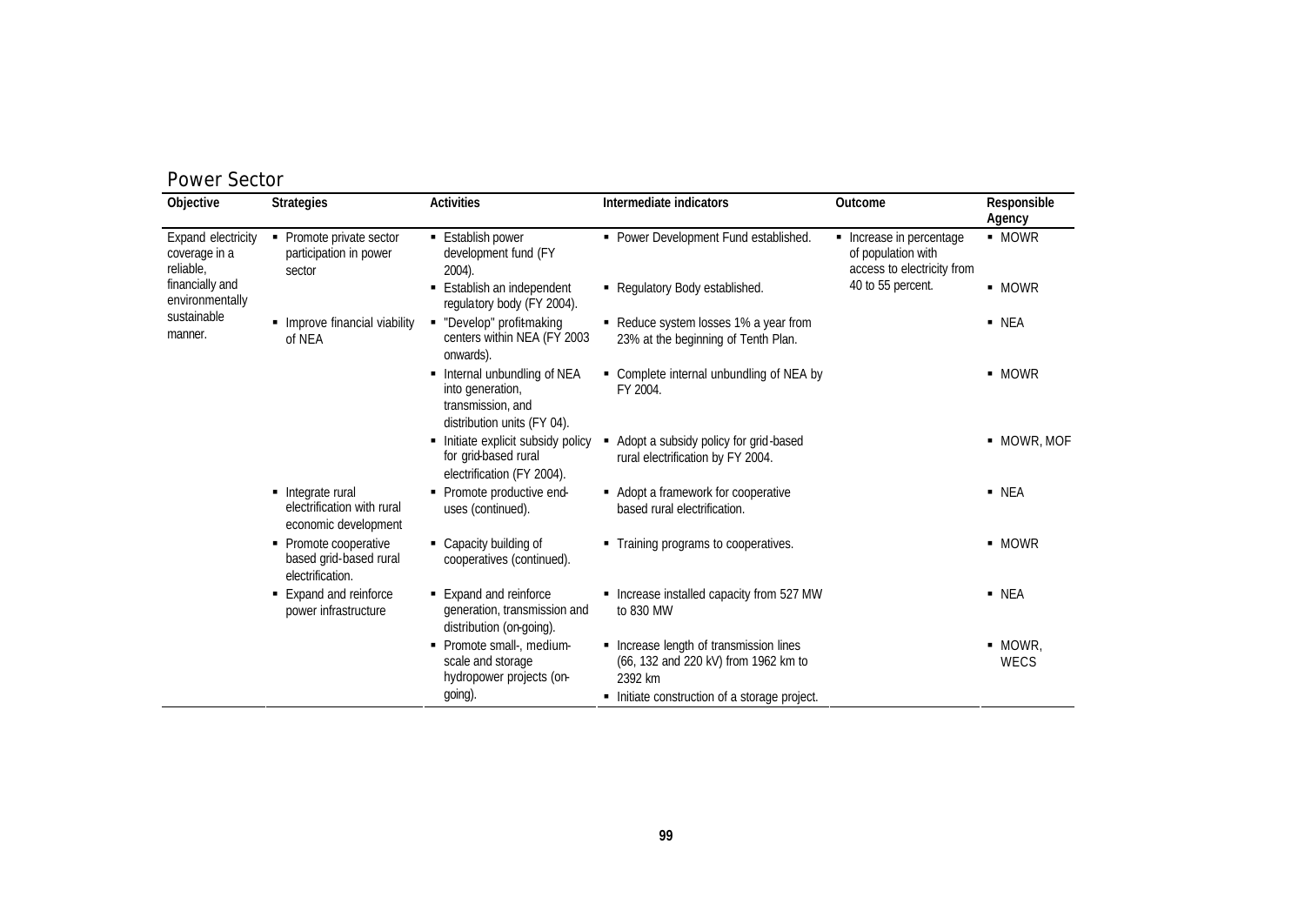| Objective                            | <b>Strategies</b>                                                          | <b>Activities</b>                                                                    | Intermediate indicators                                                                          | <b>Outcome</b>                                                                      | Responsible<br>Agency |
|--------------------------------------|----------------------------------------------------------------------------|--------------------------------------------------------------------------------------|--------------------------------------------------------------------------------------------------|-------------------------------------------------------------------------------------|-----------------------|
| Improve access of<br>information and | Private sector<br>participation                                            | • Private sector involvement in<br>telecom (FY 2003 and onwards).                    | • Convert NTC to a Company<br>under Company Act by 2003/04.                                      | • Competitive and liberalized<br>market of Telecom service.                         | • MOIC, TCA           |
| communication.                       |                                                                            |                                                                                      | • Private GSM operator in place.                                                                 | • Access of Telecom service<br>to all VDCs.                                         | • MOIC, TCA           |
|                                      |                                                                            | ■ Expansion of broadcasting<br>services (continued).                                 | • Private RTS operator in place in<br>Eastern Region.                                            | • Telephone penetration 40<br>lines per 1000 inhabitants.<br>• Radio and Television |                       |
|                                      | • Clarity on role and<br>responsibility of public<br>and private operators |                                                                                      | • Radio and Television service<br>extension to the whole country<br>initiated.                   | service available to all<br>people.<br>■ Effective function of postal               | • Radio Nepal         |
|                                      | • Functional autonomy                                                      | • Creation of legal frame for<br>functional autonomy of postal<br>service (2003/04). | • Approval of Rules and<br>Regulation for functional<br>autonomy of postal service by<br>2003/04 | service.<br>At least two telephone lines<br>in all VDCs.                            | • DPS                 |

## Information and Communication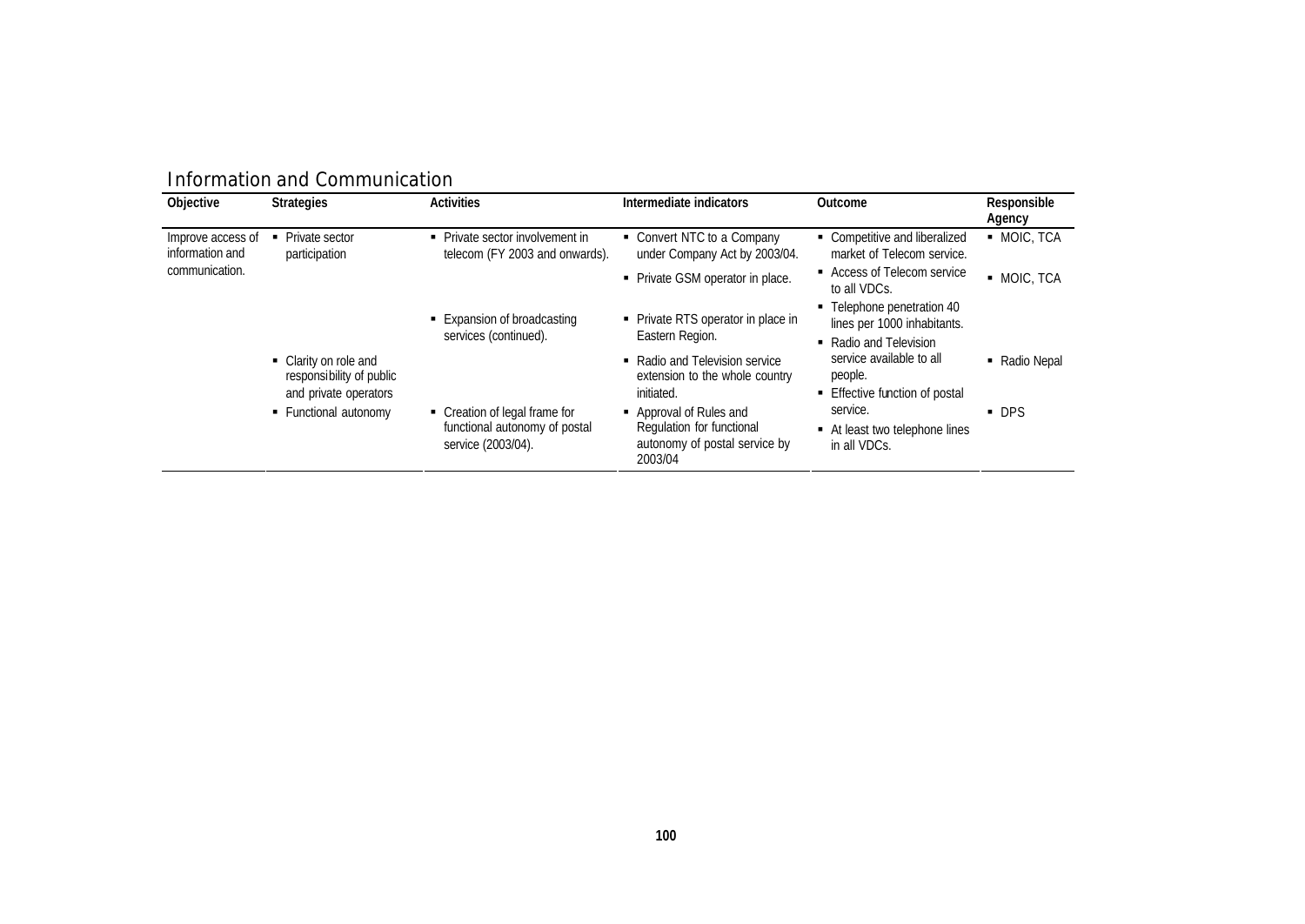| Objective                    | <b>Strategies</b>                     | <b>Activities</b>                                                                                                           | Intermediate indicators                                                                                                            | Outcome                                                                                                                  | Responsible<br>Agency       |
|------------------------------|---------------------------------------|-----------------------------------------------------------------------------------------------------------------------------|------------------------------------------------------------------------------------------------------------------------------------|--------------------------------------------------------------------------------------------------------------------------|-----------------------------|
| Expand tourism<br>activities | - Tourism promotion/<br>marketing and | • Promotional activities focused in<br>regional markets (on-going).                                                         | • Number of promotional activities<br>increase.                                                                                    | • Increase in the number<br>of tourists to 516,000.                                                                      | • MOCTCA, NTB               |
|                              | product<br>development                | • Development and conservation of<br>national heritage/religious sites (on-<br>going).<br>• Promote eco tourism (on-going). | • World heritage guidelines followed.<br>• National heritages developed and<br>conserved.<br>Infrastructure and physical structure | • Length of stay of tourist<br>increases to 13 days.<br>• Tourism earnings<br>distributed widely to<br>rural areas also. | - MOCTCA, DOA               |
|                              |                                       |                                                                                                                             | improved.<br>• New destination opened.<br>• Increase tourist activities in National<br>Parks and Nature conservation areas.        | Domestic tourism<br>٠<br>enhanced.<br>• Contribution of tourism                                                          | - NTB, MOCTCA               |
|                              | • Infrastructure<br>development       | • Develop Infrastructure and<br>institutions particularly for eco-<br>tourism (on-going).                                   | • Air services at eco-tourism areas<br>enhanced.                                                                                   | in the economy<br>enhanced to 3%.                                                                                        | · MOCTCA.<br>NTB, MOLD      |
|                              |                                       |                                                                                                                             | Infrastructure and institution for eco-<br>tourism developed.                                                                      |                                                                                                                          |                             |
|                              |                                       | • Manage solid-waste and air<br>pollution (on-going).                                                                       | • Dumping site/incinerators established.                                                                                           |                                                                                                                          | $-MOLD$ .<br>Municipalities |
|                              |                                       |                                                                                                                             | • Air pollution standard imprinted.                                                                                                |                                                                                                                          | <b>MOPE</b>                 |
|                              |                                       | • Manage air-safety (by 2004/05).                                                                                           | - Air safety standard strengthened are<br>executed.                                                                                |                                                                                                                          | <b>CAAN</b>                 |
|                              | • Tourism facilitation                | Simplify Immigration system (on-<br>٠<br>qoing)                                                                             | Visa issuing simplified.                                                                                                           |                                                                                                                          | $-MOH$                      |
|                              |                                       | Expand transportation facilities for<br>٠<br>tourism industry (on-going).<br>- Accessibility of information.                | • Domestic air services enhanced.<br>• Number international connection and<br>briers increased.                                    |                                                                                                                          | • MOCTCA,<br><b>MOPPW</b>   |
|                              |                                       | Promote quality of tourism services<br>٠<br>(on-going).                                                                     | • Tourism service standard<br>strengthened and monitored.                                                                          |                                                                                                                          | $\blacksquare$ NTB          |

# Tourism, Infrastructure, Services and Promotion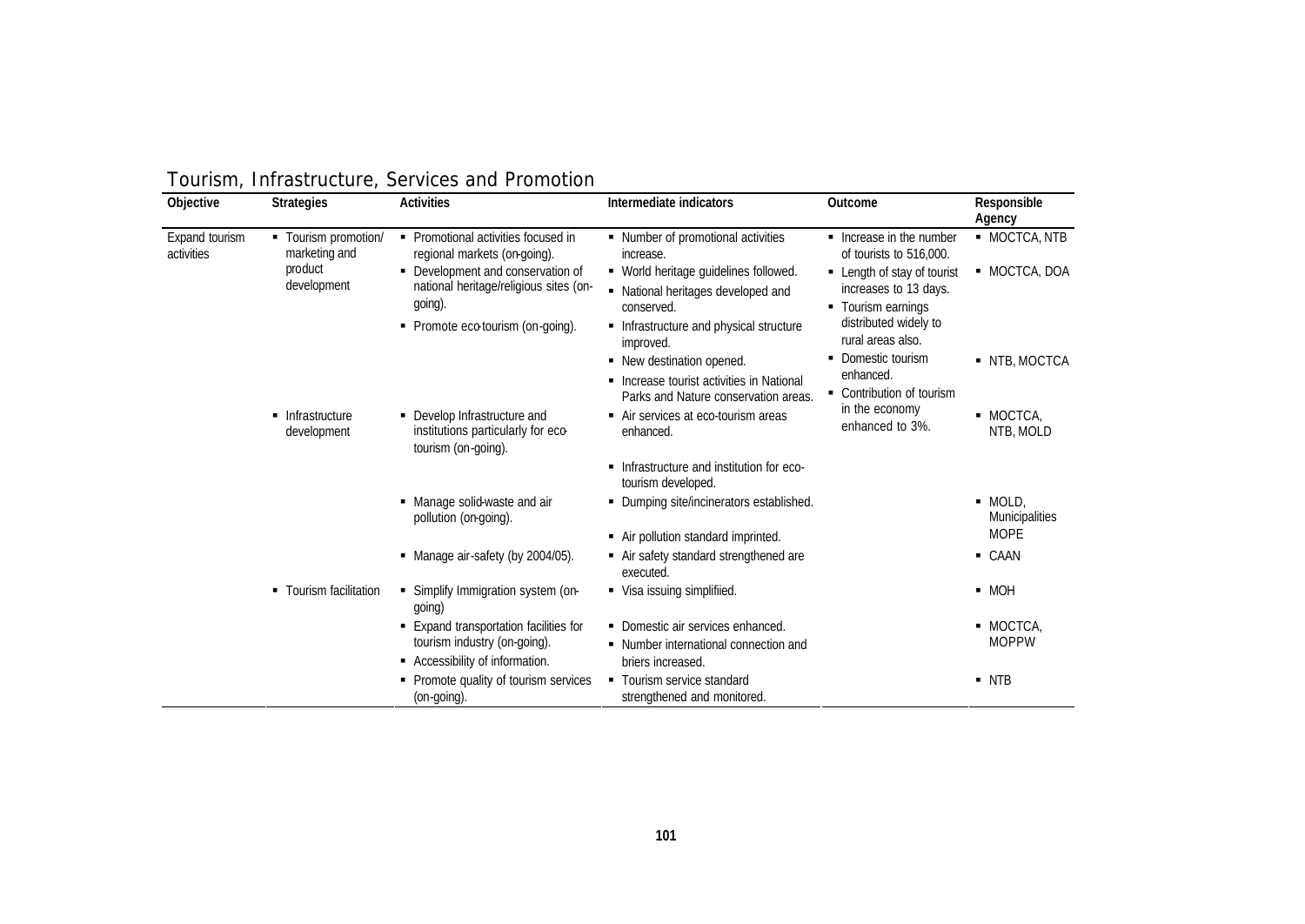| Objective                   | <b>Strategies</b>                       | <b>Activities</b>                                                                            | Intermediate indicators                                              | Outcome                                                        | Responsible<br>Agency |
|-----------------------------|-----------------------------------------|----------------------------------------------------------------------------------------------|----------------------------------------------------------------------|----------------------------------------------------------------|-----------------------|
| Expand<br>Industrialization | ■ Strengthened<br>market oriented       | • Tariff rationalization (on-going).                                                         | • Industrial competitiveness improved.                               | • Contribution of GDP<br>enhanced.                             | MOICS, MOF            |
|                             | policies.                               | • Foreign investment policy reform<br>(by 2004).                                             | • Foreign investment increased.                                      | Employment<br>generation.                                      | • MOICS               |
|                             |                                         | • Industrial acts & policies reform (by<br>2004).                                            | • Labour/company law amended.                                        | • Product expansion.<br>• Information                          | • MOICS               |
|                             |                                         |                                                                                              | ■ Exit policy introduced.                                            | institutionalization.                                          |                       |
|                             |                                         |                                                                                              | • Acts amended according to<br>WTO/SAFTA.                            | • Harmonious industrial<br>relation.                           |                       |
|                             |                                         |                                                                                              | • Action plan developed according to<br>Industrial Perspective Plan. | • Industrial production<br>expanded in average                 |                       |
|                             | Strengthening<br><b>SME<sub>S</sub></b> | • Incentive and programs for<br>technological improvement and<br>upgrading SMEs. (on-going). | • Production and productivity<br>increased.                          | 7.8 percent/annum.<br>· SME Additional<br>employment generated | • DOI, MOST           |
|                             |                                         | - Institutional mechanism/acts sub-<br>contracting to SMEs (2005).                           | ■ Number of trainings/trainees.                                      | to 250,000.                                                    | • DOI, DOSCI          |
|                             |                                         | • Entrepreneurship training, skill<br>development (on-going).<br>• Promotional activities.   |                                                                      |                                                                | DOSCS, ETDC           |
|                             |                                         | • Incentive for backward linkages to<br>industries (ongoing).                                | • Industrial production expanded.                                    |                                                                | • DOI, DOSCI          |
|                             |                                         | • Information technology<br>development (ongoing).                                           | - Access to information improved.                                    |                                                                | MOICS, MOST           |
|                             | • Improved Industrial<br>environment.   | - Tripartite industrial relati onship<br>improved (on-going).                                | • Smooth industrial operation.                                       |                                                                | MOICS, MOLT           |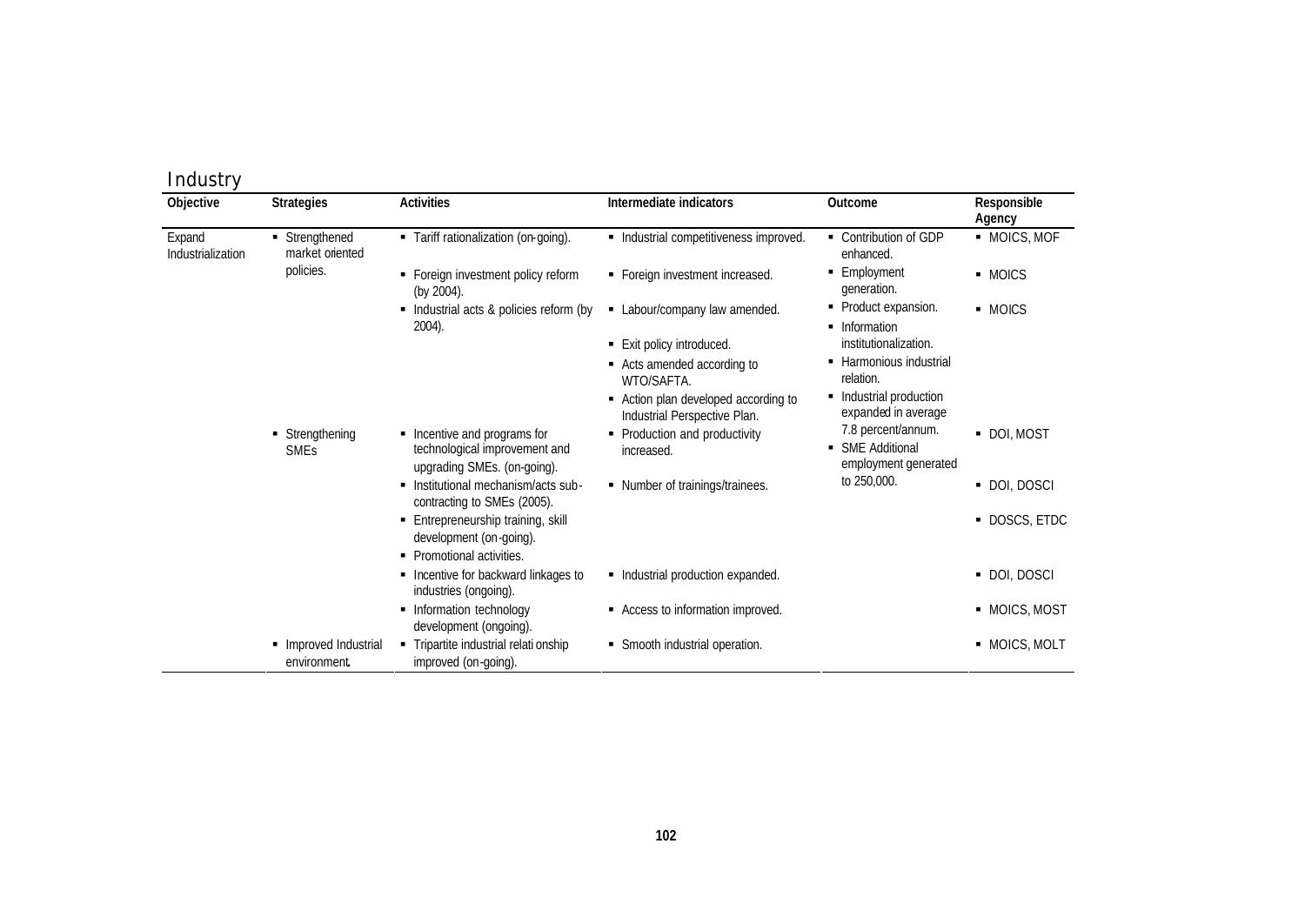| Supply                                                                              |                                         |                                                                                               |                                                                                        |                                               |                       |
|-------------------------------------------------------------------------------------|-----------------------------------------|-----------------------------------------------------------------------------------------------|----------------------------------------------------------------------------------------|-----------------------------------------------|-----------------------|
| Objective                                                                           | <b>Strategies</b>                       | <b>Activities</b>                                                                             | Intermediate indicators                                                                | Outcome                                       | Responsible<br>Agency |
| Improve the<br>supply and<br>distribution of<br>areas.<br>essential<br>commodities. | • Strengthen food<br>supplies in remote | Rationalization NFC activities and<br>strengthen supply system (on-<br>qoing).                | • Focus distribution in districts and<br>strengthened networks.                        | • Food security will be<br>improved.          | • MOICS, NFC          |
|                                                                                     |                                         | • Enhance food supply and<br>distribution in food deficit areas (on-<br>going).               | • Supply and distribution of 35000 MT<br>food per annum mainly in remote<br>districts. | • Price of petroleum<br>products competitive. | $\blacksquare$ NFC    |
|                                                                                     | • Market based                          | • Management of NOC improved,                                                                 | • Loss of NOC reduced.                                                                 |                                               | • MOICS, NOC          |
|                                                                                     | petroleum price.                        | leakage reduced and private<br>sector's involvement in NOC<br>activities initiated (by 2004). | • Storage capacity of petroleum product<br>will be increased.                          |                                               |                       |
|                                                                                     |                                         | • Rationalization of petroleum<br>product prices (by 2003).                                   | • Private sector involvement increased.<br>• Petroleum price will be market based.     |                                               | • MOICS, NOC          |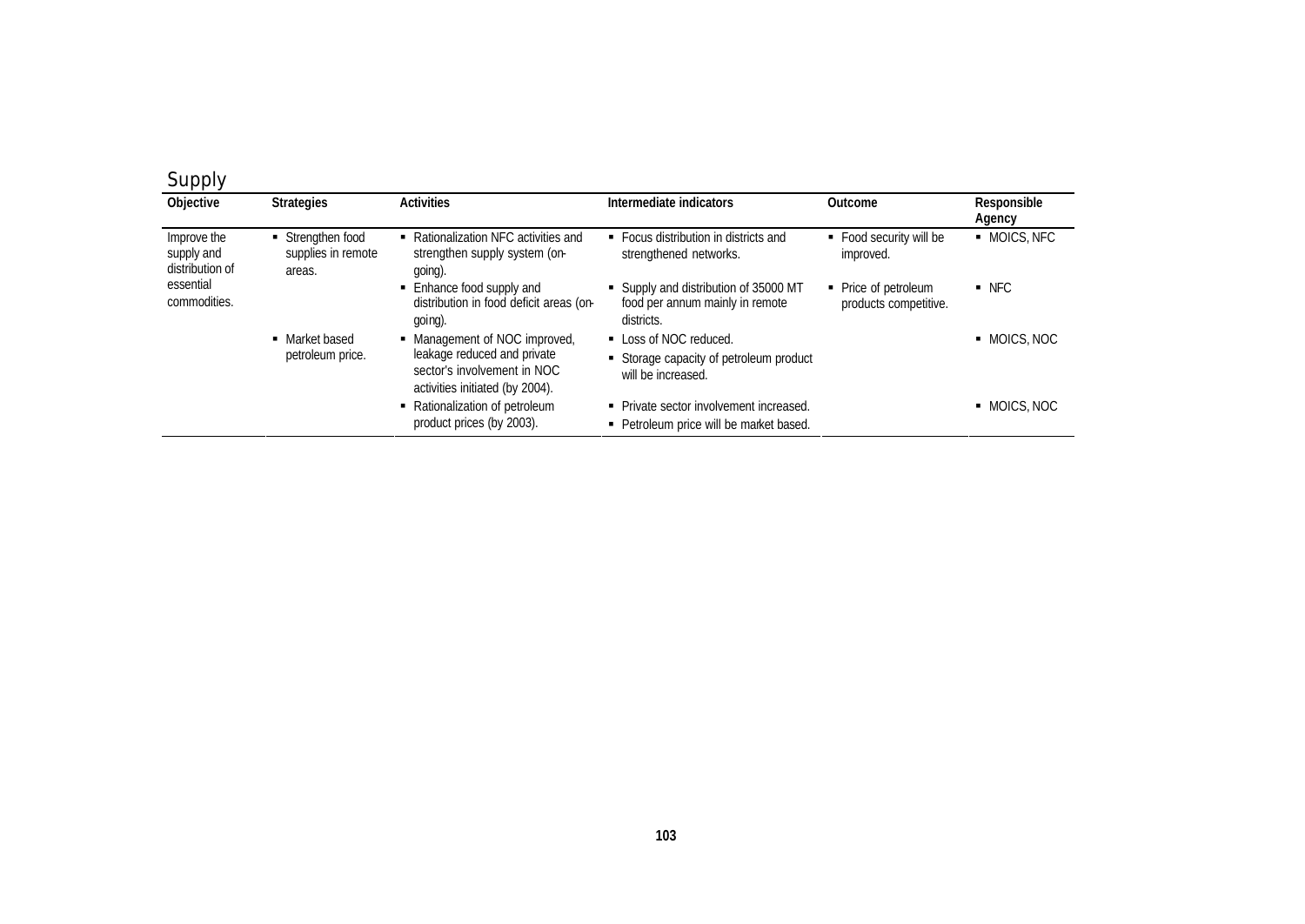| Objective                                                                           | <b>Strategies</b>                                                                                                                                                                                                     | <b>Activities</b>                                                                                                                                                                                                                                                                                                                 | Intermediate indicators                                                                                                                                                                                                   | Outcome                                                                                                                                                                                                           | Responsible<br>Agency                               |
|-------------------------------------------------------------------------------------|-----------------------------------------------------------------------------------------------------------------------------------------------------------------------------------------------------------------------|-----------------------------------------------------------------------------------------------------------------------------------------------------------------------------------------------------------------------------------------------------------------------------------------------------------------------------------|---------------------------------------------------------------------------------------------------------------------------------------------------------------------------------------------------------------------------|-------------------------------------------------------------------------------------------------------------------------------------------------------------------------------------------------------------------|-----------------------------------------------------|
| Improve quality of<br>and access to<br>education<br>especially primary<br>education | • Decentralization of school<br>management to<br>communities/local bodies<br>and change in role of<br>district and central level<br>agencies from<br>implementation to<br>facilitation, monitoring<br>and evaluation. | • Transfer of management of schools to<br>communities/ local bodies (ongoing).<br>• Framework for the assessment of<br>students' learning outcome (2004).<br>• Promote private sector for production<br>and distribution of textbooks with a view<br>to facilitate timely distribution of<br>textbooks (to be started from 2004). | At least 6000 schools transferred<br>to local communities/management.<br>• Guideline for partial grant for<br>community schools completed; all<br>community schools receive grant.<br>- Timely distribution of textbooks. | • Net primary school<br>enrollment increased<br>from 82 to 90 percent.<br>• Percentage of the pupil<br>completing primary level<br>increases from-to-<br>• Percentage of primary<br>school repeaters<br>declines. | • MOES, MOLD<br>$-$ DOE<br>DOE, CDC,<br><b>JEMC</b> |
|                                                                                     | • Improve and expand<br>teachers training program                                                                                                                                                                     | • Review and Rationalize<br>teaching/learning package (FY04)                                                                                                                                                                                                                                                                      | • Number of trained teachers in<br>primary school increased from 52<br>to 100 percent.                                                                                                                                    | • Drop out rates at the<br>primary level declines.                                                                                                                                                                | $-$ DOE                                             |
|                                                                                     |                                                                                                                                                                                                                       | • New recruitment of teachers done locally<br>(FY04).                                                                                                                                                                                                                                                                             | <b>Establishment of Child</b><br>Development Centers in<br>VDCs/municipalities.                                                                                                                                           |                                                                                                                                                                                                                   | $\bullet$ DOE, DDC,<br><b>VDC</b>                   |
|                                                                                     |                                                                                                                                                                                                                       | • Teachers' certification process<br>expanded and strengthened (ongoing).                                                                                                                                                                                                                                                         | • Increase in number of trained<br>teacher in secondary level.                                                                                                                                                            |                                                                                                                                                                                                                   | $\blacksquare$ DOE                                  |
|                                                                                     |                                                                                                                                                                                                                       | • Teachers training facilities for primary<br>school increased (ongoing).                                                                                                                                                                                                                                                         |                                                                                                                                                                                                                           |                                                                                                                                                                                                                   | $-$ DOE                                             |
|                                                                                     |                                                                                                                                                                                                                       | • Expand teacher training for secondary<br>education (ongoing).                                                                                                                                                                                                                                                                   |                                                                                                                                                                                                                           |                                                                                                                                                                                                                   | $-$ DOE                                             |
|                                                                                     | Strengthen school<br>monitoring and<br>supervision system.                                                                                                                                                            | • Framework for school monitoring<br>mechanism developed and strengthened<br>(2004).                                                                                                                                                                                                                                              |                                                                                                                                                                                                                           |                                                                                                                                                                                                                   | $-$ DOE                                             |
|                                                                                     |                                                                                                                                                                                                                       | Schools expansion only on the basis of<br>mapping and accepted norms (2004).                                                                                                                                                                                                                                                      | A system of regular school<br>monitoring in place in all districts.                                                                                                                                                       |                                                                                                                                                                                                                   | $-$ DOE                                             |
|                                                                                     |                                                                                                                                                                                                                       | • Partial grant for community schools not<br>receiving Government funding (ongoing).                                                                                                                                                                                                                                              | School-mapping completed.                                                                                                                                                                                                 |                                                                                                                                                                                                                   | $\bullet$ DOE, DDC,<br>VDC                          |
| Delivery of literacy<br>programs with<br>focus on livelihood<br>improvement         | • Integration of literacy<br>programs with CBO-<br>based income generation<br>activities facilitated by                                                                                                               | • Expand literacy campaign by increased<br>involvement of CBOs/NGOs/ local<br>bodies (ongoing).                                                                                                                                                                                                                                   | At least 200,000 out of school<br>children in the 6-10 and 10-14 age<br>groups to receive informal<br>education.                                                                                                          | • Adult literacy rate $(+15)$<br>increased from 49 to<br>63%.                                                                                                                                                     | $\blacksquare$ DOE, , DDC,<br><b>VDC</b>            |
|                                                                                     | local bodies.                                                                                                                                                                                                         | • Expand Community Learning Centers<br>(ongoing).                                                                                                                                                                                                                                                                                 | Post literacy skill generating<br>programs to 20 percent of literates.                                                                                                                                                    | • Female adult literacy rate<br>(+15) increased from 34<br>to 55 percent.                                                                                                                                         | · DOE, DDC,<br><b>VDC</b><br>٠                      |

### Education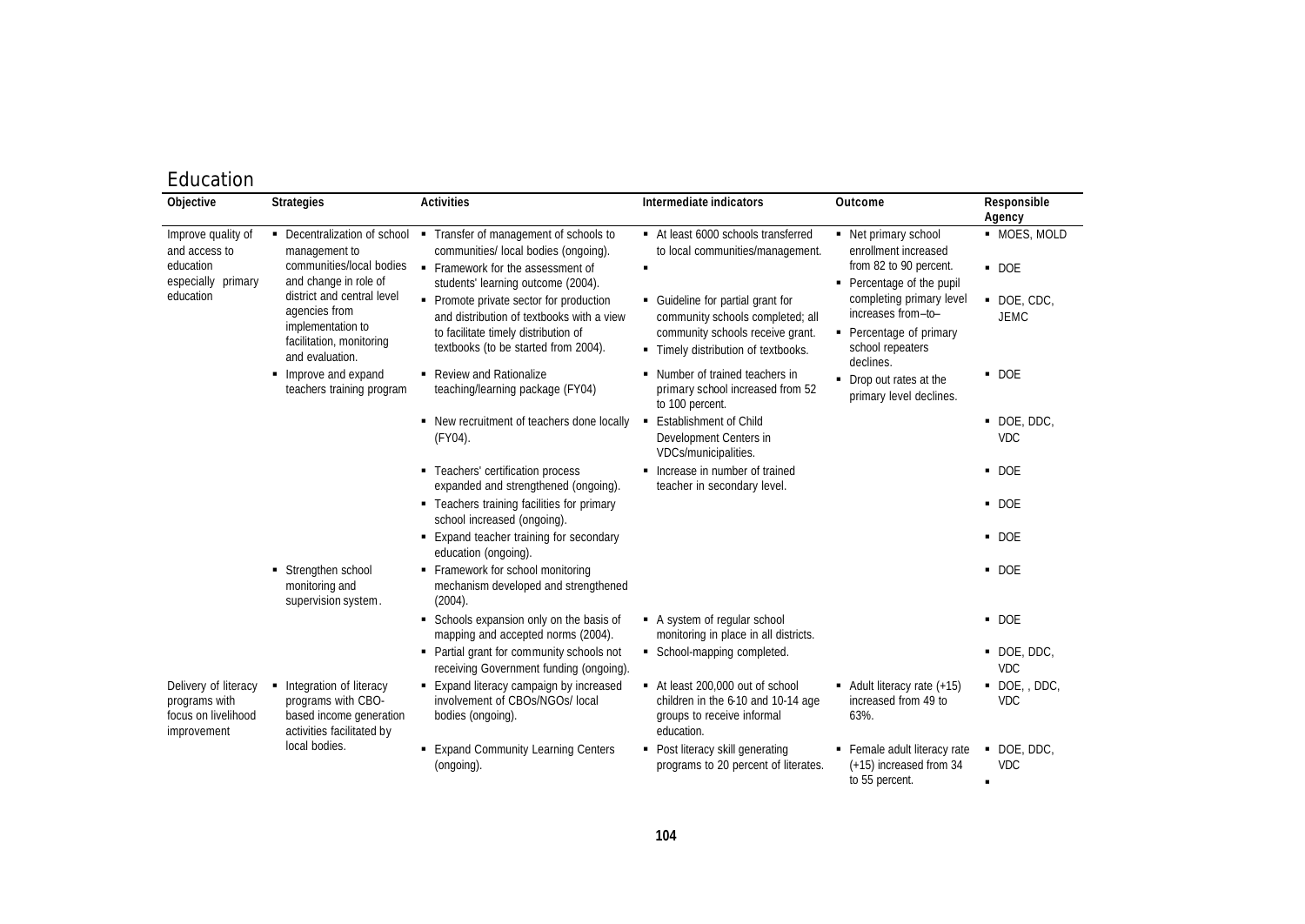| Objective                                               | <b>Strategies</b>                                                               | <b>Activities</b>                                                                                                         | Intermediate indicators                                                              | Outcome                                                                              | Responsible<br>Agency                  |
|---------------------------------------------------------|---------------------------------------------------------------------------------|---------------------------------------------------------------------------------------------------------------------------|--------------------------------------------------------------------------------------|--------------------------------------------------------------------------------------|----------------------------------------|
| Improve access of<br>girls, Dalits and<br>disadvantaged | Mitigate social, cultural<br>and financial barriers for<br>access to education  | • Enhanced scholarship for children of<br>poor families (on-going).                                                       | • Enroll all of age 6 children to<br>primary education.                              | ■ Enrolment rate of girls<br>and disadvantaged<br>children increase.                 | $\bullet$ DOE, DDC,<br><b>VDC</b>      |
| children to<br>education                                | • Social contracts for<br>access improvement                                    | ■ Expand school feeding program in<br>deprived areas (on-going).                                                          | • Number of students for<br>disadvantaged receiving<br>scholarship increased.        | • Improvement in the ratio<br>of girls enrollment rate to<br>that of boys.           | $\blacksquare$ DOE, DDC,<br><b>VDC</b> |
|                                                         |                                                                                 | ■ Expand secondary scholarships for<br>children, girl and Dalit/disadvantaged<br>from poor families (on-going).           | • Increased share of female<br>teachers in primary schools from<br>26 to 30 percent. |                                                                                      | • DOE, DDC,<br><b>VDC</b>              |
|                                                         |                                                                                 | • Separate latrines for girls (on-going).                                                                                 | • Share of girls and disadvantaged<br>children in primary and secondary              |                                                                                      | $\bullet$ DOE, DDC,<br><b>VDC</b>      |
|                                                         |                                                                                 | • Incentive grant for schools employing<br>female teachers (on-going).                                                    | levels increase.                                                                     |                                                                                      | $\bullet$ DOE, DDC,<br><b>VDC</b>      |
| Meet national<br>demand for basic<br>and middle level   | • Vocational courses<br>attached to existing<br>secondary school.               | Initiate and strengthen the program in 25<br>schools as an annex program (to start<br>from 2004).                         | Short and medium term technical<br>training to more than 30,000<br>people.           | • Increase share of semi-<br>skilled and skilled labour<br>in the labour force from. | $\blacksquare$ DOE, DDC,<br><b>VDC</b> |
| technical human<br>resources                            | • Promote private provision<br>of basic and middle level<br>technical training. | Introduction of voucher system targeted<br>to poor for basic and middle level<br>technical training (to start from 2004). |                                                                                      |                                                                                      | • DOE, CTEVT                           |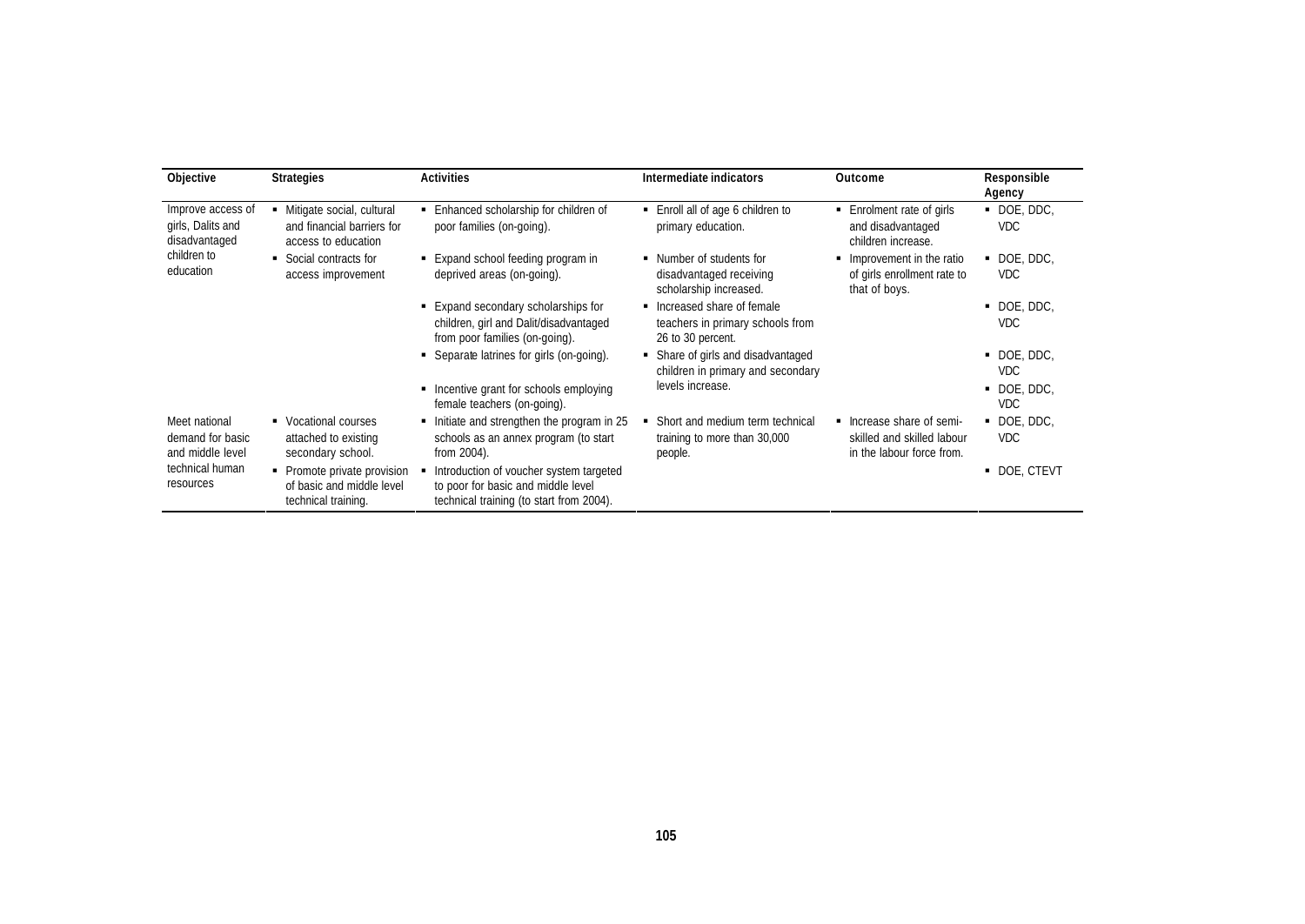| Objective                                                                     | <b>Strategies</b>                                                                 | <b>Activities</b>                                                                                                                                         | Intermediate indicators                                                                              | Outcome                                                                                     | Responsible<br>Agency     |
|-------------------------------------------------------------------------------|-----------------------------------------------------------------------------------|-----------------------------------------------------------------------------------------------------------------------------------------------------------|------------------------------------------------------------------------------------------------------|---------------------------------------------------------------------------------------------|---------------------------|
| Increase essential<br>health care<br>services to all with<br>special emphasis | • Development and<br>retenti on of trained<br>staff especially in rural<br>areas. | • Terms and conditions of recruitment<br>and transfer made transparent (end<br>2003).                                                                     | Sick individuals (%) who visited<br>rural health centers (during the<br>past month).                 | • Reduction in infant<br>mortality rate from 64 to<br>45.<br>• Reduction in child           | $-MOH$                    |
| to rural/remote/<br>poor population.                                          |                                                                                   | • Incentive mechanism devised to<br>encourage health workers to work in<br>remote and rural areas (FY 2003/04).<br>• Fulfill vacant positions (on-going). | • Number of absentee health<br>workers.                                                              | (U5MR) mortality rate<br>from 91 to 72.<br>• Reduction in maternal<br>mortality from 415 to | $-MOH$                    |
|                                                                               | $\blacksquare$ Training and<br>upgrading of health<br>personnel.                  | • Increased availability of Auxiliary<br>Health Midwife/ nurse in the health<br>posts especially to address MCH<br>problems (FY 04 to 08)                 | • Women receiving at least 4<br>alternated visit increased from 14<br>to 40%.                        | 300.<br>• Life expectancy<br>increased from 61.9<br>years to 65 years.                      | • MOH, DOH                |
|                                                                               |                                                                                   | • Training programmes strengthen and<br>manpower production enhanced (on<br>going).                                                                       | • Births (%) attended by skilled<br>health personnel increased from<br>13 to 40%.                    |                                                                                             | $-MOH$ , DOH,<br>DDC, VDC |
|                                                                               | • Increased supply of<br>essential drugs,<br>vaccines.                            | • Procurement of drugs and equipment<br>based on program priorities (on<br>going).                                                                        | • Number of drug outlets where 15<br>of the most essential drugs<br>available.                       |                                                                                             | $-MOH$                    |
|                                                                               |                                                                                   | Expansion of community drug<br>program (on going).                                                                                                        | • Number of sub/health posts with<br>community drug program<br>increases.                            |                                                                                             | • MOH, SAJHA              |
|                                                                               |                                                                                   |                                                                                                                                                           | Availability of essential and<br>٠.<br>priority drugs increased to 90%<br>places.                    |                                                                                             | • MOH, DDC,<br><b>VDC</b> |
|                                                                               | $\blacksquare$ Expand<br>accessibility/facilities                                 | • Initiation of health insurance scheme<br>(FY04 onwards).                                                                                                | Population under health<br>٠.<br>insurance.<br>• One year olds (%) fully<br>immunized against target |                                                                                             | • MOH                     |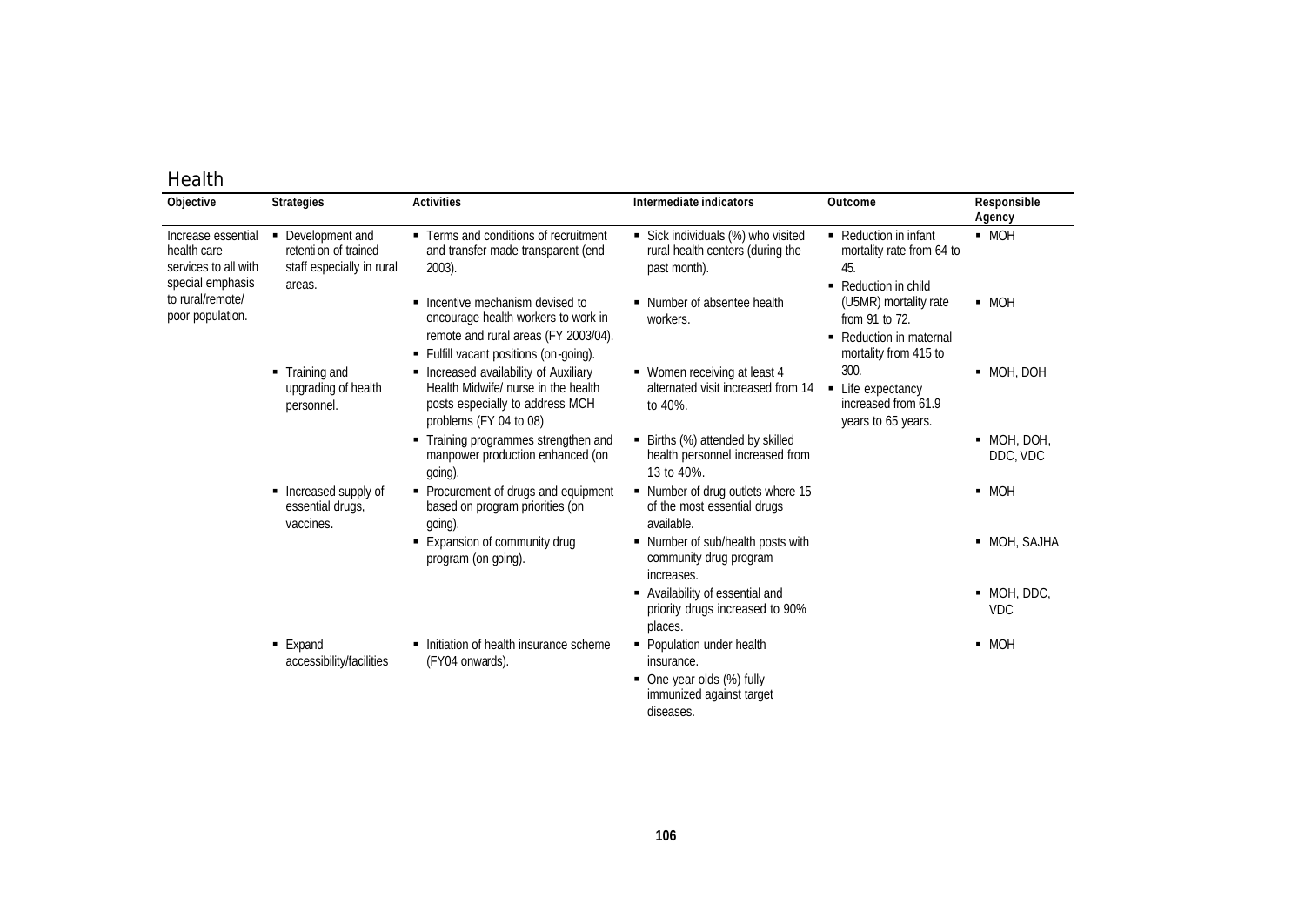| Objective | <b>Strategies</b>                                             | <b>Activities</b>                                                                                                                                                                                     | Intermediate indicators                                                                                                                                                                | Outcome | Responsible<br>Agency       |
|-----------|---------------------------------------------------------------|-------------------------------------------------------------------------------------------------------------------------------------------------------------------------------------------------------|----------------------------------------------------------------------------------------------------------------------------------------------------------------------------------------|---------|-----------------------------|
|           |                                                               | • Focus of the program in immunization,<br>safer motherhood, control and<br>prevention of communicable diseases,<br>malaria control, JE, TB and leprosy,<br>HIV/AIDS and CDP Programmes (on<br>going) | • Proportion of<br>TB/malaria/JE/leprosy/HIV/AIDS<br>etc. cases detected and<br>prevention and treatment<br>measures. Condom use by<br>14-35 years old men increased<br>to 35 percent. |         | • MOH, DOH                  |
|           |                                                               | • Accessibility increased on the basis of<br>mapping (starting from FY04).                                                                                                                            | • Population more than hour's<br>walk or travel to rural health<br>facilities.                                                                                                         |         | • DDC, VDC                  |
|           |                                                               | Effective family planning program (on<br>going).                                                                                                                                                      | • Contraceptive prevalence rate<br>increase from 40 to 55 percent.                                                                                                                     |         | • MOH, FPAN                 |
|           |                                                               | • Reorientation/refocus of programmes<br>based on mapping of HDI index<br>(initiation from FY04).                                                                                                     | • Condom use by 14-35 years old<br>men increased to 35 percent.                                                                                                                        |         | $-MOH$ , DDC,<br><b>VDC</b> |
|           |                                                               | • Expand nutritional program (on going).                                                                                                                                                              |                                                                                                                                                                                        |         | $-MOH$ , DDC,<br><b>VDC</b> |
|           |                                                               | • Education/awareness (ongoing).                                                                                                                                                                      |                                                                                                                                                                                        |         | • MOH, MOES                 |
|           | • Up-gradation of<br>primary health centers<br>and hospitals. | • Up-gradation of hospitals/health<br>centres to manage the increasing<br>problem of accidents and injuries a<br>phased manner (FY04 onwards).                                                        | • Number of health centers and<br>hospitals upgraded.                                                                                                                                  |         | $-MOH$                      |
|           | • Decentralized<br>operation and<br>management                | - Transfer of sub health post, health<br>post etc. to local management<br>committees (on going).                                                                                                      | • All sub health post and more<br>than 50% of health posts and a<br>25 hospitals handed over to local<br>bodies/management.                                                            |         | • MOH, DDC,<br><b>VDC</b>   |
|           |                                                               | • Recruitment of health workers at the<br>local level ((FY04 and onwards).                                                                                                                            | • Guidelines/frameworks local<br>recruitment developed.                                                                                                                                |         | $-MOH$ , DDC,<br><b>VDC</b> |
|           |                                                               | • Procurement of drugs at the local level<br>(FY 2003/04 onwards).                                                                                                                                    | • Number of health centers<br>authorized for procurement.                                                                                                                              |         | • MOH, DDC,<br><b>VDC</b>   |
|           | • Promotion and<br>coordination with<br>NGO/INGOs and         | - Avoid duplication with private sectors<br>and NGOs.                                                                                                                                                 | • Coordination guideline<br>developed.                                                                                                                                                 |         | • MOH, DDC,<br><b>VDC</b>   |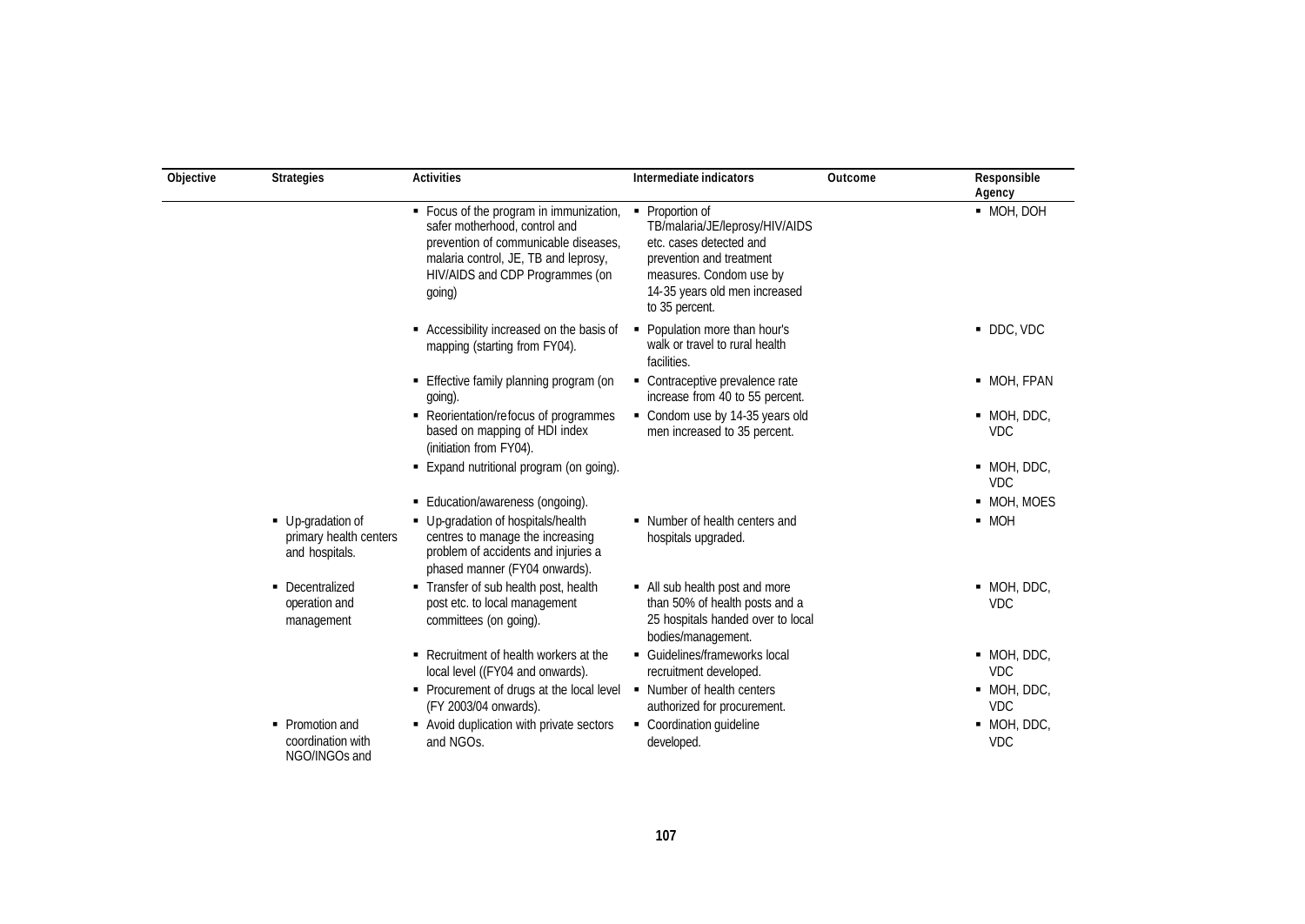| <b>Objective</b> | <b>Strategies</b>                  | <b>Activities</b>                                                                                                                                                                             | Intermediate indicators                                                                                                                             | Outcome | Responsible<br>Agency    |
|------------------|------------------------------------|-----------------------------------------------------------------------------------------------------------------------------------------------------------------------------------------------|-----------------------------------------------------------------------------------------------------------------------------------------------------|---------|--------------------------|
|                  | private Sectors                    | • Environmental and occupational<br>health care and sanitation facilities<br>provided with inter-sectoral<br>collaboration (on going)                                                         | • Level of collaboration improved.                                                                                                                  |         | $-MOH$<br>Municipalities |
|                  | • Improved regulatory<br>mechanism | Strong supervision and monitoring<br>mechanism devised and implemented<br>for the availability, quality and<br>accessibility of health services (private<br>nursing home/hospitals/colleges). | Strong supervision and<br>monitoring mechanism devised<br>and implemented for the<br>availability, quality and<br>accessibility of health services. |         | $-MOH$                   |

# **Drinking Water and Sanitation**

| Objective                                                                                                                                                                                                         | <b>Strategies</b>                                                                                                                  | <b>Activities</b>                                                                                                                   | Intermediate indicators                                                                                                                                              | Outcome                                                                                                        | Responsible<br>Agency |
|-------------------------------------------------------------------------------------------------------------------------------------------------------------------------------------------------------------------|------------------------------------------------------------------------------------------------------------------------------------|-------------------------------------------------------------------------------------------------------------------------------------|----------------------------------------------------------------------------------------------------------------------------------------------------------------------|----------------------------------------------------------------------------------------------------------------|-----------------------|
| Increased/improv<br>ed access to<br>sustainable basic<br>drinking water                                                                                                                                           | Scale up the demand<br>driven and participatory<br>approach to rural water<br>supply and sanitation                                | Revise the 1998 rural sub-sector<br>policy to include clear roles &<br>responsibilities of sector actors<br>by 2003.                | A consistent sector policy in<br>place and implemented                                                                                                               | • Consistent community<br>driven approach<br>operational sector wide                                           | <b>DDWSS</b>          |
| services in rural<br>schemes. This approach<br>involves NGOs, CBOs,<br>areas.<br>local private sector to<br>assist communities to plan,<br>design and implement and<br>operate and maintain their<br>own schemes. | • Reform/consolidate the<br>institutional mechanisms and<br>approaches to service delivery to<br>facilitate implementation by 2003 | Community driven approach<br>٠<br>adopted to provide sustainable<br>water systems to benefit some<br>2.0 million additional people. | About 3.8 million people<br>have access to safe<br>and sustainable<br>drinking water services.                                                                       | ■ DDWSS, DDC,<br>VDC.                                                                                          |                       |
|                                                                                                                                                                                                                   |                                                                                                                                    | Strengthen autonomy of the<br>RWSS Fund Development Board<br>through an Act by 2003                                                 | • Fund Board operational as a<br>regular sector agency.                                                                                                              | • Increased opportunity<br>for enrolment of girl<br>child in schools due to<br>time saved in fetching<br>water | • DDWSS, DDC,<br>VDC. |
|                                                                                                                                                                                                                   |                                                                                                                                    | Rehabilitate rural water supply<br>schemes for community<br>management (continued).                                                 | Sector monitoring system<br>established; the sector monitored<br>effectively and regularly and<br>budget allocations to sector<br>agencies are performance<br>based. | • Reduced water borne<br>and water washed<br>diseases                                                          | • DDWSS               |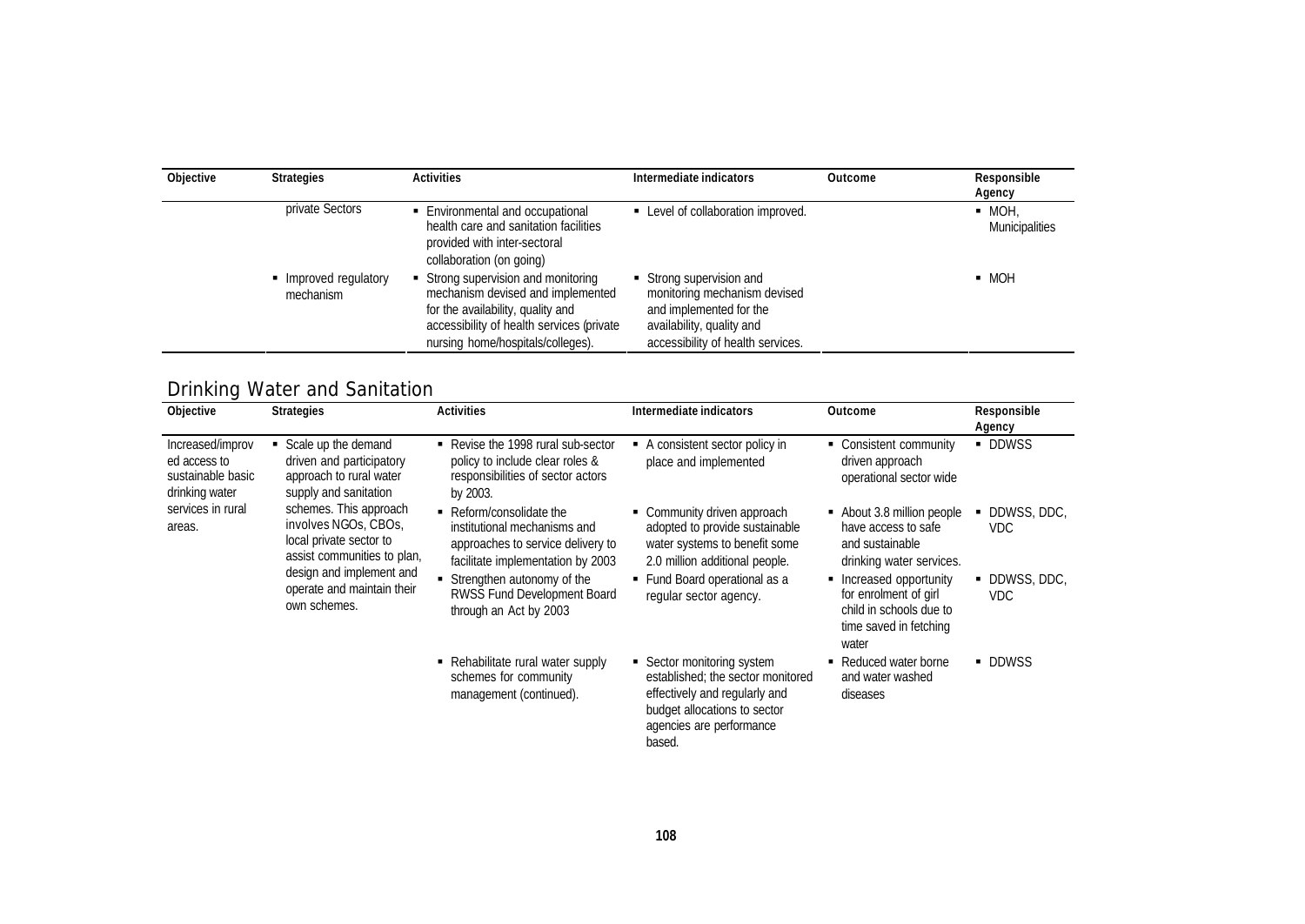| Objective                                                                           | <b>Strategies</b>                                                                                                                 | <b>Activities</b>                                                                                                                                       | Intermediate indicators                                                                                                               | Outcome                                                                                       | Responsible<br>Agency       |
|-------------------------------------------------------------------------------------|-----------------------------------------------------------------------------------------------------------------------------------|---------------------------------------------------------------------------------------------------------------------------------------------------------|---------------------------------------------------------------------------------------------------------------------------------------|-----------------------------------------------------------------------------------------------|-----------------------------|
|                                                                                     |                                                                                                                                   | • Districts develop/update district<br>water development plans regular<br>to improve planning starting 2003<br>and continuous.                          | About 150 schemes rehabilitated<br>and community managed.                                                                             |                                                                                               | · DDWSS, DDC,<br><b>VDC</b> |
| Improve and<br>expand basic<br>sanitation facilities<br>in rural and urban<br>areas | • Promote sanitation as an<br>integral part of water<br>supply projects through<br>public education and<br>awareness campaigns by | • Every new water supply scheme<br>should include sanitation as a<br>component of the project and<br>provide for promotional activities<br>(continued). | About 4,50,000 households build<br>and use latrines in rural areas                                                                    | • Health and hygiene<br>improved                                                              | • DDWSS, DDC,<br><b>VDC</b> |
|                                                                                     | mobilizing NGOs, CBOs,<br>local bodies and the private<br>sector                                                                  | • Promote sanitation activities in<br>areas that already have water<br>supply services but no sanitation<br>facilities (continued).                     | About 150,000 households with<br>appropriate sanitation services in<br>urban area                                                     | • Reduction in diarrhoeal<br>diseases                                                         | • DDWSS, DDC,<br><b>VDC</b> |
|                                                                                     |                                                                                                                                   | • Promote appropriate sanitation<br>facilities in urban and semi-urban<br>areas through users' participation<br>(continued).                            |                                                                                                                                       |                                                                                               | • DDWSS, DDC,<br><b>VDC</b> |
| Improved access<br>to and up-<br>gradation of basic<br>drinking water               | $\blacksquare$ Create a conducive<br>environment for private<br>sector participation & local<br>bodies involvement in             | • Implement cost recovery policies<br>starting 2003                                                                                                     | • A private operator in place by<br>2004 in Kathmandu Valley towns                                                                    | • Arrangements and<br>regulatory framework<br>for PSP in urban WSS<br>services established    | • MDPP, MOLD                |
| services in urban<br>and semi-urban<br>areas through<br>involvement of              | urban and semi-urban<br>water supply services by<br>legislative reforms, cost<br>recovery policy & a                              | • Develop national water quality<br>standard/guidelines and<br>strengthen water quality<br>monitoring by 2004                                           | • Carry out a study to develop a<br>strategy for PSP and local body<br>involvement in the other urban<br>and semi-urban areas by 2004 | • More efficient and cost<br>effective services<br>available to urban and<br>semi-urban areas | • MOPP, DDC,<br><b>VDC</b>  |
| private sector<br>and/or local<br>bodies.                                           | national water quality<br>standards/guideline.                                                                                    | • Frame legislation, establish and<br>make operational a regulatory<br>body by 2003                                                                     |                                                                                                                                       |                                                                                               | $-MOPP$ .<br><b>DDWSS</b>   |
|                                                                                     | • Increased supply in the<br>valley by reducing<br>unaccounted for water.                                                         | • Reduce unaccounted-for water in<br>Kathmandu Valley towns by 4%<br>annually.                                                                          | • Unaccounted for water reduced<br>by 4% annually.                                                                                    | • Reduction in water<br>borne and water<br>washed diseases.                                   | • NWSSC                     |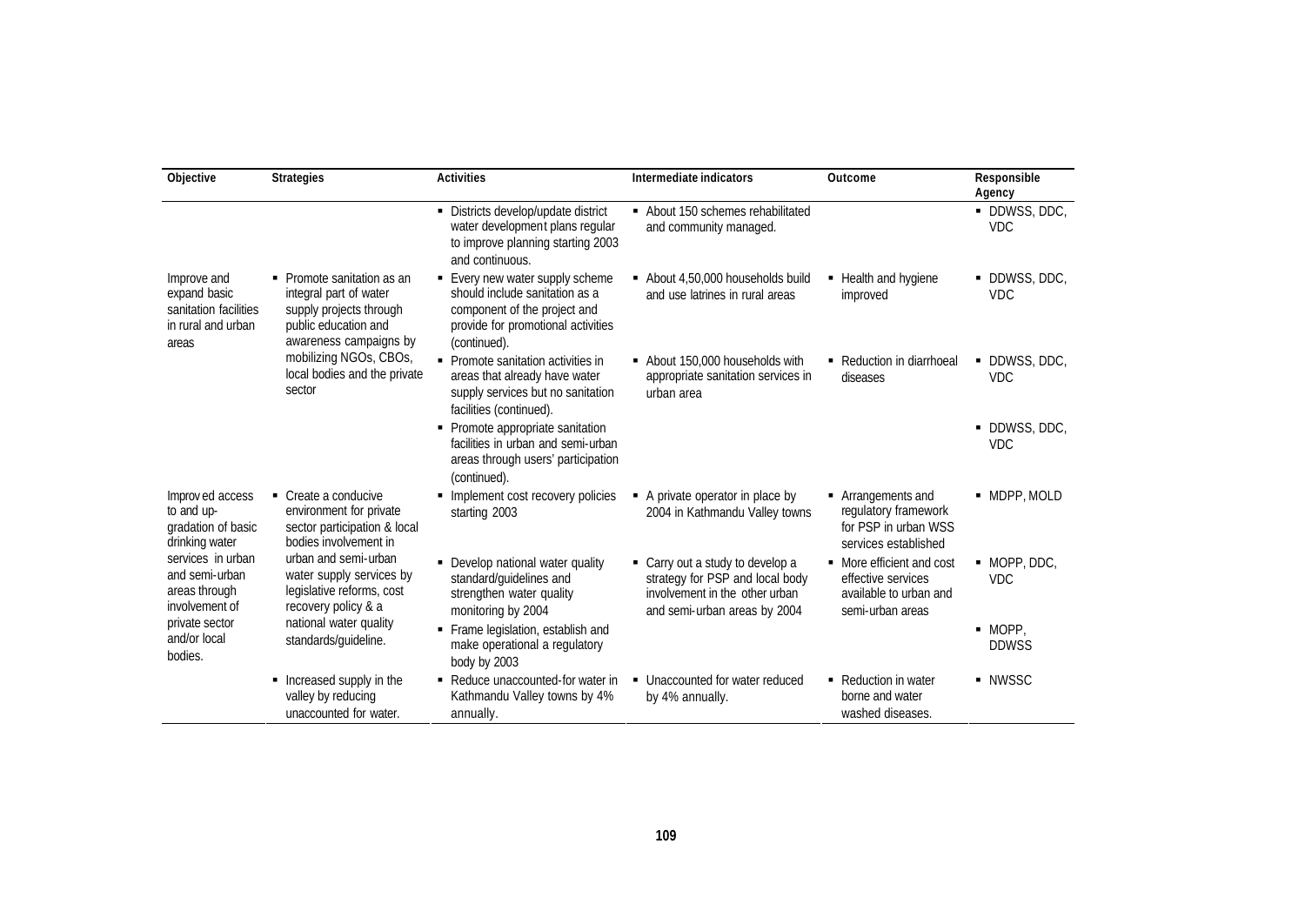#### Targeted Programs

| Objective                                                                       | <b>Strategies</b>                                                                                                         | <b>Activities</b>                                                                                                                                   | Intermediate indicators                                                                              | Outcome                                                                                                                         | Responsible<br>Agency      |
|---------------------------------------------------------------------------------|---------------------------------------------------------------------------------------------------------------------------|-----------------------------------------------------------------------------------------------------------------------------------------------------|------------------------------------------------------------------------------------------------------|---------------------------------------------------------------------------------------------------------------------------------|----------------------------|
| Bring poor/socially<br>excluded/disadvant<br>aged groups out of<br>poverty trap | - Reorient sectoral<br>programmes to focus on<br>targeted groups/areas.                                                   | Initiate the system of<br>expanding/developing sectoral<br>activities based on poverty mapping<br>(FY04 onwards).<br>• Framework for addressing the | • Budget allocation for deprived<br>communities/areas increased.                                     | • HDI index of Far-western<br>and Midwestern increase<br>by 8% per annum.<br>• Literacy rate of dalits and<br>indigenous people | - MOLD<br>$-MOF$           |
|                                                                                 |                                                                                                                           | problem of deprived<br>communities/regions developed and<br>implemented (FY 04 onwards)                                                             |                                                                                                      | increases significantly.<br>• Life expectancy of<br>deprived                                                                    |                            |
|                                                                                 | • Make local bodies more<br>responsible for designing                                                                     | • Use decentralize mechanism for<br>implementation (ongoing).                                                                                       | • DIDO and service delivery agencies<br>transferred to local level.                                  | communities/region<br>increases.                                                                                                | - MOLD                     |
|                                                                                 | and implementing local<br>poverty programmes                                                                              | • Increase grant to local bodies on<br>the basis of poverty index (FY04<br>onwards).                                                                | • Allocation to district with low HDI<br>increased.                                                  | • Mean years of schooling<br>of deprived communities<br>and regions increase.                                                   | - MOLD/MoF                 |
|                                                                                 |                                                                                                                           |                                                                                                                                                     | • Number of training program under<br>LGDP/LGFC/PAF increased.                                       |                                                                                                                                 | • MOLD, DDC,<br><b>VDC</b> |
|                                                                                 | Supplement the targeted<br>programmes of local<br>bodies and the<br>government with the<br>participation of<br>NGOs/CBOs. | Train local bodies and make them<br>accountable for the poverty<br>reduction program at the local level<br>(FY04 onwards).                          | • PAF guidelines approved. Program<br>implemented for targeted groups.                               |                                                                                                                                 | • NPC, MOLD                |
|                                                                                 |                                                                                                                           | Strengthen social mobilization<br>(continued)                                                                                                       | • PAF office established (FY 2003).                                                                  |                                                                                                                                 |                            |
|                                                                                 |                                                                                                                           | • Use PAF to supplement targeted<br>programmes, to be carried out<br>mainly by NGOs/CBOs (FY 2004<br>onwards).                                      |                                                                                                      |                                                                                                                                 | • NPC, MOLD                |
|                                                                                 | • Reorient and coordinate<br>NGO/INGOs activities<br>towards targeted groups.                                             | • Encourage coordination and<br>develop partnership with<br>NGO/CBOs and the private sector<br>to work in the poorer areas.                         | • Mapping of INGOs activities done<br>and INGOs encouraged to work for<br>deprived areas/communities |                                                                                                                                 | • MOLD, DDC,<br><b>VDC</b> |
|                                                                                 | • Initiate and implement<br>effective mechanism for<br>poverty monitoring.                                                | • Design special mechanism to<br>monitor outcome and input<br>indicators for targeted group (FY04<br>onwards).                                      | • Poverty monitoring disaggregated<br>by gender/social groups/regions.                               |                                                                                                                                 | • NPC, MOLD                |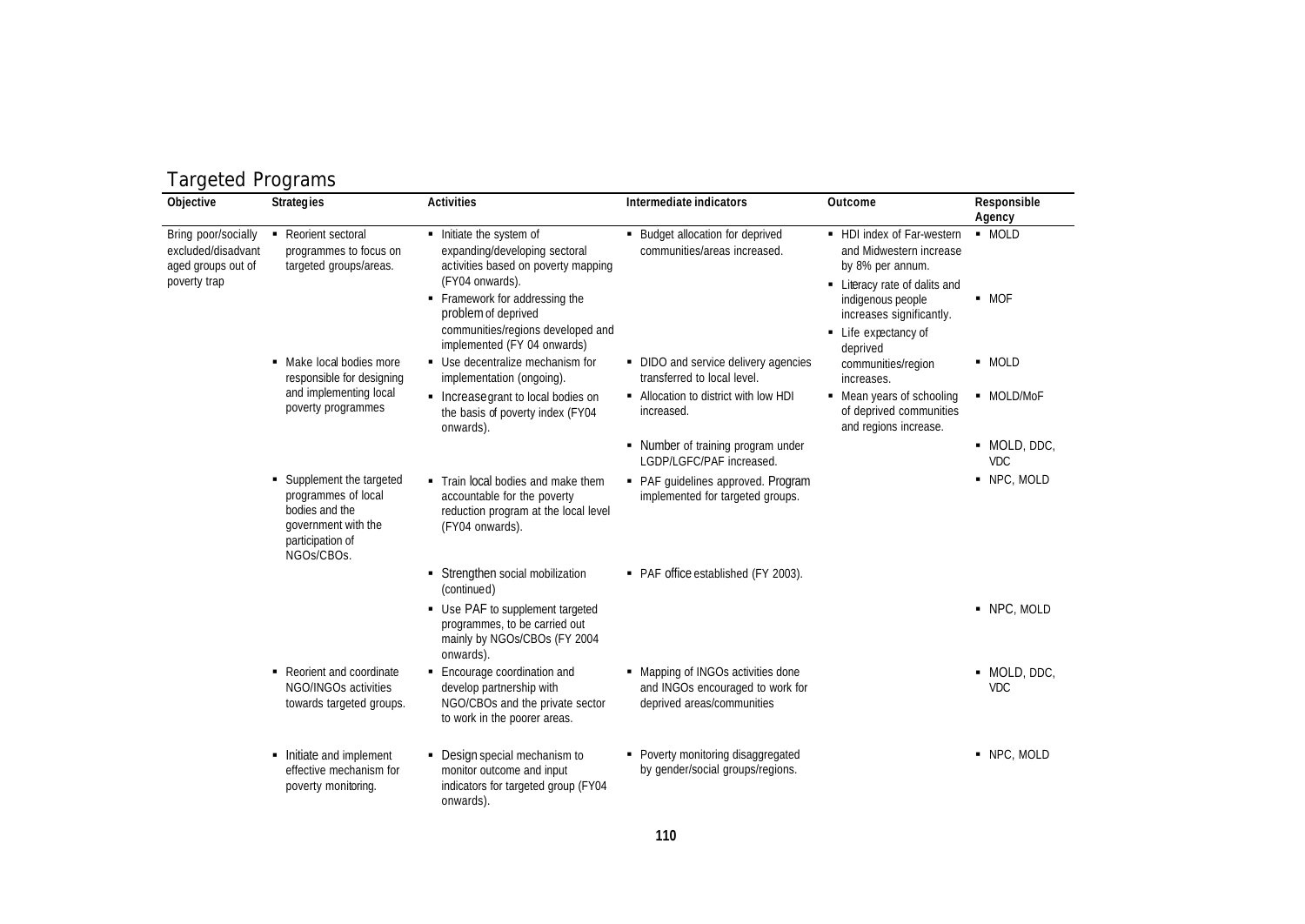| Objective                                 | <b>Strategies</b>                                                                     | <b>Activities</b>                                                                                                                                                                                                | Intermediate indicators                                                                                              | Outcome                                                           | Responsible<br>Agency                       |
|-------------------------------------------|---------------------------------------------------------------------------------------|------------------------------------------------------------------------------------------------------------------------------------------------------------------------------------------------------------------|----------------------------------------------------------------------------------------------------------------------|-------------------------------------------------------------------|---------------------------------------------|
|                                           |                                                                                       | Initiate and support district level<br>poverty monitoring mechanism<br>(FY04 onwards).                                                                                                                           | • Districtpoverty monitoring<br>mechanism assessed and system<br>strengthened.                                       |                                                                   | • NPC, MOLD                                 |
|                                           | ■ Encourage philanthropic<br>organization in expanding<br>poverty reduction strategy. | • Enhance public awareness<br>campaign for voluntary work,<br>welfare activities and pov erty<br>reduction programmes to be<br>generated by philanthropic<br>organizations and private sector<br>(FY04 onwards). | • More resources mobilized by local<br>NGOs locally.                                                                 |                                                                   | • NPC, NVSD                                 |
|                                           | • Special programs from<br>Far-west and Mid-west<br>regions' poor districts.          | Assistance for overseas<br>employment (FY04-05)                                                                                                                                                                  | • Assistant to poor people for foreign<br>employment.                                                                |                                                                   | · DOL, MOFA                                 |
|                                           |                                                                                       | - Micro credit/micro-enterprises<br>training/education etc and or<br>strengthened.                                                                                                                               | Asset creating activities increases.                                                                                 |                                                                   | • ADBN, Rural<br>Dev. Bank,<br><b>CTEVT</b> |
|                                           |                                                                                       | Special scholarship program for<br>higher education (FY 2004<br>onwards) initiated.                                                                                                                              | - At least 100 scholarship per annum<br>for deprived women, dalits and<br>indigenous people for higher<br>education. |                                                                   | • MOES                                      |
| Mainstreaming<br>gender in<br>development | • Women empowered by<br>removing the social, legal,<br>economic and other             | • Production loan and social<br>mobilization (ongoing).                                                                                                                                                          | • Number and volume of loan<br>awarded.                                                                              | • Economic status of<br>women improved.<br>Proportion of women in | $\blacksquare$ RDBs                         |
| activities                                | constraints.                                                                          | • Incentives to increase proportion of<br>girls in education (2003 onwards).                                                                                                                                     | Scholarship to girls.                                                                                                | socio-economic political<br>activities and public                 | - MOES                                      |
|                                           |                                                                                       | • Special health care system to<br>• Number of trained Midwives or AHM<br>women to reduce maternal mortality<br>or nurses.<br>$(2004-05)$ .                                                                      | positions improved.<br>Status of women<br>enhanced.                                                                  | $-MOH$                                                            |                                             |
|                                           |                                                                                       | Coaching classes and alternative<br>actions to increase females in<br>teaching and civil service (ongoing).                                                                                                      | • Proportion females in civil service<br>and teaching.                                                               |                                                                   | • MOES, Pvt.<br>Institute                   |
|                                           |                                                                                       | Eliminate legal discrimination<br>(ongoing).                                                                                                                                                                     | • Legal ammendment.                                                                                                  |                                                                   | · MOWSW,<br>Women<br>Commission             |
|                                           |                                                                                       | • Legal and other changes to prevent<br>violence against women (2003-04).                                                                                                                                        | • Number of violence cases reported<br>and mitigation program.                                                       |                                                                   | · MOWSW,<br>Women<br>Commission             |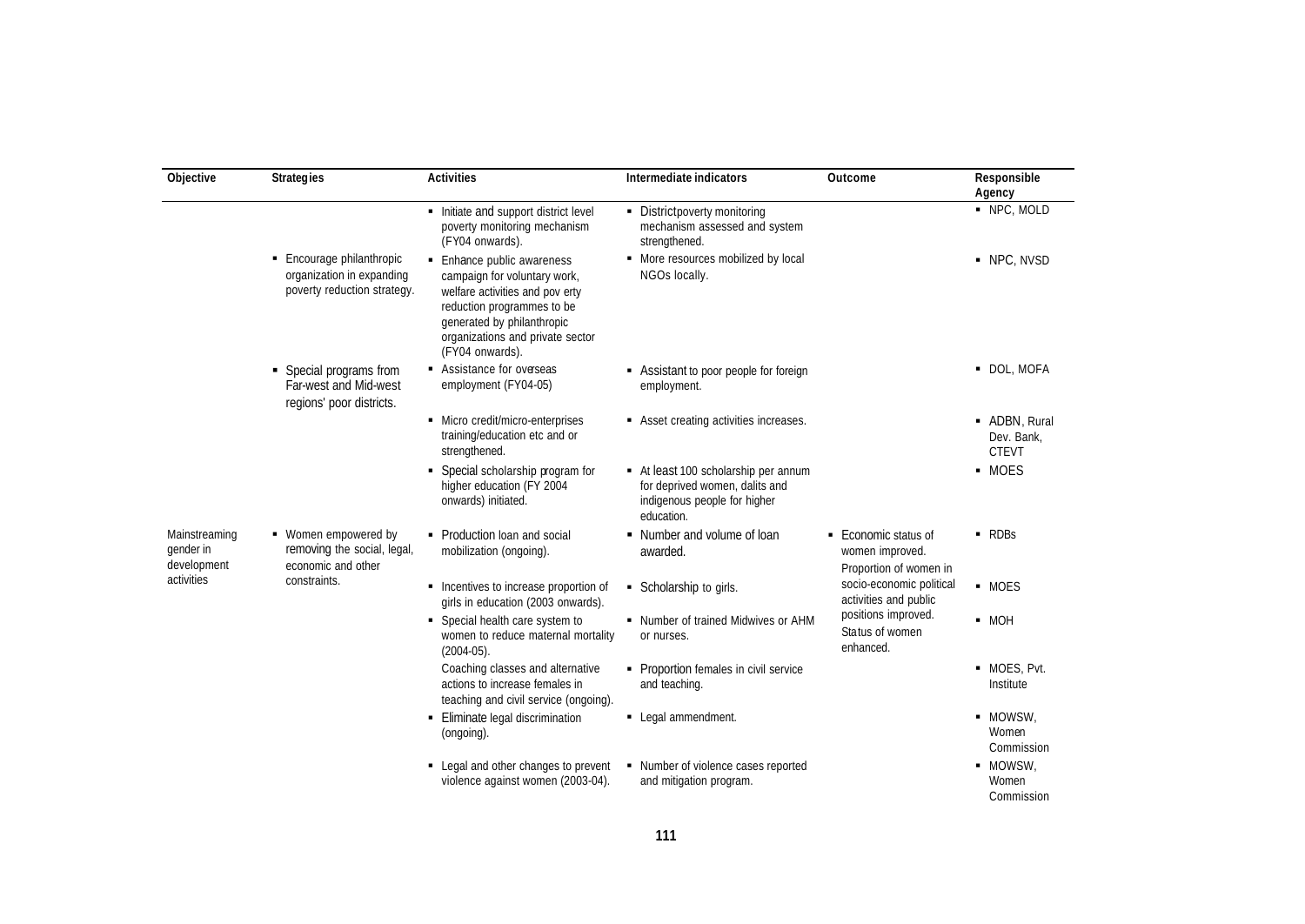| Objective                                     | <b>Strategies</b>                                                                                                                                                                                                                                                                                                                                                                                                                                                                                                                                                                                                                                                                                                                                                                                                                                                                                                                                                                                                                                                                                                                                                                                                     | <b>Activities</b>                                                                                                                               | Intermediate indicators                                   | Outcome                                       | Responsible<br>Agency           |
|-----------------------------------------------|-----------------------------------------------------------------------------------------------------------------------------------------------------------------------------------------------------------------------------------------------------------------------------------------------------------------------------------------------------------------------------------------------------------------------------------------------------------------------------------------------------------------------------------------------------------------------------------------------------------------------------------------------------------------------------------------------------------------------------------------------------------------------------------------------------------------------------------------------------------------------------------------------------------------------------------------------------------------------------------------------------------------------------------------------------------------------------------------------------------------------------------------------------------------------------------------------------------------------|-------------------------------------------------------------------------------------------------------------------------------------------------|-----------------------------------------------------------|-----------------------------------------------|---------------------------------|
|                                               |                                                                                                                                                                                                                                                                                                                                                                                                                                                                                                                                                                                                                                                                                                                                                                                                                                                                                                                                                                                                                                                                                                                                                                                                                       | - Action Plan for gender<br>mainstreaming developed and<br>implemented (FY onwards)                                                             | • Number of scholarship for higher<br>education to girls. |                                               | - MOES                          |
|                                               |                                                                                                                                                                                                                                                                                                                                                                                                                                                                                                                                                                                                                                                                                                                                                                                                                                                                                                                                                                                                                                                                                                                                                                                                                       | • Special scholarship program for<br>higher education (2003/04 ongoing).<br>• Special monitoring system in<br>improving gender equality (2004). | • Monitoring reports/analysis.                            |                                               | • MOWSW,<br>Women<br>Commission |
| Mainstreaming the<br>deprived<br>communities. | • By removing social legal<br>and economic constraints.                                                                                                                                                                                                                                                                                                                                                                                                                                                                                                                                                                                                                                                                                                                                                                                                                                                                                                                                                                                                                                                                                                                                                               | Credit facility and social mobilization<br>(ongoing)                                                                                            | • Credit program and number of<br>beneficiaries.          | • Proportion of deprived<br>communities below | $\blacksquare$ RDBs             |
|                                               | poverty line declines<br>• Incentives to increase proportion of<br>Scholarship increased.<br>■ Empowerment<br>significantly.<br>deprived children in education<br>- Human development<br>(ongoing).<br>indicators of deprived<br>Affirmative actions to increase the<br>• Number of Dalits in teaching and<br>proportion of people recruited in<br>public agencies.<br>• Proportion of socially<br>teaching and public service (2004).<br>excluded people<br>• Special emphasis in skill training,<br>• Number of scholarship and training<br>increased in socio-<br>income generating activities and<br>award to dalits and deprived janajati<br>economic and political<br>special scholarship program for<br>groups.<br>activities.<br>higher education (ongoing).<br>Derived communities<br>• Legal and other constraints<br>• Legal ammendment.<br>empowered.<br>removed (ongoing).<br>• VDC and DDCs to focus on the<br>• Training and guidelines for targetting<br>programs in VDCs/DDCs.<br>mainstreaming of deprived<br>communities (2003/04).<br>• Special infrastructure, income<br>• Monitoring reports/analysis.<br>generating and human development<br>activities for deprived communities<br>and areas. |                                                                                                                                                 |                                                           | - MOES                                        |                                 |
|                                               |                                                                                                                                                                                                                                                                                                                                                                                                                                                                                                                                                                                                                                                                                                                                                                                                                                                                                                                                                                                                                                                                                                                                                                                                                       |                                                                                                                                                 |                                                           | communities improvers.                        | • MOES, Dalit<br>Commission     |
|                                               |                                                                                                                                                                                                                                                                                                                                                                                                                                                                                                                                                                                                                                                                                                                                                                                                                                                                                                                                                                                                                                                                                                                                                                                                                       |                                                                                                                                                 |                                                           |                                               | $-$ PSC                         |
|                                               |                                                                                                                                                                                                                                                                                                                                                                                                                                                                                                                                                                                                                                                                                                                                                                                                                                                                                                                                                                                                                                                                                                                                                                                                                       |                                                                                                                                                 | - MOEC, CTEVT                                             |                                               |                                 |
|                                               |                                                                                                                                                                                                                                                                                                                                                                                                                                                                                                                                                                                                                                                                                                                                                                                                                                                                                                                                                                                                                                                                                                                                                                                                                       |                                                                                                                                                 |                                                           |                                               | · MOLD, Dalit<br>Commission     |
|                                               |                                                                                                                                                                                                                                                                                                                                                                                                                                                                                                                                                                                                                                                                                                                                                                                                                                                                                                                                                                                                                                                                                                                                                                                                                       |                                                                                                                                                 |                                                           | - MOLD                                        |                                 |
|                                               |                                                                                                                                                                                                                                                                                                                                                                                                                                                                                                                                                                                                                                                                                                                                                                                                                                                                                                                                                                                                                                                                                                                                                                                                                       | • Special monitoring system in<br>improving the status of derived<br>community (2004).                                                          |                                                           |                                               |                                 |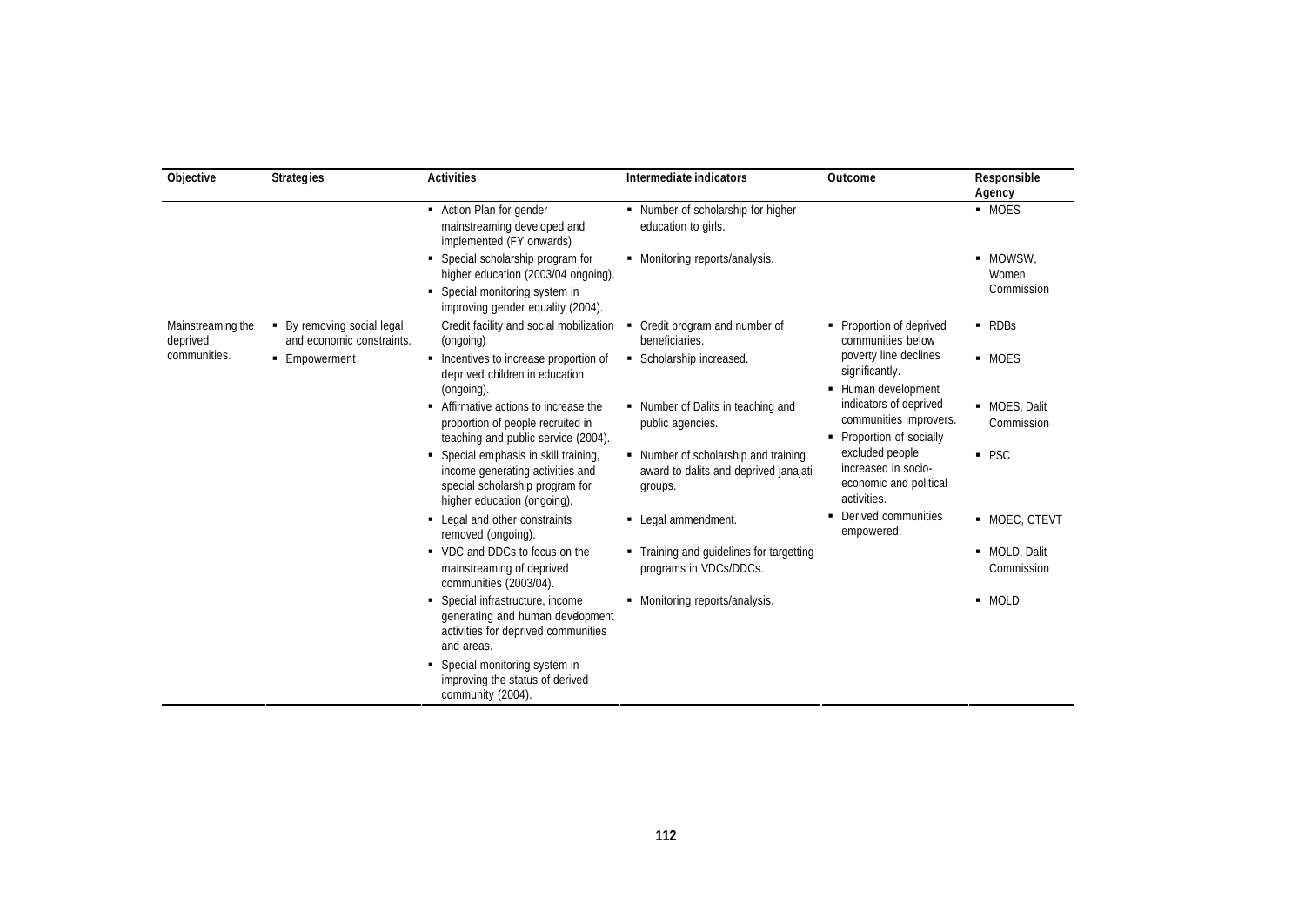| Civil Service Reform |  |  |  |
|----------------------|--|--|--|
|----------------------|--|--|--|

| <b>Strategies</b>                                                                          | <b>Activities</b>                                                                                                                                                                                      | Intermediate indicators                                                                             | Outcome                                                                                                                      | Responsible<br>Agency                                                       |
|--------------------------------------------------------------------------------------------|--------------------------------------------------------------------------------------------------------------------------------------------------------------------------------------------------------|-----------------------------------------------------------------------------------------------------|------------------------------------------------------------------------------------------------------------------------------|-----------------------------------------------------------------------------|
| • Improvement in recruitment<br>and promotion system.                                      | • Curriculum and testing<br>mechanism for recruitment and<br>promotion revised and improved<br>(continued).                                                                                            | Revised and improved<br>٠<br>curriculum and testing<br>mechanism developed (by<br>2004).            | • Merit based recruitment<br>and promotion<br>strengthened.                                                                  | ■ MOGA, PSC                                                                 |
| - Reduce political<br>interference in civil service<br>functioning                         | Introduce necessary laws (by<br>2005).                                                                                                                                                                 |                                                                                                     | attracted in civil service.<br>• Civil Service is                                                                            | ■ MOGA                                                                      |
|                                                                                            | • Computerize functions of public<br>service commission (2007).                                                                                                                                        | • Better and qualified<br>candidates recruited by 2004.<br>Governance Act ammended<br>٠<br>by 2003. | Civil service efficiency<br>and accountability<br>enhanced.<br>• Up to date records.                                         | $-$ PSC                                                                     |
| • Strengthening Personnel<br>information system (PIS)<br>and human resource<br>management. | • Institutionalization of the PIS<br>system in all Ministries (2002-<br>2005).                                                                                                                         | ■ A full fledged PIS system<br>operationalized by 2005.                                             | • Better pensions<br>management.<br>Corruption control.                                                                      | • MOGA/Line<br><b>Ministries</b>                                            |
| • Proportion of women, ethnic<br>and disadvantaged group in<br>civil service increased.    | Coaching classes to perspective<br>women, ethnic and disadvantage<br>groups candidates for civil service<br>facilities (ongoing).<br>• Motivate women, ethnic and<br>disadvantage groups to join civil | Increased percentage of<br>women and ethnic groups<br>joining civil service.                        | ethnic and<br>disadvantaged groups<br>increased.<br>• Women, ethnic and<br>disadvantaged groups<br>well represented in civil | ■ PSC, MOGA<br>• PSC, MOGA                                                  |
|                                                                                            |                                                                                                                                                                                                        | services (ongoing).                                                                                 |                                                                                                                              | • Young graduates<br>depoliticized.<br>Success rates of female,<br>service. |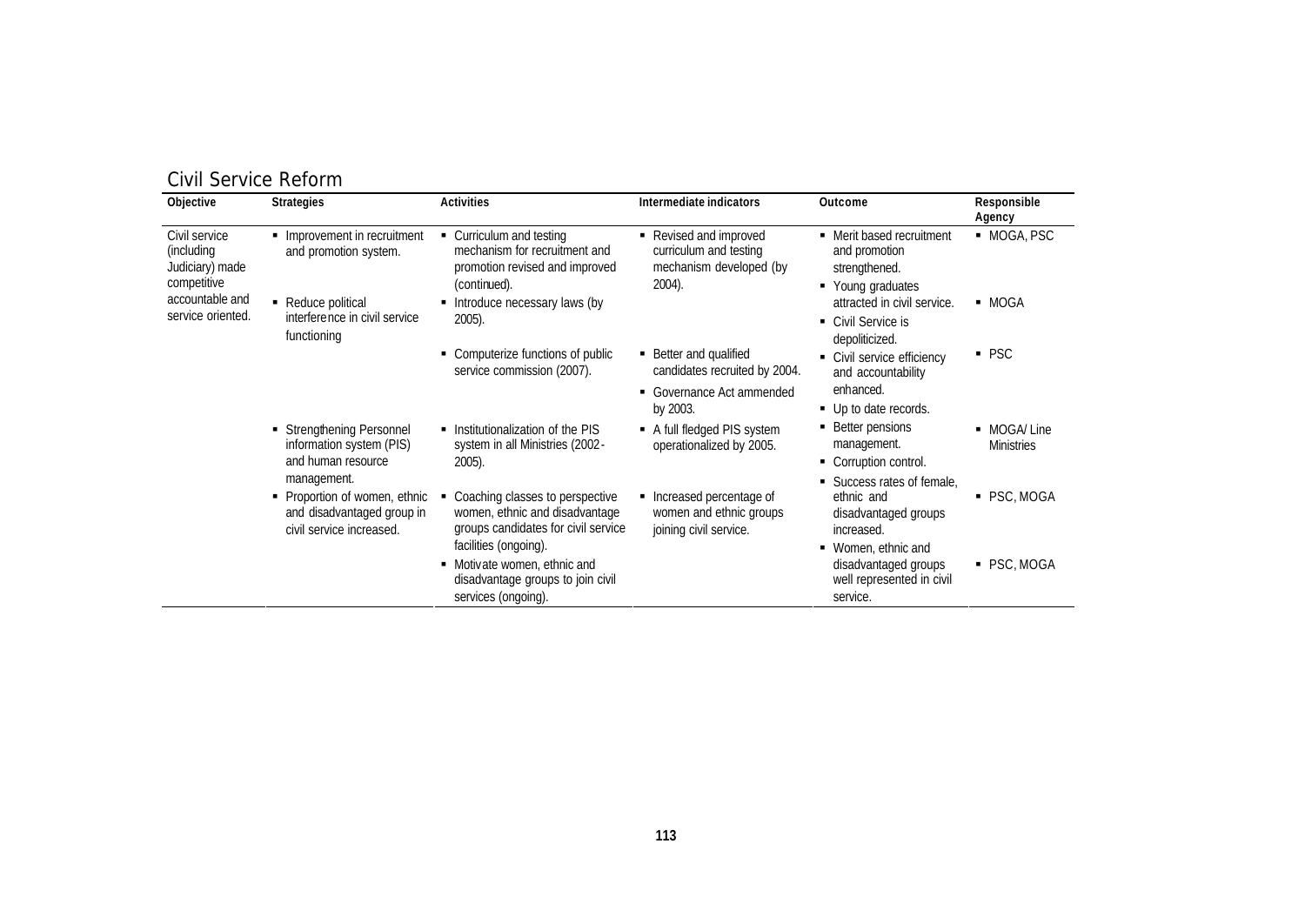| Anticorruption                                       |                                                                               |                                                                                                |                                                                                           |                                                             |                                   |
|------------------------------------------------------|-------------------------------------------------------------------------------|------------------------------------------------------------------------------------------------|-------------------------------------------------------------------------------------------|-------------------------------------------------------------|-----------------------------------|
| Objective                                            | <b>Strategies</b>                                                             | <b>Activities</b>                                                                              | Intermediate indicators                                                                   | Outcome                                                     | Responsible<br>Agency             |
| Ensure efficiency<br>of resources use<br>and improve | • Preventive actions for anti-<br>corruption strengthened and<br>implemented. | • Anti-corruption strategy adopted<br>and implemented (2003).                                  | • Draft procurement Act prepared<br>by April 2004.                                        | • Corruption reduced.<br>• New procurement<br>Act effective | • Cabinet<br>Secretariat,<br>CIAA |
| service delivery                                     |                                                                               | • National Vigilance Center activated<br>and strengthened (2003).                              | • Technical Audit Agencies<br>established and made operational.                           | • Resources<br>efficiency improved.                         | • PM's Office                     |
|                                                      |                                                                               | • Public Department (PWD)<br>directives implemented 2003).                                     | • Increased quality of public<br>construction works.                                      | • Delivery of services<br>effective.                        | • MOPPW                           |
|                                                      |                                                                               | • Anti money laundering Act enacted<br>(2004).                                                 | • Number of corruption cases<br>registered in the court increase.                         | • Enhance integrity in<br>public service.                   | $\blacksquare$ NRB, MOF           |
|                                                      | • Action against corruption<br>strengthened.                                  | • CIAA continued to be active<br>(continued).                                                  | • More corruption cases prosecuted<br>and convicted.<br>• Prompt decisions by the courts. | • Delivery of justice<br>improves.                          | • CIAA                            |
|                                                      | • Judicial system<br>strengthened.                                            | • Judicial system strengthened<br>through training and by improving<br>management (continued). | • Number of pending judicial cases<br>decreased.                                          |                                                             | • MOLJ/SC                         |

## Decentralization

| Objective                                                                                                                    | <b>Strategies</b>                                       | <b>Activities</b>                                                                                              | Intermediate indicators                                                                                         | Outcome                                                                                                         | Responsible<br>Agency                 |
|------------------------------------------------------------------------------------------------------------------------------|---------------------------------------------------------|----------------------------------------------------------------------------------------------------------------|-----------------------------------------------------------------------------------------------------------------|-----------------------------------------------------------------------------------------------------------------|---------------------------------------|
| Enhancing<br>development<br>process with the<br>participation and<br>empowerment of<br>people at large in<br>the governance. | • Devolve service delivery<br>functions to local bodies | • DIDO transfers to local bodies<br>(2003/04).<br>■ Education, health, postal service                          | At least 800 primary schools<br>handed over to communities<br>(first year)<br>■ Health post of at least 10      | Service delivery improves<br>• Electronic MIS<br>operational zed in 60<br>districts.                            | • MOLD, DDC,<br>VDC.<br>• MOLD, MOES, |
|                                                                                                                              | (2004).<br>bodies (2003 onwards).                       | transfer to local bodies (ongoing).<br>• Agriculture and small irrigation<br>services transfer to local bodies | districts each year transferred<br>to communities<br>• Agriculture service centers<br>transfer to local bodies. | • Increase share of local<br>revenue in budget<br>expenditure.<br>• Transparency and<br>accountability improved | MOH, DPS<br>$-MOLD, MOAC$ .<br>DOI    |
|                                                                                                                              |                                                         | • Rural roads transfer to local                                                                                | • Local road tolls handed over<br>to Road User Groups in 20<br>districts for the maintenance<br>of roads.       | • Ownership in<br>programmes/projects<br>increased.                                                             | $-MOLD$ , DOR                         |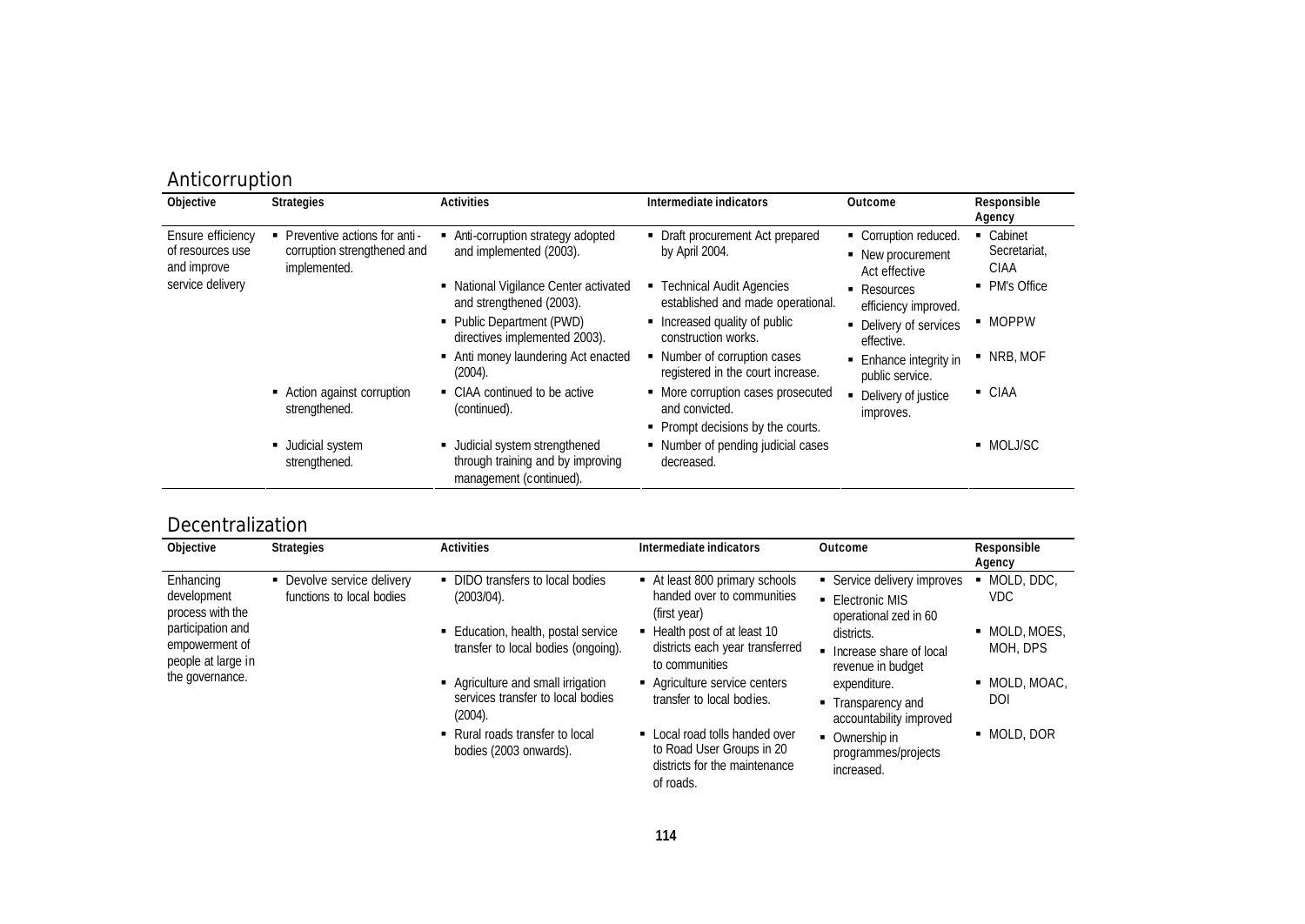| Objective | <b>Strategies</b>         | Intermediate indicators<br><b>Activities</b><br>Outcome                                     |                                                                                                                                  |                                                                               | Responsible<br>Agency       |
|-----------|---------------------------|---------------------------------------------------------------------------------------------|----------------------------------------------------------------------------------------------------------------------------------|-------------------------------------------------------------------------------|-----------------------------|
|           |                           | • Reconcile conflicting Acts and<br>Regulations (2003 onwards).                             | • Preparations to reconcile<br>conflicting Acts and<br>Regulations                                                               | • Citizen's charter in all the<br><b>DDCs and Municipalities</b><br>prepared. | · MOGA, MOLJ                |
|           | • Capacity building       | • Local services cadre constituted<br>(2004).                                               | • Local services cadre designed<br>in the first year                                                                             |                                                                               | • MOGA, MOLD                |
|           |                           | • Enhance planning, management<br>and evaluation capacities of local<br>bodies (continued). | • District profile of 20 districts<br>for DPP completed in the first<br>year.<br>• Electronic MIS operational in<br>25 districts |                                                                               | • MOLD                      |
|           |                           | • Train and equip local bodies<br>offices (continued).                                      | • DPP (districts periodic plans)<br>all districts brought outs.                                                                  |                                                                               | • MOLD                      |
|           | • Fiscal decentralization | • Central grants allocated to local<br>bodies on poverty based formula<br>(FY 03/04)        | • Central grants allocated to<br>local bodies on poverty based<br>formula begins.                                                |                                                                               | $-MOF, NPC,$<br><b>MOLD</b> |
|           |                           | • Improve revenue collection<br>(ongoing).                                                  | • Increase share of local<br>revenue in budget expenditure<br>• Fiscal arrears reduced                                           |                                                                               | $-MOF$                      |
|           |                           | • Fiscal management, auditing<br>accounting system (ongoing).                               | • Transparency, auditing and<br>accountability improved.<br>• Public Audit of development<br>projects practiced                  |                                                                               | • MOF, FCGO,<br><b>MOLD</b> |
|           |                           | • Road map for fiscal<br>decentralization (2003).                                           | • Road map for fiscal<br>decentralization adopted by<br>FY 02/03                                                                 |                                                                               | • Fiscal<br>Commission      |
|           |                           | • Fiscal framework introduced in<br>pilot basis (2003/04)                                   | • Fiscal framework introduced<br>in pilot basis in 5 districts by<br>FY 2003/04                                                  |                                                                               | ■ Fiscal<br>Commission      |
|           |                           | • Preparation of citizen's charter<br>(2003/04).                                            | Citizen Character in 15<br>districts prepared by mid-July<br>2003.                                                               |                                                                               | • MOH A, Line<br>ministries |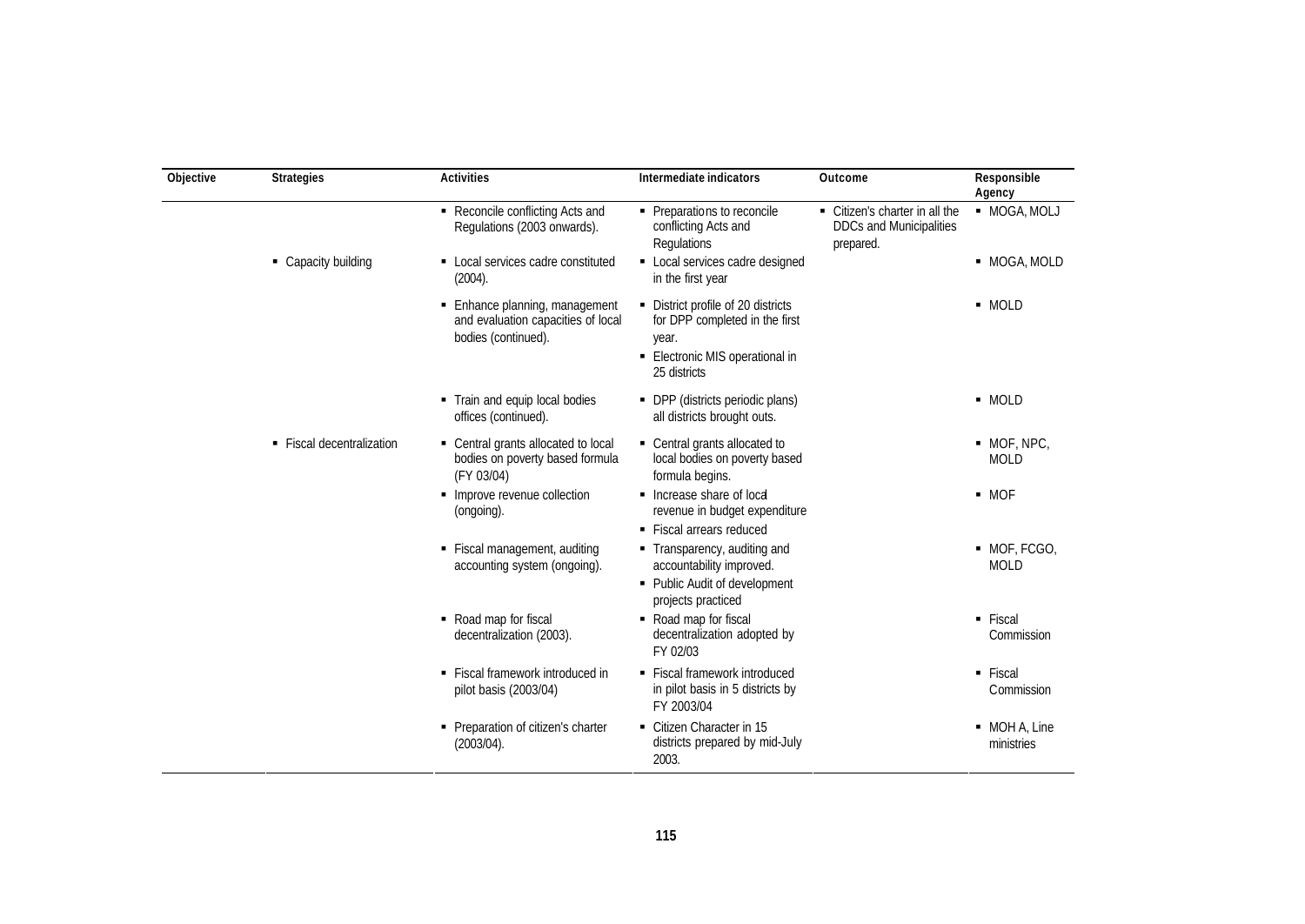| Human Rights                                                  |                                                                       |                                                                                                 |                                                                         |                                                                                    |                       |
|---------------------------------------------------------------|-----------------------------------------------------------------------|-------------------------------------------------------------------------------------------------|-------------------------------------------------------------------------|------------------------------------------------------------------------------------|-----------------------|
| Objective                                                     | <b>Strategies</b>                                                     | <b>Activities</b>                                                                               | Intermediate indicators                                                 | Outcome                                                                            | Responsible<br>Agency |
| Promotion of<br>human fights for<br>the dignity of<br>people. | • Acts and laws made<br>compatible with<br>international conventions. | • Formulate and amend major Acts<br>and regulations (continued).                                | • Number of human rights<br>violation investigation cases<br>increased. | • Human Rights violation<br>cases decreased.                                       | $-HRC$                |
|                                                               | Institutional strengthening.                                          | Strengthen Human Rights<br>commission, women commission<br>and Dalit Commission<br>(continued). | • Human rights action plan<br>prepared by 2003.                         | $\blacksquare$ Reduction in<br>discrimination violation<br>and exploitation cases. | $-HRC, WC, DC$        |
|                                                               |                                                                       | ■ Establish and strengthen human<br>rights cells in major government<br>agencies (2003/04)      | • Support the capacity building<br>of human right cells.                | ■ Empowerment of people<br>to exercise their rights.                               | $-HRC$                |

Integrated Security Development Program

| Objective                                                    | <b>Strategies</b>                                                                                                                                   | <b>Activities</b>                                                                                                                                    | Intermediate indicators | Outcome | <b>Responsible Agency</b> |
|--------------------------------------------------------------|-----------------------------------------------------------------------------------------------------------------------------------------------------|------------------------------------------------------------------------------------------------------------------------------------------------------|-------------------------|---------|---------------------------|
| Enhance security<br>and expand<br>development<br>activities. | • Enhance the security umbrella<br>and the sense of security and<br>peace to continue and expand<br>development activities and<br>service delivery. | • Provide security to big projects.<br>• Enhance internal security and<br>development program strategic<br>locations and violence-affected<br>areas. |                         |         | • MOHA, MOLD<br>• MOHA    |
| Rehabilitation of<br>victims of violence                     | • Rehabilitation of the victims of<br>violence                                                                                                      | • Rehabilitation of the victims of<br>violence.                                                                                                      |                         |         | $\blacksquare$ MOHA, MOLD |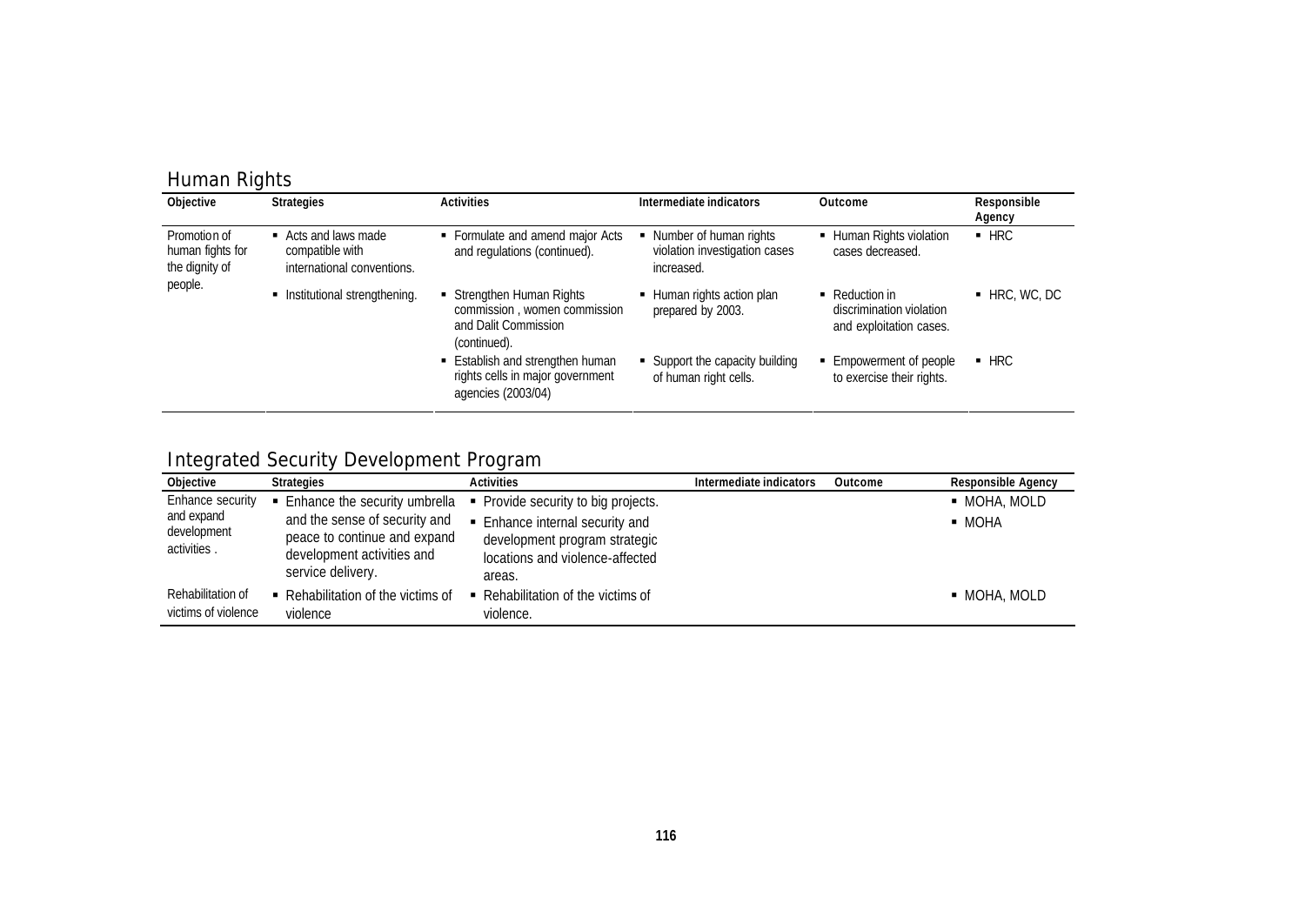## *Annex 2*

## Key Actions of the Immediate Action Plan, 2002 (IAP)

#### **Area/Action**

#### **Prioritizing Public Expenditures**

Prioritization of all expenditures—especially development activities— to make the budget more realistic and reflect increased security requirements.

Resource allocations to be made consistent with decentralization by:

- 1. Allocating block grants to local bodies in FY 03 in an amount not less than FY 02 allocations.
- 2. Channeling funds to agricultural extension, sub-health posts and basic and primary education through local bodies.
- 3. Developing poverty -based formula for block grant allocations to local bodies and implement in FY 04 budget.

Priority projects (P1s) to be assured of full funding, with release of funds to be tied to meeting agreed performance indicators.

#### **Measures for Improving Service Delivery**

#### *Education*

- **Formulation of procedures for transferring management of primary schools to communities.**
- **Begin the initial phase of transferring public primary schools to community management and block** grants to School Management Committees (SMCs).
- ß Recruitment of primary school teachers handed over to SMCs.
- ß Freeze on recruitment of primary school teachers by central Government.

#### *Health*

- ß Management of sub-health posts (SHPs) by Local Health Management Committees.
- ß VDC verification of staff attendance at SHPs before issuance of pay checks.
- ß Compulsory public notices in SHPs stating the range of services, fees and hours of operation.

#### **Civil Service Reform**

4. Gradual elimination of vacant civil service positions.

#### **Measures for Fighting Corruption and Improving Accountability**

- Publish annual budget and report of actual expenditure (by local bodies and by line agencies). District analysis to be carried out at least quarterly.
- ß Make arrangements for posting budget allocations and expenditures at DDC/VDC offices, SHPs and schools.
- ß Carrying out expenditure tracking to establish extent to which public funds are actually reaching the points of service delivery.
- ß No significant increase in the arrears of public utilities (electricity, telecommunications and drinking water).
- ß Adoption of time-bound action plan for implementing major recommendations of Country Procurement Assessment Review (CPPR).
- Public Works Guidelines (PWGs) to be made operational.
- ß Adoption of time-bound action plan for implementing major recommendations of Country Financial Accountability Assessment (CFAA).
- ß Develop comprehensive Anti-Corruption Strategy (ACS) and make progress in its implementation.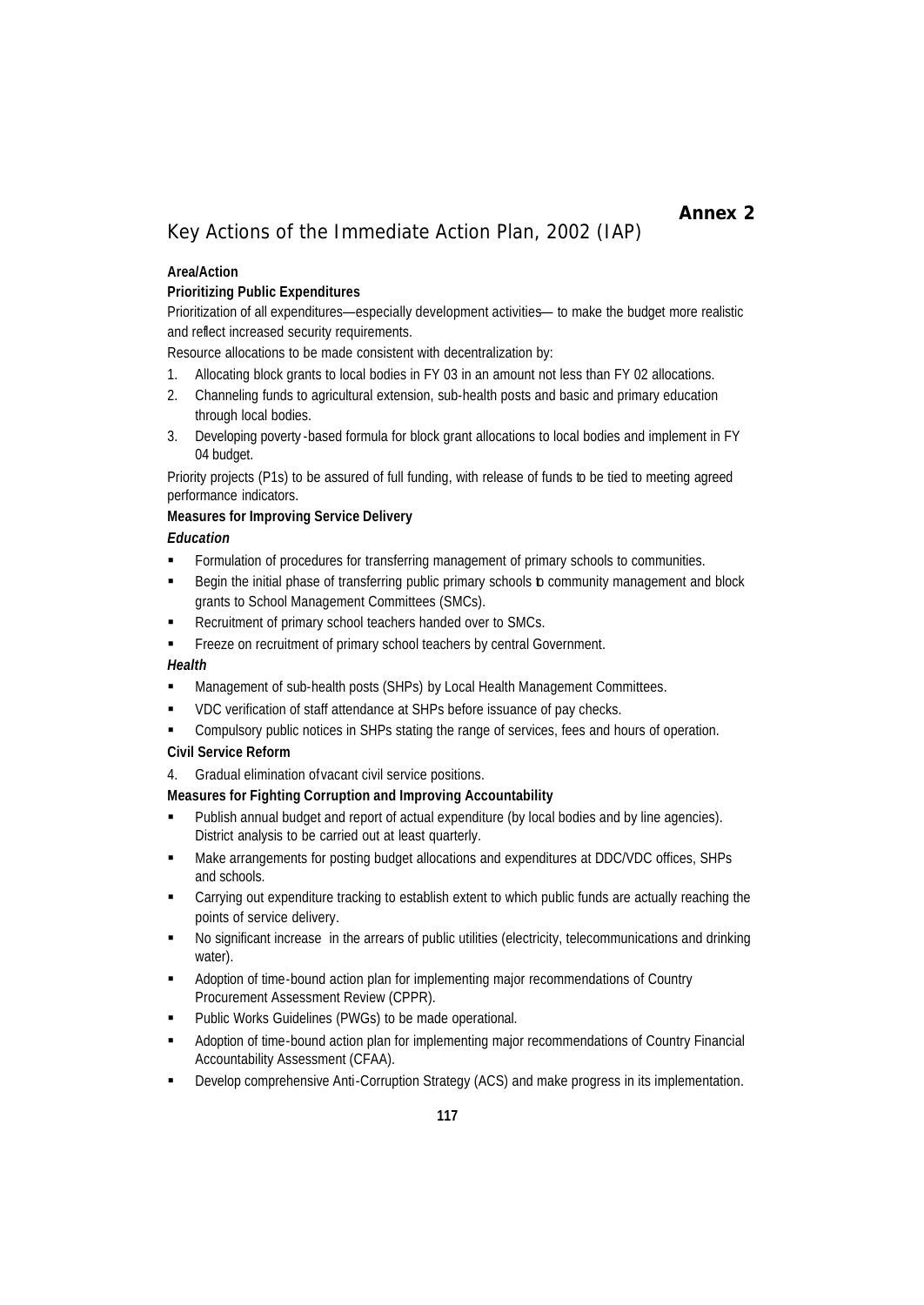| growth rate)                     |                  |         |         |         |         |         |
|----------------------------------|------------------|---------|---------|---------|---------|---------|
|                                  | 2001/02          | 2002/03 | 2003/04 | 2004/05 | 2005/06 | 2006/07 |
| 1. Growth rate of GDP (%)        | $-0.61$          | 3.3     | 6.1     | 6.5     | . ს     | 7.5     |
| 2. Fiscal deficit (% of GDP)     | $-5.2$           | $-5.6$  | $-5.3$  | -5      | -5      | $-5.3$  |
| 3. Internal borrowing (% of GDP) | 2.6              | 3.1     | 2.4     | 1.8     | $\cdot$ | 1.4     |
| 4. Revenue (% of GDP)            | 12 <sup>12</sup> | 11.8    | 12.3    | 12.9    | 13.5    | 14      |
| 5. Changes in GDP deflater       | 3.5              | 3.7     |         | 4.7     | 4.6     | 4.6     |

Table A3.1: Growth Rate of GDP and Projection of Annual Macro Economic Indicators of the Tenth Plan (at 6.2 percent economic growth rate)

*Annex 3*

Table A3.2: Estimates of Projected sources and expenditure of the Tenth Plan (at constant price : for 6.2 percent economic growth rate) (Rs. Billion)

|                                     | 2001/02  | 2002/03  | 2003/04  | 2004/05  | 2005/06 | 2006/07        |
|-------------------------------------|----------|----------|----------|----------|---------|----------------|
| 1. Total Expenditure                | 81.05    | 86.31    | 91.66    | 98.26    | 108.45  | 120.51         |
| • Regular                           | 49.15    | 54.97    | 54       | 53       | 54.06   | 55.14          |
| • Development                       | 31.9     | 31.34    | 37.66    | 45.26    | 54.39   | 65.37          |
| 2. Sources of financing expenditure | $\Omega$ | 0        |          | 0        | 0       | $\overline{0}$ |
| • Revenue                           | 50.45    | 51.11    | 56.54    | 63.17    | 71.08   | 79.26          |
| • Foreign grant                     | 8.7      | 11.09    | 10.77    | 10.6     | 10.79   | 11.23          |
| • Deficit                           | 21.9     | 24.11    | 24.36    | 24.49    | 26.58   | 30.03          |
| 3. Sources of financing deficit     | $\Omega$ | $\Omega$ | $\Omega$ | $\Omega$ | 0       | 0              |
| • Foreign loan                      | 10.95    | 10.61    | 13.16    | 15.9     | 18.38   | 22.1           |
| Internal borrowing                  | 10.95    | 13.5     | 11.19    | 8.59     | 8.2     | 7.93           |
| • Cash balance (-saving)            | 0.95     | 0        |          |          | 0       | $\overline{0}$ |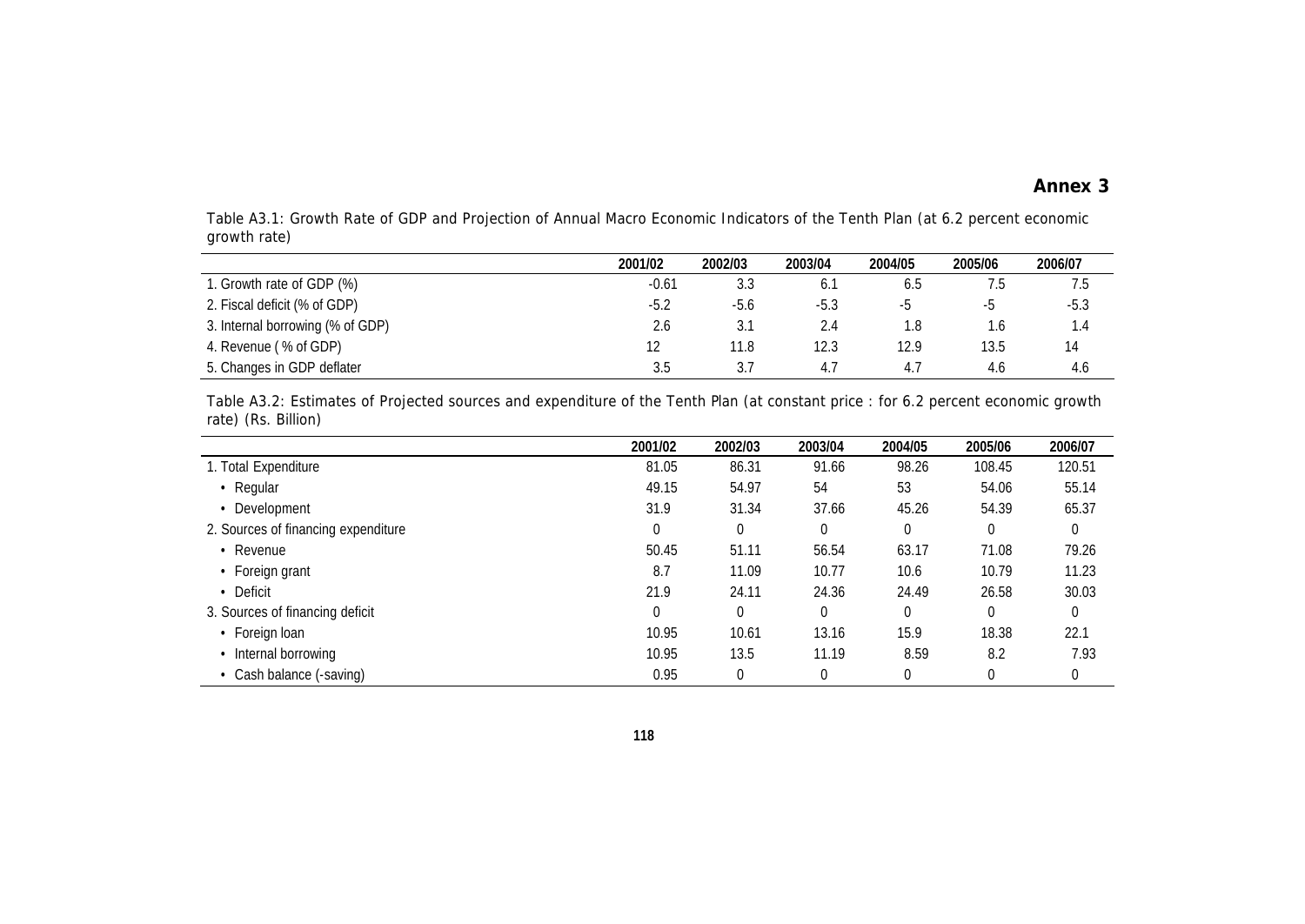|                                     | 2001/02 | 2002/03 | 2003/04  | 2004/05  | 2005/06        | 2006/07        |
|-------------------------------------|---------|---------|----------|----------|----------------|----------------|
| 1. Total Expenditure                | 81.05   | 89.5    | 99.52    | 111.7    | 128.96         | 149.89         |
| • Regular                           | 49.15   | 57      | 58.63    | 60.25    | 64.28          | 68.58          |
| • Development                       | 31.9    | 32.5    | 40.89    | 51.45    | 64.68          | 81.3           |
| 2. Sources of financing expenditure |         |         |          |          |                |                |
| • Revenue                           | 50.45   | 53      | 61.39    | 71.81    | 84.52          | 98.58          |
| • Foreign grant                     | 8.7     | 11.5    | 11.69    | 12.05    | 12.83          | 13.96          |
| $\cdot$ Deficit                     | 21.9    | 25      | 26.44    | 27.84    | 31.6           | 37.35          |
| 3. Sources of financing deficit     |         |         |          |          |                |                |
| • Foreign loan                      | 10.95   |         | 14.29    | 18.07    | 21.85          | 27.48          |
| Internal borrowing                  | 10.95   | 14      | 12.15    | 9.77     | 9.75           | 9.86           |
| • Cash balance (-saving)            | 0.95    | 0       | $\Omega$ | $\Omega$ | $\overline{0}$ | $\overline{0}$ |

Table A3.3: Estimates of Projected sources and expenditure of the Tenth Plan (at current price : for 6.2 percent economic growth rate) (Rs. Billion)

Table A3.4: Growth Rate of GDP and Projection of Annual Macro Economic Indicators (for 4.3 economic growth rate)

| 2001/02 | 2002/03 | 2003/04 | 2004/05 | 2005/06 | 2006/07 |
|---------|---------|---------|---------|---------|---------|
| $-0.61$ |         |         | 4.5     |         |         |
| 5.2     | 5.5     | 5.2     | 4.9     | 4.5     | 4.3     |
| 2.6     | 3.1     | 2.6     | 2.1     |         | 0.8     |
|         | 11.8    | 12.1    | 12.4    | 12.6    | 12.9    |
| 3.5     | 3.7     | 4.1     |         |         |         |
|         |         |         |         |         |         |

**119**